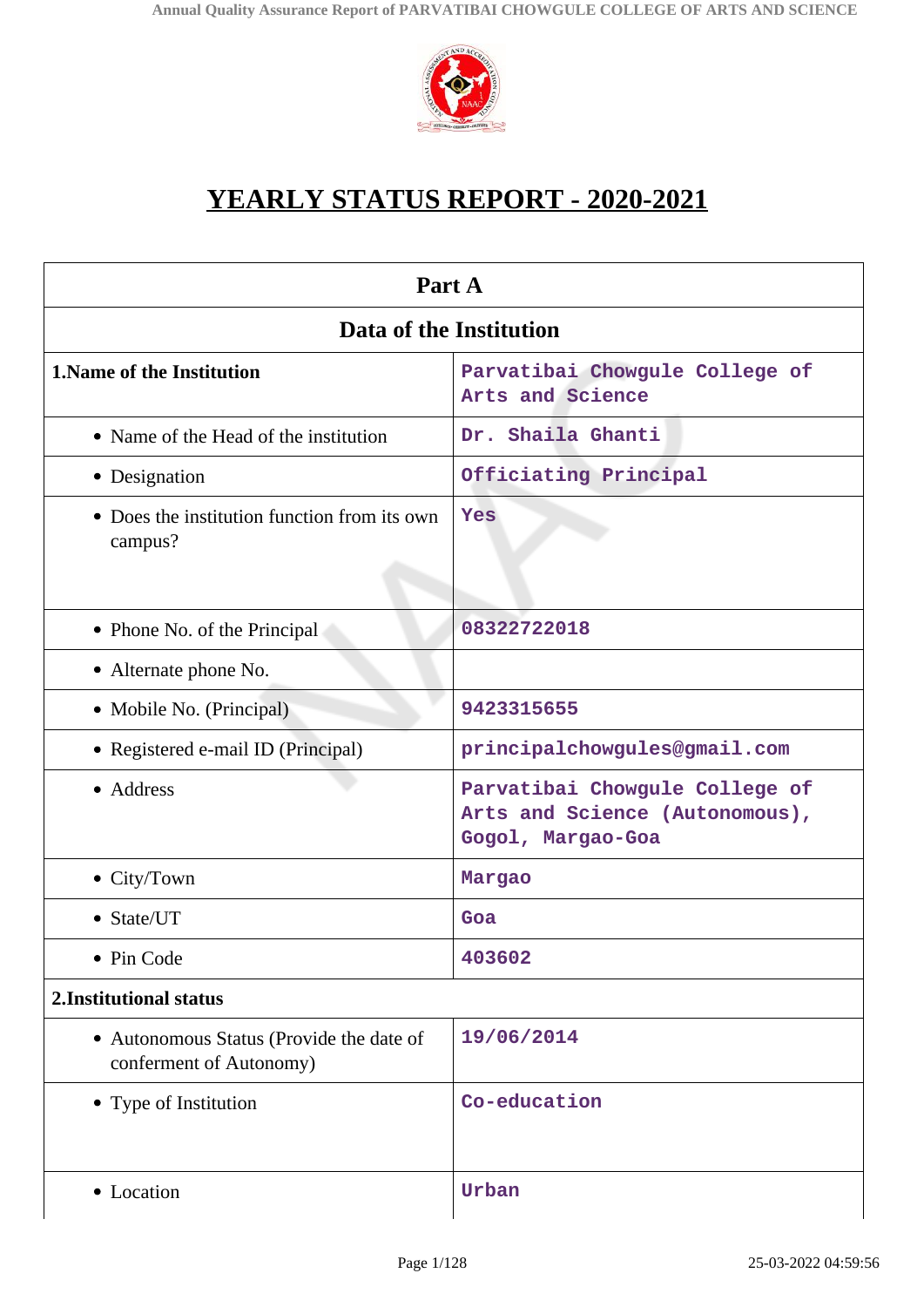| • Financial Status                                                                                                                                                                               |                                                                            |             | Grants-in aid            |  |                                |                                                                                                             |
|--------------------------------------------------------------------------------------------------------------------------------------------------------------------------------------------------|----------------------------------------------------------------------------|-------------|--------------------------|--|--------------------------------|-------------------------------------------------------------------------------------------------------------|
|                                                                                                                                                                                                  | • Name of the IQAC Co-ordinator/Director                                   |             |                          |  | Shri H.S.S.Nadkarni            |                                                                                                             |
| $\bullet$ Phone No.                                                                                                                                                                              |                                                                            |             | 0832 2722016             |  |                                |                                                                                                             |
| • Mobile No:                                                                                                                                                                                     |                                                                            |             | 9923686557               |  |                                |                                                                                                             |
| • IQAC e-mail ID                                                                                                                                                                                 |                                                                            |             | iqac@chowgules.ac.in     |  |                                |                                                                                                             |
| 3. Website address (Web link of the AQAR<br>(Previous Academic Year)                                                                                                                             |                                                                            |             |                          |  | <u>20Report%202019-20.pdf</u>  | http://node01.chowgules.ac.in/pub<br>/webassets/NAAC/agar2019-20/AOAR%                                      |
| 4. Was the Academic Calendar prepared for<br>that year?                                                                                                                                          |                                                                            |             | Yes                      |  |                                |                                                                                                             |
|                                                                                                                                                                                                  | • if yes, whether it is uploaded in the<br>Institutional website Web link: |             |                          |  |                                | http://node01.chowqules.ac.in/pub<br>/webassets/NAAC/agar2020-21/4.%20<br>Academic%20Calendar%202020-21.pdf |
| <b>5. Accreditation Details</b>                                                                                                                                                                  |                                                                            |             |                          |  |                                |                                                                                                             |
| Cycle                                                                                                                                                                                            | Grade                                                                      | <b>CGPA</b> | Year of<br>Accreditation |  | Validity from                  | Validity to                                                                                                 |
| Cycle 1                                                                                                                                                                                          | Four Star                                                                  | Nil         | October<br>1999          |  | 09/10/1999                     | 07/03/2009                                                                                                  |
| Cycle 2                                                                                                                                                                                          | $\mathbf{A}$                                                               | 3.29        | March 2009               |  | 08/03/2009                     | 07/03/2014                                                                                                  |
| Cycle 3                                                                                                                                                                                          | Α                                                                          | 3.41        | May 2014                 |  | 05/05/2014                     | 31/12/2020                                                                                                  |
| <b>6.Date of Establishment of IQAC</b>                                                                                                                                                           |                                                                            |             | 31/05/2004               |  |                                |                                                                                                             |
| 7. Provide the list of Special Status conferred by Central and/or State Government on the<br>Institution/Department/Faculty/School (UGC/CSIR/DST/DBT/ICMR/TEQIP/World Bank/CPE<br>of UGC, etc.)? |                                                                            |             |                          |  |                                |                                                                                                             |
| <b>Institution/Depart</b><br>ment/Faculty/Sch<br>ool                                                                                                                                             | Scheme                                                                     |             | <b>Funding Agency</b>    |  | Year of Award<br>with Duration | Amount                                                                                                      |
| Nil                                                                                                                                                                                              | Nil<br>Nil                                                                 |             |                          |  | 01/01/2021                     | Nil                                                                                                         |
| 8. Provide details regarding the composition of the IQAC:                                                                                                                                        |                                                                            |             |                          |  |                                |                                                                                                             |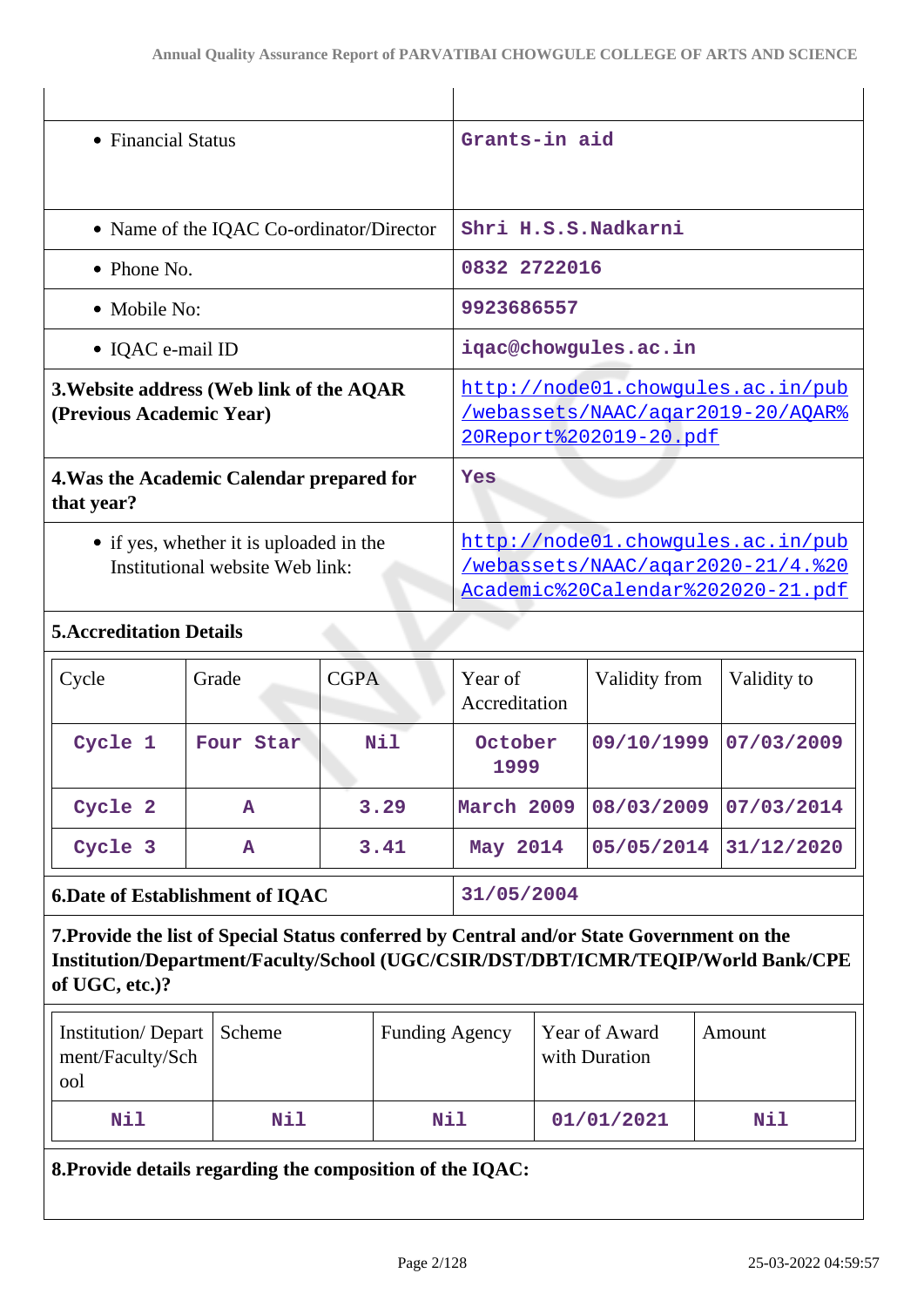| • Upload the latest notification regarding the<br>composition of the IQAC by the HEI                                                                                                                                                           | <b>View File</b> |  |
|------------------------------------------------------------------------------------------------------------------------------------------------------------------------------------------------------------------------------------------------|------------------|--|
| 9. No. of IQAC meetings held during the year                                                                                                                                                                                                   | 7                |  |
| • Were the minutes of IQAC meeting(s) and<br>compliance to the decisions taken<br>uploaded on the institutional website?                                                                                                                       | Yes              |  |
| • If No, please upload the minutes of the<br>meeting(s) and Action Taken Report                                                                                                                                                                | No File Uploaded |  |
| 10. Did IQAC receive funding from any<br>funding agency to support its activities during<br>the year?                                                                                                                                          | <b>No</b>        |  |
| • If yes, mention the amount                                                                                                                                                                                                                   |                  |  |
| 11. Significant contributions made by IQAC during the current year (maximum five bullets)                                                                                                                                                      |                  |  |
| Developed Learning Outcome-based Curriculum Framework (LOCF) to<br>enrich the curriculum                                                                                                                                                       |                  |  |
| Strategized mechanisms to map Course Outcomes at first year of each<br>UG programme                                                                                                                                                            |                  |  |
| Organized Faculty Development Programmes (FDP) for effective<br>Teaching Learning and Evaluation (TLE)                                                                                                                                         |                  |  |
| Conducted series of activities for students students' mental health<br>& wellness during the pandemic - Positive Mental Health and Suicide<br>Prevention, Building self confidence and positive attitude, Self<br>Esteem, Personal Counseling. |                  |  |
| 12. Plan of action chalked out by IQAC at the beginning of the academic year towards quality<br>enhancement and the outcome achieved by the end of the academic year:                                                                          |                  |  |
|                                                                                                                                                                                                                                                |                  |  |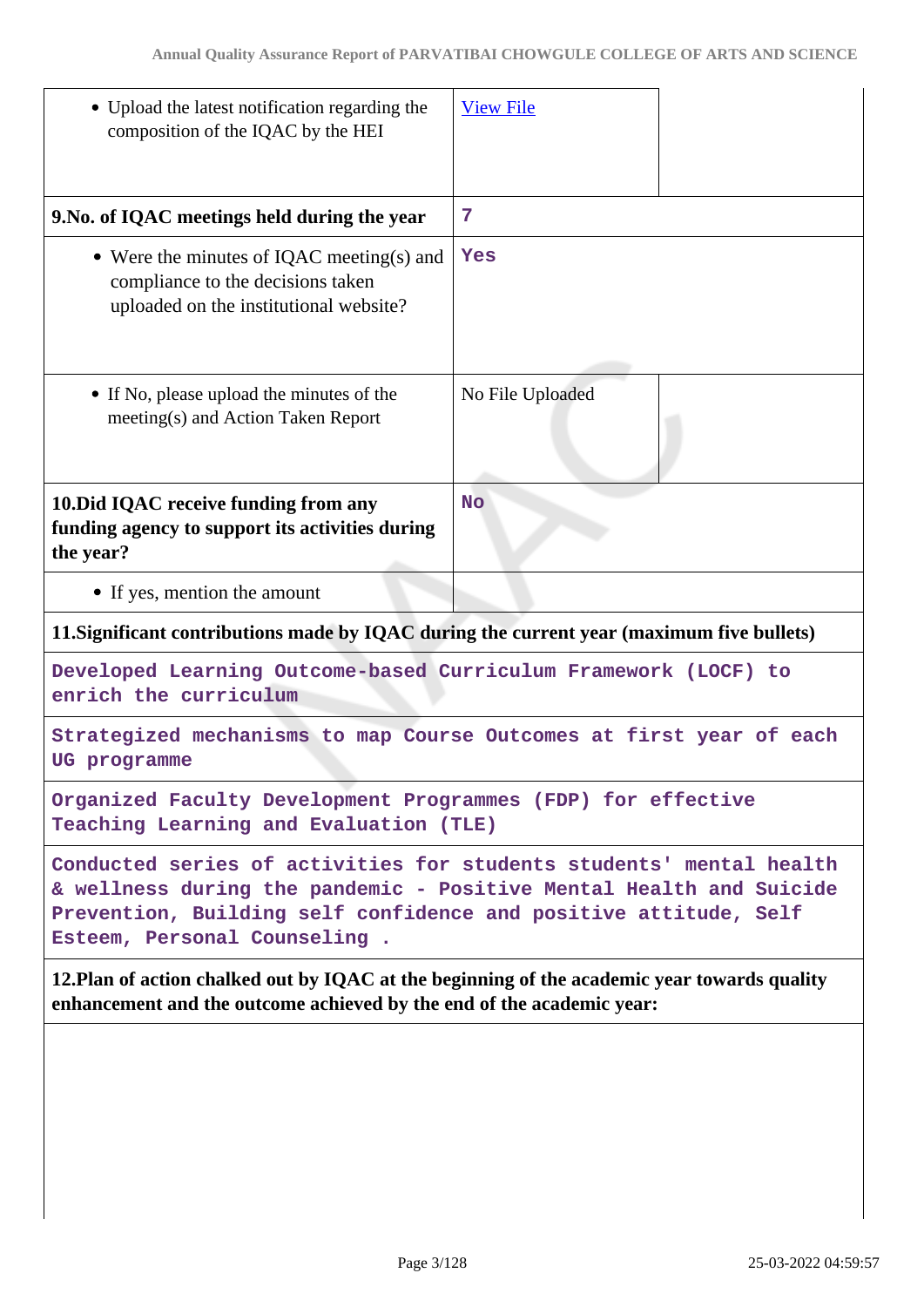| Plan of Action                                                                                                                                                                                                                                                                                                                                                                                                                                                                                                                                                                                    | Achievements/Outcomes                                                                                                                                                                                                                                                                                                                                                                                                                                                                                                                                                                                                                                                                         |
|---------------------------------------------------------------------------------------------------------------------------------------------------------------------------------------------------------------------------------------------------------------------------------------------------------------------------------------------------------------------------------------------------------------------------------------------------------------------------------------------------------------------------------------------------------------------------------------------------|-----------------------------------------------------------------------------------------------------------------------------------------------------------------------------------------------------------------------------------------------------------------------------------------------------------------------------------------------------------------------------------------------------------------------------------------------------------------------------------------------------------------------------------------------------------------------------------------------------------------------------------------------------------------------------------------------|
| i. In view of the college<br>promoting the use of web-based<br>LMS like moodle and Google<br>classroom amongst the faculty<br>and students over the past<br>years, a need always remains to<br>train and acclimatise the<br>freshly appointed faculty in<br>adopting this technology in<br>their teaching-learning and<br>evaluation process with the<br>creeping in innovation methods<br>in the usage of these tools, the<br>college intends to conduct<br>workshop /training sessions to<br>keep the faculty abreast with<br>new methods for effective<br>teaching-learning and<br>evaluation. | 1. The College IQAC in<br>association with CTL started the<br>initiative of Expert Webinar<br>Series. The Objective of the<br>Expert FDP was to empower<br>Faculty with new tools and<br>techniques during pandemic by<br>inviting Faculty and Researchers<br>from across the globe. There<br>were altogether 6 Expert FDPs on<br>various topics. 2. Regular<br>Induction and FDPs were<br>conducted for College Faculty on<br>topics like e-Portfolio, OBE,<br>Script Writing, E content<br>Development and Multimedia<br>Editing. 3. Manual for Pandemic<br>Teaching and video tutorials on<br>various ICT tools that aid<br>teaching-learning and evaluation<br>were also prepared by CTL. |
| ii. The Board of Studies in<br>every subject will be guided in<br>preparing LOCF document in line<br>with the guidelines set by the<br>UGC. On procuring the approval<br>of the Academic Council, the<br>LOCF will serve to achieve the<br>objectives set by a department<br>in imparting quality education<br>in the subject, keeping in line<br>the vision of the department.                                                                                                                                                                                                                   | All the BOS of UG programmes<br>prepared a LOCF document and was<br>also approved by the BOS and<br>academic Council.                                                                                                                                                                                                                                                                                                                                                                                                                                                                                                                                                                         |
| iii. The attainment of the<br>Course Outcomes set by a<br>department for each of the<br>course offered in its programme<br>will be implemented in a phased<br>manner with the course being<br>offered at first year level to<br>be set as the target.                                                                                                                                                                                                                                                                                                                                             | The attainment of the Course<br>Outcomes set by a Department for<br>each of the courses offered in<br>its programme was implemented in<br>a phased manner. In the First<br>Phase: • Course Outcomes were<br>defined for each Course offered<br>in the programme. In the Second<br>Phase: • While framing the<br>question paper, each question<br>was mapped to particular course                                                                                                                                                                                                                                                                                                              |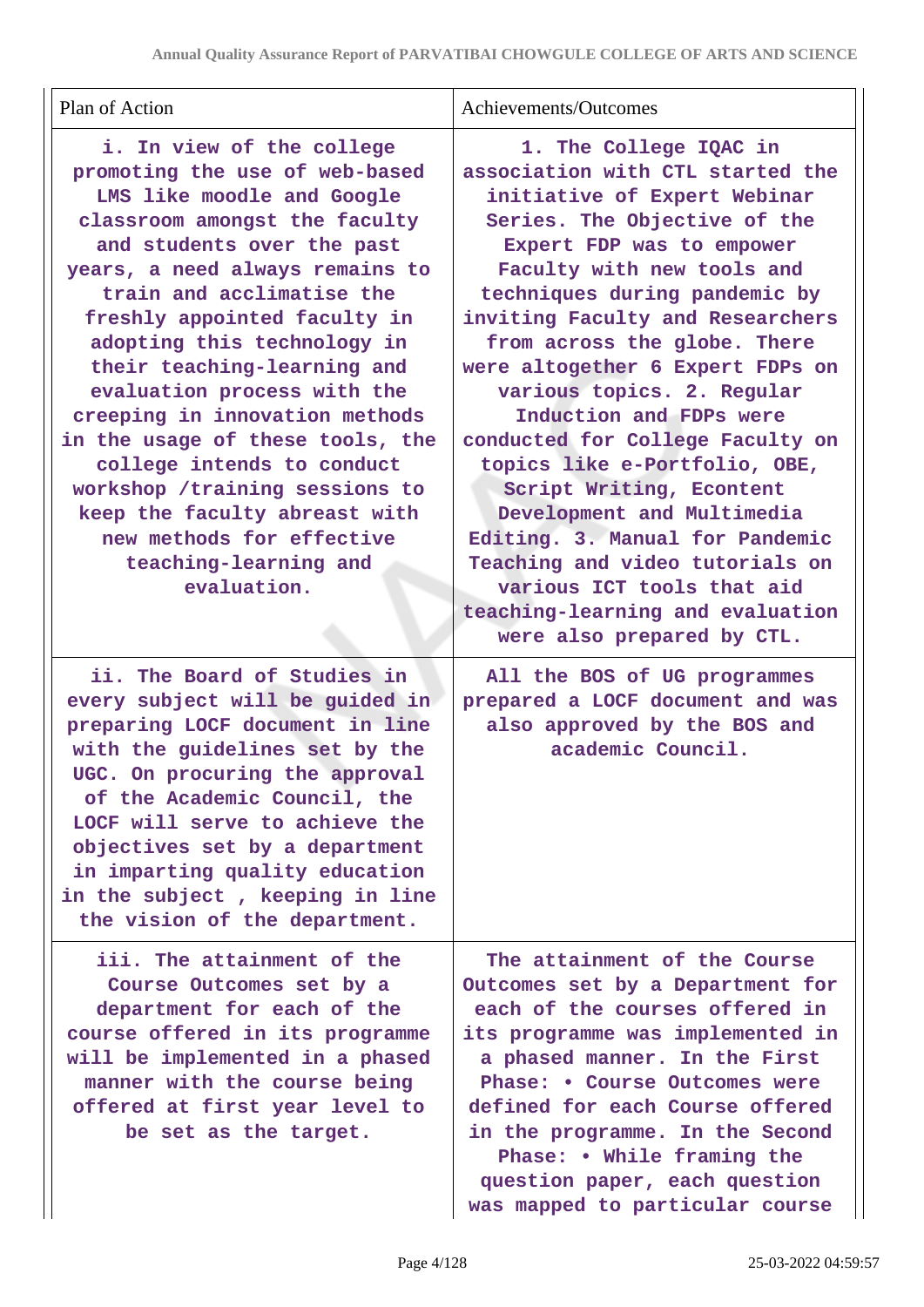|                                                              | outcomes. Marks secured by<br>students were entered in the<br>excel file and threshold value<br>was set for each Course Outcome.<br>Based on the student marks and<br>threshold value, course outcome<br>attainment was calculated. .<br>Google Classroom was created to<br>store all the excel files of all<br>the courses. LOCF document was<br>also created mentioning all the<br>teaching methodologies and<br>evaluation |  |
|--------------------------------------------------------------|-------------------------------------------------------------------------------------------------------------------------------------------------------------------------------------------------------------------------------------------------------------------------------------------------------------------------------------------------------------------------------------------------------------------------------|--|
| 13. Was the AQAR placed before the statutory<br>body?        | Yes                                                                                                                                                                                                                                                                                                                                                                                                                           |  |
| • Name of the statutory body                                 |                                                                                                                                                                                                                                                                                                                                                                                                                               |  |
| Name of the statutory body                                   | Date of meeting(s)                                                                                                                                                                                                                                                                                                                                                                                                            |  |
| Governing Body                                               | 10/03/2022                                                                                                                                                                                                                                                                                                                                                                                                                    |  |
| 14. Was the institutional data submitted to<br><b>AISHE?</b> | Yes                                                                                                                                                                                                                                                                                                                                                                                                                           |  |
| Year<br>٠                                                    |                                                                                                                                                                                                                                                                                                                                                                                                                               |  |
| Year                                                         | Date of Submission                                                                                                                                                                                                                                                                                                                                                                                                            |  |
| 05/03/2020                                                   | 05/03/2020                                                                                                                                                                                                                                                                                                                                                                                                                    |  |
| <b>Extended Profile</b>                                      |                                                                                                                                                                                                                                                                                                                                                                                                                               |  |
| $1$ Dragramma                                                |                                                                                                                                                                                                                                                                                                                                                                                                                               |  |

#### **1.Programme**

# 1.1

**40**

Number of programmes offered during the year:

| <b>File Description</b>                 | <b>Documents</b> |
|-----------------------------------------|------------------|
| Institutional Data in Prescribed Format | <b>View File</b> |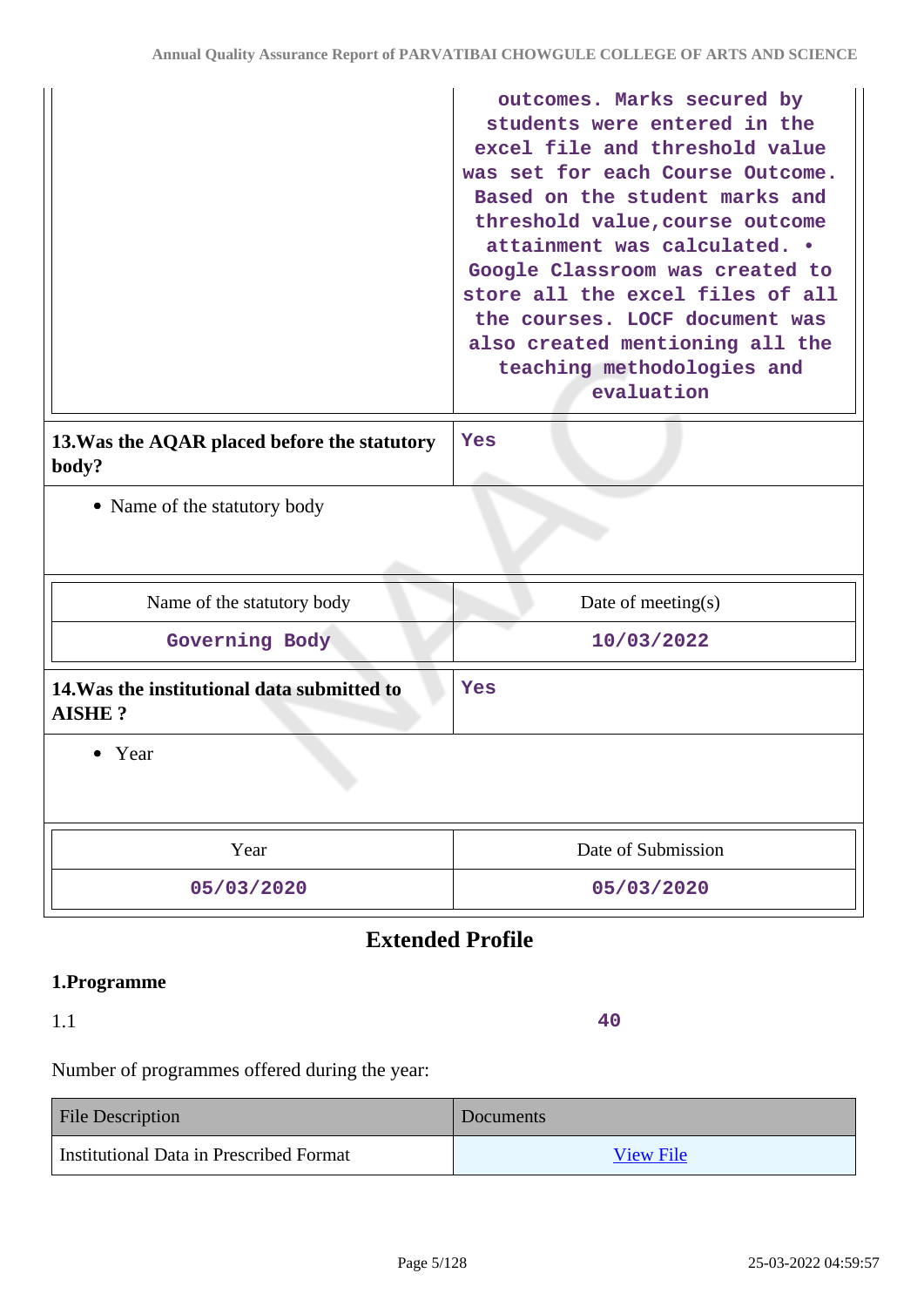# **2.Student**

# 2.1

#### **1487**

Total number of students during the year:

| <b>File Description</b>                 | <b>Documents</b> |
|-----------------------------------------|------------------|
| Institutional data in Prescribed format | <b>View File</b> |
| າ າ                                     | 593              |

Number of outgoing / final year students during the year:

| <b>File Description</b>                 | Documents        |
|-----------------------------------------|------------------|
| Institutional Data in Prescribed Format | <b>View File</b> |
| 2.3                                     | 3636             |

Number of students who appeared for the examinations conducted by the institution during the year:

| <b>File Description</b>                 | Documents |
|-----------------------------------------|-----------|
| Institutional Data in Prescribed Format | View File |

### **3.Academic**

3.1

Number of courses in all programmes during the year:

| <b>File Description</b>                 | <b>Documents</b> |
|-----------------------------------------|------------------|
| Institutional Data in Prescribed Format | <b>View File</b> |

3.2

**91**

**706**

Number of full-time teachers during the year: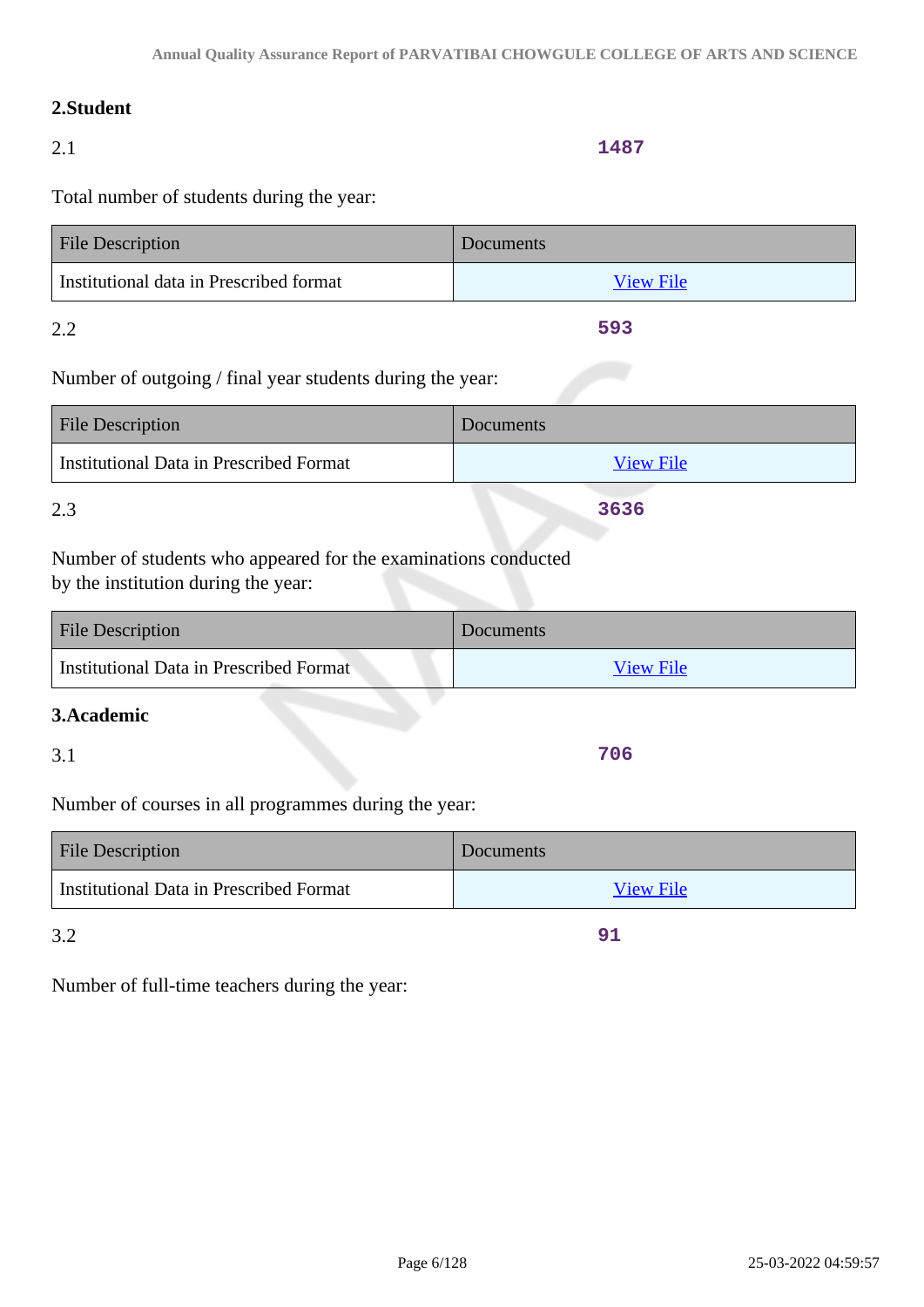| <b>Extended Profile</b>                                                                               |           |                  |
|-------------------------------------------------------------------------------------------------------|-----------|------------------|
| 1.Programme                                                                                           |           |                  |
| 1.1                                                                                                   |           | 40               |
| Number of programmes offered during the year:                                                         |           |                  |
| <b>File Description</b>                                                                               | Documents |                  |
| <b>Institutional Data in Prescribed Format</b>                                                        |           | <b>View File</b> |
| 2.Student                                                                                             |           |                  |
| 2.1                                                                                                   |           | 1487             |
| Total number of students during the year:                                                             |           |                  |
| <b>File Description</b>                                                                               | Documents |                  |
| Institutional data in Prescribed format                                                               |           | <b>View File</b> |
| 2.2                                                                                                   |           | 593              |
| Number of outgoing / final year students during the year:                                             |           |                  |
| <b>File Description</b>                                                                               | Documents |                  |
| <b>Institutional Data in Prescribed Format</b>                                                        |           | <b>View File</b> |
| 2.3                                                                                                   |           | 3636             |
| Number of students who appeared for the examinations<br>conducted by the institution during the year: |           |                  |
| <b>File Description</b>                                                                               | Documents |                  |
| <b>Institutional Data in Prescribed Format</b>                                                        |           | <b>View File</b> |
| 3.Academic                                                                                            |           |                  |
| 3.1                                                                                                   |           | 706              |
| Number of courses in all programmes during the year:                                                  |           |                  |
| <b>File Description</b>                                                                               | Documents |                  |
| <b>Institutional Data in Prescribed Format</b>                                                        |           | <b>View File</b> |
|                                                                                                       |           |                  |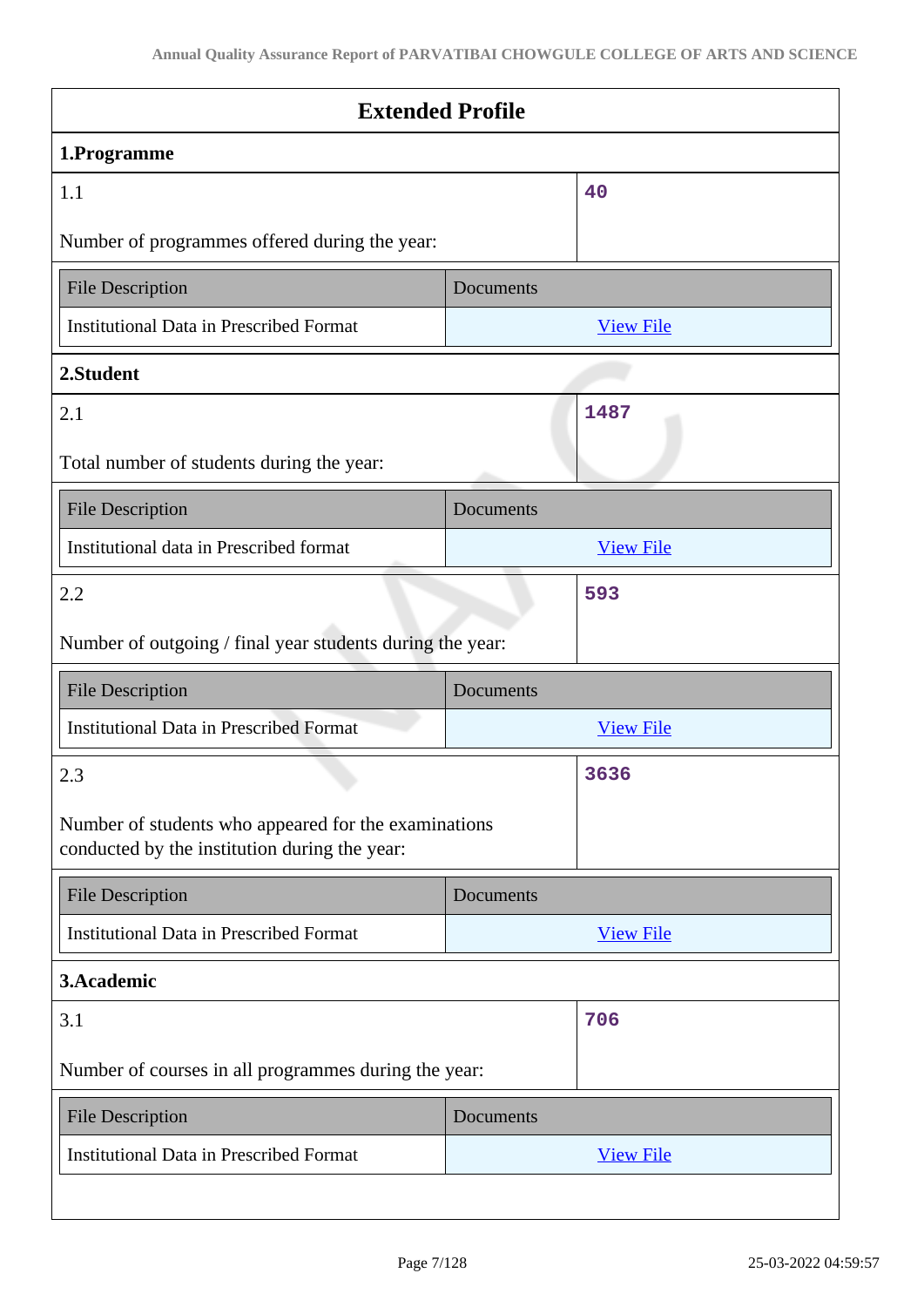| 3.2                                                                                               | 91               |
|---------------------------------------------------------------------------------------------------|------------------|
| Number of full-time teachers during the year:                                                     |                  |
| <b>File Description</b>                                                                           | Documents        |
| <b>Institutional Data in Prescribed Format</b>                                                    | <b>View File</b> |
| 3.3                                                                                               | 128              |
| Number of sanctioned posts for the year:                                                          |                  |
| 4.Institution                                                                                     |                  |
| 4.1                                                                                               | 832              |
| Number of seats earmarked for reserved categories as per<br>GOI/State Government during the year: |                  |
| 4.2                                                                                               | 49               |
| Total number of Classrooms and Seminar halls                                                      |                  |
| 4.3                                                                                               | 177              |
| Total number of computers on campus for academic purposes                                         |                  |
| 4.4                                                                                               | 122.39304        |
| Total expenditure, excluding salary, during the year (INR in<br>Lakhs):                           |                  |

# **Part B**

### **CURRICULAR ASPECTS**

### **1.1 - Curriculum Design and Development**

1.1.1 - Curricula developed and implemented have relevance to the local, national, regional and global developmental needs which are reflected in Programme Outcomes (POs), Programme Specific Outcomes (PSOs) and Course Outcomes (COs) of the various Programmes offered by the Institution.

**The College began to function as an autonomous institution from the academic year 2015-16. College offered range of undergraduate, postgraduate degrees, PGD programmes anddoctoral programme. The new course structure through Autonomy provided students an opportunity to study under CBCS. The Curriculum design is what makes Chowgule College unique. The Uniqueness is an integrated and holistic Curriculum that consist of four components aimed at**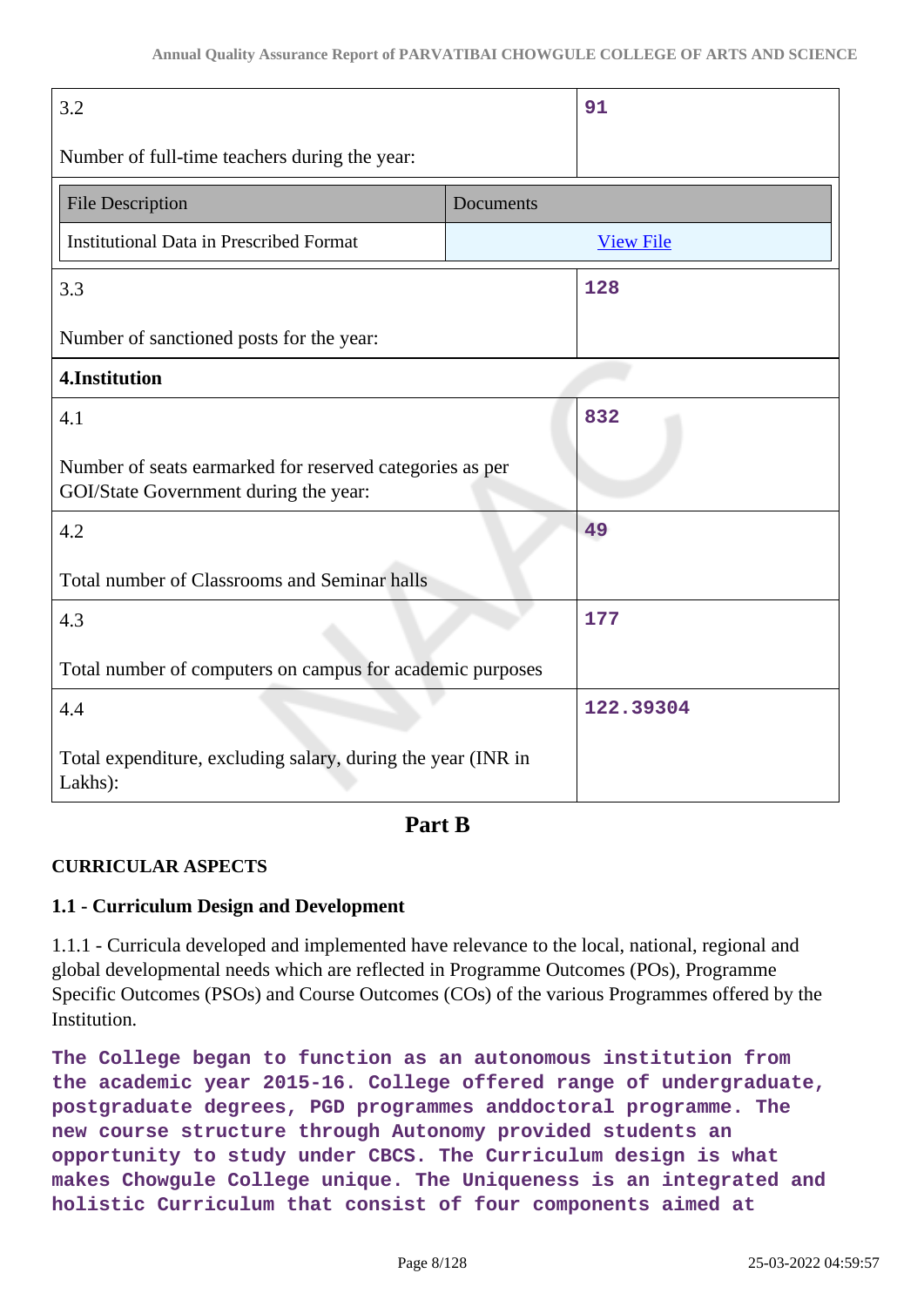**developing global competency, soft skills, skills in employability, technology, research,value orientation and social responsiveness in students. The Components are;**

**1.Disciple Specific Core Courses & Disciple Specific Elective Courses**

**2.Foundation Courses**

**3.Extra-Curricular**

#### **4.Internship**

**The other highlight is the Community Outreach Programme under the banner of Social Credits aimed at building a socially responsible citizen. The various components of the curriculum encompasses the synchronisation of the Vision-Mission of the College with the PO, PSOs Global, National and Local needs. The Curriculum is operationalized by using the Blooms Taxonomy that propels the design in establishment of precise and measurable outcomes relating to the PO's PSO's and CO's based on the OBEand LOCFvis-àvis the T-L-E. The Curriculum is designed by involving all the stakeholders ultimately leading the students for their upward mobility in education/life or for the purpose of employment.**

| <b>File Description</b>                  | Documents                                                                                                     |
|------------------------------------------|---------------------------------------------------------------------------------------------------------------|
| Upload additional information,<br>if any | View File                                                                                                     |
| Link for additional information          | http://node01.chowgules.ac.in/pub/webasset<br>s/NAAC/naac criteria/criterial/1.1.1/1.1.1<br>NAAC%20Portal.pdf |

#### **1.1.2 - Number of Programmes where syllabus revision was carried out during the year**

| <b>File Description</b>                             | Documents |
|-----------------------------------------------------|-----------|
| Minutes of relevant Academic<br>Council/BOS meeting | View File |
| Details of syllabus revision<br>during the year     | View File |
| Any additional information                          | View File |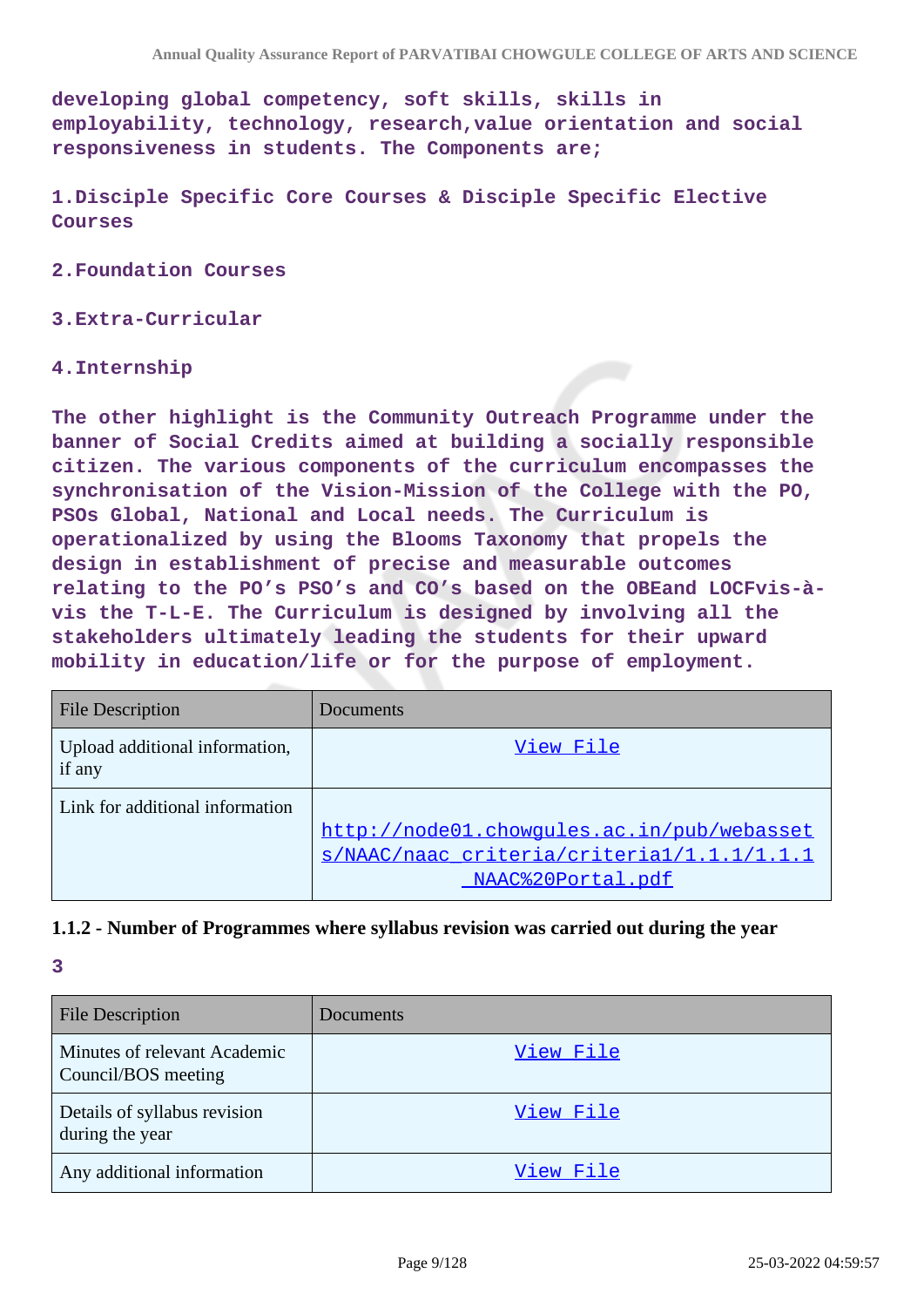# **1.1.3 - Number of courses focusing on employability/entrepreneurship/ skill development offered by the Institution during the year**

#### **109**

| <b>File Description</b>                                                                             | Documents |
|-----------------------------------------------------------------------------------------------------|-----------|
| Curriculum / Syllabus of such<br>courses                                                            | View File |
| Minutes of the Boards of<br>Studies/Academic Council<br>meetings with approval for these<br>courses | View File |
| MoUs with relevant<br>organizations for these courses,<br>if any                                    | View File |
| Any additional information                                                                          | View File |

### **1.2 - Academic Flexibility**

### **1.2.1 - Number of new courses introduced across all programmes offered during the year**

**9**

| <b>File Description</b>                                    | Documents        |
|------------------------------------------------------------|------------------|
| Minutes of relevant Academic<br>Council/BoS meetings       | View File        |
| Any additional information                                 | No File Uploaded |
| Institutional data in prescribed<br>format (Data Template) | View File        |

# **1.2.2 - Number of Programmes offered through Choice Based Credit System (CBCS)/Elective Course System**

**38**

| <b>File Description</b>                                 | Documents |
|---------------------------------------------------------|-----------|
| Minutes of relevant Academic<br>Council/BoS meetings    | View File |
| Any additional information                              | View File |
| List of Add on /Certificate<br>programs (Data Template) | View File |

### **1.3 - Curriculum Enrichment**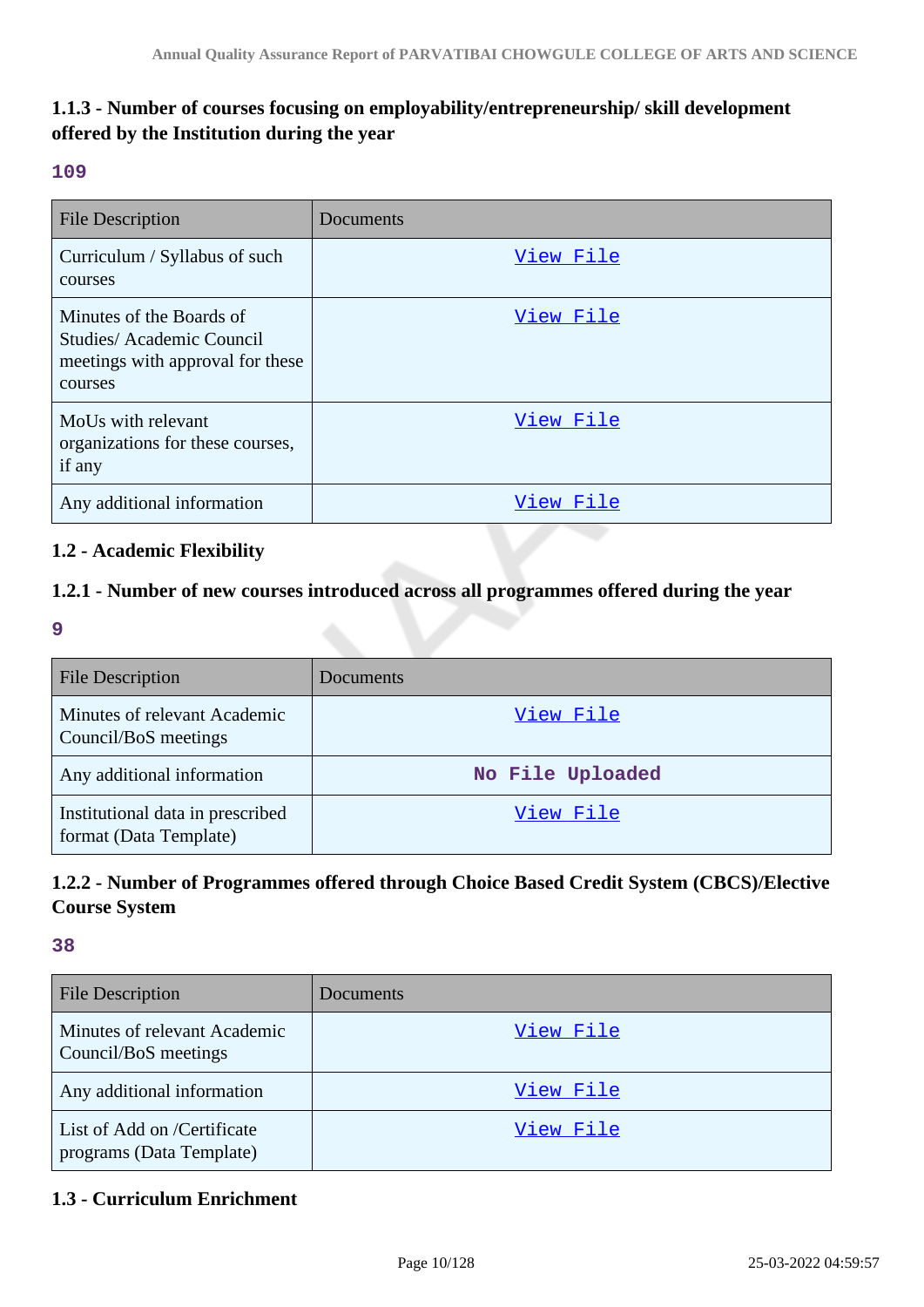1.3.1 - Institution integrates cross-cutting issues relevant to Professional Ethics, Gender, Human Values, Environment and Sustainability, and Human Values into the curriculum

**The College takes utmost interest in the implementation and internalization of Gender, Environment and Sustainability, Human Values and Professional Ethics through the undergraduate and postgraduate curriculum. The curriculum designed in this regard ensures both professional competencies and general competencies (social, ethical values, human values and environment sensitivity).**

#### **Gender: 10 Courses**

**The College through varied departments integrates courses both core and electives in Gender or Gender related issues.**

#### **Human Values and Professional Ethics: 39 courses**

**The College propagates human values through the varied foundational, interdisciplinary and elective courses offered by the departments. The college fosters professional and social ethics through its foundation, inter-disciplinary and elective courses. The College and departmental club outreach programmes mandates students to complete 60 hours to earn two credits in an academic year through activities aimed at nurturing the spirit of human values through social/community outreach programmes.**

#### **Environment and Sustainability: 27 courses**

**The College as a part of the foundation course component has compulsorily introduced 4 credit course on Environment studies. This helps in the propagation and fostering of clean and green environment for sustainability.**

| <b>File Description</b>                                                                                                                                                                      | Documents        |
|----------------------------------------------------------------------------------------------------------------------------------------------------------------------------------------------|------------------|
| Upload the list and description<br>of the courses which address<br>issues related to Gender,<br>Environment and Sustainability,<br>Human Values and Professional<br>Ethics in the curriculum | View File        |
| Any additional information                                                                                                                                                                   | No File Uploaded |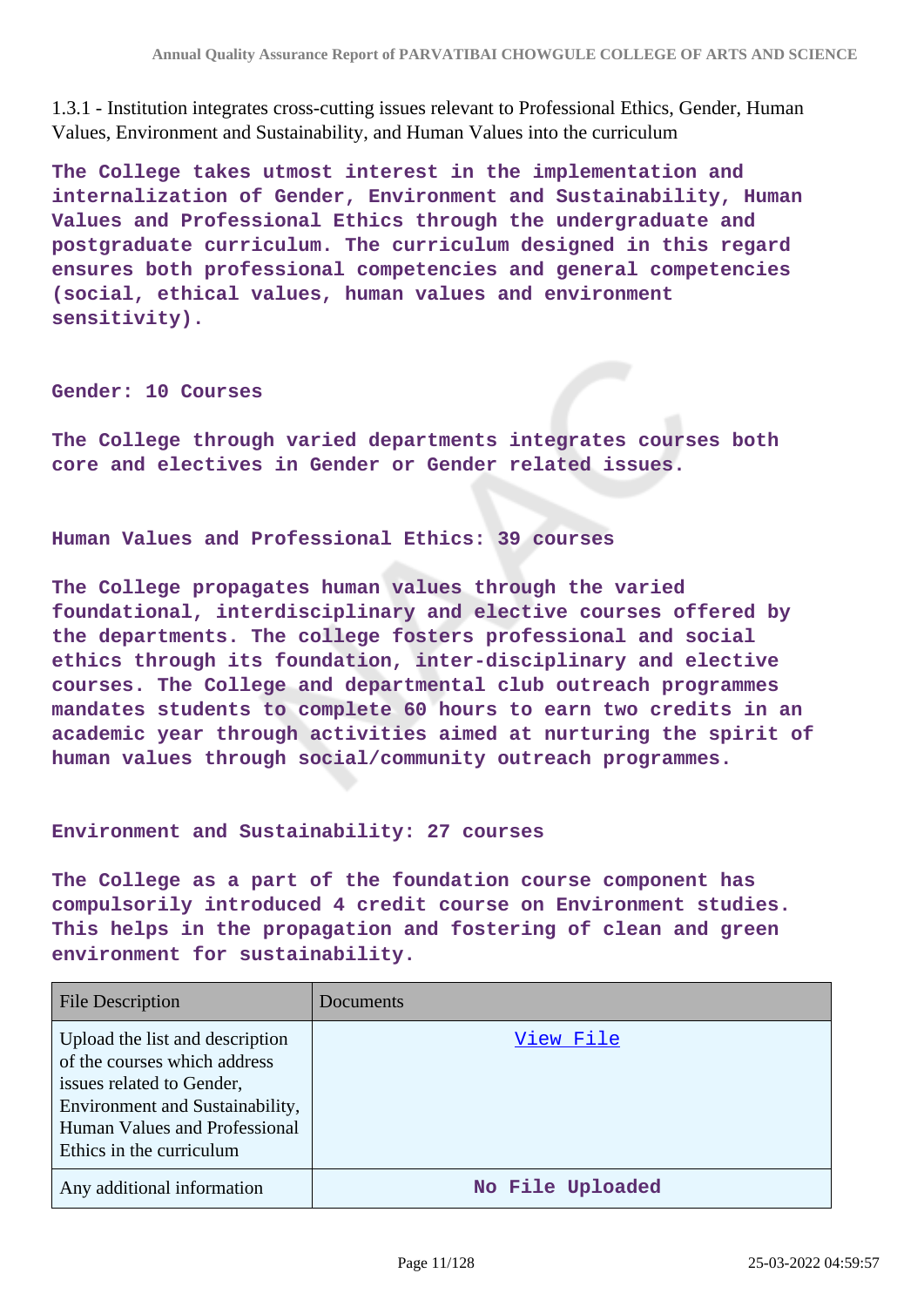# **1.3.2 - Number of value-added courses for imparting transferable and life skills offered during the year**

#### **02**

| <b>File Description</b>                                           | Documents        |
|-------------------------------------------------------------------|------------------|
| List of value-added courses                                       | View File        |
| Brochure or any other document<br>relating to value-added courses | No File Uploaded |
| Any additional information                                        | No File Uploaded |

### **1.3.3 - Number of students enrolled in the courses under 1.3.2 above**

### **48**

| <b>File Description</b>    | Documents        |
|----------------------------|------------------|
| List of students enrolled  | View File        |
| Any additional information | No File Uploaded |

# **1.3.4 - Number of students undertaking field work/projects/ internships / student projects**

### **491**

| <b>File Description</b>                                                                                        | Documents |
|----------------------------------------------------------------------------------------------------------------|-----------|
| List of programmes and number<br>of students undertaking field<br>projects / internships / student<br>projects | View File |
| Any additional information                                                                                     | View File |

### **1.4 - Feedback System**

**1.4.1 - Structured feedback and review of the A. All 4 of the above syllabus (semester-wise / year-wise) is obtained from 1) Students 2) Teachers 3) Employers and 4) Alumni**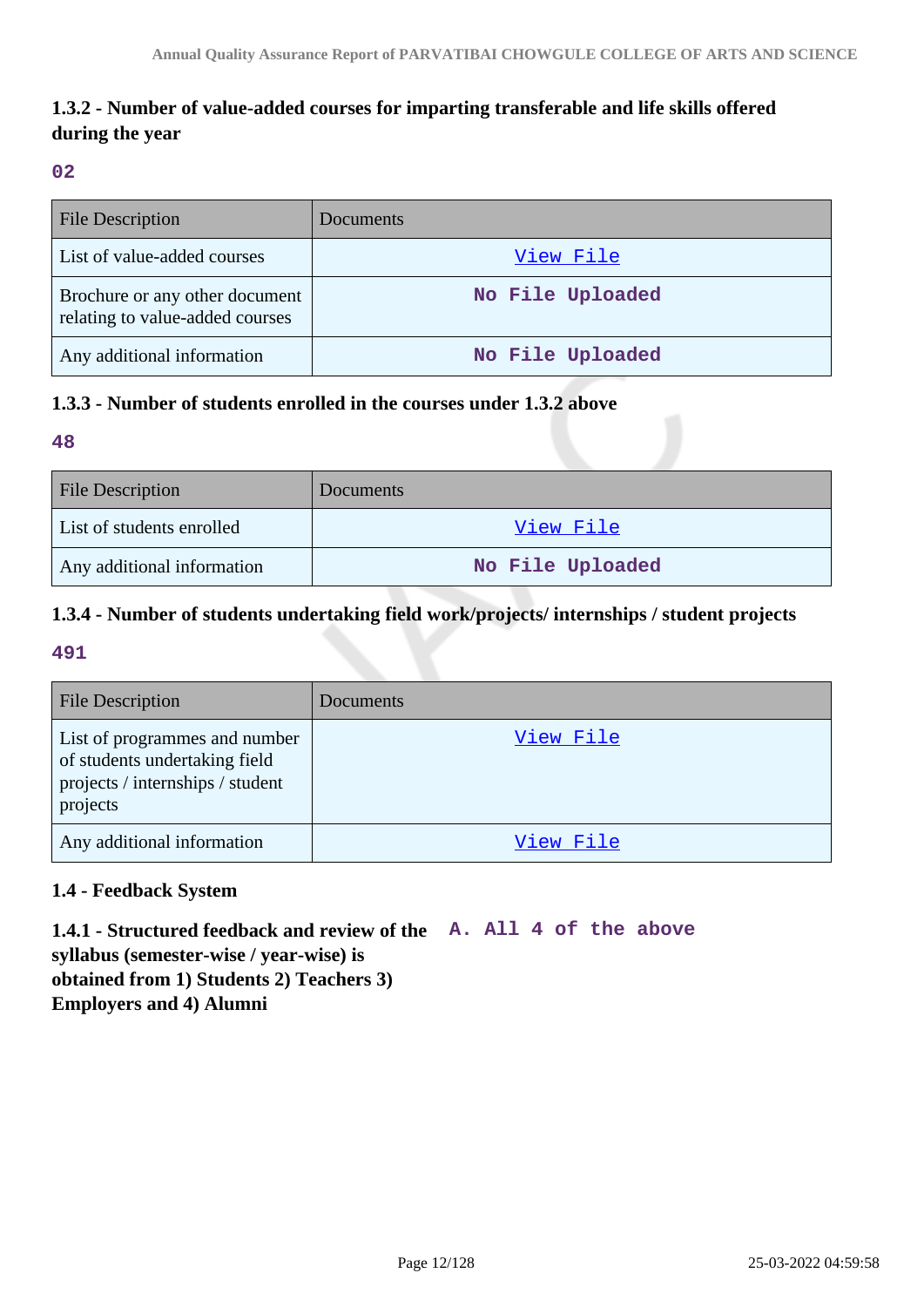| <b>File Description</b>                                                                                                           | Documents                                                                                                                                              |
|-----------------------------------------------------------------------------------------------------------------------------------|--------------------------------------------------------------------------------------------------------------------------------------------------------|
| Provide the URL for<br>stakeholders' feedback report                                                                              | http://node01.chowqules.ac.in/pub/webasset<br>s/NAAC/naac criteria/criteria1/2020-21%20S<br>takeholderFeedback%20Analysis%20and%20Repo<br>rt FINAL.pdf |
| Upload the Action Taken Report<br>of the feedback as recorded by<br>the Governing Council /<br>Syndicate / Board of<br>Management | View File                                                                                                                                              |
| Any additional information                                                                                                        | View File                                                                                                                                              |

# **1.4.2 - The feedback system of the Institution A. Feedback collected, analysed comprises the following**

**and action taken made available on the website**

| <b>File Description</b>                          | Documents                                                                                                                                              |
|--------------------------------------------------|--------------------------------------------------------------------------------------------------------------------------------------------------------|
| Provide URL for stakeholders'<br>feedback report | http://node01.chowgules.ac.in/pub/webasset<br>s/NAAC/naac criteria/criterial/2020-21%20S<br>takeholderFeedback%20Analysis%20and%20Repo<br>rt FINAL.pdf |
| Any additional information                       | View File                                                                                                                                              |

# **TEACHING-LEARNING AND EVALUATION**

### **2.1 - Student Enrollment and Profile**

### **2.1.1 - Enrolment of Students**

### **2.1.1.1 - Number of students admitted (year-wise) during the year**

#### **1487**

| <b>File Description</b>                    | <b>Documents</b> |
|--------------------------------------------|------------------|
| Any additional information                 | View File        |
| Institutional data in prescribed<br>format | View File        |

**2.1.2 - Number of seats filled against reserved categories (SC, ST, OBC, Divyangjan, etc.) as per the reservation policy during the year (exclusive of supernumerary seats)**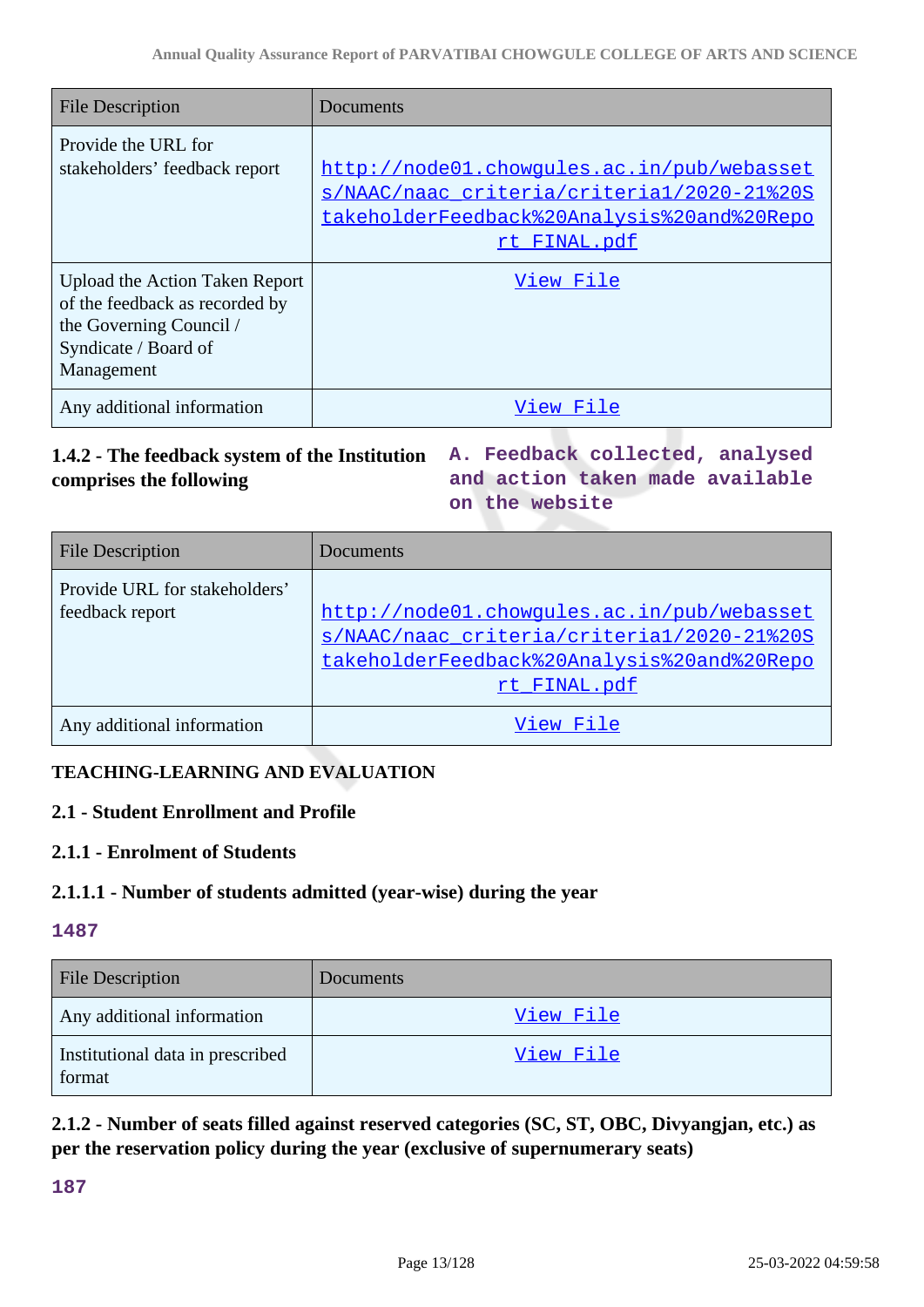| <b>File Description</b>                                          | Documents        |
|------------------------------------------------------------------|------------------|
| Any additional information                                       | View File        |
| Number of seats filled against<br>seats reserved (Data Template) | <u>View File</u> |

### **2.2 - Catering to Student Diversity**

2.2.1 - The institution assesses students' learning levels and organises special programmes for both slow and advanced learners.

**COUNSELING AT THE TIME OF ADMISSION: Once the applicant has applied for admission to a Course, a Faculty from the Department counsels the applicant. The Faculty explains in detail the course structure, content and scope. If there is need for professional counselling, then such applicants are referred to Counsellors appointed at the Student Support Services(SSS).**

**ADMISSION ON MERIT: Departments like Computer Science & Life Sciences admit students to their courses based on merit.**

**COMPETENCY TEST(CT): The practice of administering CT at the commencement of semester continues.**

**CONDUCT OF ORIENTATION/INDUCTION Programme: This programme acts as a platform for students to understand the Course and other Curriculum information.**

**REMEDIAL & BRIDGE CLASSES: Remedial classes are conducted for students by engaging them in various tasks like reading material, watching videos and answering questions/completing task sheets and re- explaining concepts.**

**ONLINE COURSES/MOOCS: Students are encouraged to take up online classes and answer the certification provided on SWAYAM/NPTEL/Open Course Ware.**

**ASSISTANCE IN ACADEMIC WRITING: Sessions conducted by the Writing Center(WC) of the College improve the writing skills.The College encourages students who are good in skill-based activities, idea generation and have entrepreneurial spirit to display the same through Incubation and Innovation Centre(IIC).**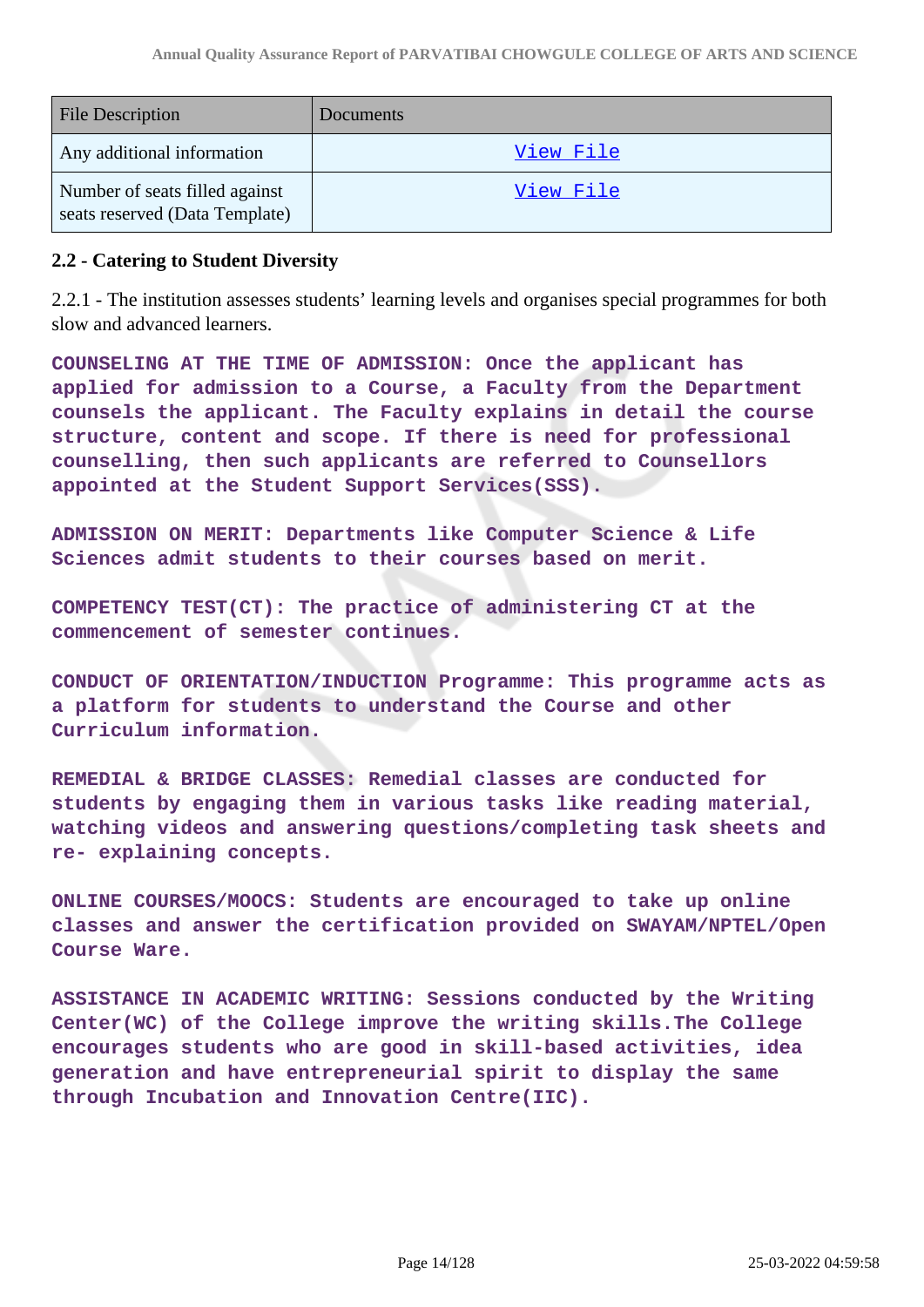| <b>File Description</b>                  | Documents                                                                                                        |
|------------------------------------------|------------------------------------------------------------------------------------------------------------------|
| Upload any additional<br>information     | View File                                                                                                        |
| Paste link for additional<br>information | http://node01.chowqules.ac.in/pub/webasset<br>s/NAAC/naac criteria/criteria2/2.2/2.2.1 P<br>ictorial Summary.pdf |

### **2.2.2 - Student – Teacher (full-time) ratio**

| Year                                 | Number of Students | <b>Number of Teachers</b> |
|--------------------------------------|--------------------|---------------------------|
| 31/10/2020                           | 1487               | 91                        |
| <b>File Description</b>              | Documents          |                           |
| Upload any additional<br>information | View File          |                           |

### **2.3 - Teaching- Learning Process**

2.3.1 - Student-centric methods such as experiential learning, participative learning and problemsolving methodologies are used for enhancing learning experiences:

**The Governing Body has approved over 16 different teachinglearning and evaluation methodologies at the Institute. All these methods are well documented in the Teaching-Learning and Evaluation Handbook prepared by the IQAC. The e-resources are made available to the students on a Learning Management System(LMS) named CLAAP(Chowgules Learn Anytime Anyplace) that runs on MOODLE/Google Classroom. Most accepted by the students is Blended Learning. Faculty use Flipped Classroom strategies with the general idea that the responsibility of learning is owned by the students. Research projects done by Final Year students are displayed on Science Day(PrernaDiwas). Experiential and participative learning: This method is mainly used in skill-based courses/practicals. Every faculty practices BLOOMS Taxonomy during teaching-learning process and also in evaluations. At the end of each academic year the College organizes a programme known as Positive Chowgules wherein each department showcases at least two teaching-learning and evaluation methods that have worked best for their students.All Faculty seamlessly transitioned into using Technology EnabledLearningduring the COVID-19pandemicby incorporating online methods of assessments andteachingmethods, facilitated by the CTL of the college. The four quadrant MOOC approachwas adopted in the courses uploaded in the LMS.**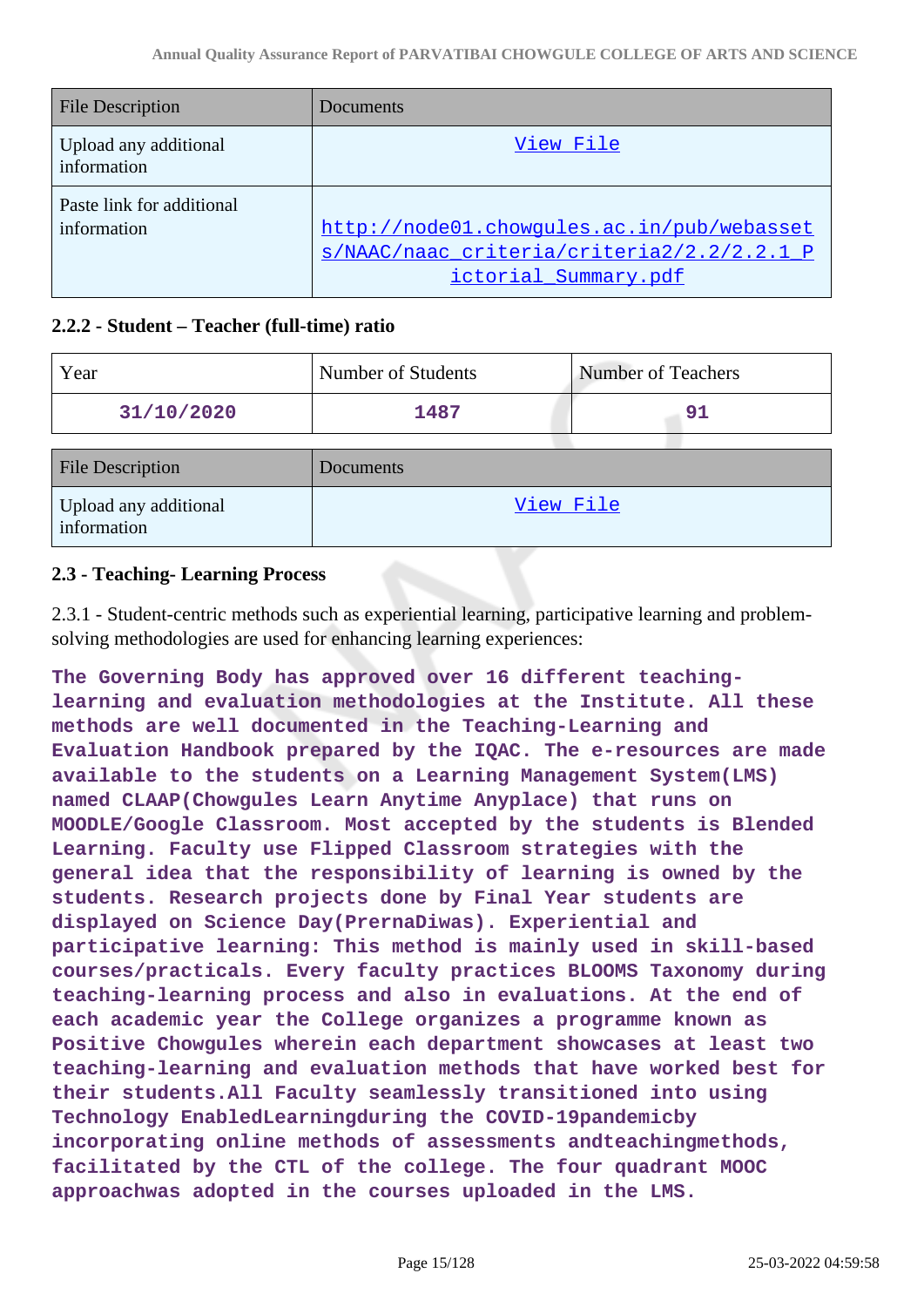**LINK for PROOFS IS:http://www.chowgules.ac.in/p/tl\_process1**

**In view of the pandemic, besides using an LMS like Google Classroom and GMEET as the Video Conferencing S/W there was a need to encourage student interaction via various ICT Tools in the teaching-learning and evaluation process.**

**Some of the ICT Tools that were used are:**

**Mind Maps; Jamboard; StoryBoard; Powtoons; PollAnywhere; G Suite Utilities.**

| <b>File Description</b>              | Documents                                            |
|--------------------------------------|------------------------------------------------------|
| Upload any additional<br>information | View File                                            |
| Link for additional Information      | http://www.chowqules.ac.in/pccas2021/p/tl<br>process |

2.3.2 - Teachers use ICT-enabled tools including online resources for effective teaching and learning

**Continuing the legacy of being pioneers on using cutting edge technology in the teaching-learning process since early 2000, the College uses ICT enabled tools and resources in its teachinglearning and evaluation process keeping in mind Educational Pedagogy. In view of this we can proudly say that 100% Faculty use ICT in theory Teaching-Learning, Evaluation and Academic Administration process. Most of the departments made use of ICT enabled teaching-learning and used tools like Google Classroom, Moodle, Jam board, Mentimeter and Smart Board that aid in effective communication and demonstration. Due to the pandemic, there was a need to transition into online modes of teaching, learning, and assessment. As the teachers of the institute are well versed with LMS, this transition was relatively easier and smooth. During the lockdown period, most teachers were able to complete the syllabi and conduct effective evaluation of students using various web tools like google forms and record lectures through OBS. The Faculty are also involved in contributing to the state level MOOC of DHE called Dishtavo.**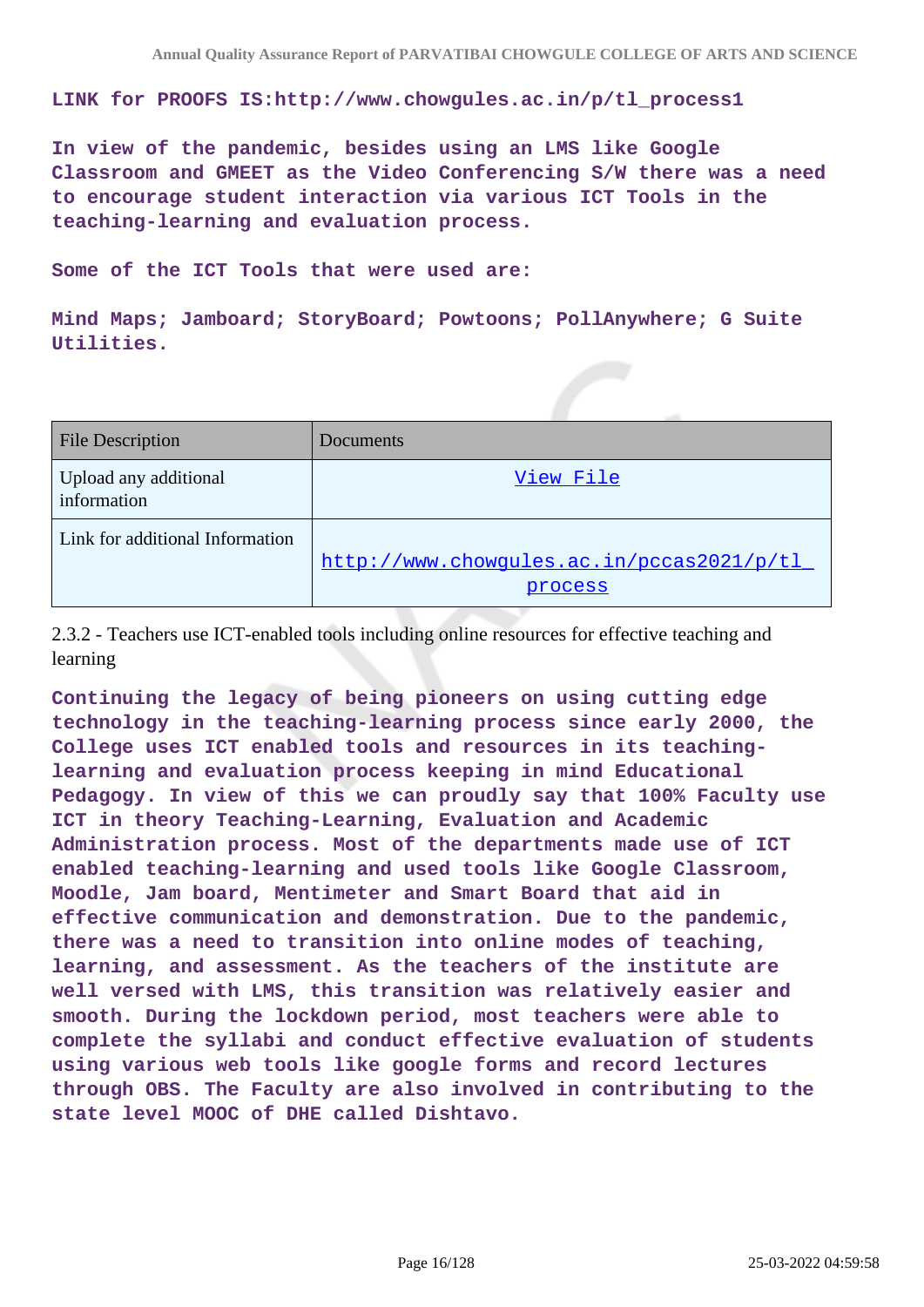| <b>File Description</b>                                                                                                                  | Documents                                               |
|------------------------------------------------------------------------------------------------------------------------------------------|---------------------------------------------------------|
| Provide link for webpage<br>describing ICT enabled tools<br>including online resources for<br>effective teaching and learning<br>process | http://www.chowgules.ac.in/p/online_teachi<br><u>nq</u> |
| Upload any additional<br>information                                                                                                     | View File                                               |

### **2.3.3 - Ratio of students to mentor for academic and other related issues**

### **2.3.3.1 - Number of mentors**

#### **91**

| <b>File Description</b>                                                           | Documents |
|-----------------------------------------------------------------------------------|-----------|
| Upload year-wise number of<br>students enrolled and full-time<br>teachers on roll | View File |
| Circulars with regard to<br>assigning mentors to mentees                          | View File |

2.3.4 - Preparation and adherence to Academic Calendar and Teaching Plans by the institution

**One of the important components of this introductory segment is the Teaching Plan. Teachers make a Teaching Plan outlining the sequence of the 45/60 lectures that will be conducted for that particular course. From this year most of the Faculty uploaded their teaching plans in the DHE UMS Portal especially set up to monitor the adherence to teaching during the pandemic. They had to upload the overall lecture plan for the entire semester duration and then also mark attendance on the portal indicating the dates the lectures where taken. Monthly reports were sent by the College to the DHE to adhere to compliance wrt the same. Overall, this process of the Teaching Plan enabled the teachers to plan their semester systematically and helped students to access all the information pertaining to the course content in a single document. The College also insisted that Course-related resources (Lecture notes, research articles, videos, weblinks) were also made available to students in an organized format through another separate template the College prepared and should be uploaded on the LMS. Hence, this allowed Faculty and students to access the resources as and when they were made available even in the pandemic.**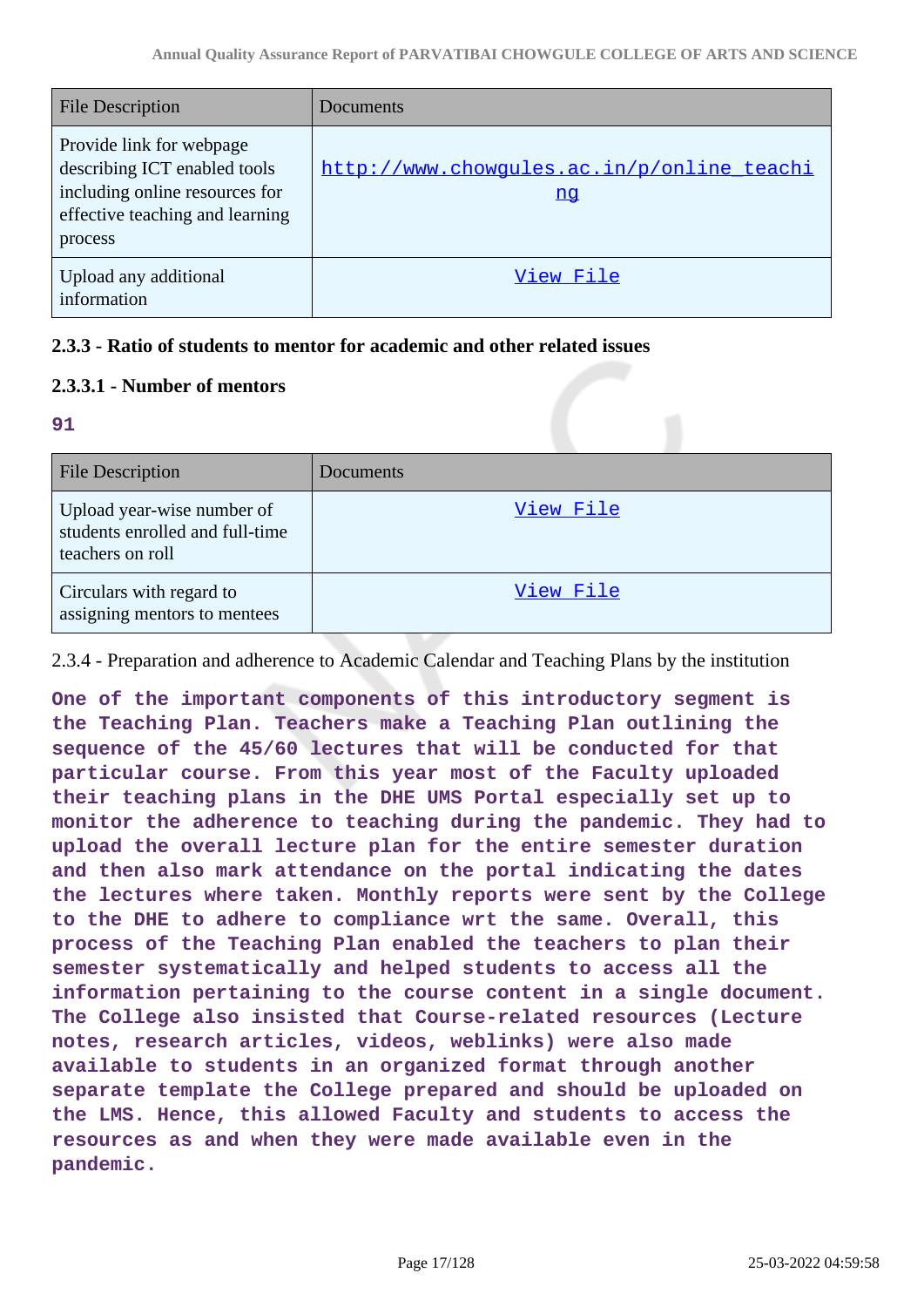| <b>File Description</b>                                               | Documents |
|-----------------------------------------------------------------------|-----------|
| Upload the Academic Calendar<br>and Teaching Plans during the<br>year | View File |

### **2.4 - Teacher Profile and Quality**

### **2.4.1 - Number of full-time teachers against sanctioned posts during the year**

### **91**

| <b>File Description</b>                                                   | Documents        |
|---------------------------------------------------------------------------|------------------|
| Year-wise full-time teachers and<br>sanctioned posts for the year         | View File        |
| List of the faculty members<br>authenticated by the Head of<br><b>HEI</b> | View File        |
| Any additional information                                                | No File Uploaded |

# **2.4.2 - Number of full-time teachers with PhD/ D.M. / M.Ch. / D.N.B Super-Specialty / DSc / DLitt during the year**

#### **33**

| <b>File Description</b>                                                                                                                                         | Documents |
|-----------------------------------------------------------------------------------------------------------------------------------------------------------------|-----------|
| List of number of full-time<br>teachers with PhD./ D.M. /<br>M.Ch. / D.N.B Super-Specialty /<br>D.Sc. / D.Litt. and number of<br>full-time teachers for 5 years | View File |
| Any additional information                                                                                                                                      | View File |

# **2.4.3 - Total teaching experience of full-time teachers in the same institution: (Full-time teachers' total teaching experience in the current institution)**

#### **805**

| <b>File Description</b>                                                                             | Documents        |
|-----------------------------------------------------------------------------------------------------|------------------|
| List of teachers including their<br>PAN, designation, Department<br>and details of their experience | <u>View File</u> |
| Any additional information                                                                          | View File        |

# **2.5 - Evaluation Process and Reforms**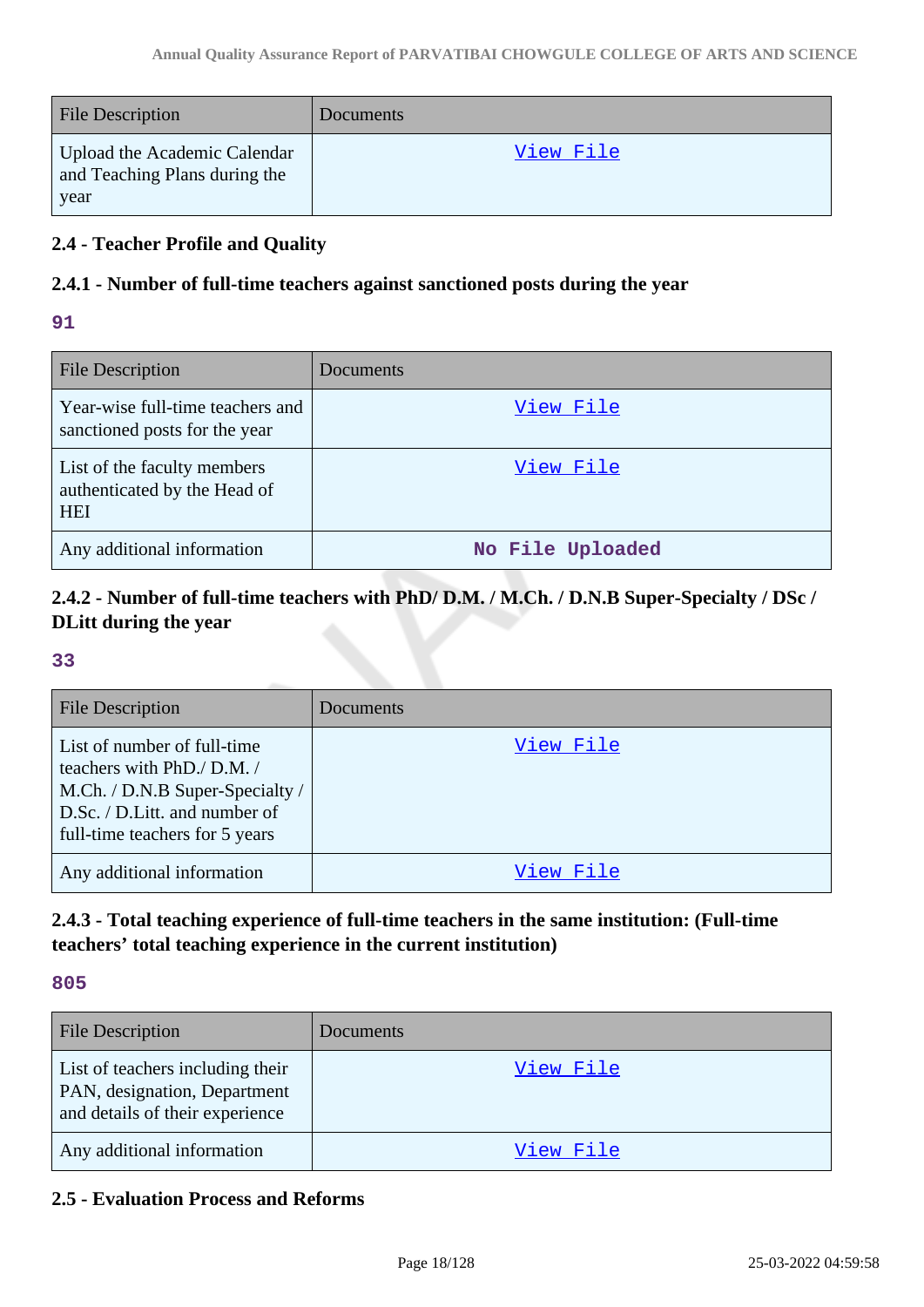# **2.5.1 - Number of days from the date of last semester-end/ year- end examination till the declaration of results during the year**

| <b>File Description</b>                                                                                                     | Documents |
|-----------------------------------------------------------------------------------------------------------------------------|-----------|
| List of Programmes and the date<br>of last semester-end / year-end<br>examinations and the date of<br>declaration of result | View File |
| Any additional information                                                                                                  | View File |

# **2.5.2 - Number of students' complaints/grievances against evaluation against the total number who appeared in the examinations during the year**

### **38**

| <b>File Description</b>                                                                                      | Documents |
|--------------------------------------------------------------------------------------------------------------|-----------|
| Upload the number of<br>complaints and total number of<br>students who appeared for<br>exams during the year | View File |
| Upload any additional<br>information                                                                         | View File |

2.5.3 - IT integration and reforms in the examination procedures and processes including Continuous Internal Assessment (CIA) have brought in considerable improvement in the Examination Management System (EMS) of the Institution

**Being the pandemic year Faculty thought of innovative ways to conduct formative and summative assessments. However, the exam department provided certain guidelines for End Semester Question Paper Setting and continuous evaluations. The continuous evaluations that were widely used during the pandemic was administering Google Quiz; conducting VIVA using GMeet; Assessing Portfolios through Google Classroom and Blogs. For the end semester there was a centralised time table wherein all Faculty were expected to upload their Question Paper online on a particular date and time and make it available to the students in their respective Google Classrooms. To ensure that the authenticity of the evaluation the students were told to answer the paper handwritten and sign on every sheet and at the time of final submission include a time stamp. They were also informed that if need be, the cameras also might have to be on. The entire examination system has been computerised so accepting the Internal Marks and End-Semester marks entry took place on a continuous basis. The Exam Cell took the task of verification marks entry by**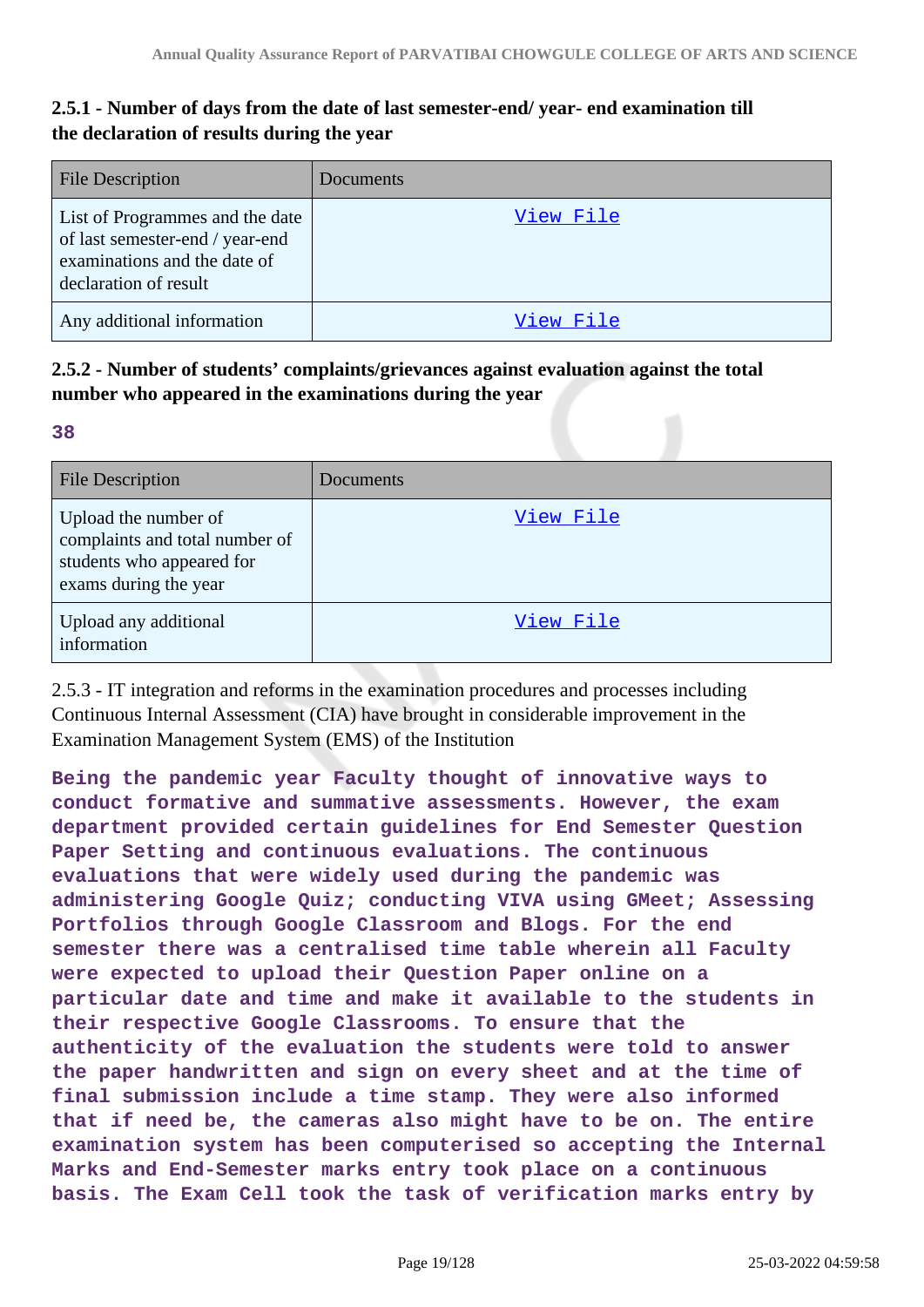### **calling respective faculty and thus the entire system went smoothly in spite of the prevailing pandemic.**

| <b>File Description</b>                  | Documents                                                                            |
|------------------------------------------|--------------------------------------------------------------------------------------|
| Upload any additional<br>information     | View File                                                                            |
| Paste link for additional<br>Information | http://node01.chowqules.ac.in/pub/ERP/Auto<br>uploaded/Activities/33026pccas5628.pdf |

#### **2.6 - Student Performance and Learning Outcomes**

2.6.1 - Programme Outcomes and Course Outcomes for all Programmes offered by the institution are stated and displayed on the website and communicated to teachers and students

**The college has finalized and approved the Programme Outcomes, Programme Specific Outcomes for various programmes offered by the College in its respective BoS. The LOCF document has been approved by the Academic Council and displayed on the College Website. The faculty were then urged to frame Course Learning Outcomes (CLOs) to be central to the course curriculum of their department. They had to articulate these statements in words what students will achieve in each course and how their learning will be measured. Next, a Learning Outcome (LO) had to be framed. This LO should be a statement that is measurable, observable, and specific that clearly indicates what a student should know and be able to do as a result of learning. The Faculty had to keep in mind that a wellwritten learning outcome should involve Action verb, Subject content and Level of achievement. The LOs were generated using Bloom's Cognitive Taxonomy. In view of Outcome Based Education (OBE) each Faculty is encouraged to map each question in the Question Paper to its CO. All this mapping is done through Spreadsheet templates that have been provided to every Faculty.**

| <b>File Description</b>                                     | Documents                                  |
|-------------------------------------------------------------|--------------------------------------------|
| Upload COs for all courses<br>(exemplars from the Glossary) | View File                                  |
| Upload any additional<br>information                        | View File                                  |
| Link for additional Information                             | http://www.chowqules.ac.in/pccas2021/p/loc |

2.6.2 - Attainment of Programme Outcomes and Course Outcomes as evaluated by the institution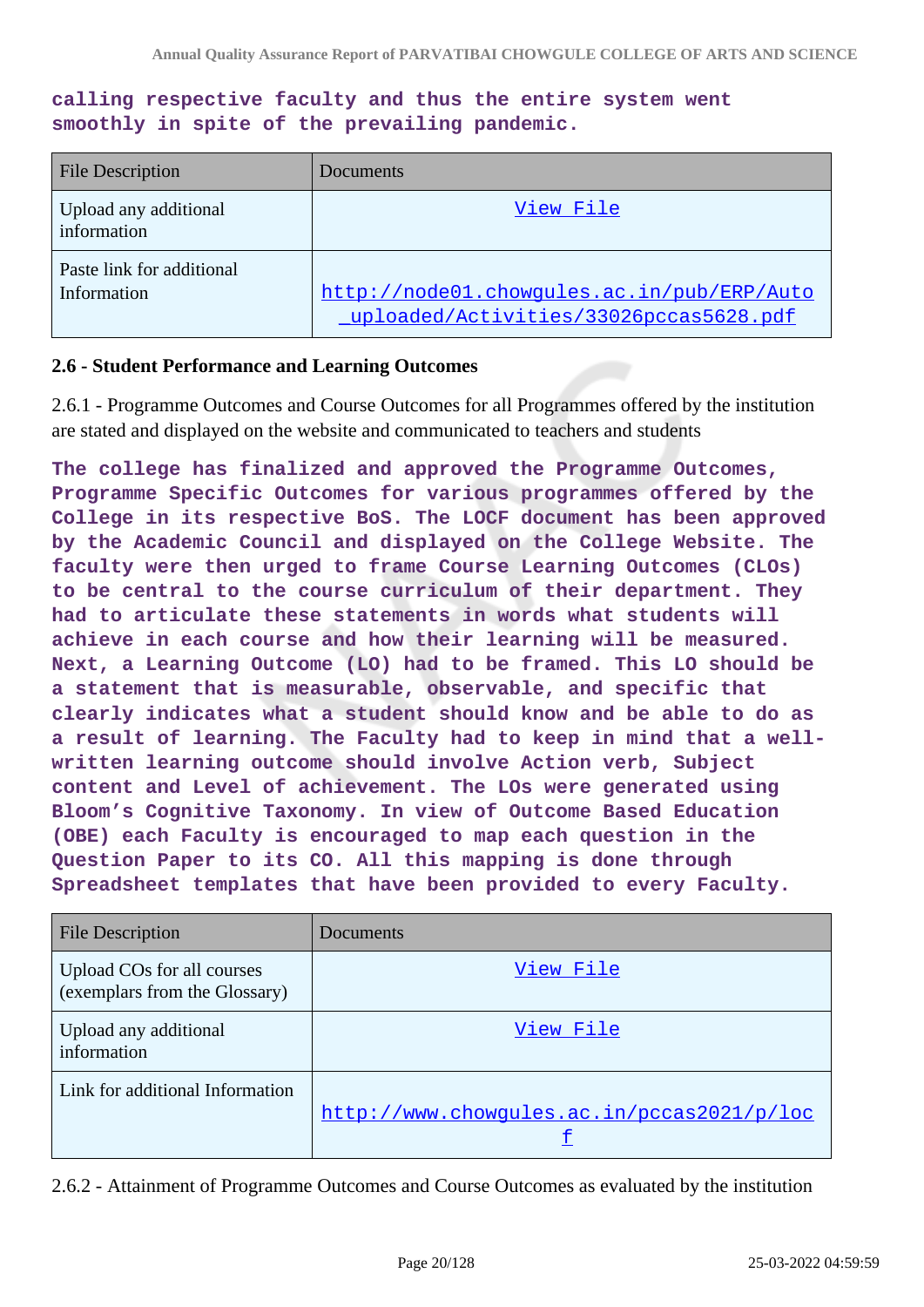**The College has initiated the process for Attainment of COs. In view of OBE each Faculty is encouraged to map each question in the Question Paper to its Course Outcome. All this mapping is done through Spreadsheet templates that have been provided to every Faculty. The assessment process in College uses direct and indirect measures to measure the attainment of each outcome. To assess each course, we use CLOs defined for that course.**

**PROCEDURE ADOPTED FOR CO ATTAINMENT IN COLLEGE: Three internal tests (Two CAs and one SEE) conducted based on COs. Class performance activities consisting of subjective and objective tests/ presentations/ assignments/ multiple choice question quiz/any other activity related to COs conducted. A common format of programmed excel sheet is used for finding average attainment of COs. The Excel sheet consists of the following parameters: Questionwise CO mapping, marks distribution, Individual and Consolidated mark statement, Level of attainment and Action plan Three target levels: Low, Moderate and High attainment Level 1(Low) 0-30% Level 2(Moderate) 31-60% Level 3(High) 61% and above Attainment level of all COs of a course is displayed in a table format wherein it is then later tallied against the designated target level defined by the institution.**

| <b>File Description</b>                  | Documents                                                                                         |
|------------------------------------------|---------------------------------------------------------------------------------------------------|
| Upload any additional<br>information     | View File                                                                                         |
| Paste link for additional<br>Information | https://assessmentonline.naac.gov.in/stora<br>ge/app/hei/SSR/102633/2.6.2 1630395606 662<br>1.pdf |

### **2.6.3 - Pass Percentage of students**

**2.6.3.1 - Total number of final year students who passed in the examinations conducted by Institution**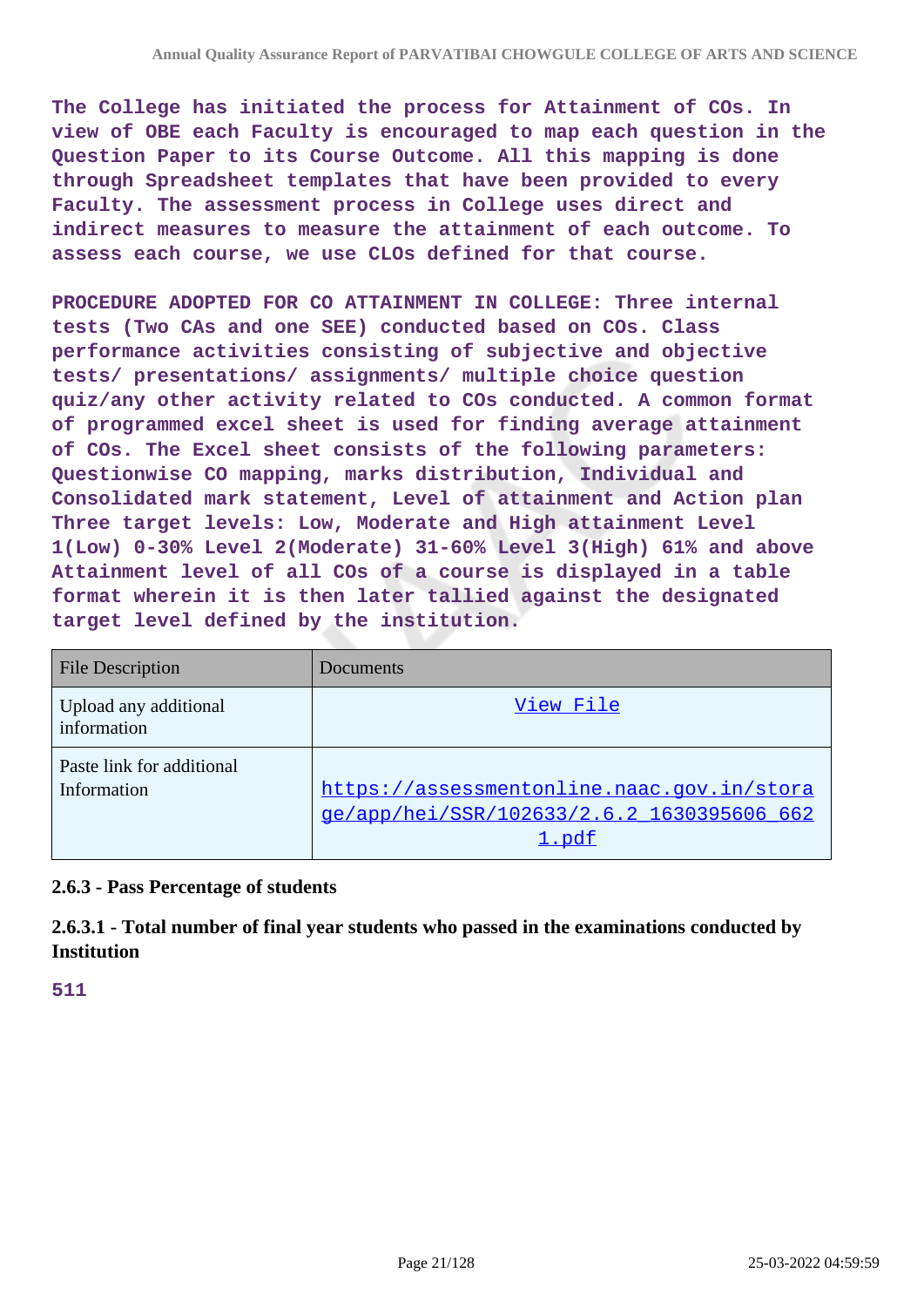| <b>File Description</b>                                                                                        | Documents                                                                                                                                        |
|----------------------------------------------------------------------------------------------------------------|--------------------------------------------------------------------------------------------------------------------------------------------------|
| Upload list of Programmes and<br>number of students appear for<br>and passed in the final year<br>examinations | View File                                                                                                                                        |
| Upload any additional<br>information                                                                           | View File                                                                                                                                        |
| Paste link for the annual report                                                                               | http://node01.chowgules.ac.in/pub/webasset<br>s/AOAR/agar criteria/criteria2/2.6/2.6.3/S<br>can-Annual%20Report-<br>Passing%20perc-2020-2021.pdf |

### **2.7 - Student Satisfaction Survey**

# **2.7.1 - Student Satisfaction Survey (SSS) on overall institutional performance (Institution may design its own questionnaire). Results and details need to be provided as a weblink**

[http://node01.chowgules.ac.in/pub/webassets/AQAR/aqar\\_criteria/cri](http://node01.chowgules.ac.in/pub/webassets/AQAR/aqar_criteria/criteria2/2.7/2.7.1/2.7.1%20SSS%202021-22.pdf) [teria2/2.7/2.7.1/2.7.1%20SSS%202021-22.pdf](http://node01.chowgules.ac.in/pub/webassets/AQAR/aqar_criteria/criteria2/2.7/2.7.1/2.7.1%20SSS%202021-22.pdf)

### **RESEARCH, INNOVATIONS AND EXTENSION**

### **3.1 - Promotion of Research and Facilities**

3.1.1 - The institution's research facilities are frequently updated and there is a well-defined policy for promotion of research which is uploaded on the institutional website and implemented

**The Parvatibai Chowgule College of Arts And Science has formulated a research policy, approved by the academic council, and the same is uploaded on the website.The research policy document highlights research policies to encourage research activity among the faculty members and students. Some of the other policies related to research developed by the college are the Research Ethics policy, Consultancy Policy, Institutional Ethical Committee policy, Plagiarism policy, and IPR Policy.**

**The college regularly conducts Seminars/Workshops/Talks on research-oriented topics and also encourages participation of the faculty and students in workshops /training programmes/conferences to strengthen the research insight and skills of the faculty and students. A strategic plan was prepared for promoting quality research andgiven below are the key activities conductedduring the year:**

**Talk on "Interdisciplinary Research" to promote**  $\bullet$ **interdisciplinary research among theDepartments of Social**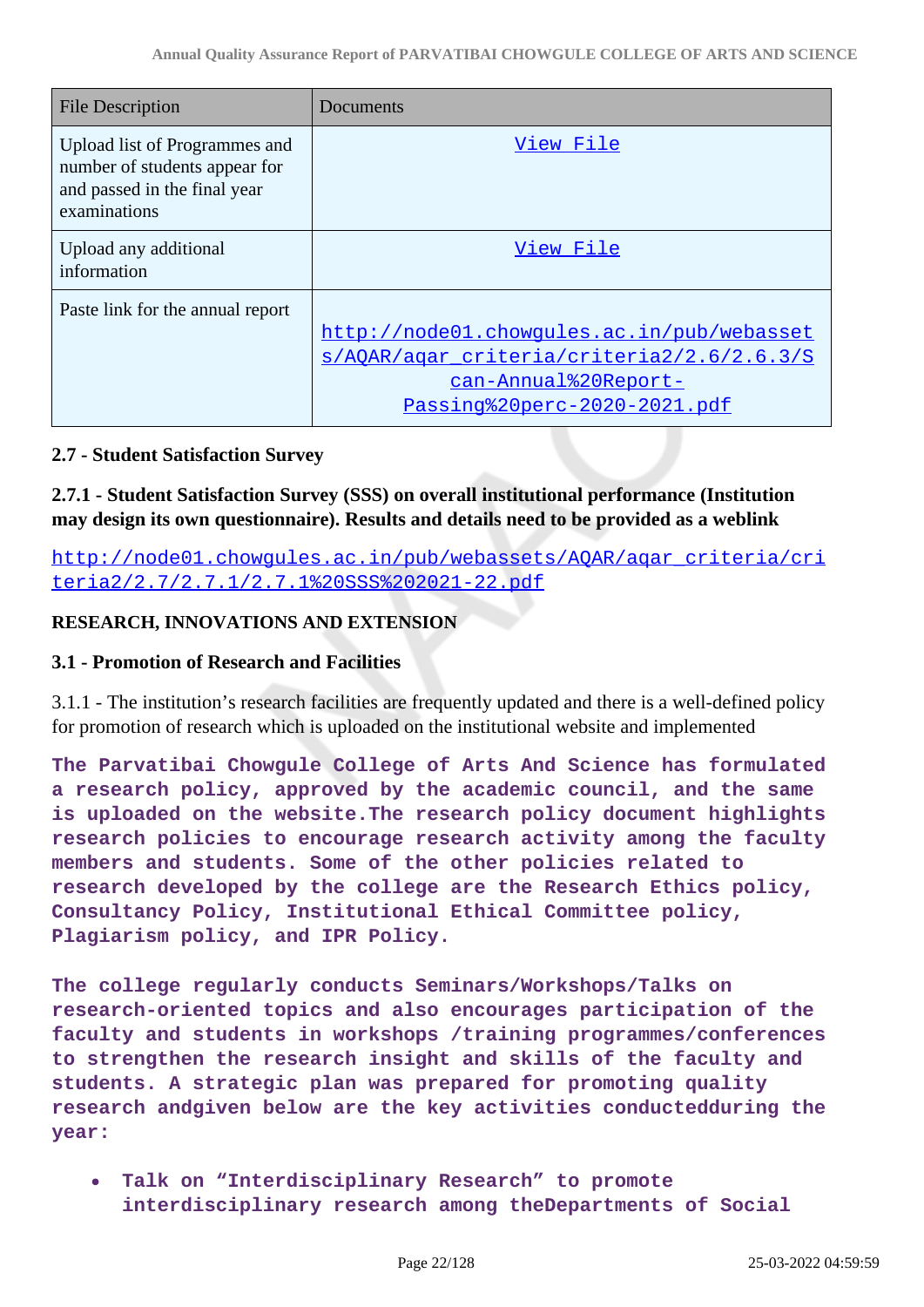**Sciences and Languages.**

- **Talk on "Selection of a Journal for Publishing Research"to**  $\bullet$ **make faculty aware of predatory journals and how to select quality journals for publishing their research findings.**
- **Research Orientation Program on "Research Methodology and Research Ethics" toacquaint students with the process of scientific research, research ethics, and understand the process of research report writing.**

| <b>File Description</b>                                                                                                              | Documents                                                                                                                        |
|--------------------------------------------------------------------------------------------------------------------------------------|----------------------------------------------------------------------------------------------------------------------------------|
| Upload the Minutes of the<br>Governing Council/<br>Syndicate/Board of<br>Management related to research<br>promotion policy adoption | View File                                                                                                                        |
| Provide URL of policy<br>document on promotion of<br>research uploaded on the<br>website                                             | http://node01.chowqules.ac.in/pub/webasset<br>s/NAAC/naac criteria/criteria3/f-1Research<br>%20Promotion%20Policy%20Document.pdf |
| Any additional information                                                                                                           | View File                                                                                                                        |

### **3.1.2 - The institution provides seed money to its teachers for research**

### **3.1.2.1 - Seed money provided by the institution to its teachers for research during the year (INR in lakhs)**

#### **2500**

| <b>File Description</b>                                                                                              | Documents |
|----------------------------------------------------------------------------------------------------------------------|-----------|
| Minutes of the relevant bodies<br>of the institution regarding seed<br>money                                         | View File |
| Budget and expenditure<br>statements signed by the<br>Finance Officer indicating seed<br>money provided and utilized | View File |
| List of teachers receiving grant<br>and details of grant received                                                    | View File |
| Any additional information                                                                                           | View File |

### **3.1.3 - Number of teachers who were awarded national / international fellowship(s) for advanced studies/research during the year**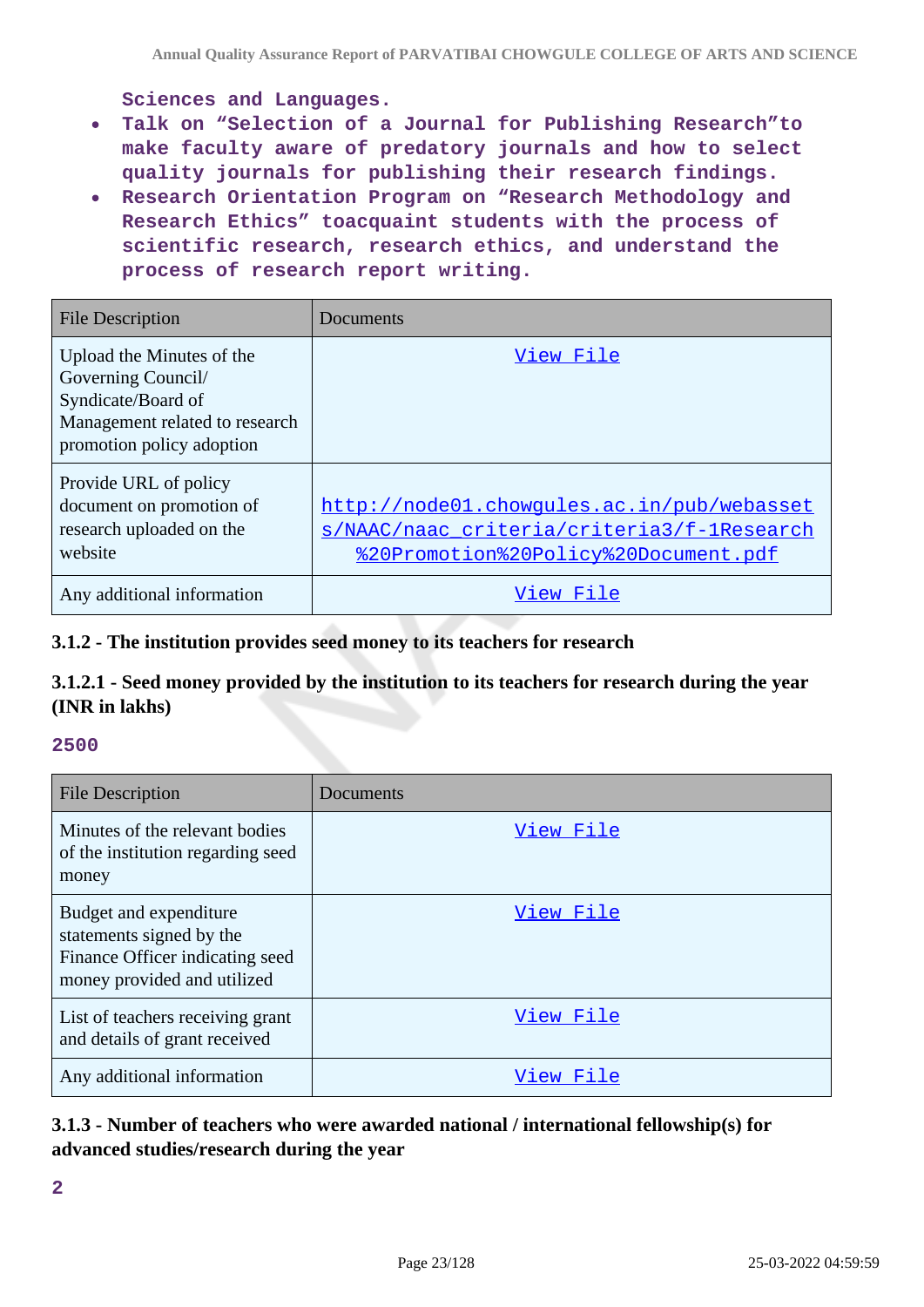| <b>File Description</b>                                              | Documents        |
|----------------------------------------------------------------------|------------------|
| e-copies of the award letters of<br>the teachers                     | View File        |
| List of teachers and details of<br>their international fellowship(s) | View File        |
| Any additional information                                           | No File Uploaded |

### **3.2 - Resource Mobilization for Research**

# **3.2.1 - Grants received from Government and Non-Governmental agencies for research projects, endowments, Chairs during the year (INR in Lakhs)**

#### **Rs. 13,50,968**

| <b>File Description</b>                                                                                                 | Documents |
|-------------------------------------------------------------------------------------------------------------------------|-----------|
| e-copies of the grant award<br>letters for research projects<br>sponsored by non-governmental<br>agencies/organizations | View File |
| List of projects and grant details                                                                                      | View File |
| Any additional information                                                                                              | View File |

# **3.2.2 - Number of teachers having research projects during the year**

#### **12**

| <b>File Description</b>                      | Documents                                          |
|----------------------------------------------|----------------------------------------------------|
| Upload any additional<br>information         | No File Uploaded                                   |
| Paste link for additional<br>Information     | http://www.chowqules.ac.in/pccas2021/p/ext<br>work |
| List of research projects during<br>the year | View File                                          |

# **3.2.3 - Number of teachers recognised as research guides**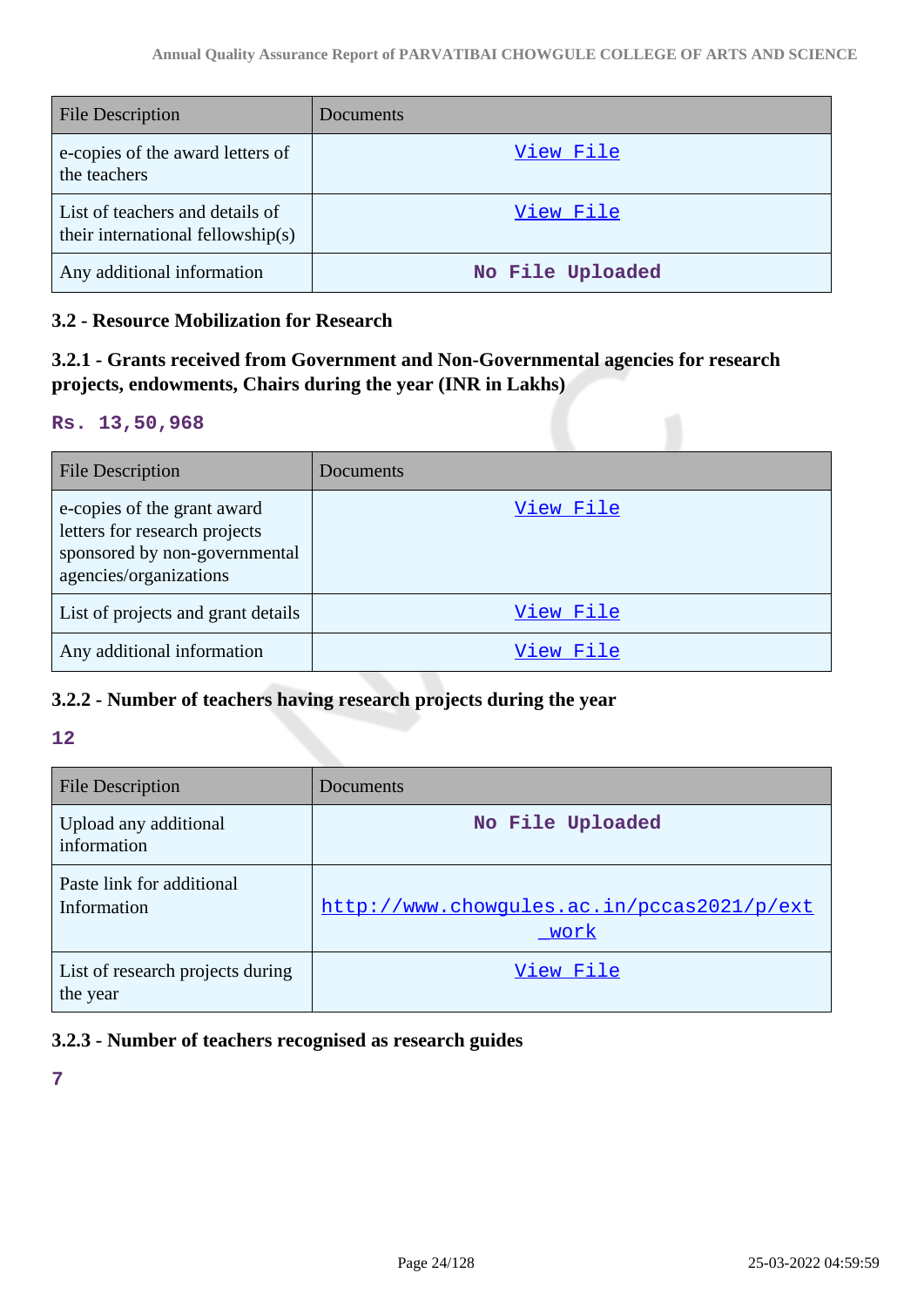| <b>File Description</b>                                                                     | Documents        |
|---------------------------------------------------------------------------------------------|------------------|
| Upload copies of the letter of<br>the university recognizing<br>teachers as research guides | <u>View File</u> |
| Institutional data in Prescribed<br>format                                                  | View File        |

### **3.2.4 - Number of departments having research projects funded by Government and Non-Government agencies during the year**

**7**

| <b>File Description</b>                             | Documents                                         |
|-----------------------------------------------------|---------------------------------------------------|
| Supporting document from<br><b>Funding Agencies</b> | View File                                         |
| Paste link to funding agencies'<br>website          | http://dstegoa.gov.in/schemes%20of%20DST.h<br>tm1 |
| Any additional information                          | No File Uploaded                                  |

### **3.3 - Innovation Ecosystem**

3.3.1 - Institution has created an ecosystem for innovations and creation and transfer of knowledge supported by dedicated centres for research, entrepreneurship, community orientation, incubation, etc.

**Students should be trained to become successful innovators by implementing a curriculum that revolves around collaboration, multidisciplinary problem solving, and motivation. To imbibe entrepreneurial traits among the student community and to encourage the students to come up with new business ideas, the Entrepreneurial Development Cell of the institution functions to facilitate entrepreneurship, which in turn leads to value creation and job creation, to infuse technology-enabled real-world problemsolving skills into the education system through collaboration between industry, academia and to assist and nurture start-ups by students. In view of this, the various department of the institution organizes various workshops and seminars to impart knowledge for identifying the opportunities and to face the imperatives to become successful entrepreneurs.**

**Entrepreneurship and skill development activities like a webinar on Career Progression with Psychology, Seminar on "How to Register an NGO", CV Writing Workshop, e-Portfolio Workshop', Faculty**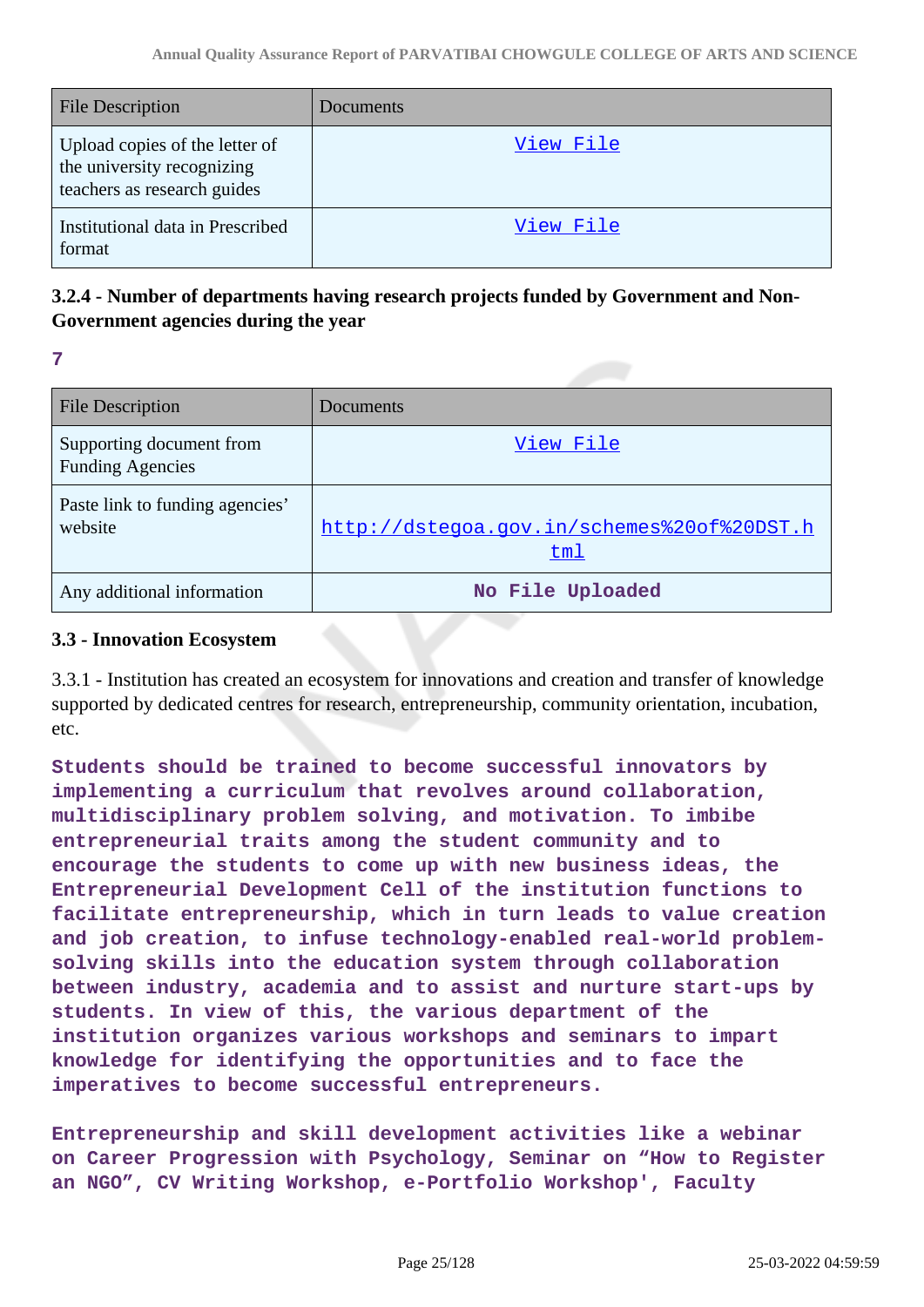**development program on Research-Based Learning, etc were conducted. To nurture the research ecosystem amongst students and faculties, several activities such as how to read Scientific Literature, Certificate course on Data Computation using R studio and Graphpad Prism were organized. To motivate students towards innovation and IPR, an orientation on National Innovation and Start-up Policy was conducted.**

| <b>File Description</b>                  | Documents                                          |
|------------------------------------------|----------------------------------------------------|
| Upload any additional<br>information     | No File Uploaded                                   |
| Paste link for additional<br>information | http://www.chowqules.ac.in/pccas2021/p/ext<br>work |

### **3.3.2 - Number of workshops/seminars conducted on Research Methodology, Intellectual Property Rights (IPR), Entrepreneurship and Skill Development during the year**

| <b>File Description</b>                                 | Documents        |
|---------------------------------------------------------|------------------|
| Report of the events                                    | View File        |
| List of workshops/seminars<br>conducted during the year | View File        |
| Any additional information                              | No File Uploaded |

### **3.4 - Research Publications and Awards**

**3.4.1 - The Institution ensures implementation of its Code of Ethics for Research uploaded in the website through the following: Research Advisory Committee Ethics Committee Inclusion of Research Ethics in the research methodology course work Plagiarism check through authenticated software A. All of the above**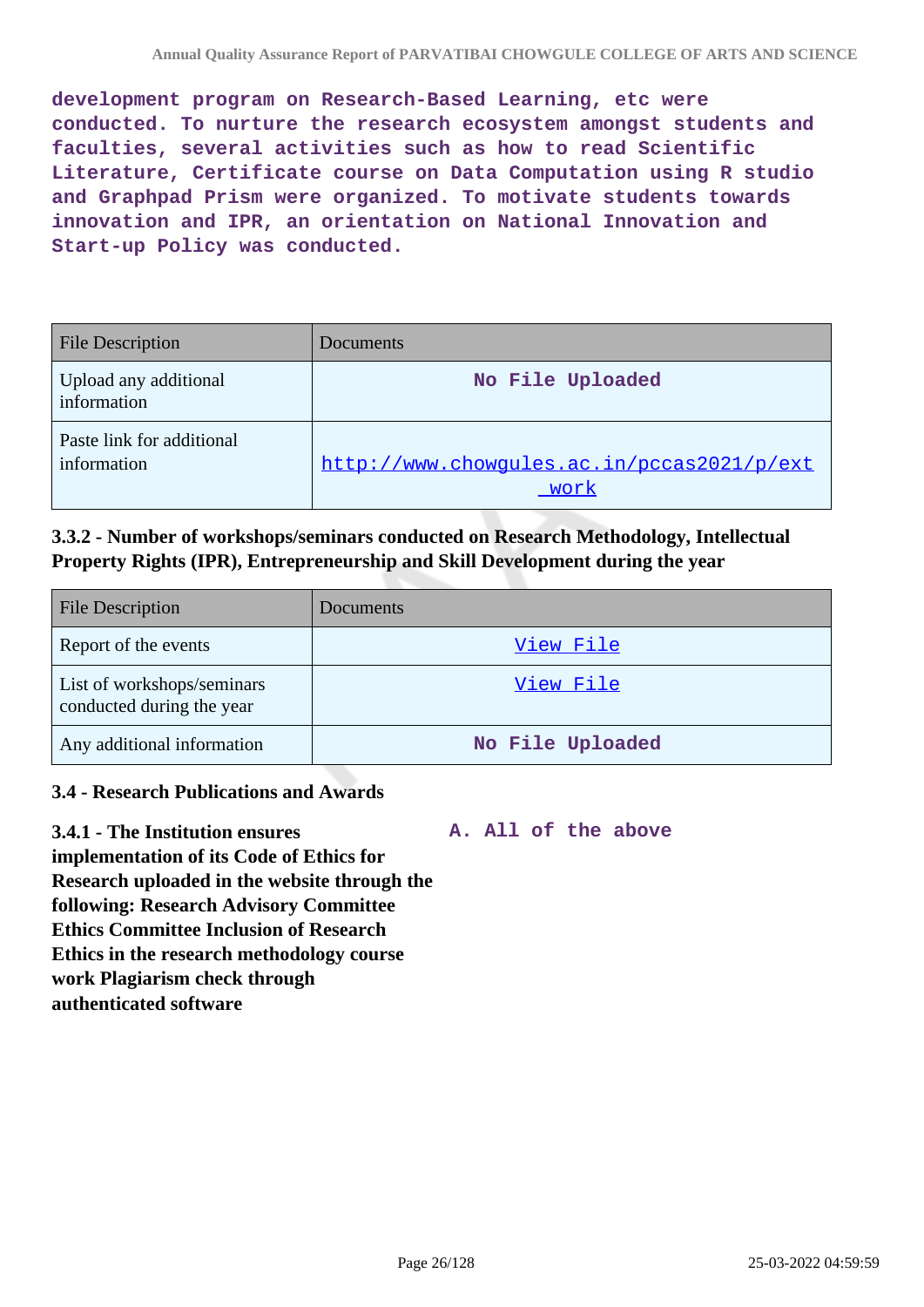| <b>File Description</b>                                                                                                                                                                      | Documents |
|----------------------------------------------------------------------------------------------------------------------------------------------------------------------------------------------|-----------|
| Code of Ethics for Research,<br><b>Research Advisory Committee</b><br>and Ethics Committee<br>constitution and list of members<br>of these committees, software<br>used for plagiarism check | View File |
| Any additional information                                                                                                                                                                   | View File |

**3.4.2 - Number of PhD candidates registered per teacher (as per the data given with regard to recognized PhD guides/ supervisors provided in Metric No. 3.2.3) during the year**

### **3.4.2.1 - Number of PhD students registered during the year**

#### **7**

| <b>File Description</b>                                                                                  | Documents                                                   |
|----------------------------------------------------------------------------------------------------------|-------------------------------------------------------------|
| URL to the research page on<br><b>HEI</b> website                                                        | http://info.uniqoa.ac.in/phd univ yrwise.p<br>$\mathbf{hp}$ |
| List of PhD scholars and details<br>like name of the guide, title of<br>thesis, and year of registration | View File                                                   |
| Any additional information                                                                               | View File                                                   |

# **3.4.3 - Number of research papers per teacher in CARE Journals notified on UGC website during the year**

### **13**

| <b>File Description</b>                                                             | Documents        |
|-------------------------------------------------------------------------------------|------------------|
| List of research papers by title,<br>author, department, and year of<br>publication | View File        |
| Any additional information                                                          | No File Uploaded |

# **3.4.4 - Number of books and chapters in edited volumes / books published per teacher during the year**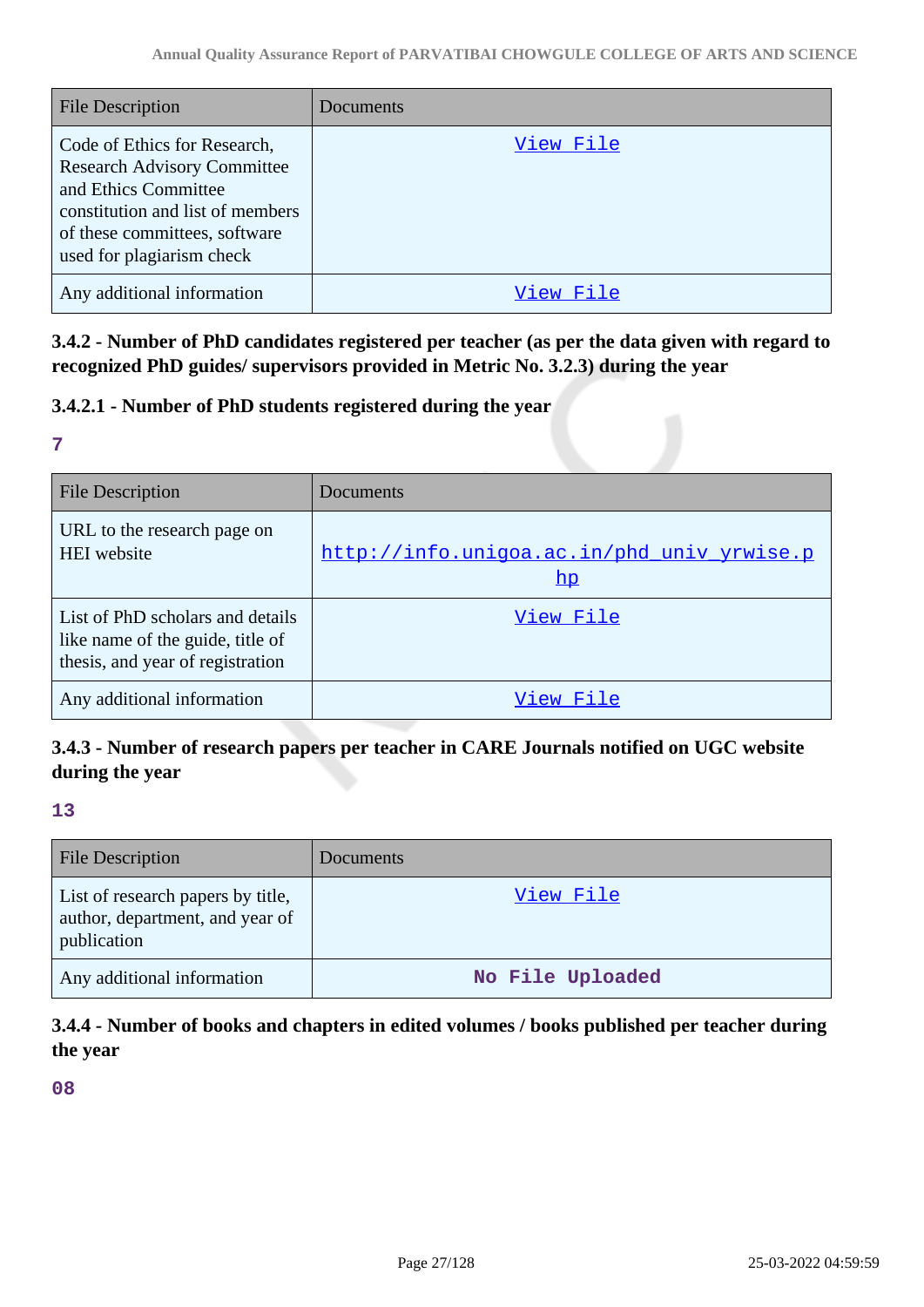| <b>File Description</b>                  | Documents                                                                                                                                           |
|------------------------------------------|-----------------------------------------------------------------------------------------------------------------------------------------------------|
| Upload any additional<br>information     | View File                                                                                                                                           |
| Paste link for additional<br>information | http://node01.chowgules.ac.in/pub/webasset<br>s/AOAR/agar criteria/criteria3/3.4/3.4.4/3<br>.4.4-additional%20information-<br>Books%20Published.pdf |

# **3.4.5 - Bibliometrics of the publications during the year based on average Citation Index in Scopus/ Web of Science/PubMed**

### **3.4.5.1 - Total number of Citations in Scopus during the year**

#### **3**

| <b>File Description</b>                              | Documents        |
|------------------------------------------------------|------------------|
| Any additional information                           | No File Uploaded |
| Bibliometrics of the<br>publications during the year | <u>View File</u> |

# **3.4.6 - Bibliometrics of the publications during the year based on Scopus/ Web of Science – h-Index of the University**

# **3.4.6.1 - h-index of Scopus during the year**

### **5**

| <b>File Description</b>                                                                             | Documents        |
|-----------------------------------------------------------------------------------------------------|------------------|
| Bibiliometrics of publications<br>based on Scopus/Web of<br>Science - h-index of the<br>Institution | View File        |
| Any additional information                                                                          | No File Uploaded |

### **3.5 - Consultancy**

**3.5.1 - Revenue generated from consultancy and corporate training during the year (INR in lakhs)**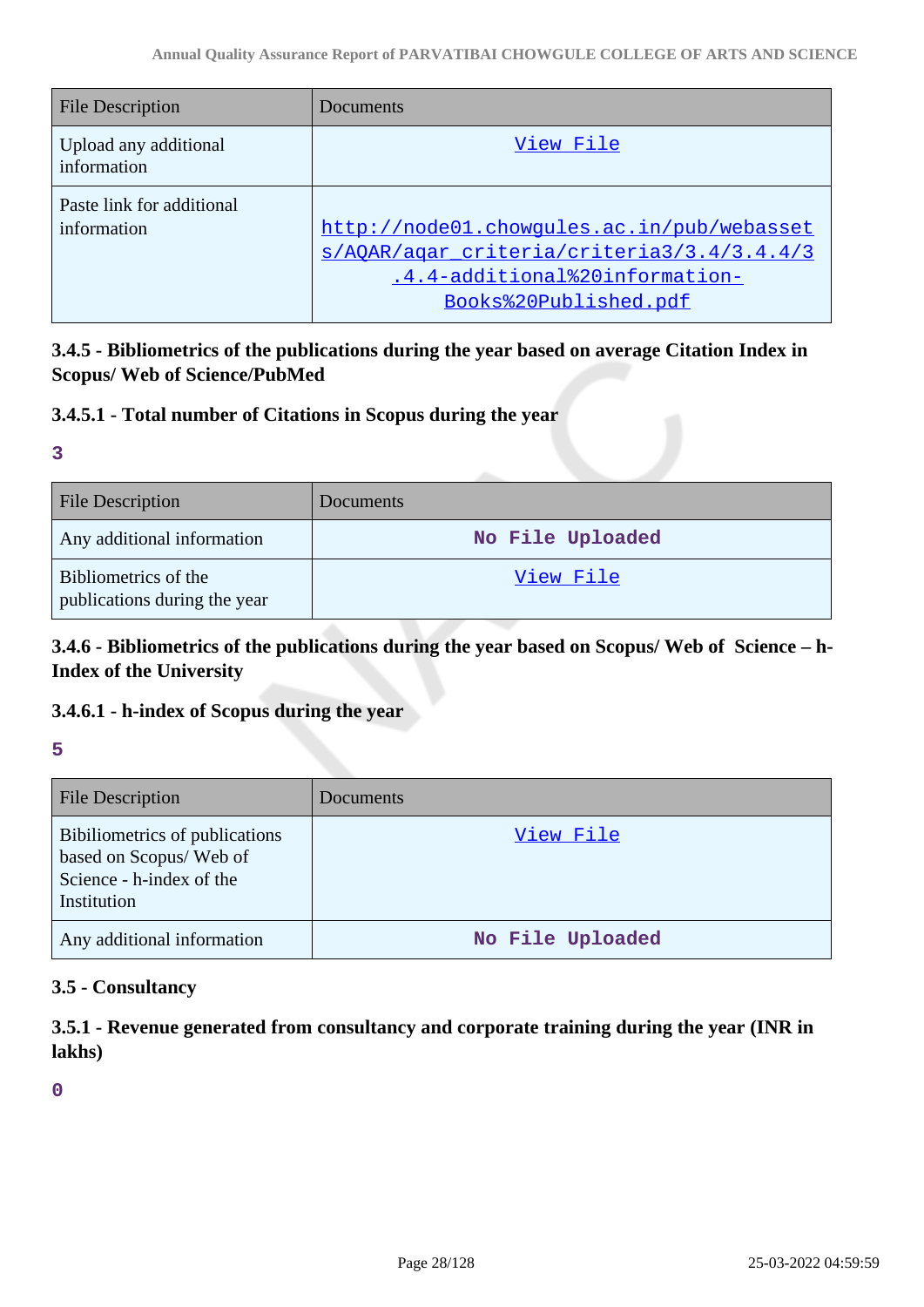| File Description                                                                                                    | Documents        |
|---------------------------------------------------------------------------------------------------------------------|------------------|
| Audited statements of accounts<br>indicating the revenue generated<br>through consultancy and<br>corporate training | No File Uploaded |
| List of consultants and revenue<br>generated by them                                                                | View File        |
| Any additional information                                                                                          | No File Uploaded |

# **3.5.2 - Total amount spent on developing facilities, training teachers and clerical/project staff for undertaking consultancy during the year**

**0**

| <b>File Description</b>                                                                                                                                              | Documents        |
|----------------------------------------------------------------------------------------------------------------------------------------------------------------------|------------------|
| Audited statements of accounts<br>indicating the expenditure.<br>incurred on developing facilities<br>and training teachers and staff<br>for undertaking consultancy | No File Uploaded |
| List of training programmes,<br>teachers and staff trained for<br>undertaking consultancy                                                                            | View File        |
| List of facilities and staff<br>available for undertaking<br>consultancy                                                                                             | No File Uploaded |
| Any additional information                                                                                                                                           | No File Uploaded |

### **3.6 - Extension Activities**

3.6.1 - Extension activities carried out in the neighbourhood sensitising students to social issues for their holistic development, and the impact thereof during the year

**The College regularly organises extension activities in diverse areas to connect our students with thecommunity as well as the environment. Through the activities conducted by the NSS/NCC/RC unitsand the other departments of the college, students are made aware of the various social issues,environmental and health concerns thereby motivating and guiding them to work to make oursociety better and shoulder the responsibilities that will one day make them worthy citizens of thisgreat nation. Working through the COVID-19 pandemic situation has been challenging. Even so, theNSS unit has carried out e-poster competitions, webinars, videoscreening and talks on healthrelated awareness and social issues.**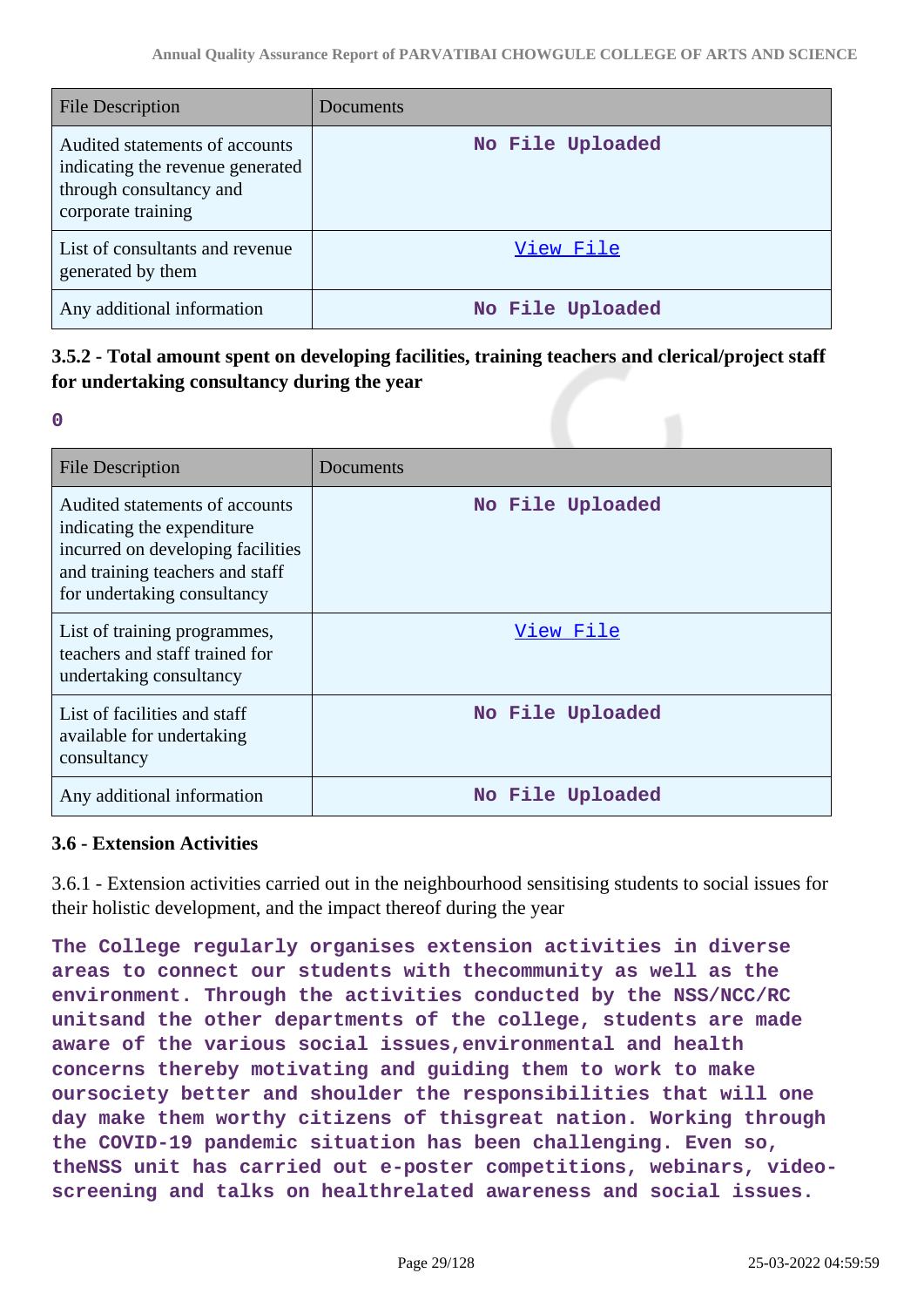**Celebrations of Yoga Day, World Environment Day, Women'sDay, etc. have been done enthusiastically by the NSS unit. The Life and Social Sciences departmentshave been actively sensitizing students on matters such as human trafficking, mask wearing,importance of Covid vaccination, Environment Conservation, Home Composting, Wildlife trade, etc. The college has also held competitions based on the themes; Innovation Idea, Self-reliance,(Atmanirbhar)/Waste-Management and photography. Through these extension activities, thestudents are sentient of the most pressing health, environmental and social concerns. Workingtowards up-lifting the society will also make them grow holistically.**

| <b>File Description</b>                  | Documents                                                                                               |
|------------------------------------------|---------------------------------------------------------------------------------------------------------|
| Upload any additional<br>information     | View File                                                                                               |
| Paste link for additional<br>information | http://node01.chowqules.ac.in/pub/webasset<br>s/NAAC/naac criteria/criteria3/3.6.3%20202<br>$0-21$ .pdf |

**3.6.2 - Number of awards and recognition received by the Institution, its teachers and students for extension activities from Government / Government-recognised bodies during the year**

#### **10**

| <b>File Description</b>                                         | Documents        |
|-----------------------------------------------------------------|------------------|
| Number of awards for extension<br>activities in during the year | View File        |
| e-copy of the award letters                                     | View File        |
| Any additional information                                      | No File Uploaded |

**3.6.3 - Number of extension and outreach programmes conducted by the institution through NSS/NCC/Red Cross/YRC, etc. during the year (including Government-initiated programmes such as Swachh Bharat, AIDS Awareness, and Gender Sensitization and those organised in collaboration with industry, community and NGOs)**

| <b>File Description</b>         | <b>Documents</b> |
|---------------------------------|------------------|
| Reports of the events organized | View File        |
| Any additional information      | View File        |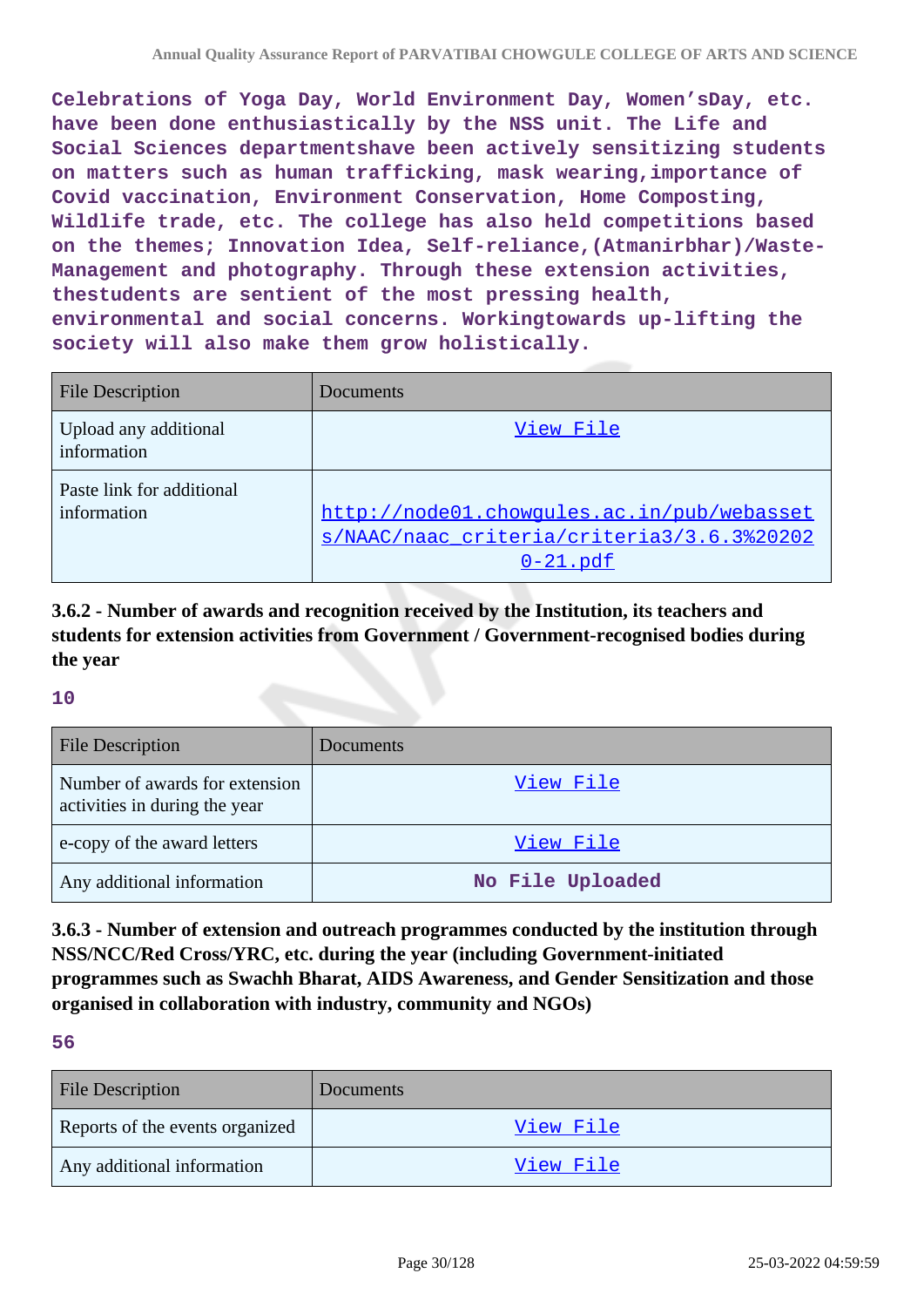# **3.6.4 - Number of students participating in extension activities listed in 3.6.3 during the year**

### **2877**

| <b>File Description</b>    | Documents |
|----------------------------|-----------|
| Reports of the events      | View File |
| Any additional information | View File |

### **3.7 - Collaboration**

# **3.7.1 - Number of collaborative activities during the year for research/ faculty exchange/ student exchange/ internship/ on-the-job training/ project work**

### **59**

| <b>File Description</b>                           | Documents |
|---------------------------------------------------|-----------|
| Copies of documents<br>highlighting collaboration | View File |
| Any additional information                        | View File |

# **3.7.2 - Number of functional MoUs with institutions of national and/or international importance, other universities, industries, corporate houses, etc. during the year (only functional MoUs with ongoing activities to be considered)**

### **2**

| <b>File Description</b>                                                                                                              | Documents |
|--------------------------------------------------------------------------------------------------------------------------------------|-----------|
| e-copies of the MoUs with<br>institution/industry/corporate<br>house                                                                 | View File |
| Details of functional MoUs with<br>institutions of national,<br>international importance, other<br>institutions etc. during the year | View File |
| Any additional information                                                                                                           | View File |

### **INFRASTRUCTURE AND LEARNING RESOURCES**

### **4.1 - Physical Facilities**

4.1.1 - The Institution has adequate infrastructure and physical facilities for teaching-learning, viz., classrooms, laboratories, computing equipments, etc.

**The core of any academic institution is to formulate a good curriculum supported byadequate infrastructure that would enhance**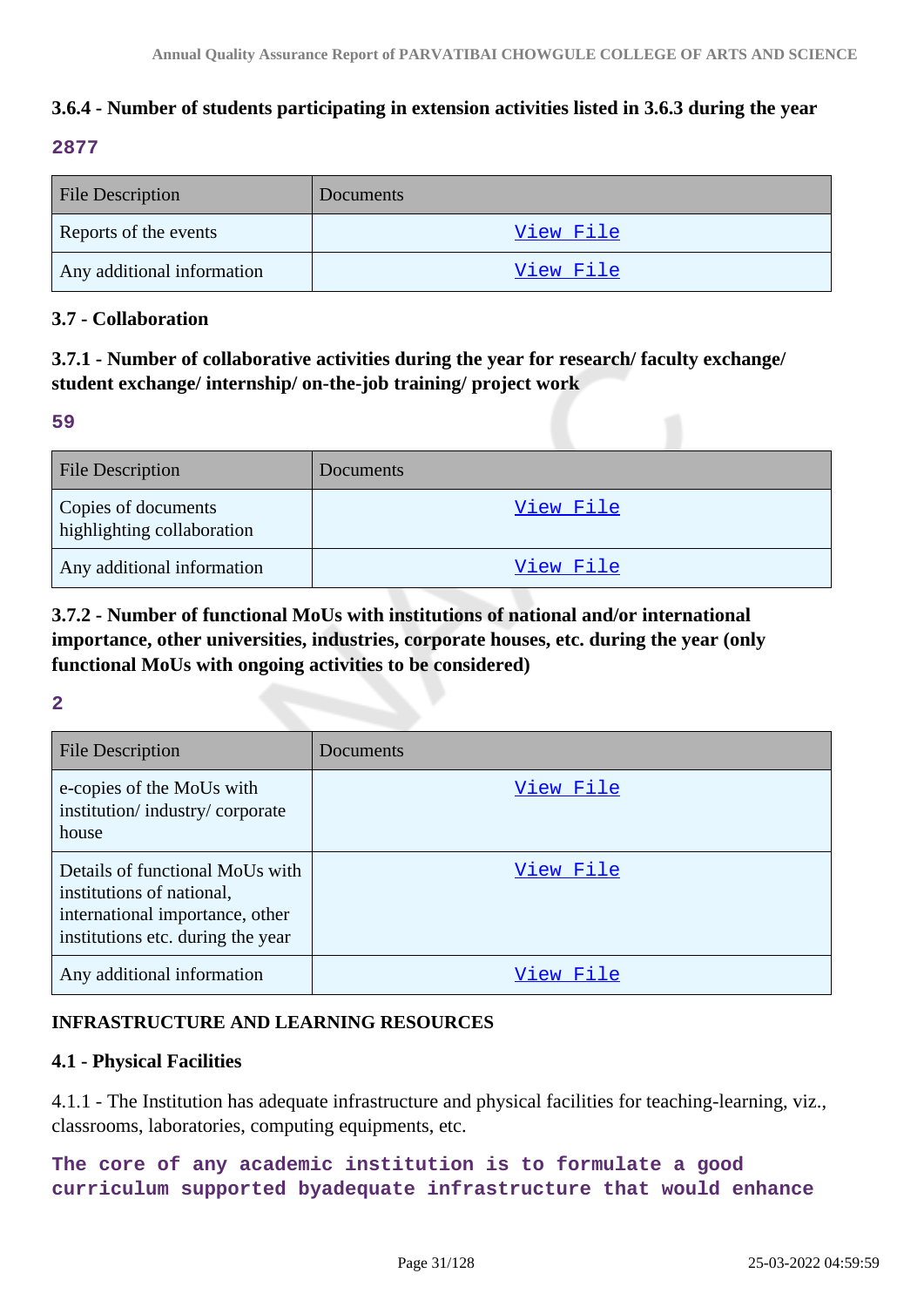**the Teaching – Learning process. Following are the infrastructure for Teaching-Learning purpose: ? Seven Academic Blocks (A to G) and Library. ? Block A has 27 Laboratories, Blocks B to G have 47 classrooms and 5Laboratories ? Out of which 37 classrooms and 25 Labs are equipped with LCD Projectors. ? The entire campus has Wi-Fi connectivity. ? Classrooms with smaller capacity to conduct Core/Elective Courses. ? Two Auditoriums with 140 and 90 seating capacities. The College has gone beyond to enrich the learning experience of the students by developingspecialized centres: ? Centre for Teaching Learning: To educate faculty to integrate ICT in HigherEducation effectively ? Central Research Lab: Centre for enabling students and faculty to carry out theirpractical and research, which require usage of specialized equipment and laboratory setup. ? Student Support Service: Comprises of Writing centre, Career and PersonalCounselling centre, International Exchange Programme Office. Examination Cell: Being an Autonomous College, independent Examination Cell wasestablished. All examination related works are carried out in this cell.**

| <b>File Description</b>                  | Documents                                                                                                                                                                    |
|------------------------------------------|------------------------------------------------------------------------------------------------------------------------------------------------------------------------------|
| Upload any additional<br>information     | No File Uploaded                                                                                                                                                             |
| Paste link for additional<br>information | http://node01.chowqules.ac.in/pub/webasset<br>s/NAAC/naac criteria/criteria4/4.1/4.1.1%2<br>OTeaching-Learning%20Facilities%20-%20Addi<br>tional%20Information%20-photos.pdf |

4.1.2 - The institution has adequate facilities for cultural activities, yoga, sports and games (indoor and outdoor) including gymnasium, yoga centre, auditorium etc.)

**Auditoriums: Two air-conditioned auditoriums with capacity of 140 and 90 with area of155.25 Sq Mtrs and 115 Sq Mtrs respectively developed in 2008 for various curricular and extracurricular activities. Quad: buit in 2008, a multipurpose arena for cultural and sports events. (315 Sq Mtrs).The "Tiger Activity Centre" established in 2018-19 aims at providing space for extracurricular activities for staff and students. Tiger Multi Sports Courts: Facilities for Volleyball, Throwball, Tennis, Tennicoit,Handball, and Basketball established in 2007, with an area of 1800 Sq. Mtrs and a pavilion of sitting capacity 500 persons. Artificial Football Turf: The first artificial football ground in India in 2006 which was recarpeted in2017withanareaof7000Sq Mtrs.**

**Tiger'sGhol – Indoor rubberized surface sports arena: Established**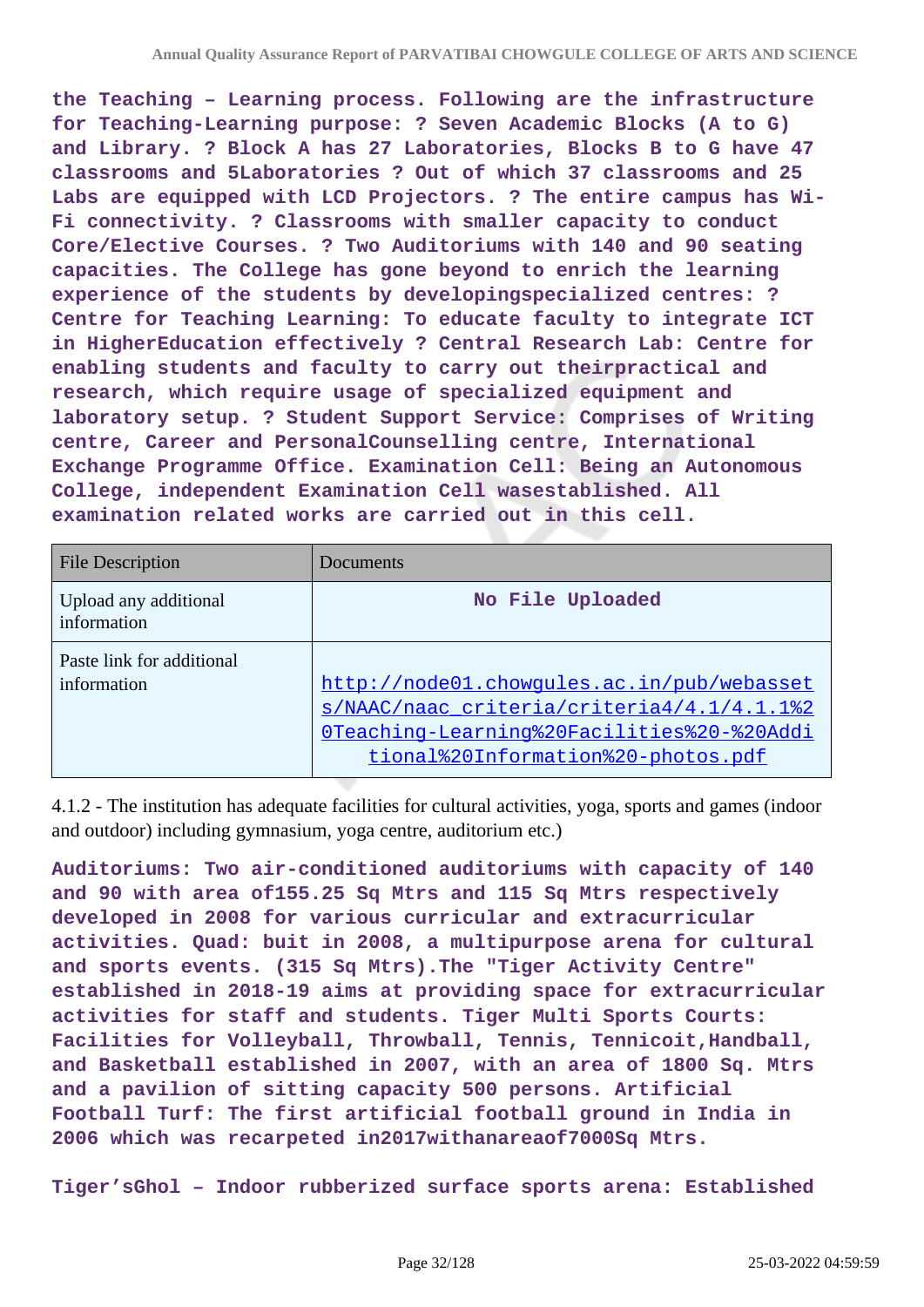**in 2008 and has asurface area of 800 Sq Mtrs for Futsal, Badminton, Zumba, Aerobics and Yoga Activities. Chowgule Sports Centre: Constructed in 2007 with an area of 1500 Sq Mtrs. This facilityhouses a fitness centre (900 Sq Mtrs), a tartan rubberized Athletic track (150 Sq Mtrs) andwooden floor facility (200 Sq Mtrs) for Yoga, Zumba, Martial Arts and Aerobics.**

| <b>File Description</b>                  | Documents                                                            |
|------------------------------------------|----------------------------------------------------------------------|
| Geotagged pictures                       | View File                                                            |
| Upload any additional<br>information     | View File                                                            |
| Paste link for additional<br>information | http://node01.chowqules.ac.in/pub/pccas_po<br>licy/Sports Policy.pdf |

### **4.1.3 - Number of classrooms and seminar halls with ICT-enabled facilities**

#### **39**

| <b>File Description</b>                                                                                   | Documents |
|-----------------------------------------------------------------------------------------------------------|-----------|
| Upload any additional<br>information                                                                      | View File |
| <b>Upload Number of classrooms</b><br>and seminar halls with ICT<br>enabled facilities (Data<br>Template) | View File |

# **4.1.4 - Expenditure for infrastructure augmentation, excluding salary, during the year (INR in Lakhs)**

#### **9.20704**

| <b>File Description</b>                                          | Documents |
|------------------------------------------------------------------|-----------|
| Upload audited utilization<br><b>statements</b>                  | View File |
| Details of Expenditure,<br>excluding salary, during the<br>years | View File |
| Any additional information                                       | View File |

#### **4.2 - Library as a Learning Resource**

4.2.1 - Library is automated using Integrated Library Management System (ILMS)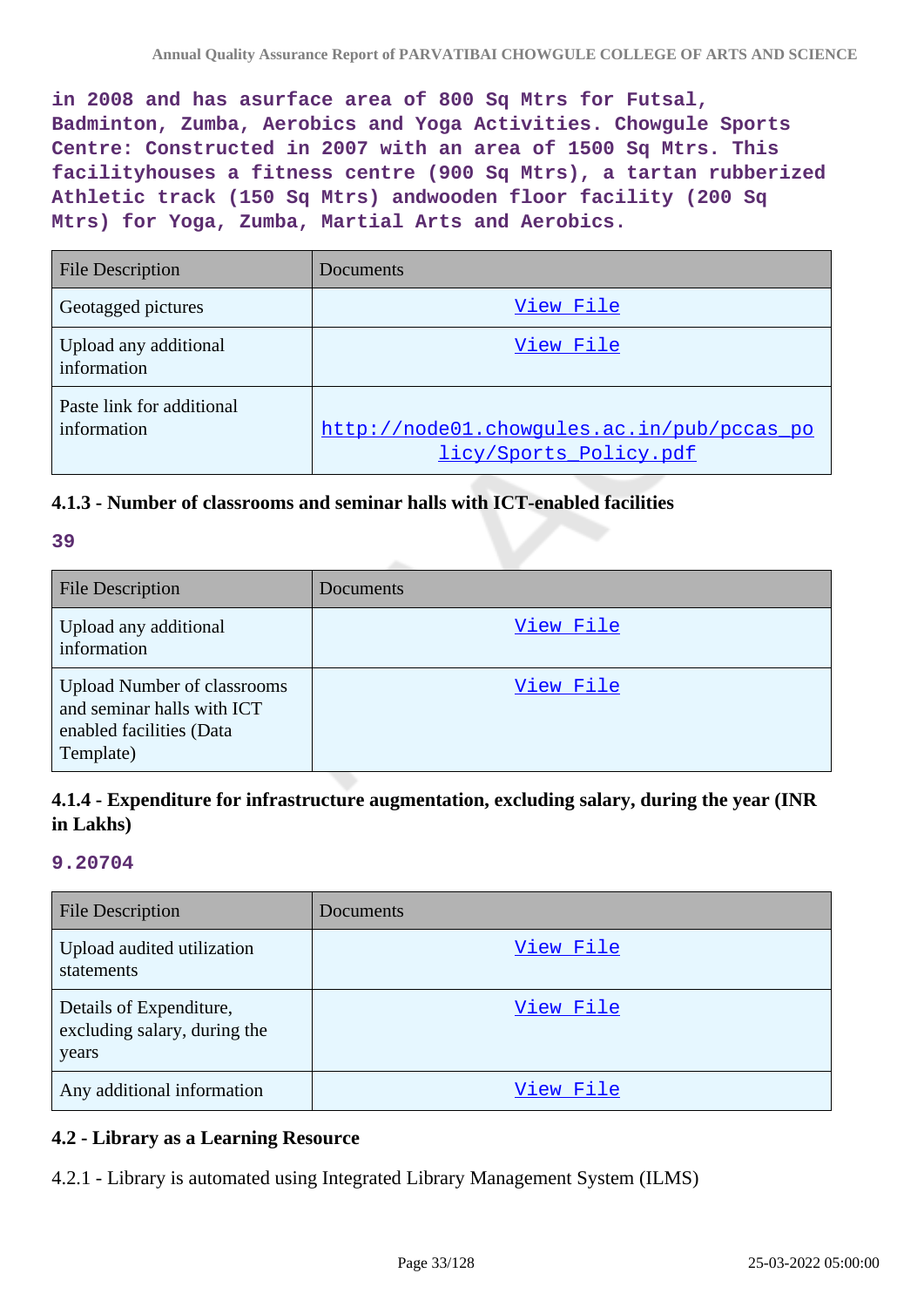**Name of the ILMS software – BIBLIOTHECA (In house College Library Management System) ? Nature of automation (fully or partially) - FULLY ? Version – 2019 ? Year of automation – 1992 The Library has a collection of 46,684 books and journals. The special collectionincludes books, extensive reference materials. The Library possesses more than 3227 bound volumes and about 1130 UG/PG dissertations.**

#### **Facilities Available**

**1. Reading room facility: This facility can accommodate 100 readers at a time. 2. Referencing and cyber facilities: 99 cubicle space and 10 cubicles with computerterminal. 3. Shodhaganga@inflibnet – Open access to various Ph.D. theses, and Synopses of theIndian Universities 4. INFLIBNET- N-LIST: An authorized access to the registered faculty and students ofthe college for the N-List program 5. E-ShodhSindhu: Provides access to E-ShodhSindhu, a Consortia for HigherEducation E-Resources. 6. Cubicle space for Researchers: has restricted entry through biometric to the specialresearch cubicles where research scholars can utilize the library services like journals,internet facilities and referencing materials. 7. Other Open Resources: 'N' numbers of open source databases are available, forBooks, Journals, Research, Translation, and Citation guide etc. like JSTOR ORG,SCIENCE DIRECT, CONNECT JOURNAL.**

| <b>File Description</b>                  | Documents                                                 |
|------------------------------------------|-----------------------------------------------------------|
| Upload any additional<br>information     | View File                                                 |
| Paste link for additional<br>information | http://www.chowgules.ac.in/library/Homepag<br>$e.$ $i$ sp |

**4.2.2 - Institution has access to the following: A. Any 4 or more of the above e-journals e-ShodhSindhu Shodhganga Membership e-books Databases Remote access to e-resources**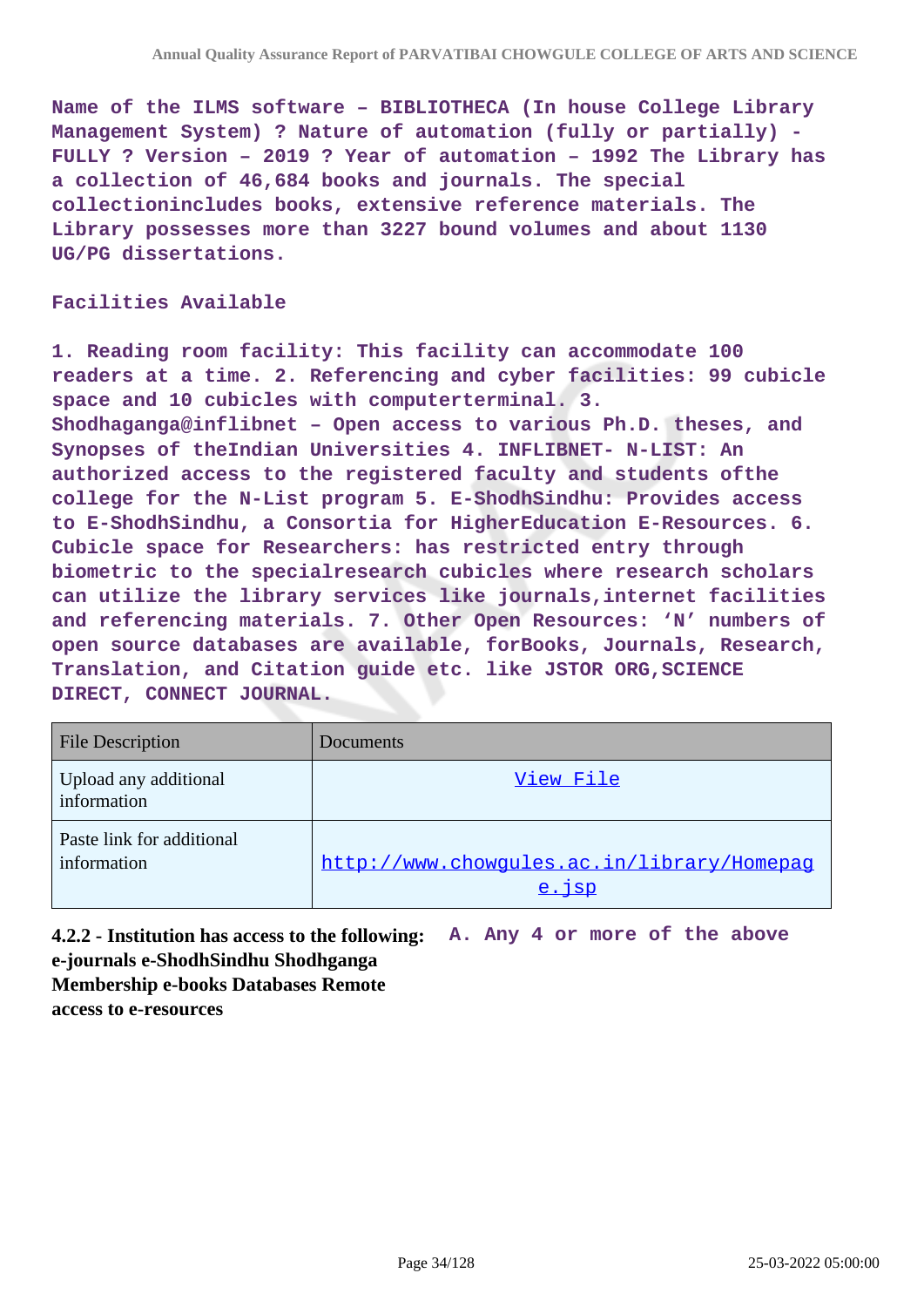| <b>File Description</b>                                                                            | Documents |
|----------------------------------------------------------------------------------------------------|-----------|
| Details of subscriptions like e-<br>journals, e-books, e-<br>ShodhSindhu, Shodhganga<br>membership | View File |
| Upload any additional<br>information                                                               | View File |

# **4.2.3 - Expenditure on purchase of books/ e-books and subscription to journals/e-journals during the year (INR in lakhs)**

### **4.42137**

| <b>File Description</b>                                                                                                       | Documents        |
|-------------------------------------------------------------------------------------------------------------------------------|------------------|
| Audited statements of accounts                                                                                                | View File        |
| Any additional information                                                                                                    | View File        |
| Details of annual expenditure<br>for purchase of books/e-books<br>and journals/e- journals during<br>the year (Data Template) | <u>View File</u> |

**4.2.4 - Usage of library by teachers and students (footfalls and login data for online access)**

### **4.2.4.1 - Number of teachers and students using the library per day during the year**

#### **35**

| <b>File Description</b>                                     | Documents |
|-------------------------------------------------------------|-----------|
| Upload details of library usage<br>by teachers and students | View File |
| Any additional information                                  | View File |

### **4.3 - IT Infrastructure**

4.3.1 - Institution has an IT policy covering Wi-Fi, cyber security, etc. and has allocated budget for updating its IT facilities

**Office of Information Technology (OIT): In 2008, a dedicated department was started to design and implement ITinfrastructure. It is responsible for hardware and software design, development and maintenance.**

**Online Admission System with Payment Gateway:- The cashless payment of fees anIntegrated Payment gateway for Admission System was introduced from June 2017. The existing firewall, Cyberoam was**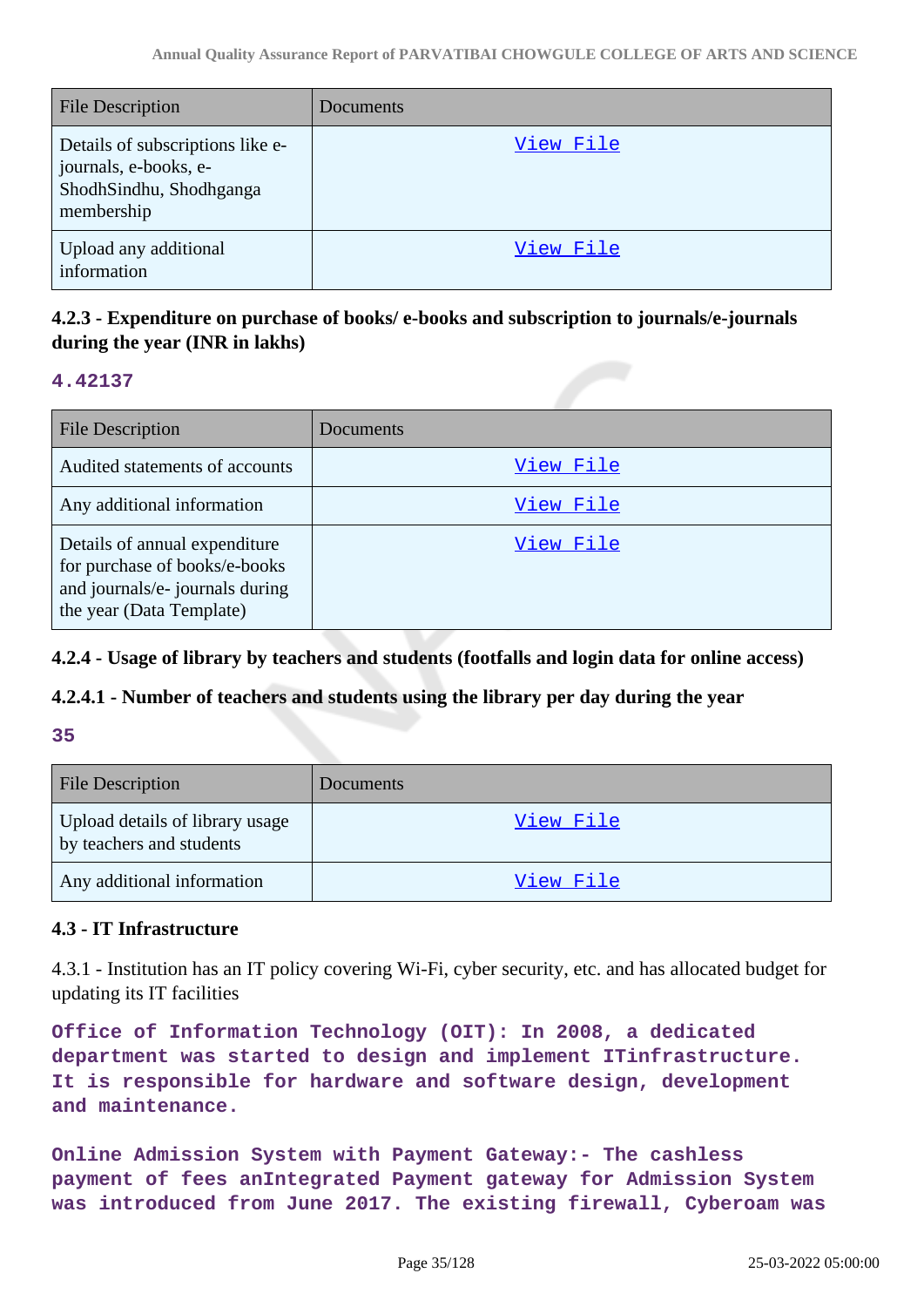**upgraded in 2019, to Sophos-SG430, which supports700 congruent users with better Internet speed and high security.**

**The College has its own centralized information software system for Administration andAcademic Management.A new high speed thermal printer was installed in June 2018. An Upgrade of the WiFi infrastructure was done on January 2018 by replacing 5 routers(with 2Mbps) and adding 2 Enterprise Router with high speed and higher configuration (1Gbps). The present Internet Bandwidth is 120 Mbps.**

**Audio-Visual room with state of the art Interactive Smart TV was added.Server/Storage/Intranet: Separate NAS (Network Access Storage) 4 TB and 2 TBmirroring NAS for storing digital media of events.UPS: Replacement of UPS was done in 2017 and 2020. Currently it has 40 KVA systems to support power backup to the entire college for about 4 hours.**

| <b>File Description</b>                  | Documents                                                       |
|------------------------------------------|-----------------------------------------------------------------|
| Upload any additional<br>information     | View File                                                       |
| Paste link for additional<br>information | http://node01.chowqules.ac.in/pub/pccas_po<br>licy/itpolicy.pdf |

### **4.3.2 - Student - Computer ratio**

| Number of Students | <b>Number of Computers</b> |
|--------------------|----------------------------|
| 1487               | 177                        |

| <b>File Description</b>              | Documents |
|--------------------------------------|-----------|
| Upload any additional<br>information | View File |

#### **4.3.3 - Bandwidth of internet connection in the Institution and the number of students on campus A. ?50 Mbps**

| <b>File Description</b>                              | Documents |
|------------------------------------------------------|-----------|
| Details of bandwidth available<br>in the Institution | View File |
| Upload any additional<br>information                 | View File |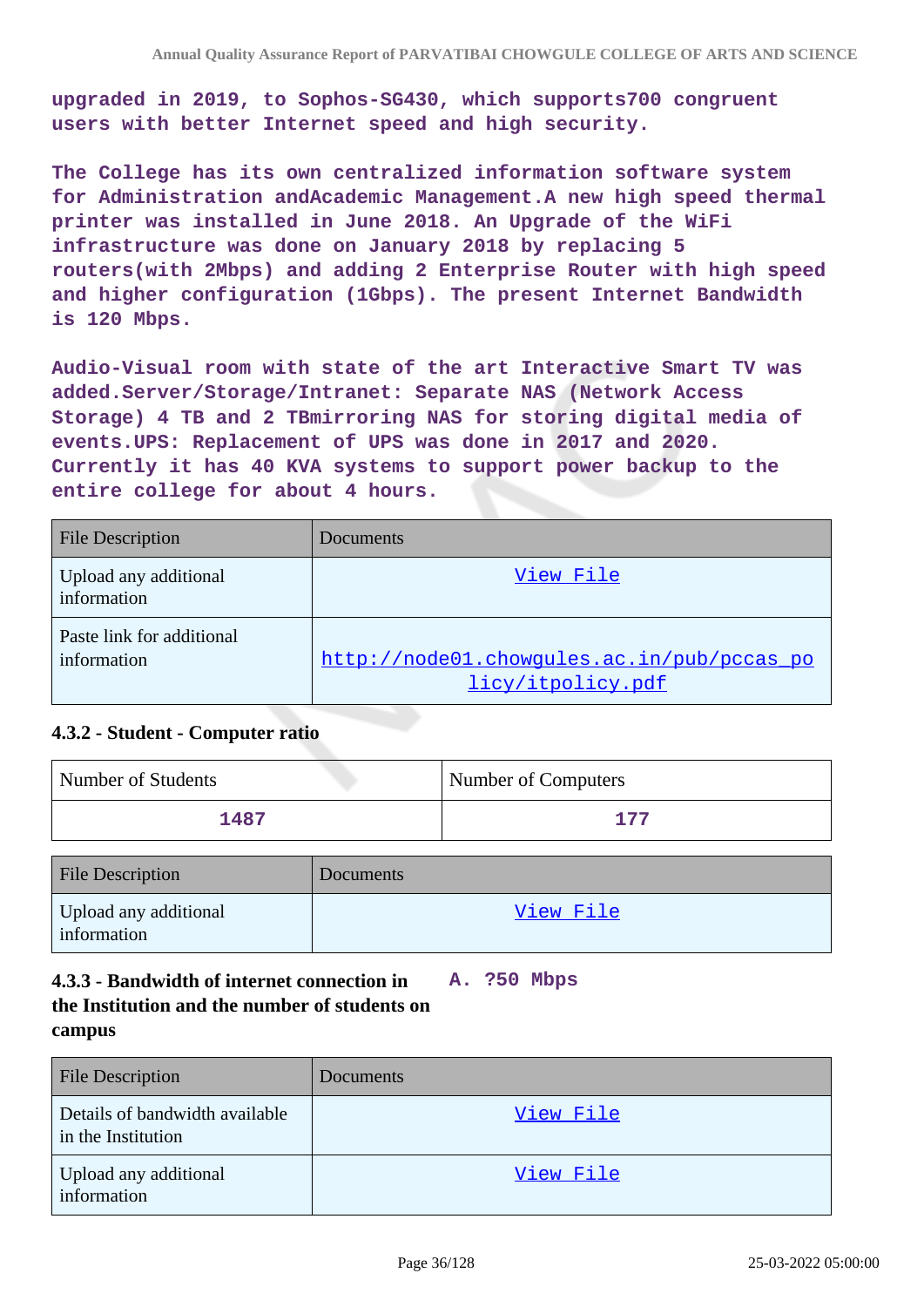## **4.3.4 - Institution has facilities for e-content development: Facilities available for e-content development Media Centre Audio-Visual Centre Lecture Capturing System (LCS) Mixing equipments and software for editing A. All four of the above**

| <b>File Description</b>                                         | Documents                                                                                                                       |
|-----------------------------------------------------------------|---------------------------------------------------------------------------------------------------------------------------------|
| Upload any additional<br>information                            | View File                                                                                                                       |
| Paste link for additional<br>information                        | http://node01.chowgules.ac.in/pub/webasset<br>s/NAAC/agar2018-19/4.3.3.%20-%20Media%20Ce<br>nter%20&%20Recording%20Facility.mp4 |
| List of facilities for e-content<br>development (Data Template) | View File                                                                                                                       |

## **4.4 - Maintenance of Campus Infrastructure**

# **4.4.1 - Expenditure incurred on maintenance of physical and academic support facilities, excluding salary component, during the year (INR in lakhs)**

### **109.18**

| <b>File Description</b>              | Documents        |
|--------------------------------------|------------------|
| Audited statements of accounts       | View File        |
| Upload any additional<br>information | <u>View File</u> |

4.4.2 - There are established systems and procedures for maintaining and utilizing physical, academic and support facilities – classrooms, laboratory, library, sports complex, computers, etc.

**Utilization of Infrastructure: The College Timetable Management Committee prepares thetimetable for the entire college including allotment of classrooms. Subsequently, the concerned department prepares the timetable to conduct practical in the Laboratories. Otherfacilities have to be booked by the concerned faculty/student.**

**Maintenance of the Infrastructure: Maintenance of Entire Campus Infrastructure is carriedout by Estate Department of the College under the guidance of the Finance Committee andTender/Purchase committee. a) Minor Maintenance process such as electrical/electronic items, gas-pipelines forLabs, Civil work**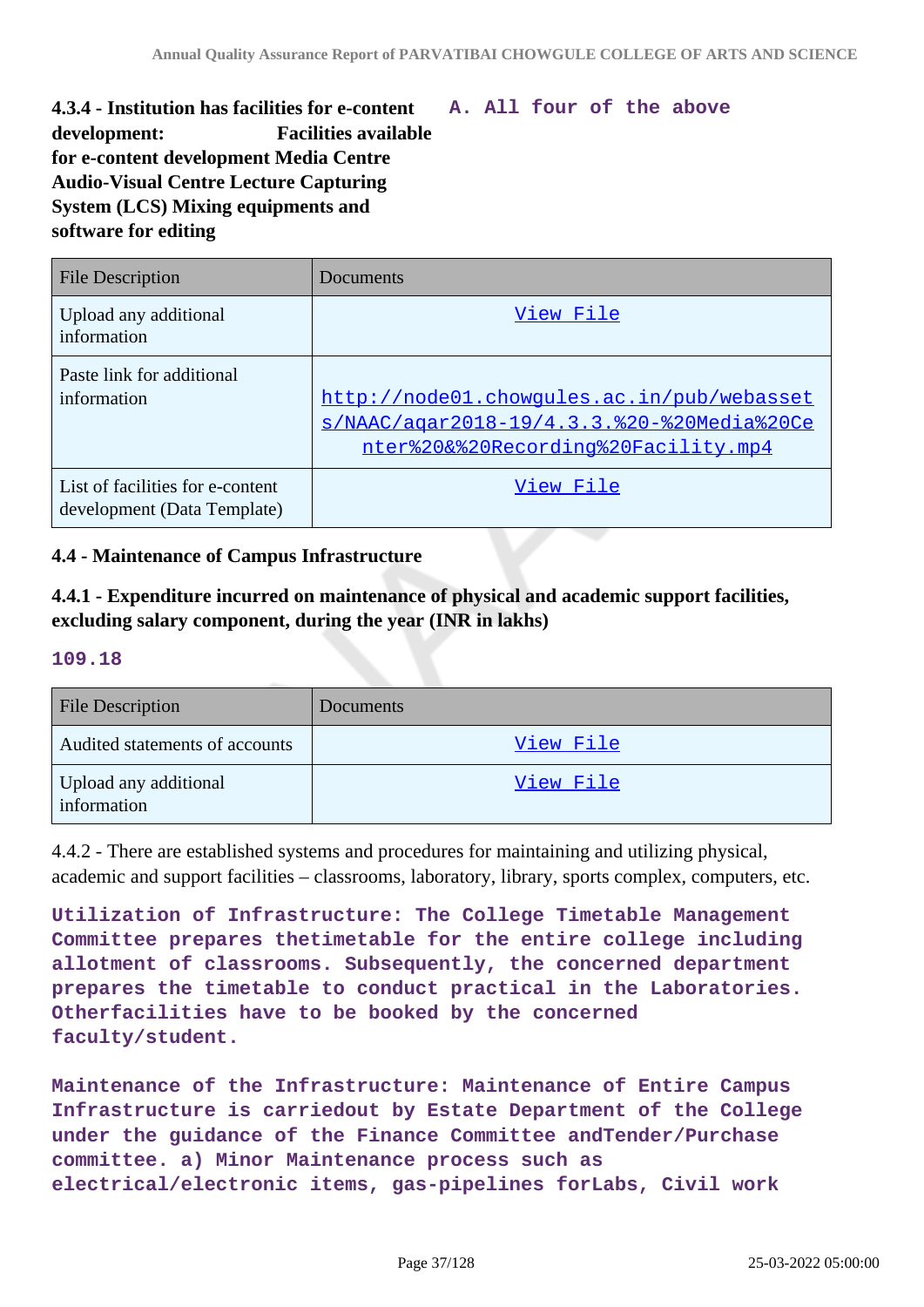**etc, are done by getting quotations from different parties, scrutinised by Tender/Purchase committee. b) Major maintenance undergoes the following procedure: - The items/work to be purchased/carried-out is advertised for tenders in the localNewspapers and/or in the college website. - All the vendors are invited on the day of opening the tenders by the tender committee andare allowed to go through the tenders received. - From the comparative statements prepared, the purchase committee decides withjustification, the vendor to be given purchase/work order.**

**As per the progress of utilization of the funds and the strategies adopted, the finance committee mobilize and optimize the resources utilized.**

| <b>File Description</b>                  | Documents                                                                                                  |
|------------------------------------------|------------------------------------------------------------------------------------------------------------|
| Upload any additional<br>information     | View File                                                                                                  |
| Paste link for additional<br>information | http://node01.chowgules.ac.in/pub/webasset<br>s/NAAC/agar2019-20/4.4.2-Procedures%20and%<br>20Policies.pdf |

# **STUDENT SUPPORT AND PROGRESSION**

## **5.1 - Student Support**

## **5.1.1 - Number of students benefitted by scholarships and freeships provided by the Government during the year**

**27**

| <b>File Description</b>                                                             | Documents |
|-------------------------------------------------------------------------------------|-----------|
| Upload self-attested letters with<br>the list of students receiving<br>scholarships | View File |
| Upload any additional<br>information                                                | View File |

# **5.1.2 - Number of students benefitted by scholarships and freeships provided by the institution and non-government agencies during the year**

**22**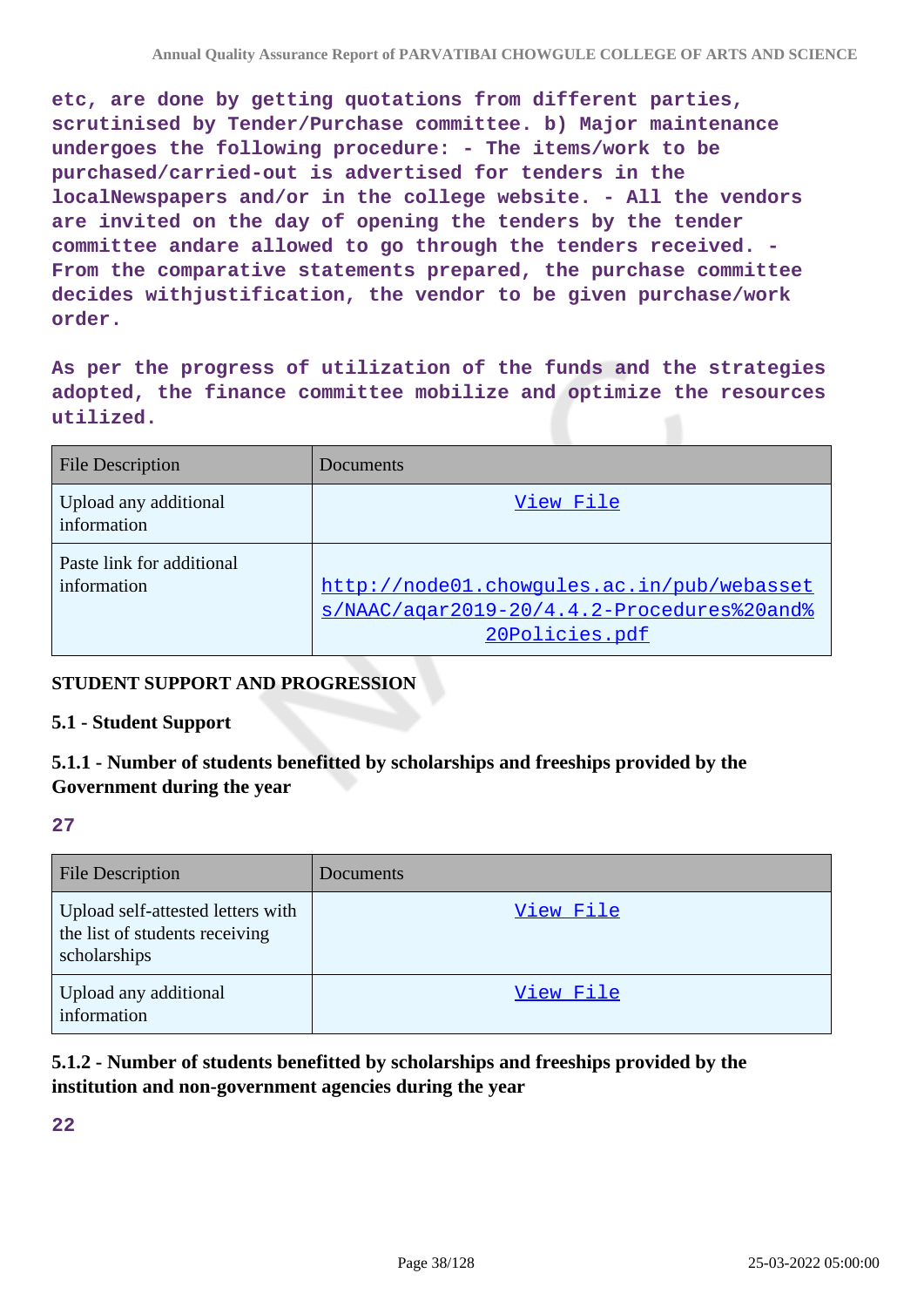**A. All of the above**

| <b>File Description</b>                    | Documents |
|--------------------------------------------|-----------|
| Upload any additional<br>information       | View File |
| Institutional data in prescribed<br>format | View File |

**5.1.3 - The following Capacity Development and Skill Enhancement activities are organised for improving students' capabilities Soft Skills Language and Communication Skills Life Skills (Yoga, Physical fitness, Health and Hygiene) Awareness of Trends in Technology**

| <b>File Description</b>                          | Documents                                                                                                               |
|--------------------------------------------------|-------------------------------------------------------------------------------------------------------------------------|
| Link to Institutional website                    | http://node01.chowgules.ac.in/pub/webasset<br>s/AOAR/agar criteria/criteria5/5.1/5.1.3-A<br>dditional%20Information.pdf |
| Details of capability<br>development and schemes | View File                                                                                                               |
| Any additional information                       | View File                                                                                                               |

**5.1.4 - Number of students benefitted from guidance/coaching for competitive examinations and career counselling offered by the institution during the year**

## **216**

| <b>File Description</b>                                                                                                                 | Documents |
|-----------------------------------------------------------------------------------------------------------------------------------------|-----------|
| Any additional information                                                                                                              | View File |
| Number of students benefited by<br>guidance for competitive<br>examinations and career<br>counseling during the year (Data<br>Template) | View File |

**5.1.5 - The institution adopts the following mechanism for redressal of students' grievances, including sexual harassment and ragging: Implementation of guidelines of statutory/regulatory bodies Creating awareness and implementation of policies with zero tolerance Mechanism for A. All of the above**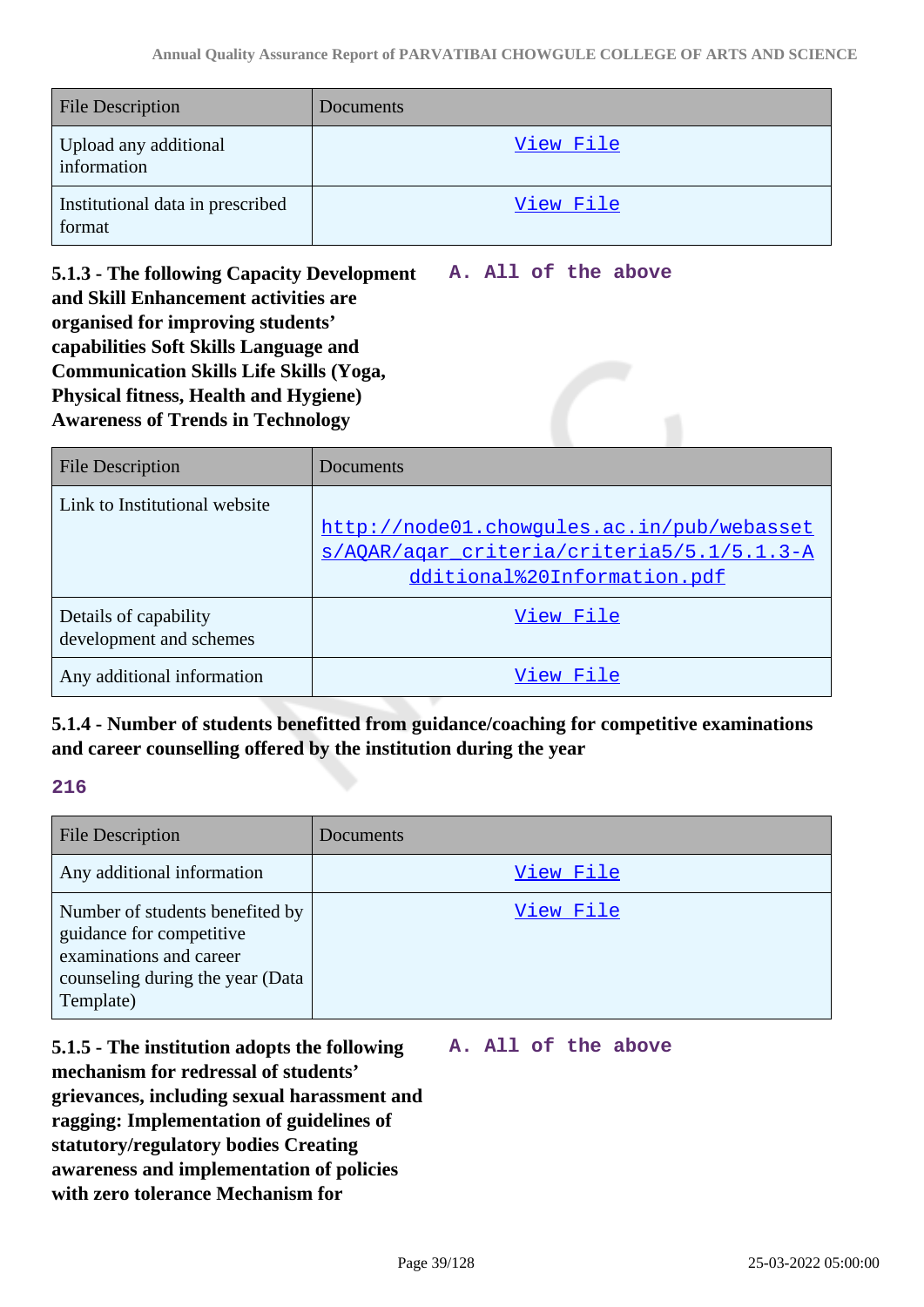# **submission of online/offline students' grievances Timely redressal of grievances through appropriate committees**

| <b>File Description</b>                                                                                                                               | Documents |
|-------------------------------------------------------------------------------------------------------------------------------------------------------|-----------|
| Minutes of the meetings of<br>students' grievance redressal<br>committee, prevention of sexual<br>harassment committee and Anti-<br>ragging committee | View File |
| Details of student grievances<br>including sexual harassment and<br>ragging cases                                                                     | View File |
| Upload any additional<br>information                                                                                                                  | View File |

## **5.2 - Student Progression**

## **5.2.1 - Number of outgoing students who got placement during the year**

### **41**

| <b>File Description</b>                  | Documents |
|------------------------------------------|-----------|
| Self-attested list of students<br>placed | View File |
| Upload any additional<br>information     | View File |

## **5.2.2 - Number of outgoing students progressing to higher education**

### **159**

| <b>File Description</b>                              | Documents        |
|------------------------------------------------------|------------------|
| Upload supporting data for<br>students/alumni        | View File        |
| Details of students who went for<br>higher education | View File        |
| Any additional information                           | No File Uploaded |

# **5.2.3 - Number of students qualifying in state/ national/ international level examinations during the year**

**5.2.3.1 - Number of students who qualified in state/ national/ international examinations (e.g.: IIT-JAM/NET/SET/JRF/ GATE /GMAT /CAT/ GRE/ TOEFL/Civil Services/State**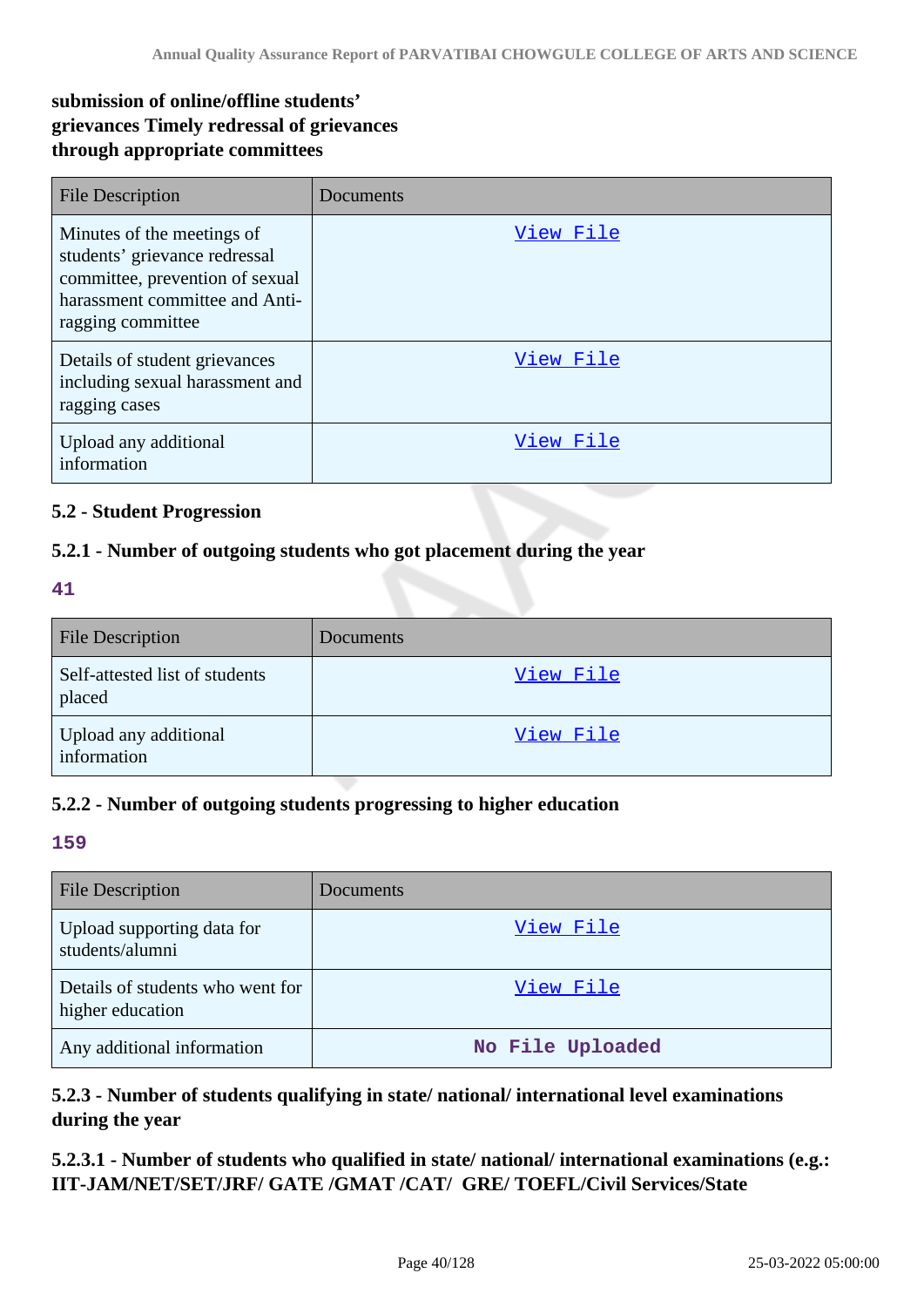## **government examinations) during the year**

**7**

| <b>File Description</b>                       | <b>Documents</b> |
|-----------------------------------------------|------------------|
| Upload supporting data for<br>students/alumni | View File        |
| Any additional information                    | View File        |

## **5.3 - Student Participation and Activities**

**5.3.1 - Number of awards/medals for outstanding performance in sports and/or cultural activities at inter-university / state /national / international events (award for a team event should be counted as one) during the year**

**1**

| <b>File Description</b>                       | Documents |
|-----------------------------------------------|-----------|
| e-copies of award letters and<br>certificates | View File |
| Any additional information                    | View File |

5.3.2 - Presence of an active Student Council and representation of students in academic and administrative bodies/committees of the institution

**Due to pandemic situation students were not permitted to be on campus hence there was no formalStudent Council constituted. Though students did be part as members of the various committees of the institution. They were members of the following committees of the college:**

- **1. Students Greviance Redressal Committee**
- **2. Collegiate Student Grievance Redressal Committee**
- **3. Internal Complain Committee (Standing Committee on Prevention of SexualHarassment)**
- **4. Internal Quality Assurance Cell (IQAC)**
- **5. Anti-Ragging and Students' Disciplinary Committee**
- **6. NSS Advisory Committee**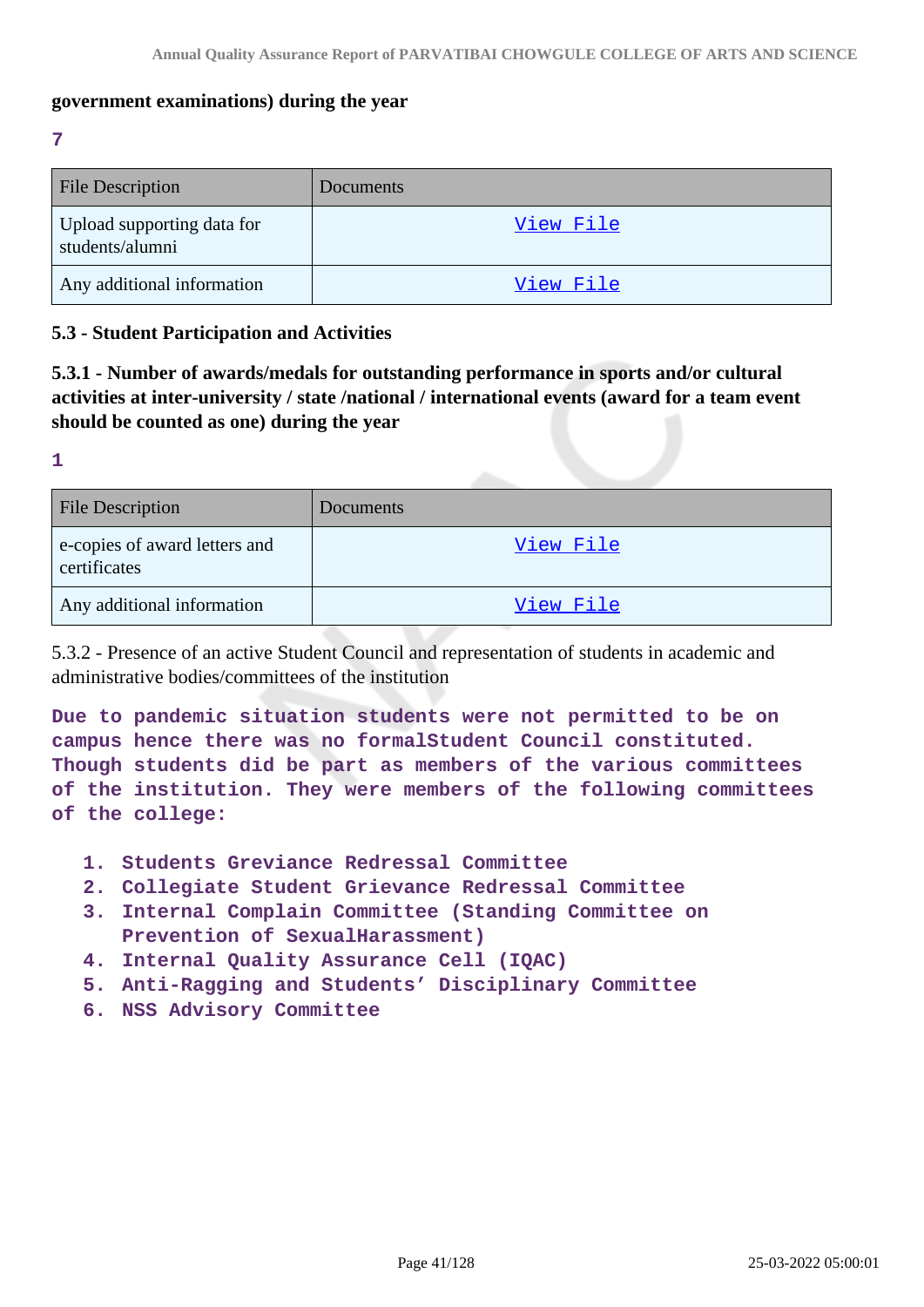| <b>File Description</b>                  | Documents                                                                                                      |
|------------------------------------------|----------------------------------------------------------------------------------------------------------------|
| Upload any additional<br>information     | View File                                                                                                      |
| Paste link for additional<br>information | http://node01.chowgules.ac.in/pub/webasset<br>s/right%20quick%20link/COMMITTEE%20LIST%20<br>$(2020 - 21)$ .pdf |

## **5.3.3 - Number of sports and cultural events / competitions organised by the institution**

**25**

| <b>File Description</b>                                                    | Documents        |
|----------------------------------------------------------------------------|------------------|
| Report of the event                                                        | View File        |
| List of sports and cultural events<br>/ competitions organised per<br>year | View File        |
| Upload any additional<br>information                                       | No File Uploaded |

## **5.4 - Alumni Engagement**

5.4.1 - The Alumni Association and its Chapters (registered and functional) contribute significantly to the development of the institution through financial and other support services

**The Alumni of our college contributed and extended their support to our college in the following ways under specified titles of activities:**

**A. As Resource Persons in our college for the following:**

- **1. Webinars On 'My Career Journey In Biotechnology' byMs. Divya Naik,Ms. Joans Pires,Ms. Sakshi Ahluwalia,Ms. Maclaez Vaz,Ms. Chaitra Shetty,Ms. Ankita Chattopadhyay,Ms. Saili Madangirikar,Ms. Rudraksh Madkaikar**
- **2. Talk On "Geography And Skills: My Learning Experience' byMr. Rosario D' Costa**
- **3. A Virtual Talk Entitled "My Career Journey In Chemistry – From Academics To Academics"**
- **4. A Webinar Alumni Talk Series Titled "The One With Divya Naik"**
- **5. Guest Lecture On "Entrepreneurship And Innovation As Career Opportunities" byMr. Ankur Kankonkar**
- **6. Talk On "Planning A Career As An I.T. Graduate"byMr. Aditya**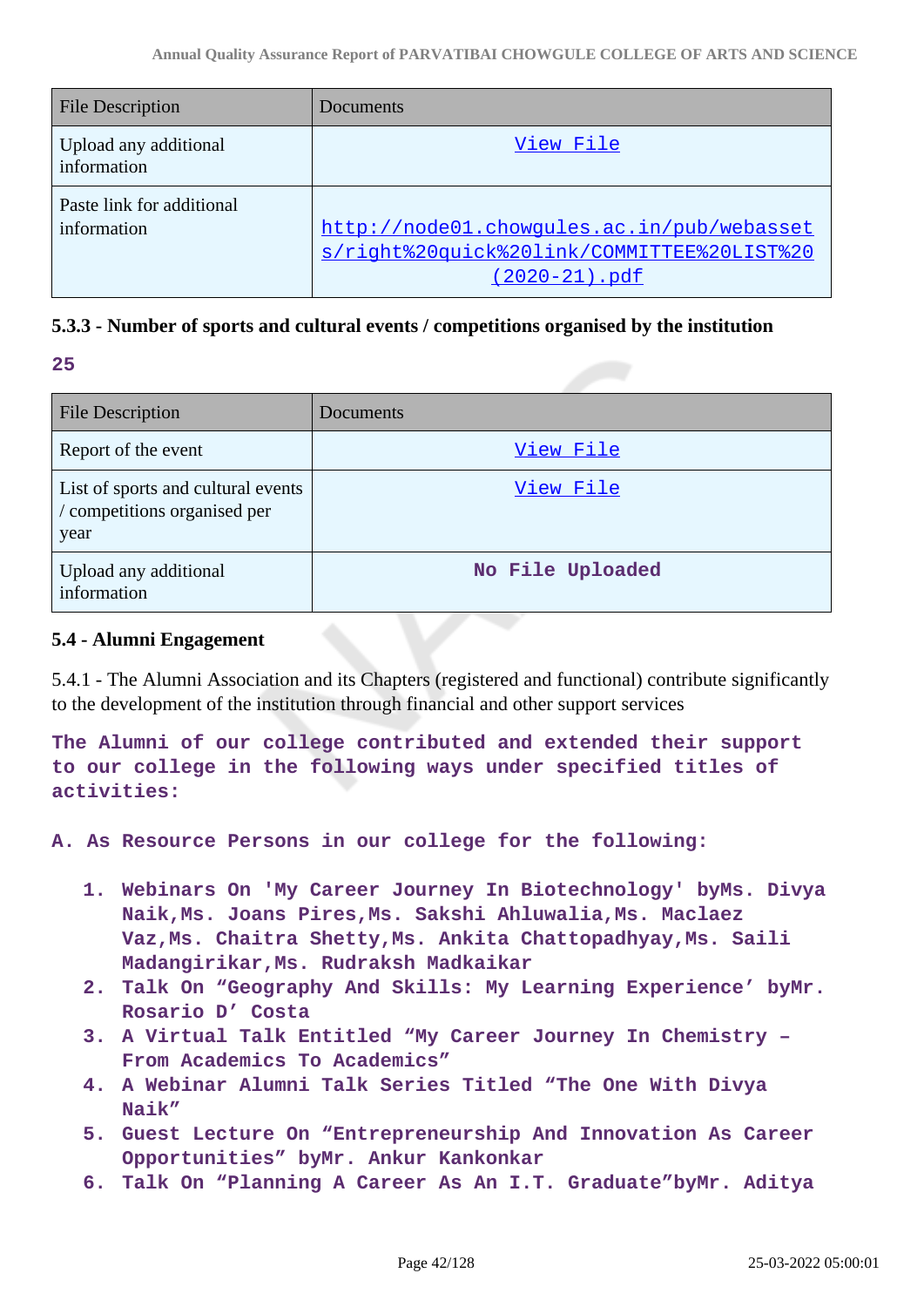#### **Rane**

- **7. Web Talk On 'Importance Of Yoga For Youth' byMs. Samita Sethi**
- **8. Session on 'Career Guidance'byMs. Ravina Pai and Ms. Stacey Fernandes**
- **9. Student- Expert cum alumni interactive session byVikas Peeru andSantosh Ghadi**
- **10. 'Career Talks' byMs. Sangrail Brito Carvalho and Ms. Kimberly Pereira**
- **B. Alumni Startups initiated under our college IIC** 
	- **1. StudyNook Annalise Benjamin and Finoshka Rodrigues**
	- **2. Mushroom Connect Aduja Naik and Hashma Muhawar**

| <b>File Description</b>                  | Documents |
|------------------------------------------|-----------|
| Upload any additional<br>information     | View File |
| Paste link for additional<br>Information | Nil       |

## **5.4.2 - Alumni's financial contribution during the year**

| <b>File Description</b>              | Documents        |
|--------------------------------------|------------------|
| Upload any additional<br>information | No File Uploaded |

## **GOVERNANCE, LEADERSHIP AND MANAGEMENT**

## **6.1 - Institutional Vision and Leadership**

6.1.1 - The governance of the institution is reflective of an effective leadership in tune with the vision and mission of the Institution

**The Vision and Mission statements aim at broadening the Education, knowledge and skill sets of the students with focus on making them more employable and sensitizing students to the social issues and inculcating values to demonstrate commitment to the society and environment. Further, specific courses such as academic writing, research writing and statistics are made mandatory. To rovide global exposure, exchange programme were initiated with 06 International institutions, visit of international visiting/ faculty was encouraged, and policy for international academic**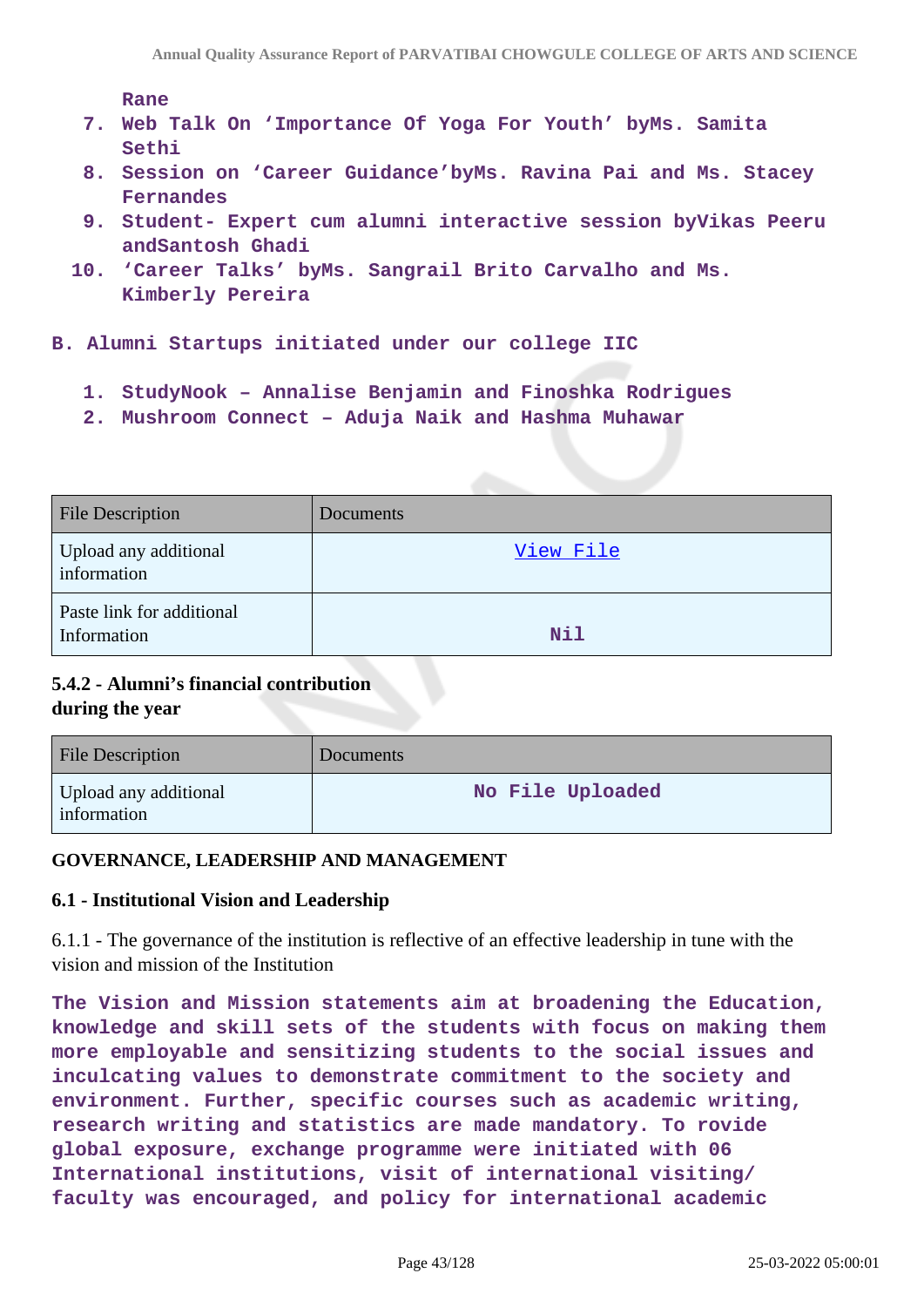**credits transfer was formulated. Based on the Vision, value systems are directed to orient the students to inculcate transparency in behaviour coupled with high ethical and moral standards. Our equal opportunities endeavours seek to transform society by empowering the students and the faculty through community outreach programmes, mentoring and departmental extension activities, student club activities which provide equal opportunities to the students. Equal opportunity is practiced during admissions and employment to candidates and imposes no restrictions on the basis of gender, socio-economic status and physical abilities. Theinstitution has thus followed the stated policy of its quest for excellence in its vision and mission statements.**

| <b>File Description</b>                  | Documents                                                   |
|------------------------------------------|-------------------------------------------------------------|
| Upload any additional<br>information     | View File                                                   |
| Paste link for additional<br>Information | http://www.chowqules.ac.in/pccas2021/p/vis<br>ionandmission |

6.1.2 - Effective leadership is reflected in various institutional practices such as decentralization and participative management

**Various academic and administrative positions to assist effective functioning of the college. For the administrative affairs, the principal is assisted by two vice principals for administrative affairs. Since autonomy demands deeper engagement of academic matters, Deans were appointed to look into the planning and functioning of qualitative matters of academic programmes. This is reflection of decentralization management to ensure smooth functioning. Subsequently, it was prudent to have functionaries and statutory committees to co-ordinate specific activities. Accordingly,co-ordinator for international exchange Programme, Placement Officer, coordinator for PG Programmes and co-ordinator for student affairs, were also appointed. Their roles and responsibilities were well defined. This controller of examination is responsible for smooth conduct of examination, formulating guidelines for examinations and timely declarations of results. Coordinator of Student Affairs monitors the student related activities and supports their welfare measures in the college. The other initiatives include Centre for Teaching – Learning, Academic Industry Interface, Innovation and incubation cell, Institution Innovation Council (IIC-MHRD), The coordinator for International exchange Programme works for promoting international**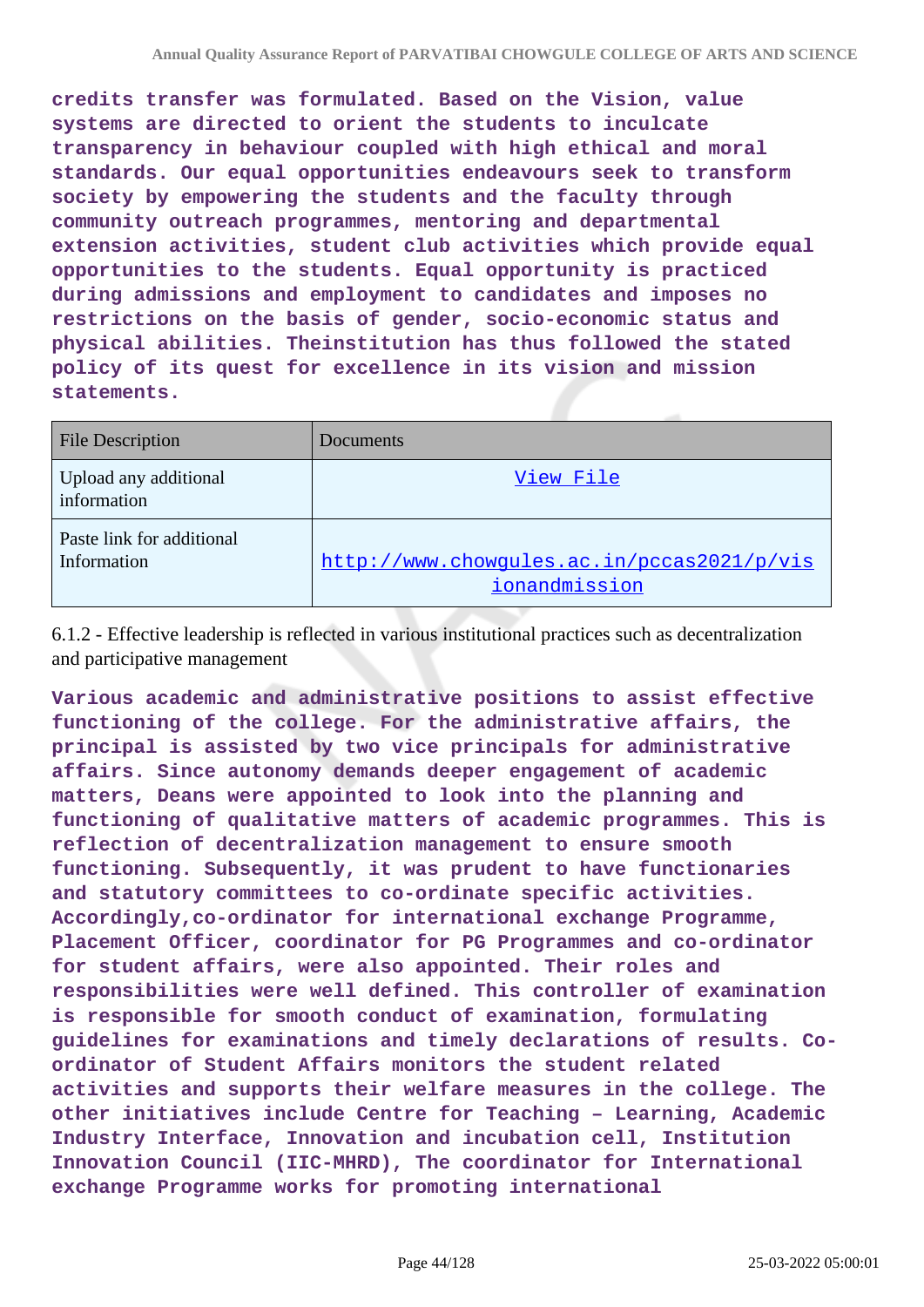**collaborations, academic credit transfer, co-ordination of student exchange Programme, hosting of international faculty on the campus. The management has also appointed HR for smooth liaising between the principal and the management.**

| <b>File Description</b>                                             | Documents                                              |
|---------------------------------------------------------------------|--------------------------------------------------------|
| Upload strategic plan and<br>deployment documents on the<br>website | View File                                              |
| Upload any additional<br>information                                | View File                                              |
| Paste link for additional<br>Information                            | http://www.chowqules.ac.in/pccas2021/p/iqa<br><u>c</u> |

### **6.2 - Strategy Development and Deployment**

6.2.1 - The institutional Strategic/ Perspective plan has been clearly articulated and implemented

**The College has a strategic plan streamedlined and well articulatedd through participation of management, administration and respective committees. Various committees draw a perspecctive plan (short term and Long term objectives) which is executed in phase wisemanner. Here is a case study of research consultancy and extension activity committee strategic plan.The 'Research, Consultancy and Extension Activities committee of the college (RCEAPCCAS) redefined it's goals. Short term and long term goals were laid .The plan also included strategies to contribute to the society through various extension services and community outreach activities.**

**1.Strategic Plan: Short term goals of RCEAC:**

**1.Create conducive research environment**

**2.Promote research on the campus**

**3.Encourage research publications and Interdisciplinary research**

**4.Create Research Policies**

**5.Encourage community outreach activities at the departments**

**Long term goals of RCEAC:**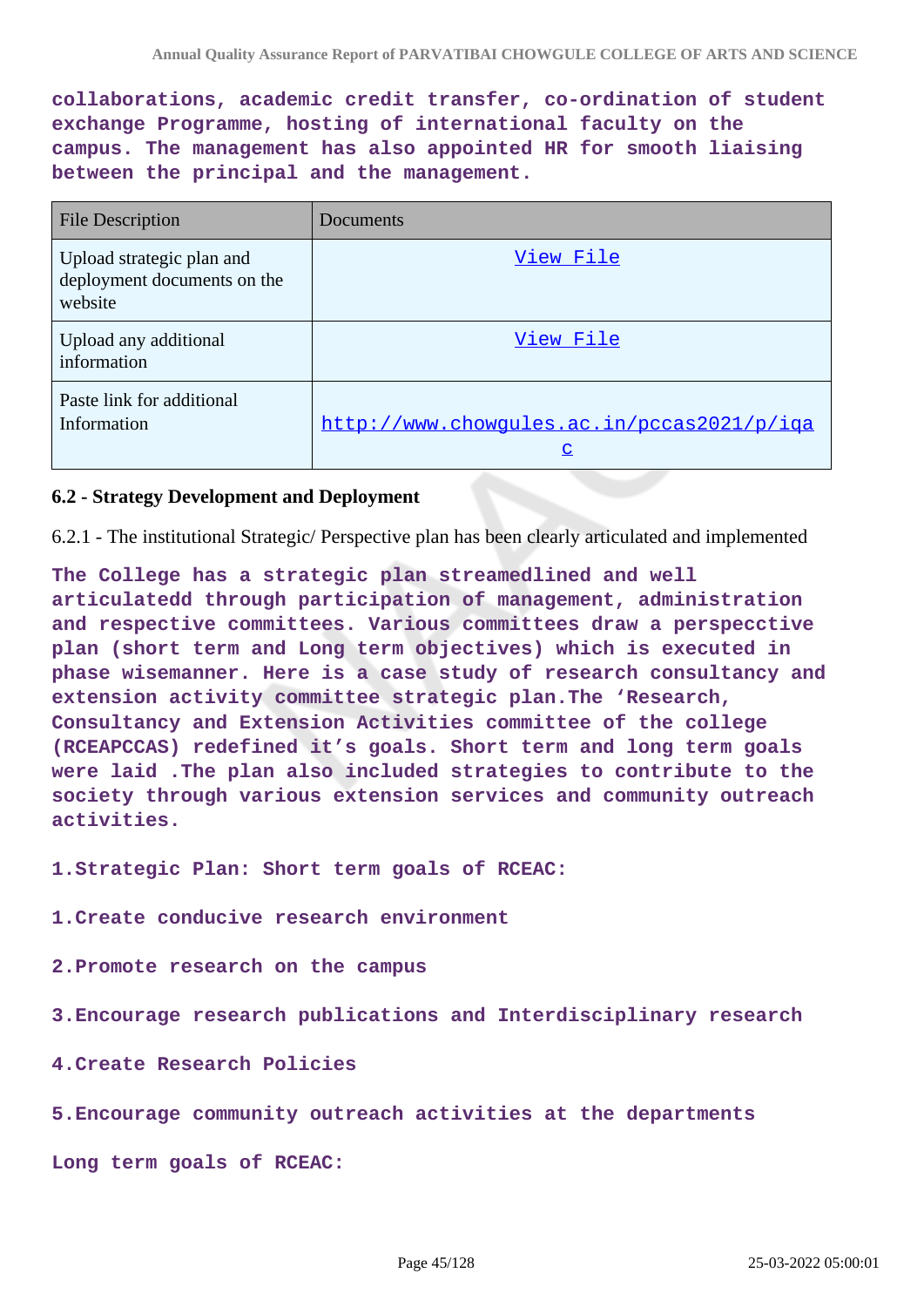### **1.Initiate international collaborations for research**

### **2.Obtain funds for research infrastructure development**

**3.Create Portal for research.**

**Outcome: A significant number of faculty members are actively involved in by, undertaking research projects, publishing and presenting their research findings, providing consultancy and carrying out collaborative research activities.**

| <b>File Description</b>                                   | Documents                             |
|-----------------------------------------------------------|---------------------------------------|
| Strategic Plan and deployment<br>documents on the website | View File                             |
| Paste link for additional<br>information                  | http://www.chowgules.ac.in/p/ext_work |
| Upload any additional<br>information                      | View File                             |

6.2.2 - The functioning of the various institutional bodies is effective and efficient as visible from the policies, administrative set-up, appointment and service rules, procedures, etc.

**The organogram depicts the current organizational structure. The Principal is responsible for overall functioning – academic, administrative, finance and institutional growth. Vice Principals and the Deans support the system. Academic Quality initiatives like academic audit processes and faculty performance appraisals are initiated and streamlined by the IQAC. Head of the department takes the responsibility of managing the academic programmes in the department. The Controller of Examinations is responsible for the conduct of the end semester examination and publication of results on time. The Director of physical education is responsible for participation of students in sports events, clubs activity and managing students'affairs. The Librarian maintains and Upgrades library resources and facilities. The Office Superintendent coordinates the functioning of the administrative staff. The multitasking staffs are entrusted with multiple task. There are other student support department that are managed by respective faculty. The management has appointed a cadre of staff: HR, Estate Officer, Internship officer. Purchase officer and accountant to assist and ensure smooth functioning of the autonomous college . The college being autonomous, the following structure is followed: Governing Body, academic council ,Board of Studies and Finance committee. Apart from there are various committees in effective management of the college .**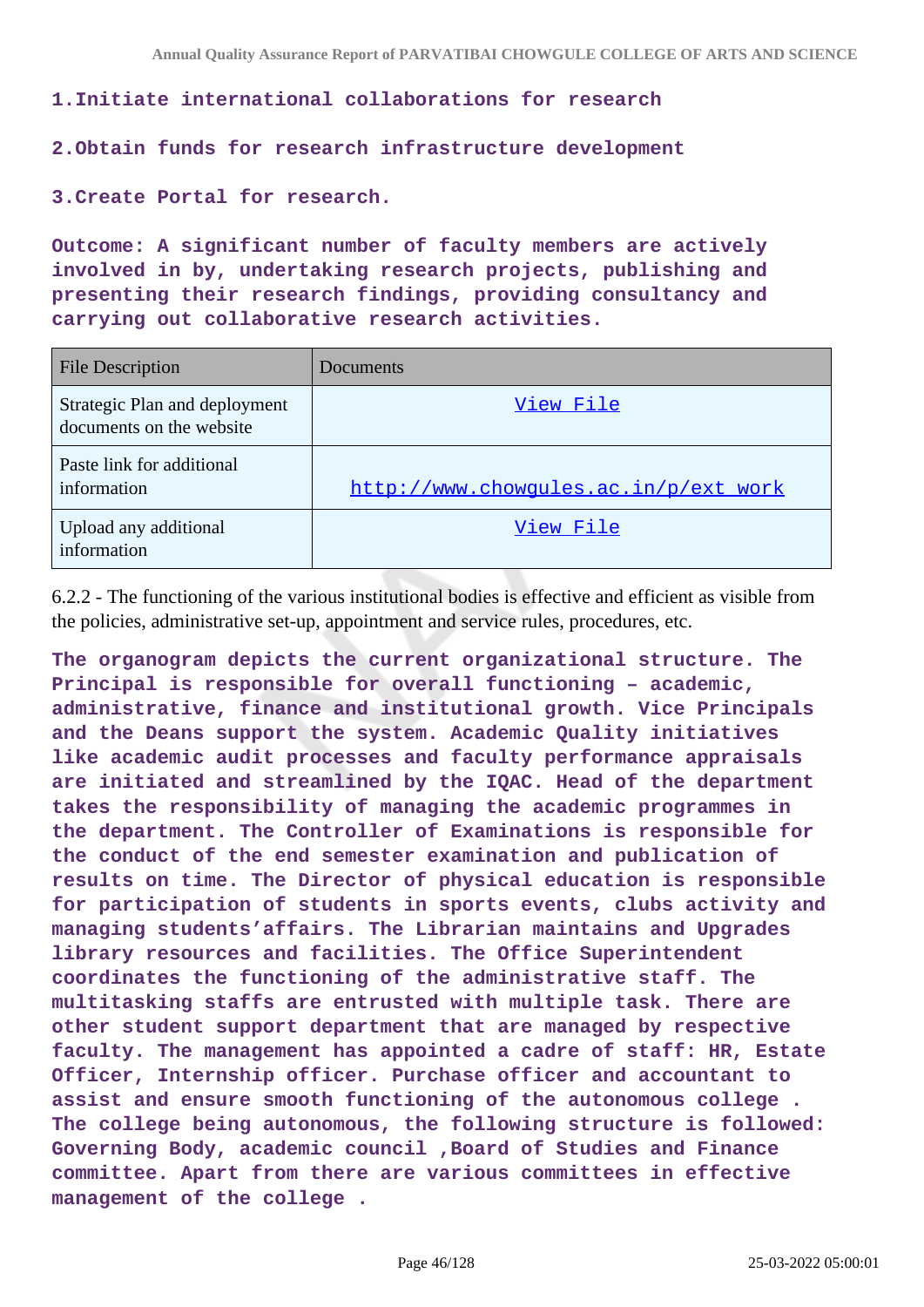**A. All of the above**

| <b>File Description</b>                                | Documents                                                                                                                                      |
|--------------------------------------------------------|------------------------------------------------------------------------------------------------------------------------------------------------|
| Paste link to Organogram on the<br>institution webpage | http://node01.chowqules.ac.in/pub/webasset<br>s/NAAC/naac criteria/criteria6/6.2.2-%201%<br>200rganogram.pdf                                   |
| Upload any additional<br>information                   | View File                                                                                                                                      |
| Paste link for additional<br>Information               | http://node01.chowqules.ac.in/pub/webasset<br>s/NAAC/naac criteria/criteria6/6.1.2%204%2<br>OAcademic%20and%20admistrative%20processes<br>.pdf |

# **6.2.3 - Implementation of e-governance in areas of operation: Administration Finance and Accounts Student Admission and Support Examination**

| <b>File Description</b>                                             | Documents |
|---------------------------------------------------------------------|-----------|
| <b>ERP</b> (Enterprise Resource)<br>Planning) Documen               | View File |
| Screen shots of user interfaces                                     | View File |
| Details of implementation of e-<br>governance in areas of operation | View File |
| Any additional information                                          | View File |

## **6.3 - Faculty Empowerment Strategies**

6.3.1 - The institution has effective welfare measures for teaching and non-teaching staff and avenues for their career development/ progression

**College has several welfare measures for the staff to develop and upgrade their professional and administrative competency.**

**Welfare schemes for academic and research Enhancement**

- **1. Duty Leave for attending conferences and seminars**
- **2. Financial support to attend and present research papers at conferences and seminars or attend workshops in the domain subject**
- **3. Free wi-fi facility on campus and email address using the domain name of the institution are provided to all the staff**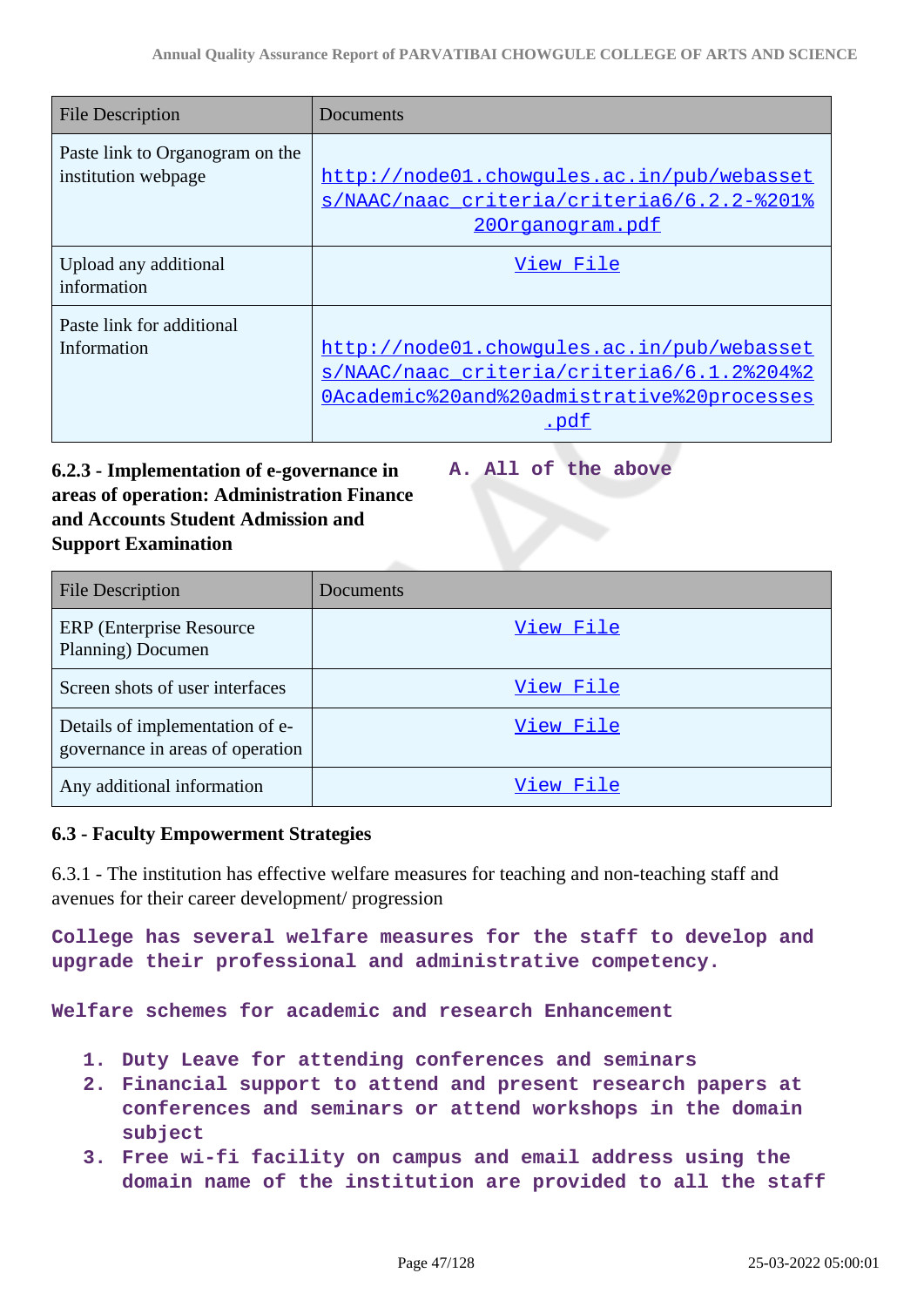**members.**

- **4. Research cubicles and specialized labs for research**
- **5. Sabbatical leave and study leave to Pursue PhD or higher education.**
- **6. Duty leave and financial support for faculty accompanying students under international exchange Programme.**

**Welfare schemes : Wellness and financial**

- **1. Group Insurance schemes.**
- **2. Child care Leave**
- **3. Availability of Loan facility through Madgaon School Complex.**
- **4. Awareness programmes for Teaching and Non-Teaching Staff especially health and wellness**
- **5. Personal Counseling for teaching and non teaching staff .**
- **6. Commutation of Pension.**
- **7. Reimbursement of fees and medical bills**
- **8. Workshops and training Programmes for teaching staff on Wellness.**
- **9. Earned Leave encashment.**
- **10. Concession in fees for fitness center and physio center.**
- **11. Reimbursement of medical bills and tuition fees.**
- **12. Safety gadgets to staff working in laboratories .**
- **13. Separate bed rest rooms facility, teaching and non-teaching staff.**

| <b>File Description</b>                  | Documents                                                                                                           |
|------------------------------------------|---------------------------------------------------------------------------------------------------------------------|
| Upload any additional<br>information     | View File                                                                                                           |
| Paste link for additional<br>information | http://node01.chowqules.ac.in/pub/webasset<br>s/NAAC/naac criteria/criteria6/6.3.1-Facil<br>ities%20for%20Staff.pdf |

**6.3.2 - Number of teachers provided with financial support to attend conferences / workshops and towards payment of membership fee of professional bodies during the year**

**13**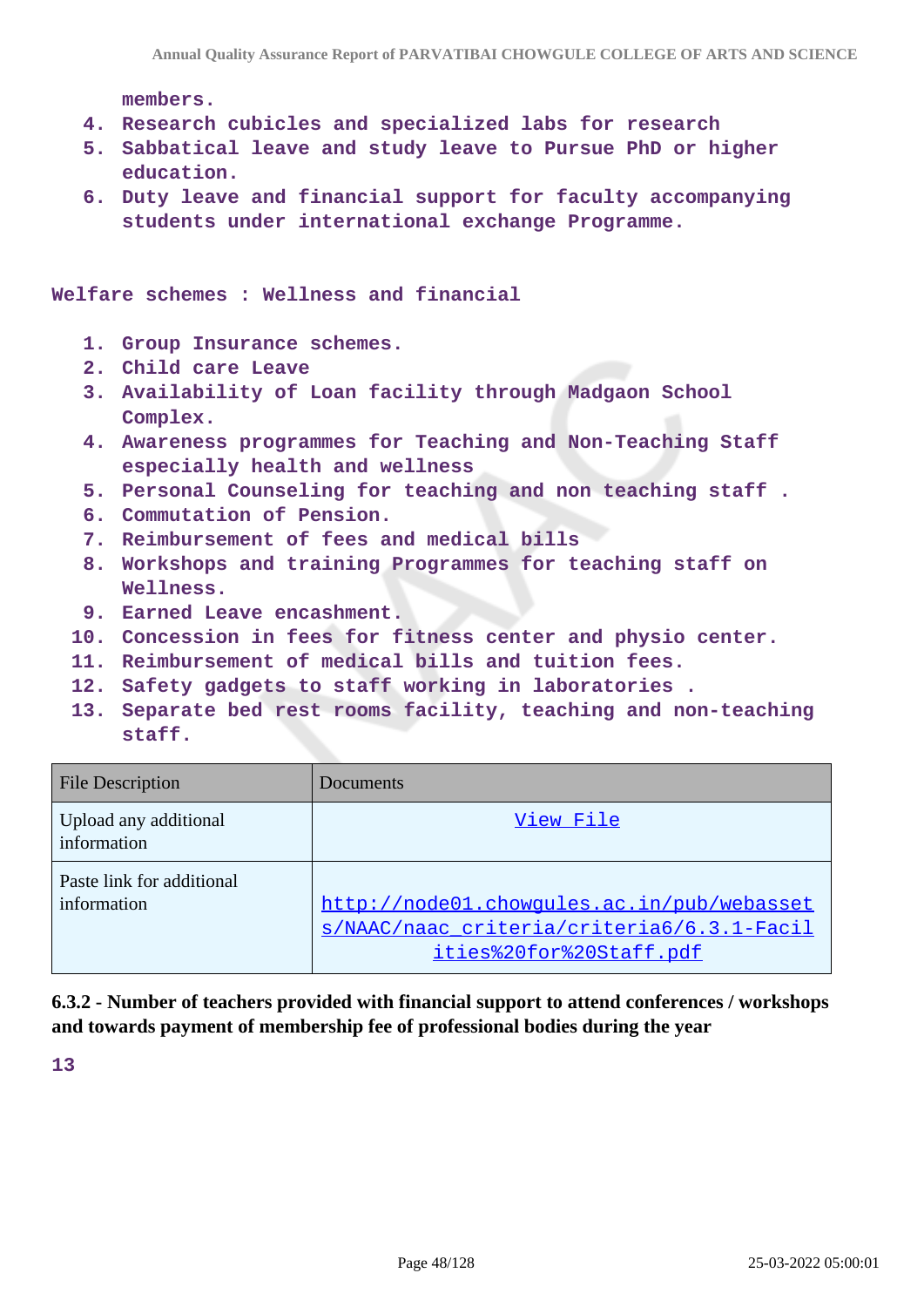| <b>File Description</b>                                                                                                          | Documents |
|----------------------------------------------------------------------------------------------------------------------------------|-----------|
| Upload any additional<br>information                                                                                             | View File |
| Details of teachers provided<br>with financial support to attend<br>conference, workshops etc<br>during the year (Data Template) | View File |

**6.3.3 - Number of professional development / administrative training programmes organized by the Institution for its teaching and non-teaching staff during the year**

**17**

| <b>File Description</b>                                                                             | Documents |
|-----------------------------------------------------------------------------------------------------|-----------|
| Reports of the Human Resource<br>Development Centres (UGC<br>HRDC/ASC or other relevant<br>centres) | View File |
| Upload any additional<br>information                                                                | View File |

**6.3.4 - Number of teachers who have undergone online/ face-to-face Faculty Development Programmes during the year: (Professional Development Programmes, Orientation / Induction Programmes, Refresher Courses, Short-Term Course, etc.)**

## **13**

| <b>File Description</b>                                                                     | Documents |
|---------------------------------------------------------------------------------------------|-----------|
| Summary of the IQAC report                                                                  | View File |
| Reports of the Human Resource<br>Development Centres (UGC<br>ASC or other relevant centers) | View File |
| Upload any additional<br>information                                                        | View File |

## **6.4 - Financial Management and Resource Mobilization**

6.4.1 - Institution conducts internal and external financial audits regularly

**The College accounts are audited regularly by the internal as well as the external auditors. The internal audit is conducted annually by Marathe Rao and Swaroop, a firm of chartered accountants appointed by the Management. The external audit is conducted by the state government auditors covering the grants received from the State government. The mechanism for internal and external**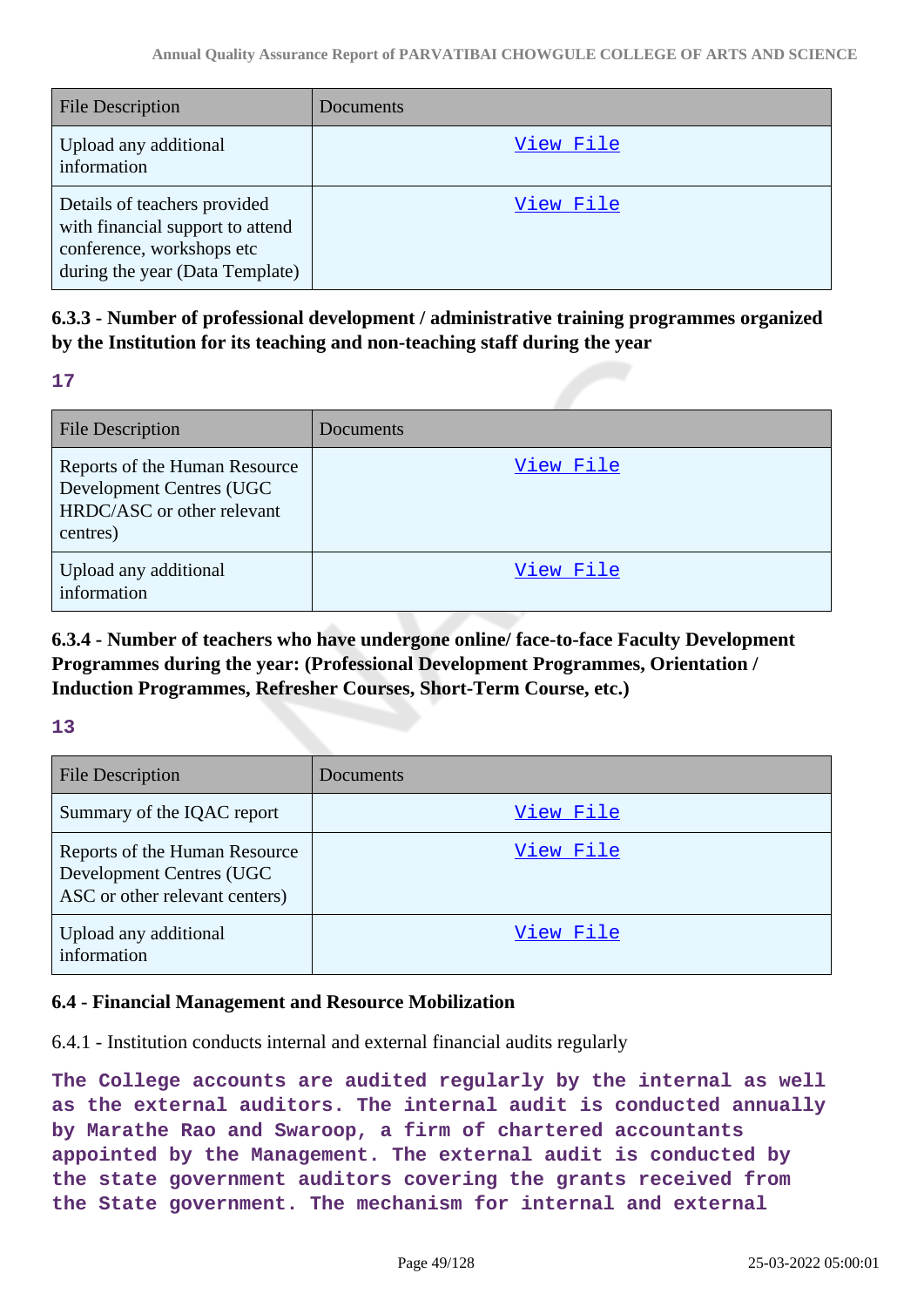**audit adopted by the College is as follows. The accounts department of the College prepares the statement of accounts which is sent to the firm of chartered accounts for the purpose of conducting the audit. The firm subsequently deputes personnel to verify the authenticity and admissibility of the recorded transaction and the correctness of the records. Subsequently to this the audit report is prepared by the firm and given to the College. The audit statement reports that the auditors have obtained all information and explanations required for the purpose of the audit, that proper books of accounts as required by the law have been kept by the College, and that the Balance Sheet and Income & Expenditure accounts are in agreement.**

**External audit is conducted by the state government.**

| <b>File Description</b>                  | Documents  |
|------------------------------------------|------------|
| Upload any additional<br>information     | View File  |
| Paste link for additional<br>information | <b>Nil</b> |

**6.4.2 - Funds / Grants received from non-government bodies, individuals, and philanthropists during the year (not covered in Criterion III and V) (INR in lakhs)**

## **1.44 in lakhs**

| <b>File Description</b>                                                                                              | Documents |
|----------------------------------------------------------------------------------------------------------------------|-----------|
| Annual statements of accounts                                                                                        | View File |
| Details of funds / grants<br>received from non-government<br>bodies, individuals,<br>philanthropists during the year | View File |
| Any additional information                                                                                           | View File |

6.4.3 - Institutional strategies for mobilisation of funds and the optimal utilisation of resources

**As per the Institutional Policy, the College does not receive any donations for admissions, recruitments and any infrastructural development on the campus. For the government grants received, the Principal, in consultation with the management, is responsible for planning and assessing expenditure for college/department/activities as per the pattern of assistance. As a practice, each of the Departments submits a list of requirements. After scrutiny, the viable proposals are forwarded**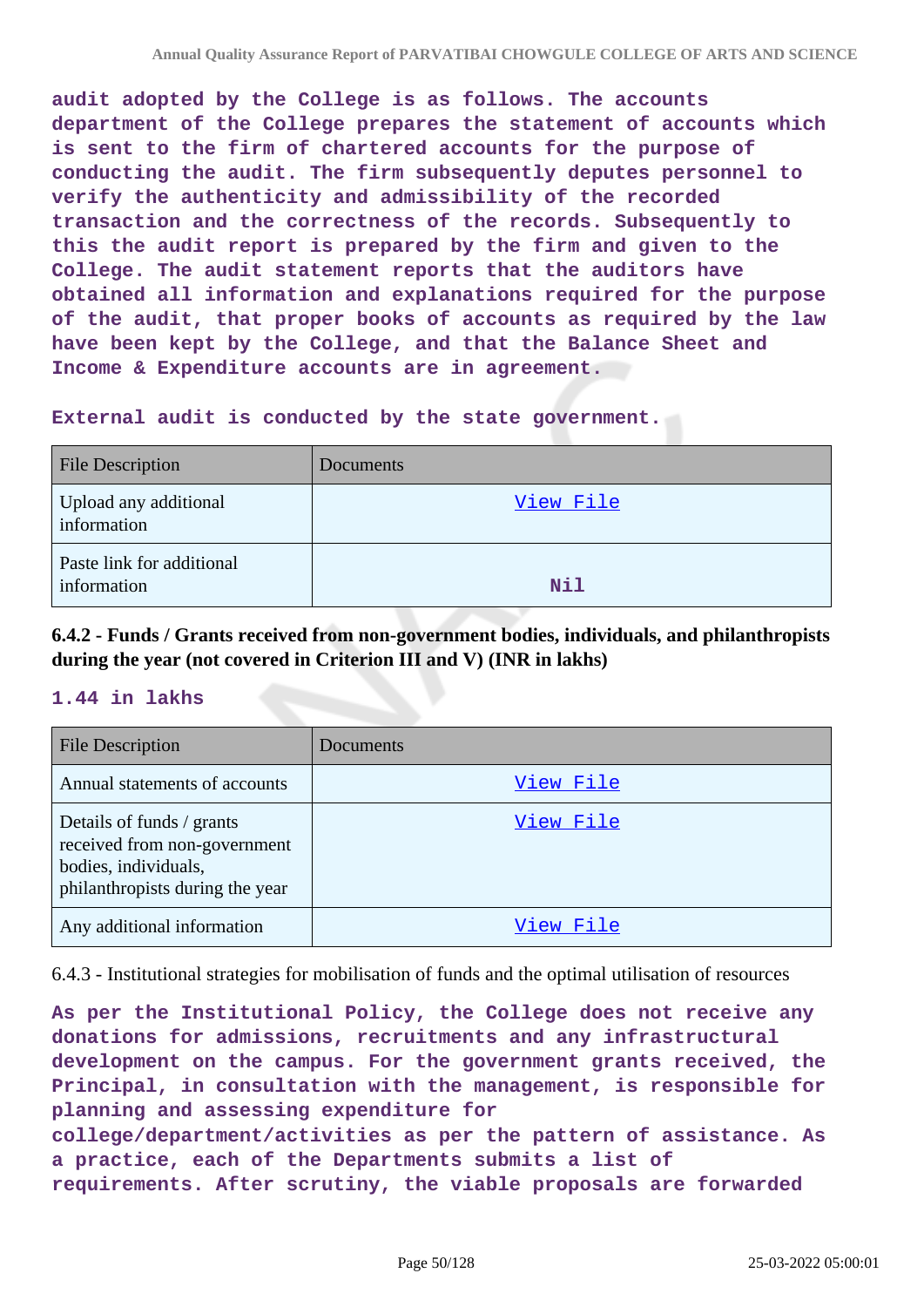**to the Purchase Committee for further implementation. Subsequently, tenders are floated in local dailies. Interested manufacturers/suppliers send their quotations within 15 days of the advertisement. A date is fixed for opening of tenders. Interested parties/suppliers are invited to be present for the opening of tenders. Once the tenders are opened the concerned departments have to prepare comparative statements. In case no party or less than three parties have quoted under a particular head quotations are sought from other suppliers. After preparing the comparative statement, the same is scrutinized and signed by the purchasing committee and orders are placed accordingly. There is separate budget allocation for library and department of physical education. The Principal allocates department wise budget for the purchase of books and journals. All the funds generated are accounted and audited.**

| <b>File Description</b>                  | Documents                                                                                                                          |
|------------------------------------------|------------------------------------------------------------------------------------------------------------------------------------|
| Upload any additional<br>information     | View File                                                                                                                          |
| Paste link for additional<br>Information | http://node01.chowgules.ac.in/pub/webasset<br>s/NAAC/naac criteria/criteria3/3.3.1%20Min<br>dmap%20of%20Innovative%20ecosystem.pdf |

## **6.5 - Internal Quality Assurance System**

6.5.1 - Internal Quality Assurance Cell (IQAC) has contributed significantly for institutionalizing quality assurance strategies and processes visible in terms of incremental improvements made during the preceding year with regard to quality (in case of the First Cycle): Incremental improvements made during the preceding year with regard to quality and post-accreditation quality initiatives (Second and subsequent cycles)

**1. Faculty training in use of online modes for teaching learning.**

**2. Creation of LOCF documents for Mapping COs an POs for various courses and Programmes.**

**3. Creation of SOPS during Pandemics.**

**4. Workshop on Reviewing of Quality Indicators based on NAAC Criteria**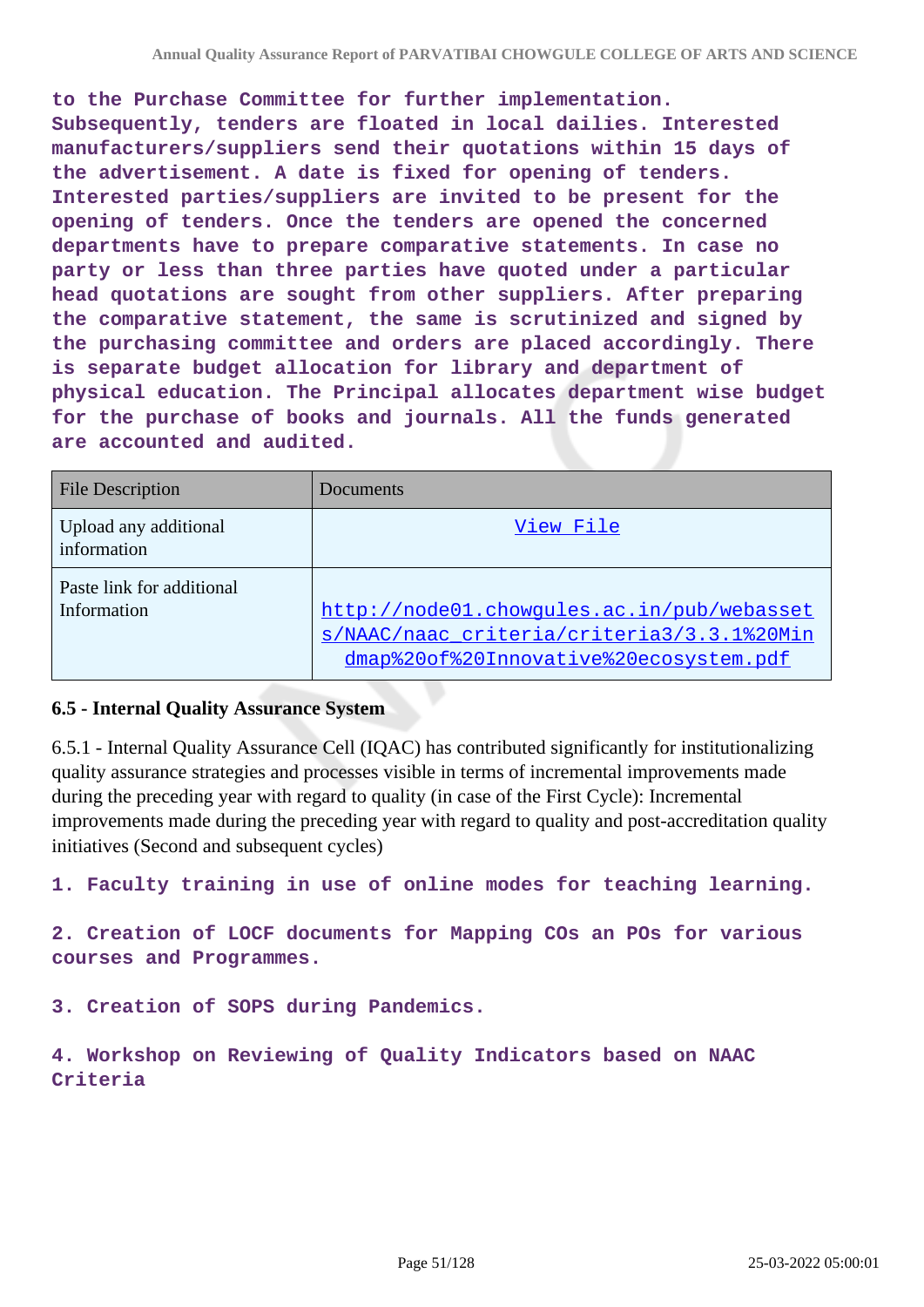| <b>File Description</b>                  | Documents  |
|------------------------------------------|------------|
| Upload any additional<br>information     | View File  |
| Paste link for additional<br>information | <b>Nil</b> |

6.5.2 - The institution reviews its teaching-learning process, structures and methodologies of operation and learning outcomes at periodic intervals through its IQAC as per norms

**Example 1: T-L-E processes through Academic Audit (AA):**

**AA is conducted faculty wise, to check for conformation to the academic standards prescribed by the college. It encompasses verification of TLE processes, innovations and research done by individual teachers. Based on the observation, an action plan is prepared.**

**Example 2: T-L-E processes through Feedbacks received**

**Various Review mechanisms are Academic Audit, Departmental review, teacher's assessment, student's Satisfaction survey, "Positive Chowgules" and Assessment of New teachers.**

**Feedback through SSS: The SSS is carried out annually as per the guidelines of NAAC.**

**Students Feedback of Courses, Teachers and Teaching methodologies: This feedback form reviews**

**04 aspects of T-L-E (Course Content and relevance, Teacher's performance, Teaching-Learning-Evaluation processes and infrastructural support). Feedback from other stakeholders: Feedback on course curriculum was obtained from employers and alumni. The same is reviewed by the Board of Studies also for necessary action.**

**Teachers feedback from AA: feedback is received from teachers as regards the course content. The same is then deliberated in the IQAC and necessary action plan is prepared.**

**Positive Chowgules: reviews and understand the TLE methodologies practiced in each of the department.**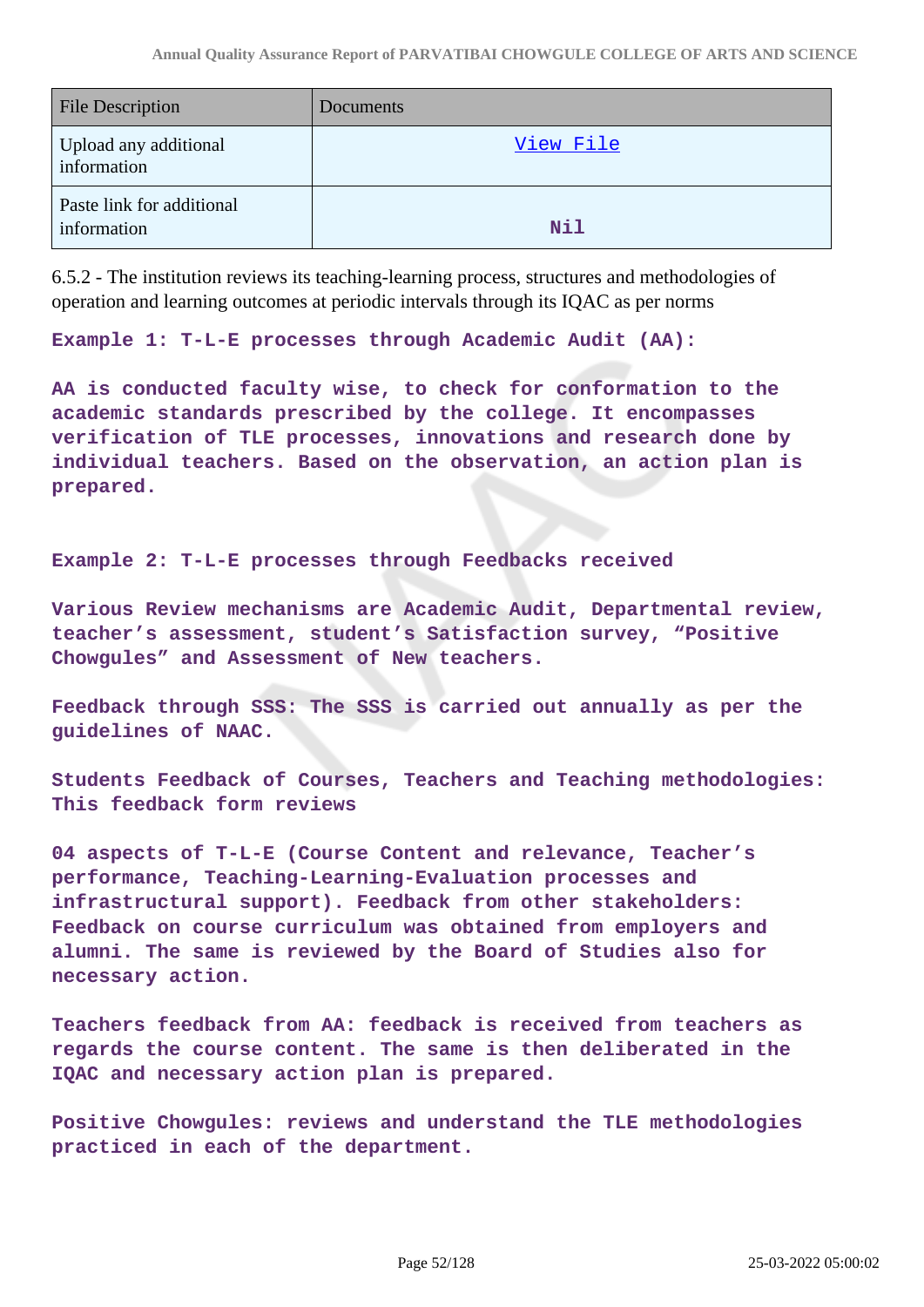| <b>File Description</b>                  | Documents                                                                                                            |
|------------------------------------------|----------------------------------------------------------------------------------------------------------------------|
| Upload any additional<br>information     | View File                                                                                                            |
| Paste link for additional<br>information | http://node01.chowgules.ac.in/pub/webasset<br>s/AOAR/agar criteria/criteria2/2.7/2.7.1/2<br>.7.1%20SSS%202021-22.pdf |

**6.5.3 - Quality assurance initiatives of the institution include Regular meeting of the IQAC Feedback collected, analysed and used for improvement of the institution Collaborative quality initiatives with other institution(s) Participation in NIRF Any other quality audit recognized by state, national or international agencies (such as ISO Certification)**

**A. Any 4 or all of the above**

| <b>File Description</b>                                                  | Documents                                                 |
|--------------------------------------------------------------------------|-----------------------------------------------------------|
| Paste the web link of annual<br>reports of the Institution               | http://www.chowgules.ac.in/pccas2021/p/ann<br>ualreports/ |
| Upload e-copies of<br>accreditations and certification                   | View File                                                 |
| Upload details of quality<br>assurance initiatives of the<br>institution | View File                                                 |
| Upload any additional<br>information                                     | No File Uploaded                                          |

# **INSTITUTIONAL VALUES AND BEST PRACTICES**

## **7.1 - Institutional Values and Social Responsibilities**

7.1.1 - Measures initiated by the Institution for the promotion of gender equity during the year

**In sync with the mission of institution, various measures have been taken for promotion of gender equity and sensitization by integration in the curriculum.**

## **Curricular**

**The institution offers various courses on Gender equity such as,**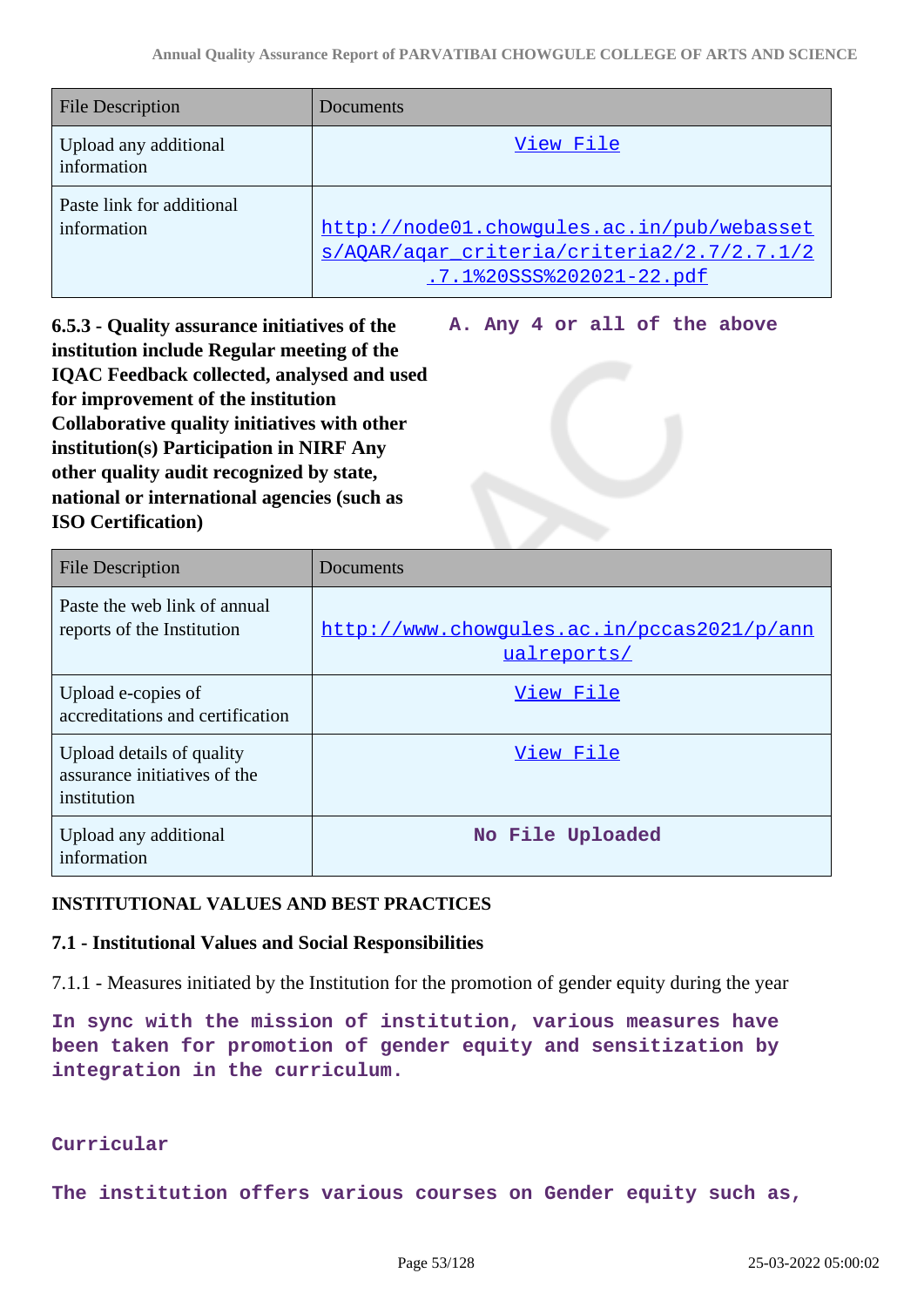**'Contemporary Issues of women in India', 'Women and Society in India', 'Representation of Gender and Sexuality in Literature', 'Women's Writing in India', 'Hindi Mahila Lekhan', 'Geography of Population Growth', 'Labour Economics' and 'Gandhian Economic Thought'. Through these courses, the students become morally and socially responsible as female students realize their self-worth and male students understand the importance and respect women.**

#### **Co-curricular**

**Institution promotes gender sensitization through workshops, conferences, seminars, guest lectures, guest lectures, counselling through online platform.**

#### **Gender neutral administrative process**

**Admission process is carried out with utmost transparency offering equal opportunity for students as reflected in the increase in number of female students being admitted. Also, there is a majority of women staff on campus. Institution has Counseling center and mentoring system for students to take care of academic, emotional, social and cognitive development through online platform.**

**In sync with the mission of institution, various measures have been taken for promotion of gender equity and sensitization by integration in the curriculum.**

#### **Curricular**

**The institution offers various courses on Gender equity such as, 'Contemporary Issues of women in India', 'Women and Society in India', 'Representation of Gender and Sexuality in Literature', 'Women's Writing in India', 'Hindi Mahila Lekhan', 'Geography of Population Growth', 'Labour Economics' and 'Gandhian Economic Thought'. Through these courses, the students become morally and socially responsible as female students realize their self-worth and male students understand the importance and respect women.**

### **Co-curricular**

**Institution promotes gender sensitization through workshops,**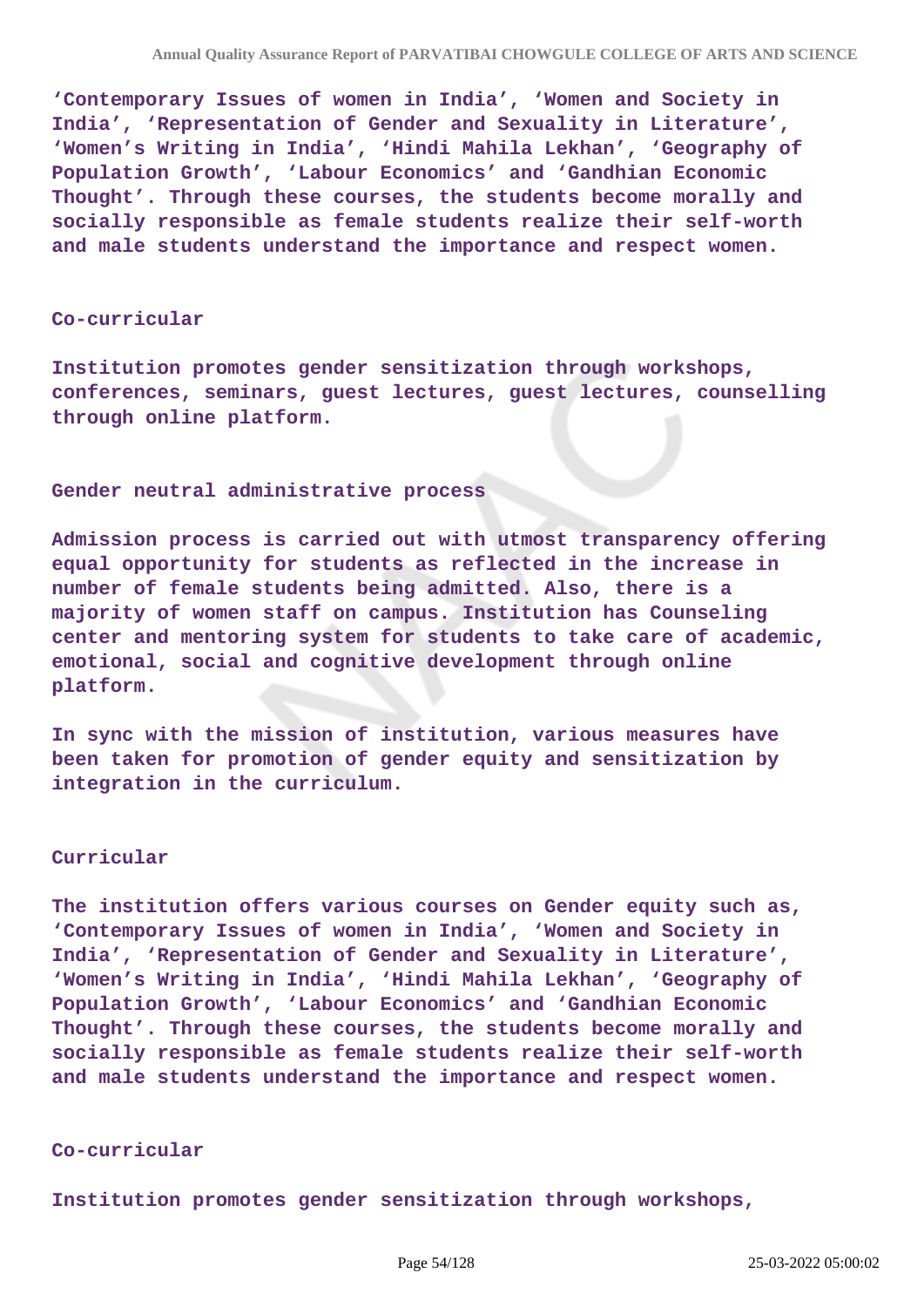**conferences, seminars, guest lectures, guest lectures, counselling through online platform.**

### **Gender neutral administrative process**

**Admission process is carried out with utmost transparency offering equal opportunity for students as reflected in the increase in number of female students being admitted. Also, there is a majority of women staff on campus. Institution has Counseling center and mentoring system for students to take care of academic, emotional, social and cognitive development through online platform.**

| <b>File Description</b>                  | Documents                                                                                                                                              |
|------------------------------------------|--------------------------------------------------------------------------------------------------------------------------------------------------------|
| Upload any additional<br>information     | View File                                                                                                                                              |
| Paste link for additional<br>Information | http://node01.chowqules.ac.in/pub/webasset<br>s/NAAC/naac criteria/criteria7/activities/<br>Activities%20on%20promotion%20of%20qender%<br>20equity.pdf |

**B. Any 3 of the above**

**7.1.2 - The Institution has facilities for alternate sources of energy and energy conservation: Solar energy Biogas plant Wheeling to the Grid Sensor-based energy conservation Use of LED bulbs/ power-efficient equipment** 

File Description Documents Geotagged Photographs (Second Laborator [View File](https://assessmentonline.naac.gov.in/storage/app/public/aqar/16634/16634_295_674.pdf?1648207795) Any other relevant information and the view File

7.1.3 - Describe the facilities in the institution for the management of the following types of degradable and non-degradable waste (within a maximum of 200 words)

**The institution has provided various facilities for the management of degradable and non-degradable wastes:**

#### **Solid waste management**

**Housekeeping staffs employed by the institution collect the waste**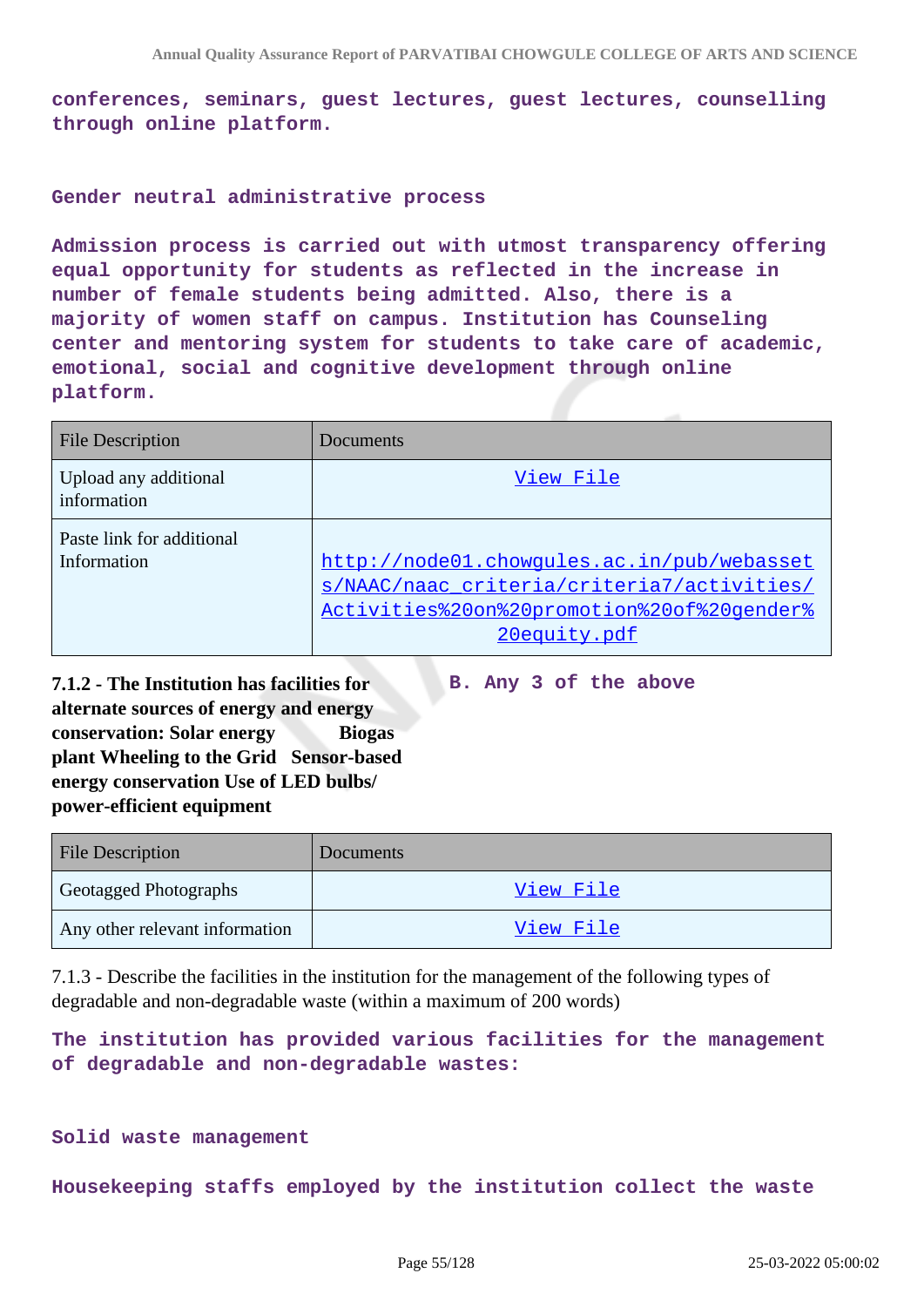**from different locations, segregate systematically into degradable, non-degradable and finally dispose to the Municipality.**

#### **Liquid waste management**

**The various liquid wastes generated from canteen, laboratories and washrooms are drained to the Margao Municipal Sewage system.**

#### **Laboratory waste management**

**The institution has framed guidelines for the safe disposal of chemical and biohazard wastes and all the stakeholders have responsibility to comply with these guidelines to ensure safety at workplace.**

#### **E-waste management**

**E-waste generated in the institution includes non-functional monitors, CPU, UPS, printers, key boards, Compact discs and pen drives, etc. through E-waste collective drives. At the end-of computers useful life, they are collected from different locations of the campus by designated technicians. They are inspected by the authorities and it's open for disposal through contractors or vendors.**

**Curricular and Co-curricular activities conducted for promotion of management of wastes**

**Also, The Institution offers a Skill enhancement course on 'Waste Management Techniques' and Generic elective course on 'Vermicomposting technology' with the objective of understanding the importance of waste management and familiarizing with the techniques involved.**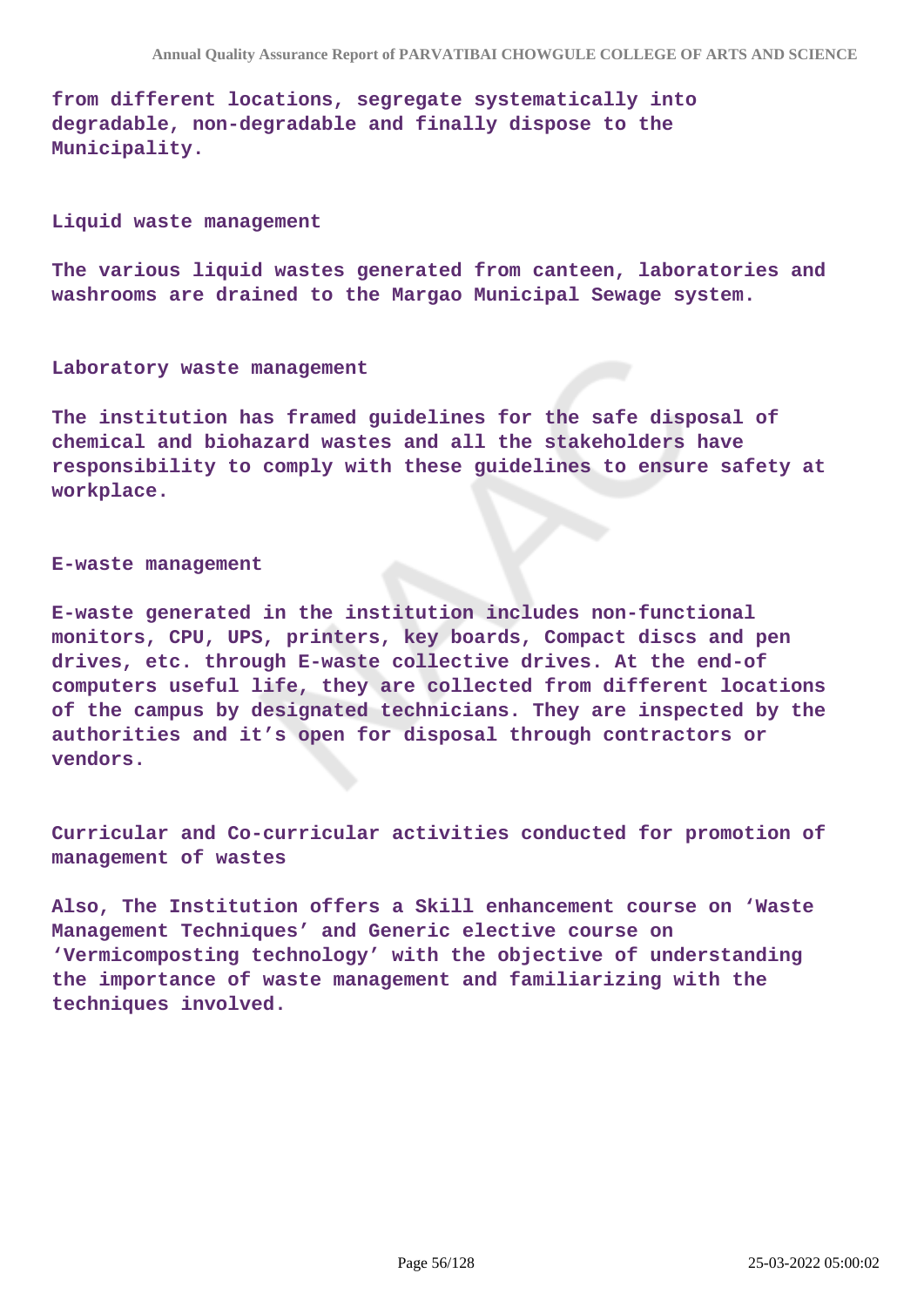| <b>File Description</b>                                                                      | Documents        |
|----------------------------------------------------------------------------------------------|------------------|
| Relevant documents like<br>agreements/MoUs with<br>Government and other approved<br>agencies | No File Uploaded |
| Geotagged photographs of the<br>facilities                                                   | View File        |
| Any other relevant information                                                               | View File        |

**7.1.4 - Water conservation facilities available in the Institution: Rain water harvesting Bore well /Open well recharge Construction of tanks and bunds Waste water recycling Maintenance of water bodies and distribution system in the campus B. Any 3 of the above**

| <b>File Description</b>                             | Documents        |
|-----------------------------------------------------|------------------|
| Geotagged photographs / videos<br>of the facilities | <u>View File</u> |
| Any other relevant information                      | View File        |

## **7.1.5 - Green campus initiatives include**

#### **7.1.5.1 - The institutional initiatives for greening the campus are as follows: A. Any 4 or All of the above**

- **1.Restricted entry of automobiles**
- **2.Use of bicycles/ Battery-powered**
	- **vehicles**
- **3.Pedestrian-friendly pathways**
- **4.Ban on use of plastic**
- **5.Landscaping**

| <b>File Description</b>                                                  | Documents |
|--------------------------------------------------------------------------|-----------|
| Geotagged photos / videos of<br>the facilities                           | View File |
| Various policy documents /<br>decisions circulated for<br>implementation | View File |
| Any other relevant documents                                             | View File |

**7.1.6 - Quality audits on environment and energy undertaken by the institution**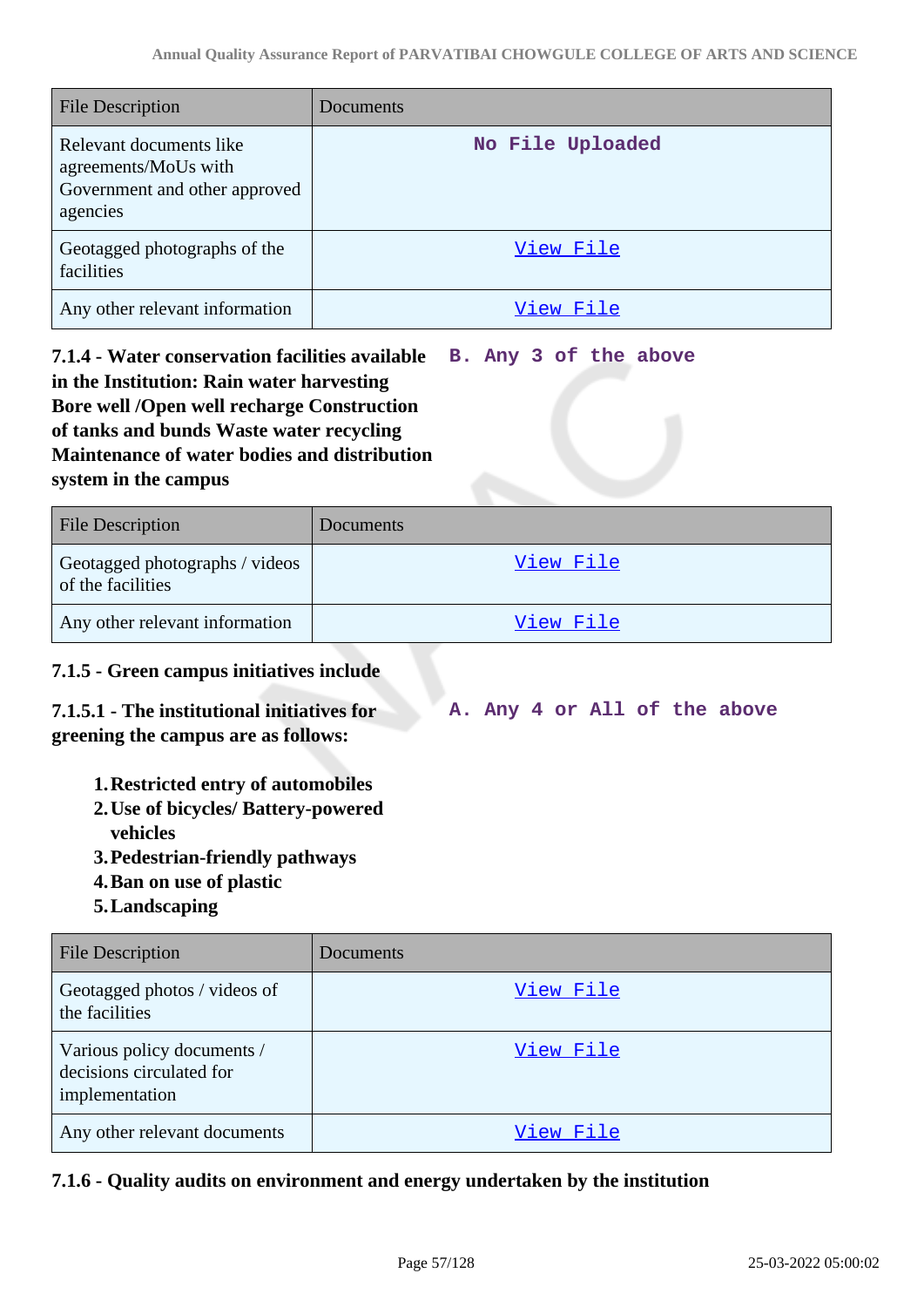**B. Any 3 of the above**

**7.1.6.1 - The institution's initiatives to preserve and improve the environment and harness energy are confirmed through the following:**

- **1. Green audit**
- **2. Energy audit**
- **3.Environment audit**
- **4.Clean and green campus recognitions/awards**
- **5.Beyond the campus environmental promotional activities**

| <b>File Description</b>                                                         | Documents        |
|---------------------------------------------------------------------------------|------------------|
| Reports on environment and<br>energy audits submitted by the<br>auditing agency | No File Uploaded |
| Certification by the auditing<br>agency                                         | No File Uploaded |
| Certificates of the awards<br>received                                          | No File Uploaded |
| Any other relevant information                                                  | View File        |

**7.1.7 - The Institution has a disabled-friendly and barrier-free environment: Ramps/lifts for easy access to classrooms and centres Disabled-friendly washrooms Signage including tactile path lights, display boards and signposts Assistive technology and facilities for persons with disabilities: accessible website, screen-reading software, mechanized equipment, etc. Provision for enquiry and information: Human assistance, reader, scribe, soft copies of reading materials, screen reading, etc.**

**A. Any 4 or all of the above**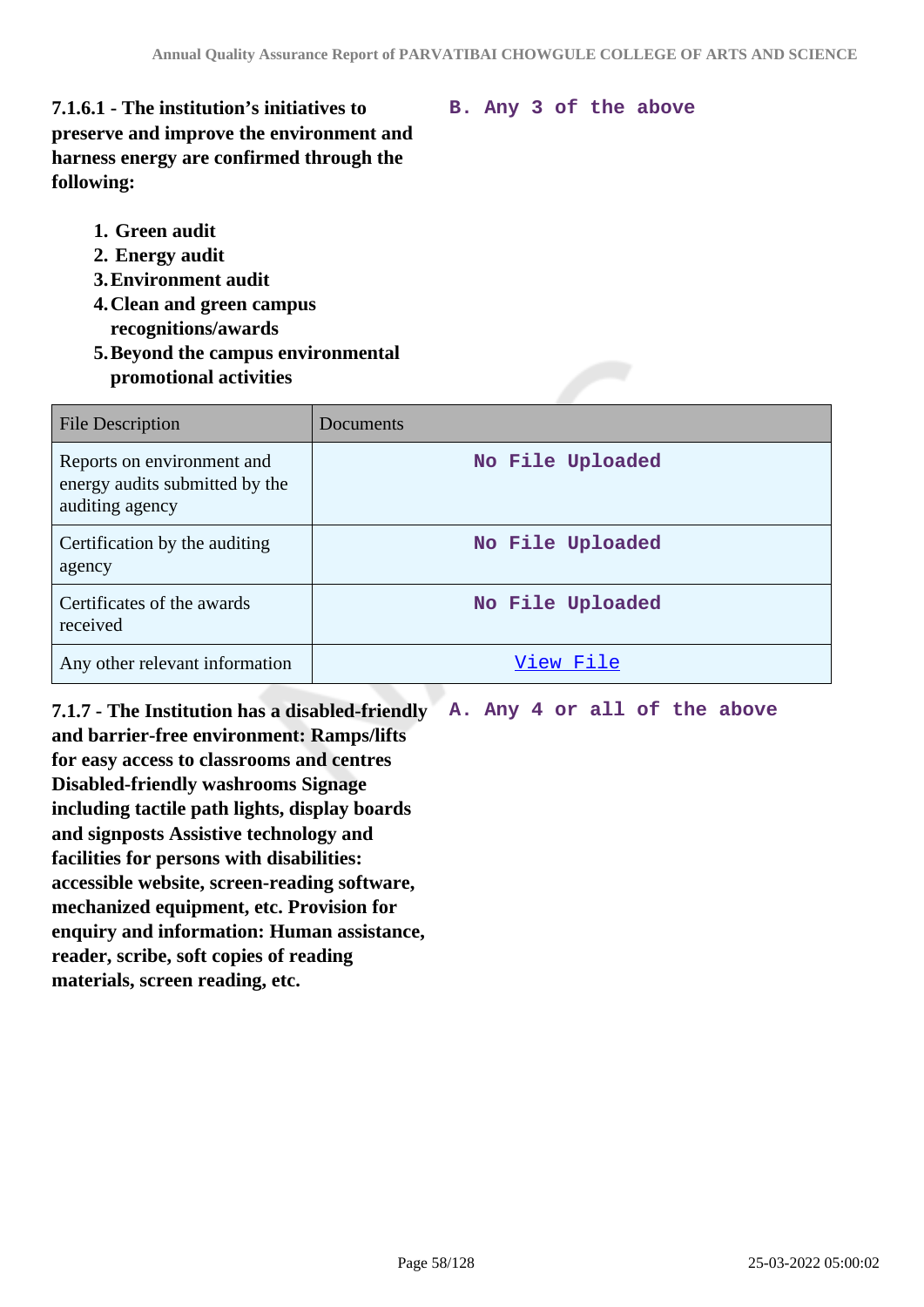| <b>File Description</b>                                         | Documents |
|-----------------------------------------------------------------|-----------|
| Geotagged photographs / videos<br>of facilities                 | View File |
| Policy documents and brochures<br>on the support to be provided | View File |
| Details of the software procured<br>for providing assistance    | View File |
| Any other relevant information                                  | View File |

7.1.8 - Describe the Institutional efforts/initiatives in providing an inclusive environment i.e. tolerance and harmony towards cultural, regional, linguistic, communal, socio-economic and other diversities (within a maximum of 200 words).

**To build a nation of youth who are noble in their attitude and morally responsible, the institution organizes and conducted several activities to build and promote an environment for ethical, cultural, and spiritual values among the students and staff. To develop the emotional and religious feelings among the students and the faculty, commemorative days are celebrated on the campus to generate the feeling of oneness and social harmony.**

**The institution has always been at the forefront of sensitizing students to the cultural, regional, linguistic communal and socioeconomic diversities of the state. E-Workshop/ Webinars, Poetry recitation programs, Language days, Teacher's day, Orientation and Induction program, mask distribution, education drive, personality development oath, plantation, Blood donation camp, Women's day, Yoga day etc. are observed. Also, student's projects related to social issues were carried out.**

**Motivational lectures of eminent persons of the field are arranged for all-round development of the students for their personality development and to make them responsible citizens following the national values of social and communal harmony and national integration.**

| <b>File Description</b>                                                                                                                      | Documents |
|----------------------------------------------------------------------------------------------------------------------------------------------|-----------|
| Supporting documents on the<br>information provided (as<br>reflected in the administrative<br>and academic activities of the<br>Institution) | View File |

7.1.9 - Sensitization of students and employees of the institution to constitutional obligations: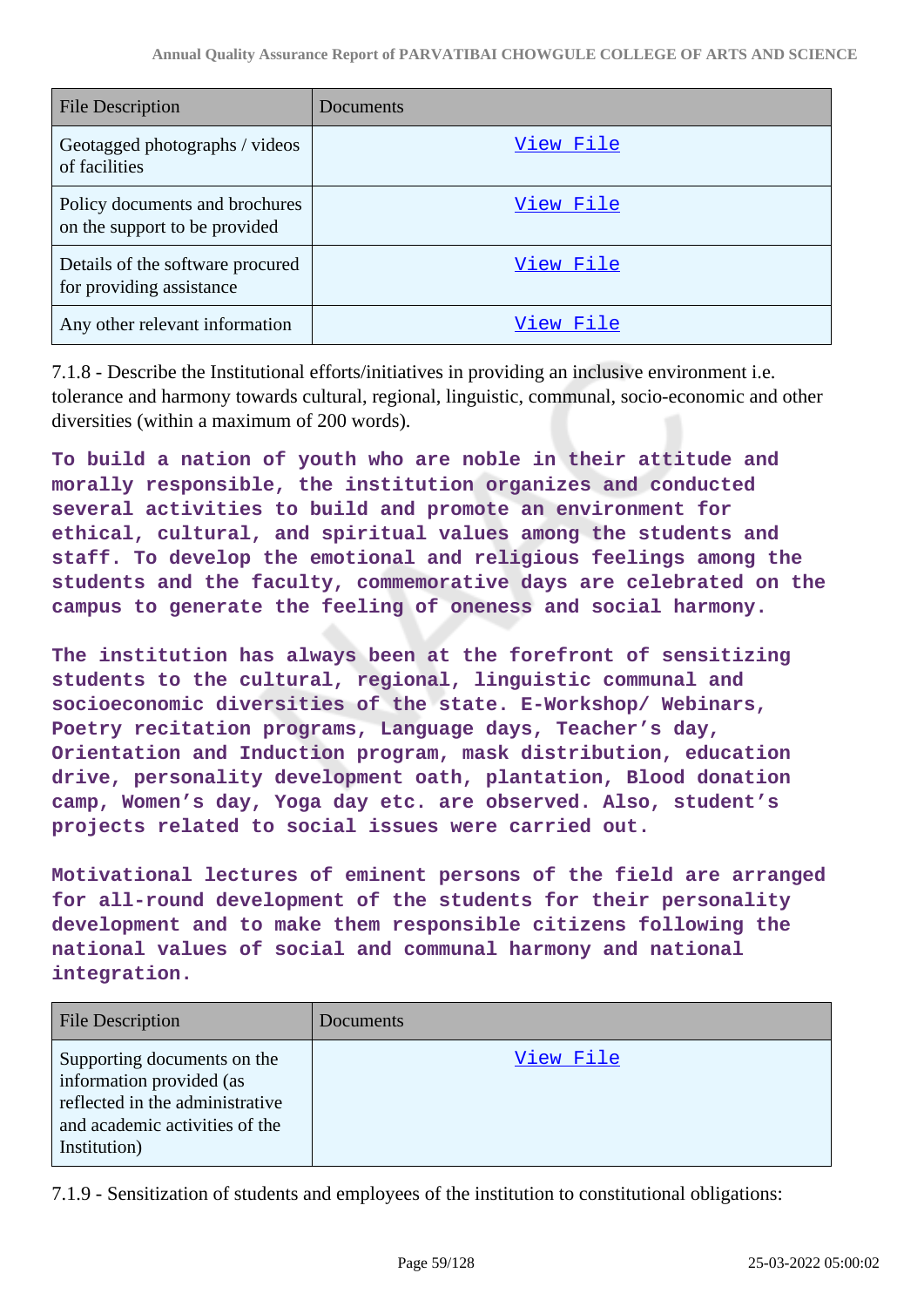values, rights, duties and responsibilities of citizens:

**The institution sensitizes the students and the employees to the constitutional obligations about values, rights, duties and responsibilities and constantly works upon to nurture them as better citizens of the country through various curricular and extra-curricular activities. The college has framed policies that reflect core values, code of conduct which needs to be followed by all.**

## **Curricular activities**

**The curriculum offers courses as a small step to inculcate constitutional obligations among the students (details are shown under Any other information document).**

#### **Extra-curricular activities**

**Institution celebrates national festivals, encourages participation of students in Sports, NCC and NSS at National level to strengthen nationwide bond and relation. The institution takes pride of nurturing successful leaders among the students by conducting the Student Council election annually. Staff and students participate in the national celebrations, flag day, Gandhi Jayanti, Constitution Day, take oaths and pledge for the cause of the nation. The institution conducts awareness campaigns, orientation programmes, seminars and workshops to sensitize the future leaders to inherit human values coping with the constitutional obligations. Ethical Values, rights, duties and responsibilities of citizens are some of the topics that are enlisted in Elocution/ Debates activities organized by various departments.**

| <b>File Description</b>                                                                                        | Documents |
|----------------------------------------------------------------------------------------------------------------|-----------|
| Details of activities that<br>inculcate values necessary to<br>transform students into<br>responsible citizens | View File |
| Any other relevant information                                                                                 | View File |

**7.1.10 - The institution has a prescribed code A. All of the above of conduct for students, teachers, administrators and other staff and conducts periodic sensitization programmes in this regard: The Code of Conduct is displayed on**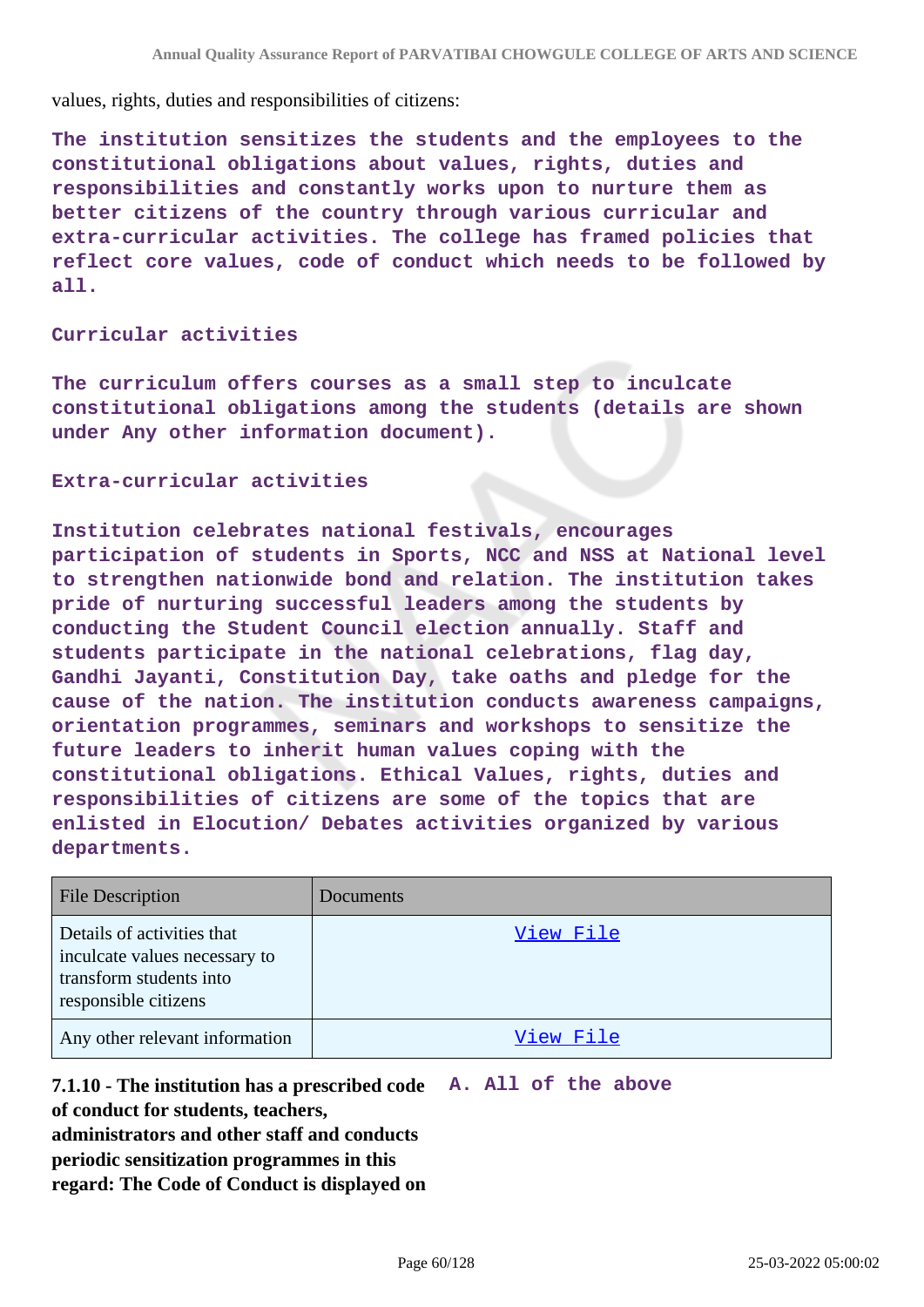**the website There is a committee to monitor adherence to the Code of Conduct Institution organizes professional ethics programmes for students, teachers, administrators and other staff Annual awareness programmes on the Code of Conduct are organized** 

| <b>File Description</b>                                                                                                                                                                                  | Documents |
|----------------------------------------------------------------------------------------------------------------------------------------------------------------------------------------------------------|-----------|
| Code of Ethics - policy<br>document                                                                                                                                                                      | View File |
| Details of the monitoring<br>committee composition and<br>minutes of the committee<br>meeting, number of programmes<br>organized, reports on the<br>various programmes, etc. in<br>support of the claims | View File |
| Any other relevant information                                                                                                                                                                           | View File |

7.1.11 - Institution celebrates / organizes national and international commemorative days, events and festivals

### **NATIONAL DAYS**

- **Kargil Vijay Diwas to commemorate the anniversary of Kargil war victory. Talk on the achievements of the soldiers and a documentary was screened.**
- **Independence Day to mark freedom of India, encourages**  $\bullet$ **students to remember the national leaders and their sacrifices towards the country.**
- **Gandhi Jayanti to understand the ideology of great leader Mahatma Gandhi wherein pledge is taken.**
- **Rashtriya Ekta Diwas to commemorate the birth Anniversary of Sardar Vallabh Bhai Patel wherein pledge is taken and talks on the unity are conducted.**
- **Constitution Day -preamble is read and a brief talk about the 'rights and duties and their relevance in our lives' was conducted followed by pledge taking.**
- **Armed Forces Flag Day is celebrated towards collection of funds for the welfare of the Indian Armed Forces personnel.**
- **Voters Day wherein the students are made aware about their duties and rights as a loyal citizen.**
- **Republic day to commemorate the adoption of Indian**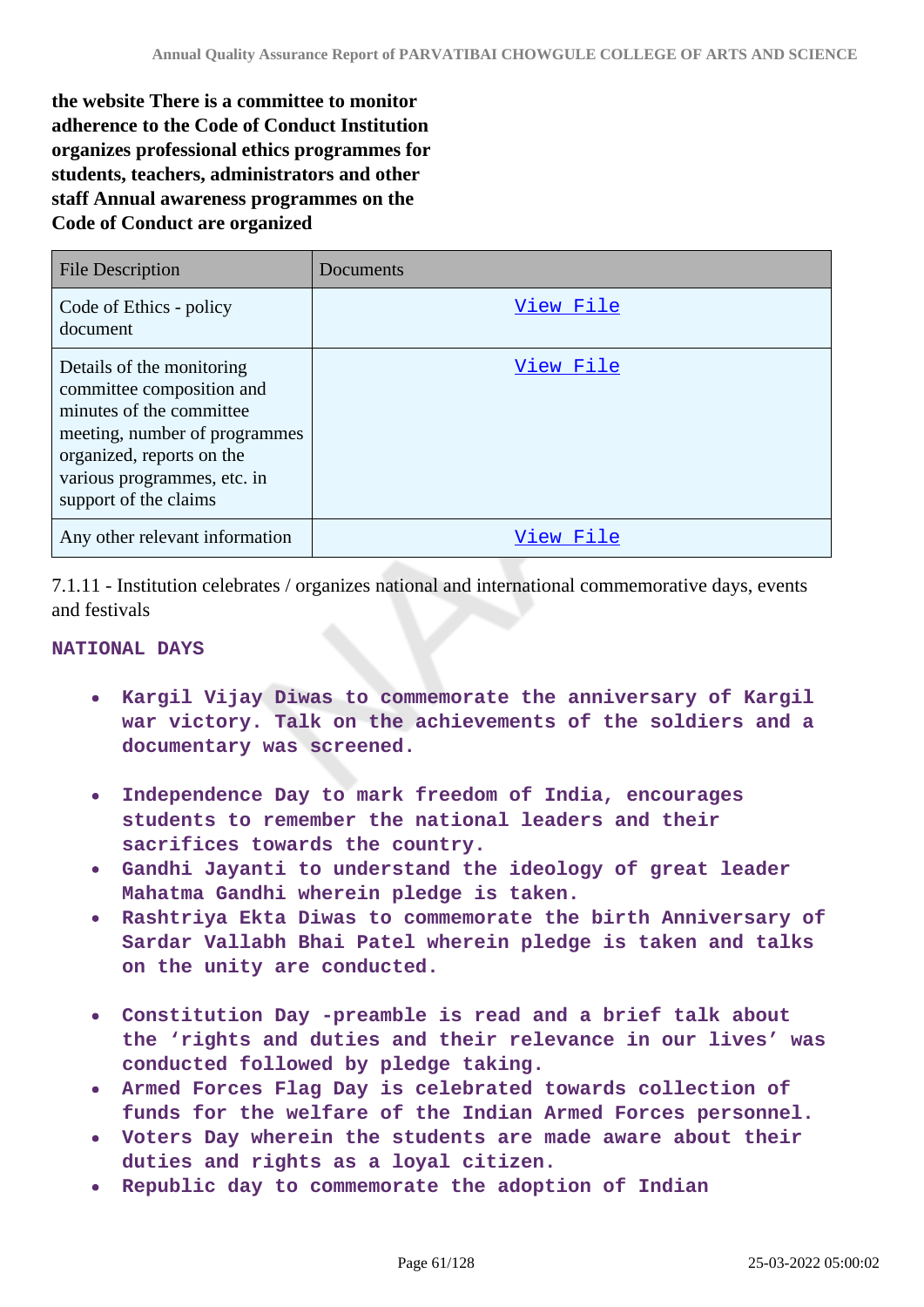**constitution.**

#### **INTERNATIONAL DAYS**

- **International Yoga Day organizes yoga camp and a speech is conducted to on importance of balanced life.**
- **World Population Day wherein lectures and activities are organized on various themes.**
- **Hiroshima Nagasaki Day to mark the atomic bombings on the Japanese towns of Hiroshima and Nagasaki.**

| <b>File Description</b>                                                                 | Documents        |
|-----------------------------------------------------------------------------------------|------------------|
| Annual report of the<br>celebrations and<br>commemorative events for<br>during the year | View File        |
| Geotagged photographs of some<br>of the events                                          | No File Uploaded |
| Any other relevant information                                                          | View File        |

### **7.2 - Best Practices**

7.2.1 - Provide the weblink on the Institutional website regarding the Best practices as per the prescribed format of NAAC

### **1. BEST PRACTICE –I**

## **1. Title of the Practice:Teaching-Learning and Evaluation Pedagogy**

### **2. Objectives of the Practice**

- **To shift from teacher centric to student centric**  $\bullet$
- **Development of team work, communication skillsandcritical thinking**
- **Inculcate research aptitude and innovation**

### **3. The Context:**

- **As there is a need to shift from theoretical based learning to applied knowledge,effective learning is carried out through blended interactive mode of learning.**
- **Multiple modes of evaluation are required to cater different**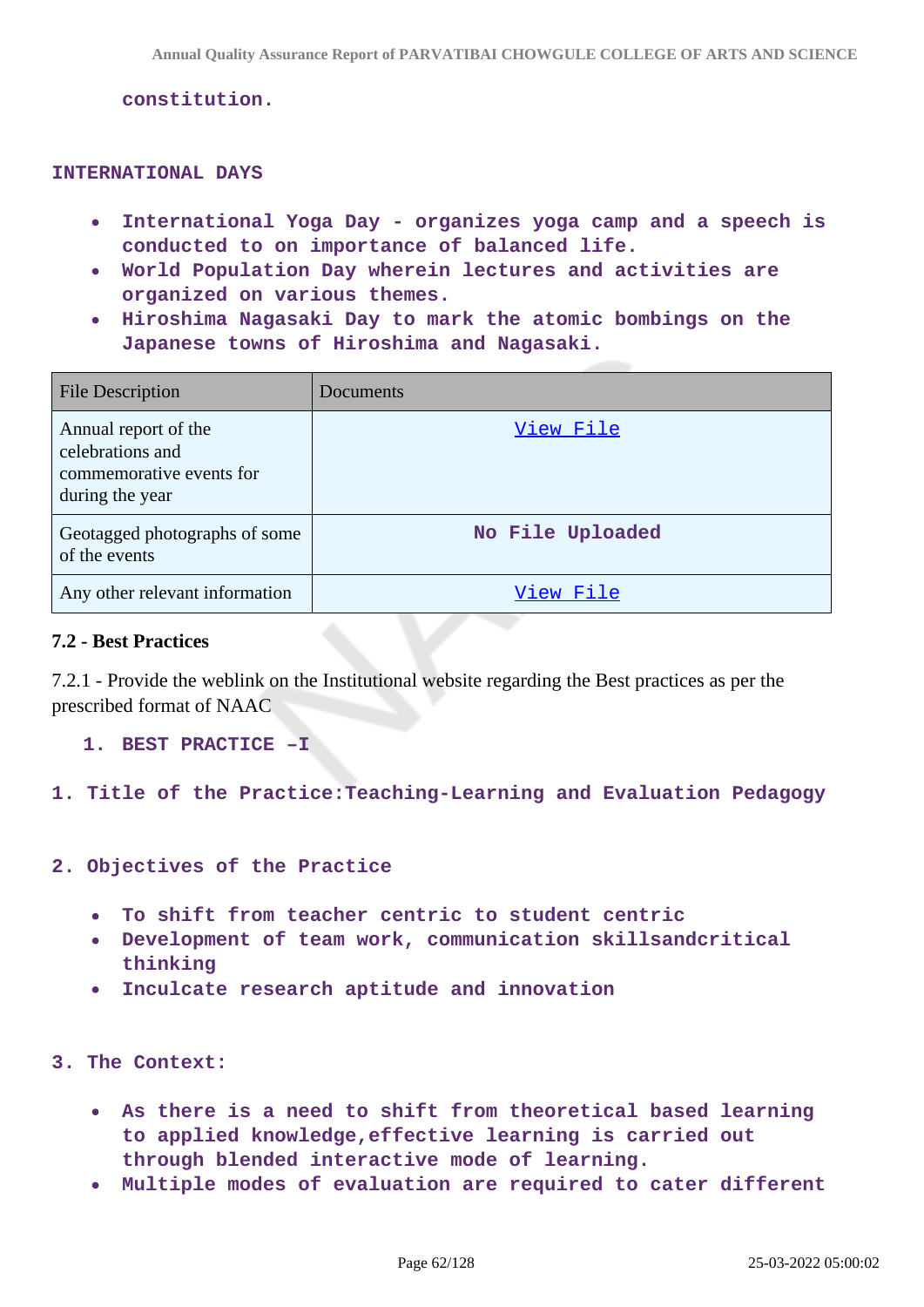**types of leaners.**

#### **4. The Practice**

- **Institute has organized workshops on Bloom's taxonomy, Information Communication Technology (ICT) in teaching and various Modes of Assessments for faculty.**
- **Students are encouraged to take SWAYAM/ NPTEL courses offered bypremier institutions of the country in lieu of internship during the pandemic.**
- **Faculty create course page on the Learning Management System LMS wherein Course Details are made available to the students.**

#### **5.Evidence of Success**

**Positive Chowgules is an initiative to bring together all the departments of the college with the sole intention of sharing their best practices of the year. Departments present and share their best practices in terms of academics, evaluations, teaching methodologies, extra-curricular activities, and motivational strategies.**

**6.Problems Encountered and Resources Required**

- **Faculty needed to be trained continuously on teaching, learning and evaluation.**
- **Multiple types of learners needed to be oriented.**

**Extended hours of working by faculty towards implementation.**

**BEST PRACTICE - II**

**1. Title of the Practice: GLOBAL EXPOSURE** 

### **2. Objectives of the Practice:**

**To provide global exposure to students and faculty andofferthemopportunities to experience academic environment, current research, industrial and cultural facets to prepare them**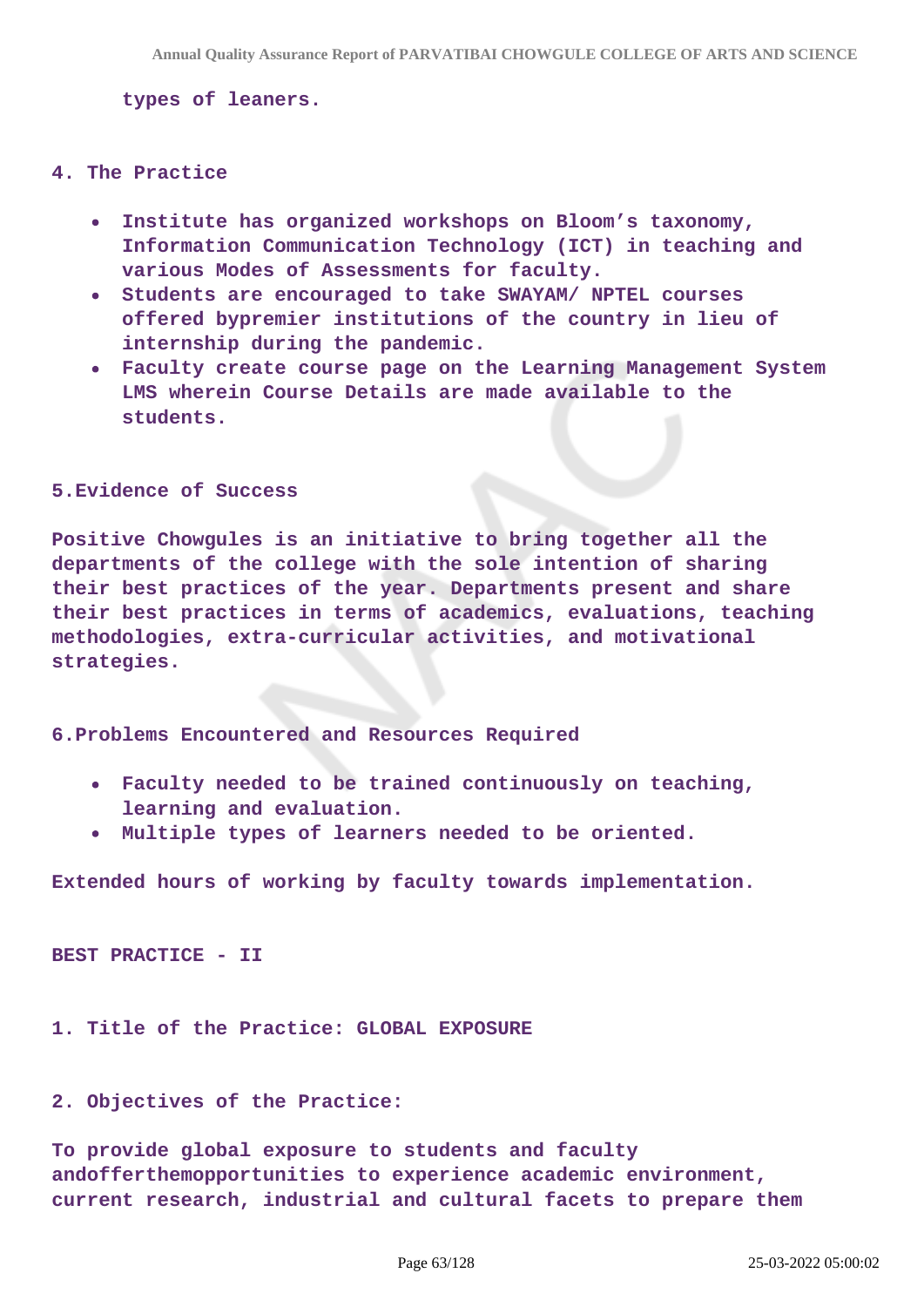**for international career.**

**3.The Context** 

- **Identification of renowned international universities and having a Memorandum of Understanding**
- **Financial support.**
- **Training and motivating the students towards successful collaborative research projects.**

#### **4.The Practice**

**The practice begins with signing of MOUs with International Institutions:**

- **1. Waseda University, Kansai University, Japan**
- **2. Bromma Gymnasium, Tullinge Gymnasium Stockholm, Sweden**
- **3. University of Porto, Portugal**
- **4. University of Sri Jayewardenepura, Sri Lanka**
- **5. La Re Union, France**

**The MOUs comprises Student and Faculty Academic and Cultural Exchange Programme, Transfer of Credits, Visits and Bilateral Programmes.**

#### **5. Evidence of Success**

**Due to pandemic, virtual Google meet was conducted on Exchange Programme between**

**foreign students and students of Chowgule College wherein the information like job prospects,**

**current careers in demand and how learning in foreign universities is closely connectedto**

**industry requirements etc. were discussed.**

**6. Problems Encountered and Resources Required** 

- **Develop linkages with various institutions**
- **Continuous funding for sustenance.**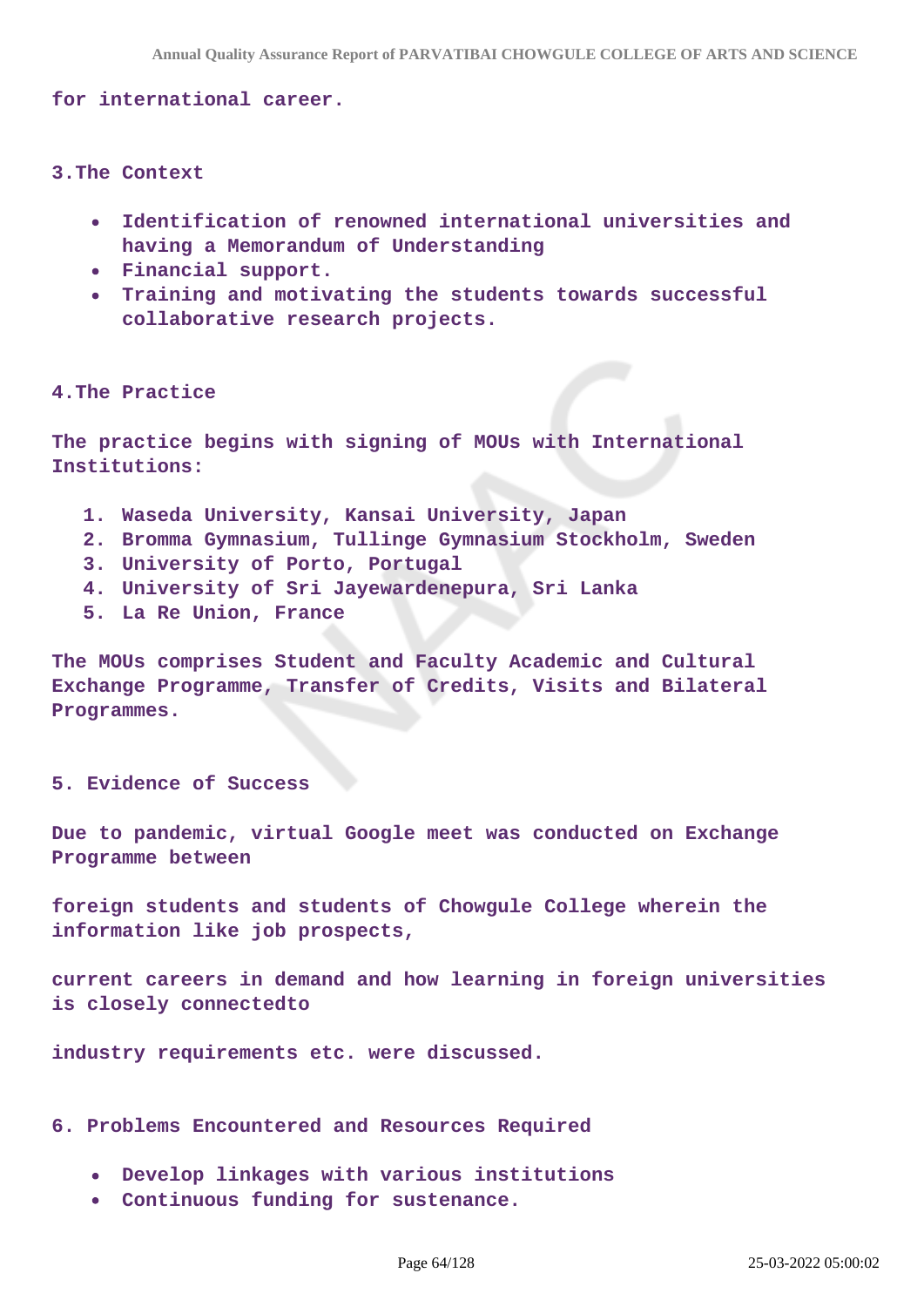## **Sustenance of the programmes due to various global and regional crisis**

| <b>File Description</b>                        | Documents                                                      |
|------------------------------------------------|----------------------------------------------------------------|
| Best practices in the<br>Institutional website | http://www.chowgules.ac.in/pccas2021/p/iqa<br>c best practices |
| Any other relevant information                 | http://www.chowqules.ac.in/pccas2021/p/iqa<br>c best practices |

## **7.3 - Institutional Distinctiveness**

7.3.1 - Highlight the performance of the institution in an area distinct to its priority and thrust (within a maximum of 200 words)

### **CURRICULUM DESIGN**

**With the implementation of autonomy in 2015, Institution was able to design its own programmes, methods of instruction as well as the evaluation system thereby enabling students to select courses based on their individual aptitudes through Choice Based Credit System.**

**Steps involved in designing the curriculum**

- **Benchmarking trips to autonomous institutions of repute.**
- **Various workshops on curriculum design were conducted**
- **Establishment of the Governing Body, Academic Council and Board of Studies.**
- **Preparation of Learning Outcome Curriculum Framework (LOCF) document.**

**Components of curriculum**

**Curriculum that comprises of four components aimed at developing employability skills,**

**researchaptitude, global competency and socially responsible students are:**

**Core & elective Coursesfocuses on strong foundation in the major and exposure to the application of skills.**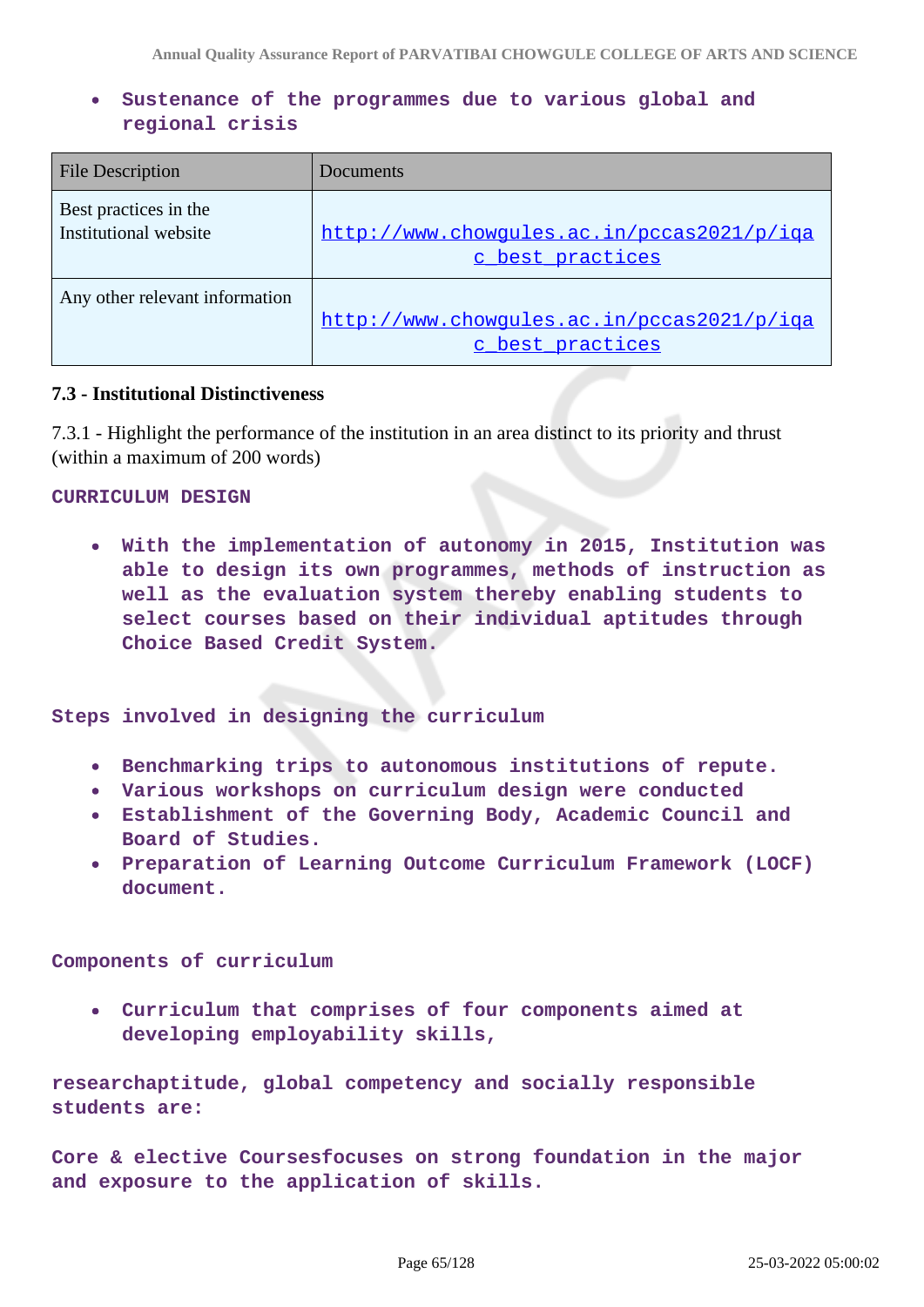**Foundation Coursescomprise of Languages, Academic Writing, Research Writing, Statistics, Cyber Security, Environmental Studies, Generic elective and Skill Enhancement Courses.**

- **offered are Music, Dance, Sports for earning credits. Also,students earn credits through NCC, NSS, Life-skills, Fine Arts, OutreachProgrammes and International exchange programmes.**
- **is compulsory and on successful completion, a student earns four credits.**
- **All of these four components ensure an ideal synchronization of the curriculum, the pedagogy and the assessment of the learning outcomes based on local/national and global standards/needs.**

**Supporting facilities on campus**

- $\bullet$ **'School for Foreign Languages' promotes foreign language learning.**
- **'Translation Center' in translating different genera of literature and languages into other foreign languages and vice versa.**

**The Centre for Teaching and Learning educates faculty on how to go about integrating ICT in Higher Education effectively.**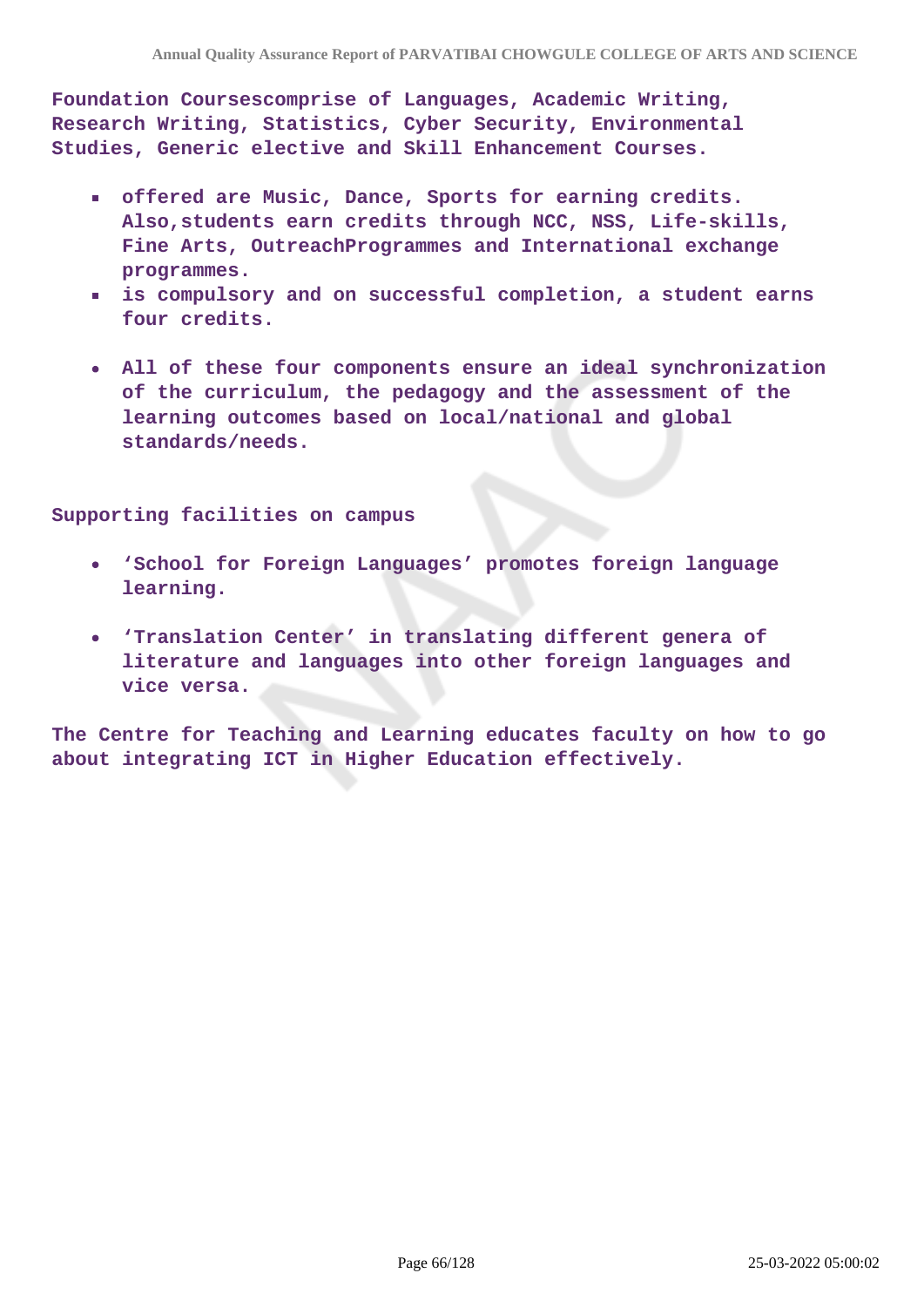# **Part B**

## **CURRICULAR ASPECTS**

## **1.1 - Curriculum Design and Development**

1.1.1 - Curricula developed and implemented have relevance to the local, national, regional and global developmental needs which are reflected in Programme Outcomes (POs), Programme Specific Outcomes (PSOs) and Course Outcomes (COs) of the various Programmes offered by the Institution.

**The College began to function as an autonomous institution from the academic year 2015-16. College offered range of undergraduate, postgraduate degrees, PGD programmes anddoctoral programme. The new course structure through Autonomy provided students an opportunity to study under CBCS. The Curriculum design is what makes Chowgule College unique. The Uniqueness is an integrated and holistic Curriculum that consist of four components aimed at developing global competency, soft skills, skills in employability, technology, research,value orientation and social responsiveness in students. The Components are;**

**1.Disciple Specific Core Courses & Disciple Specific Elective Courses**

**2.Foundation Courses**

**3.Extra-Curricular**

**4.Internship**

**The other highlight is the Community Outreach Programme under the banner of Social Credits aimed at building a socially responsible citizen. The various components of the curriculum encompasses the synchronisation of the Vision-Mission of the College with the PO, PSOs Global, National and Local needs. The Curriculum is operationalized by using the Blooms Taxonomy that propels the design in establishment of precise and measurable outcomes relating to the PO's PSO's and CO's based on the OBEand LOCFvis-à-vis the T-L-E. The Curriculum is designed by involving all the stakeholders ultimately leading the students for their upward mobility in education/life or for the purpose of employment.**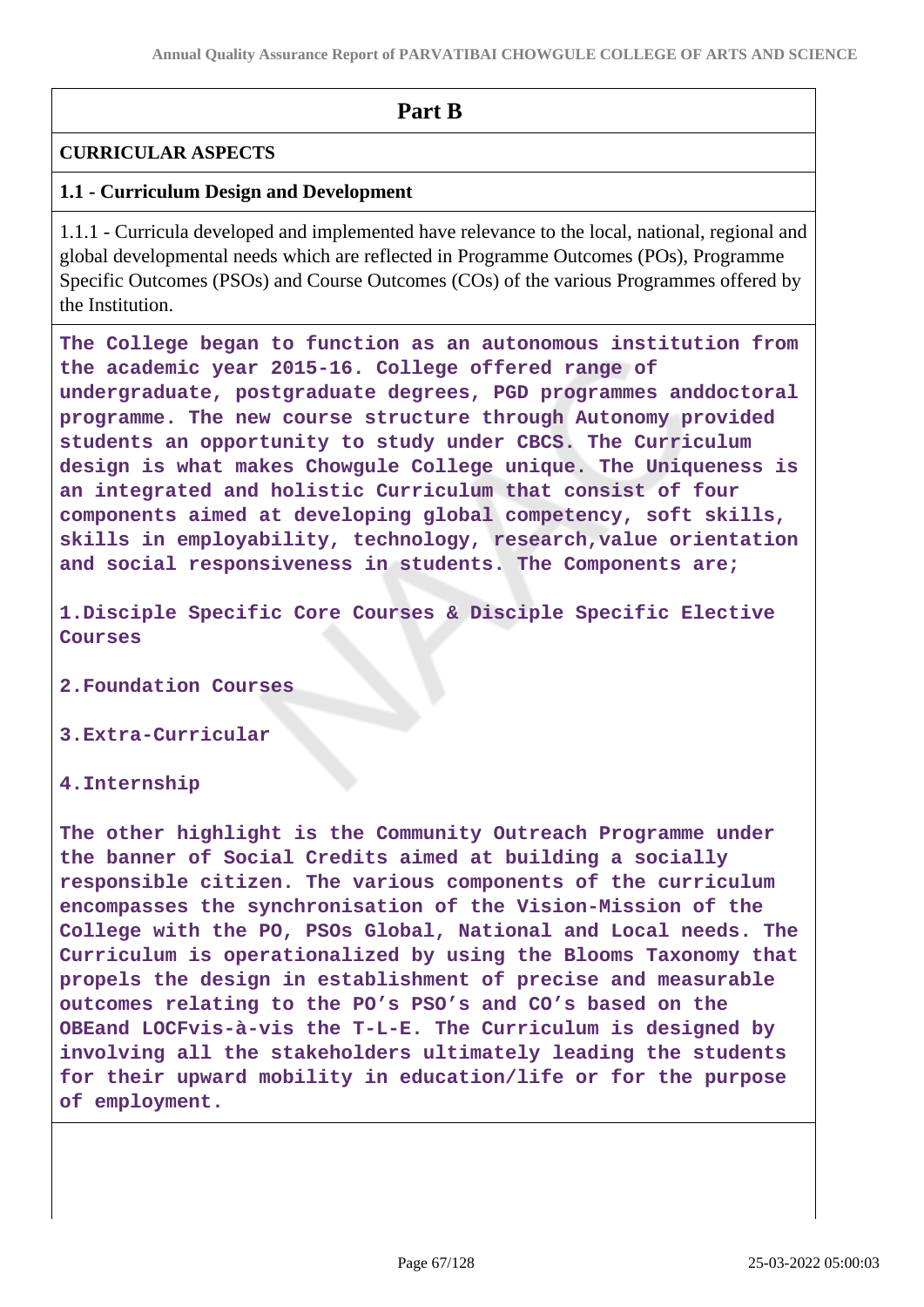| <b>File Description</b>                  | Documents                                 |
|------------------------------------------|-------------------------------------------|
| Upload additional information,<br>if any | View File                                 |
| Link for additional information          |                                           |
|                                          | http://node01.chowgules.ac.in/pub/webasse |
|                                          | ts/NAAC/naac criteria/criterial/1.1.1/1.1 |
|                                          | .1 NAAC%20Portal.pdf                      |

## **1.1.2 - Number of Programmes where syllabus revision was carried out during the year**

| 3                                                   |           |
|-----------------------------------------------------|-----------|
| <b>File Description</b>                             | Documents |
| Minutes of relevant Academic<br>Council/BOS meeting | View File |
| Details of syllabus revision<br>during the year     | View File |
| Any additional information                          | View File |

# **1.1.3 - Number of courses focusing on employability/entrepreneurship/ skill development offered by the Institution during the year**

## **109**

| <b>File Description</b>                                                                             | Documents |
|-----------------------------------------------------------------------------------------------------|-----------|
| Curriculum / Syllabus of such<br>courses                                                            | View File |
| Minutes of the Boards of<br>Studies/Academic Council<br>meetings with approval for<br>these courses | View File |
| MoUs with relevant<br>organizations for these<br>courses, if any                                    | View File |
| Any additional information                                                                          | View File |

## **1.2 - Academic Flexibility**

# **1.2.1 - Number of new courses introduced across all programmes offered during the year**

**9**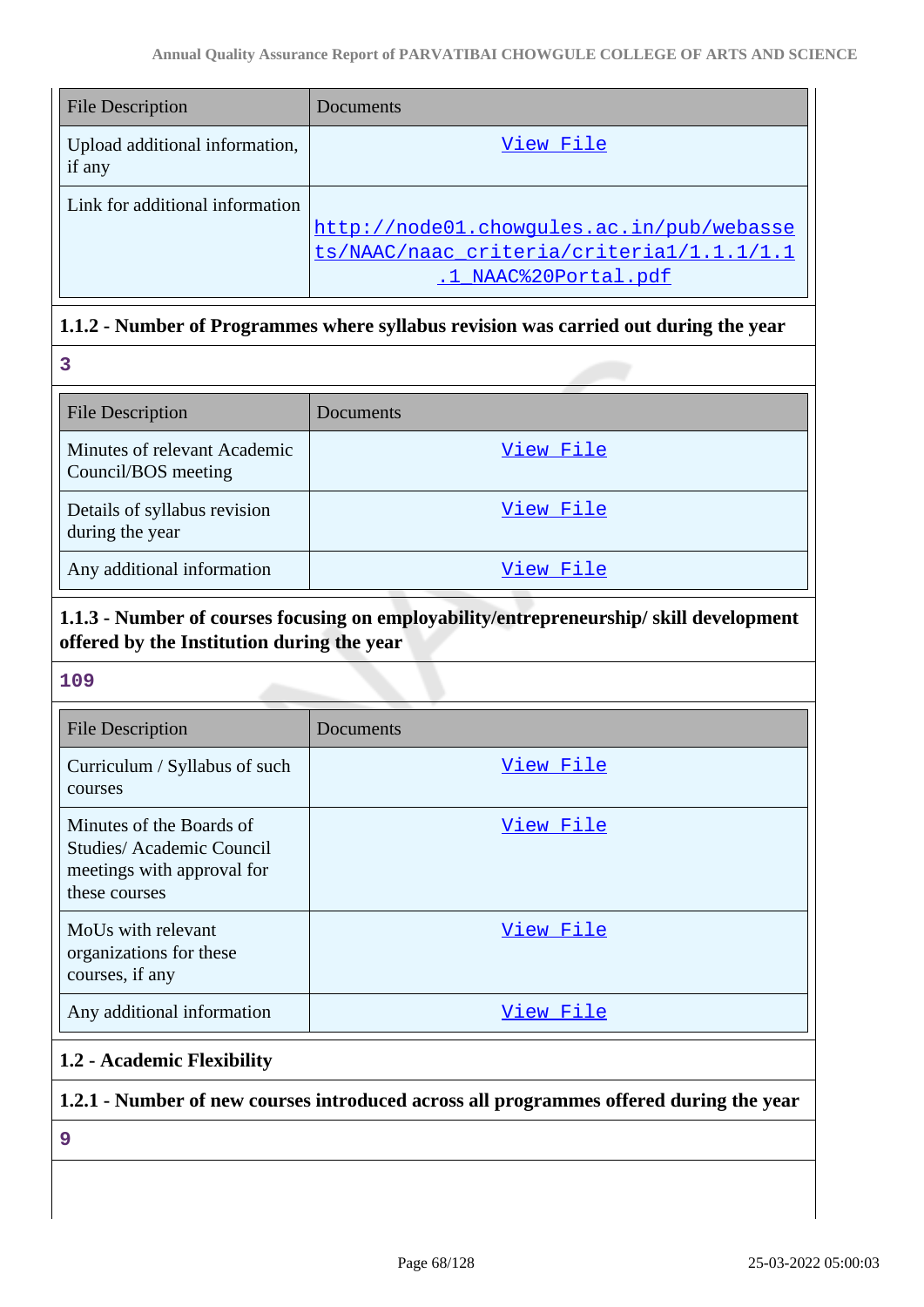| <b>File Description</b>                                    | Documents        |
|------------------------------------------------------------|------------------|
| Minutes of relevant Academic<br>Council/BoS meetings       | View File        |
| Any additional information                                 | No File Uploaded |
| Institutional data in prescribed<br>format (Data Template) | View File        |

# **1.2.2 - Number of Programmes offered through Choice Based Credit System (CBCS)/Elective Course System**

**38**

| <b>File Description</b>                                 | Documents |
|---------------------------------------------------------|-----------|
| Minutes of relevant Academic<br>Council/BoS meetings    | View File |
| Any additional information                              | View File |
| List of Add on /Certificate<br>programs (Data Template) | View File |

# **1.3 - Curriculum Enrichment**

1.3.1 - Institution integrates cross-cutting issues relevant to Professional Ethics, Gender, Human Values, Environment and Sustainability, and Human Values into the curriculum

**The College takes utmost interest in the implementation and internalization of Gender, Environment and Sustainability, Human Values and Professional Ethics through the undergraduate and postgraduate curriculum. The curriculum designed in this regard ensures both professional competencies and general competencies (social, ethical values, human values and environment sensitivity).**

**Gender: 10 Courses**

**The College through varied departments integrates courses both core and electives in Gender or Gender related issues.**

**Human Values and Professional Ethics: 39 courses**

**The College propagates human values through the varied foundational, interdisciplinary and elective courses offered by the departments. The college fosters professional and social**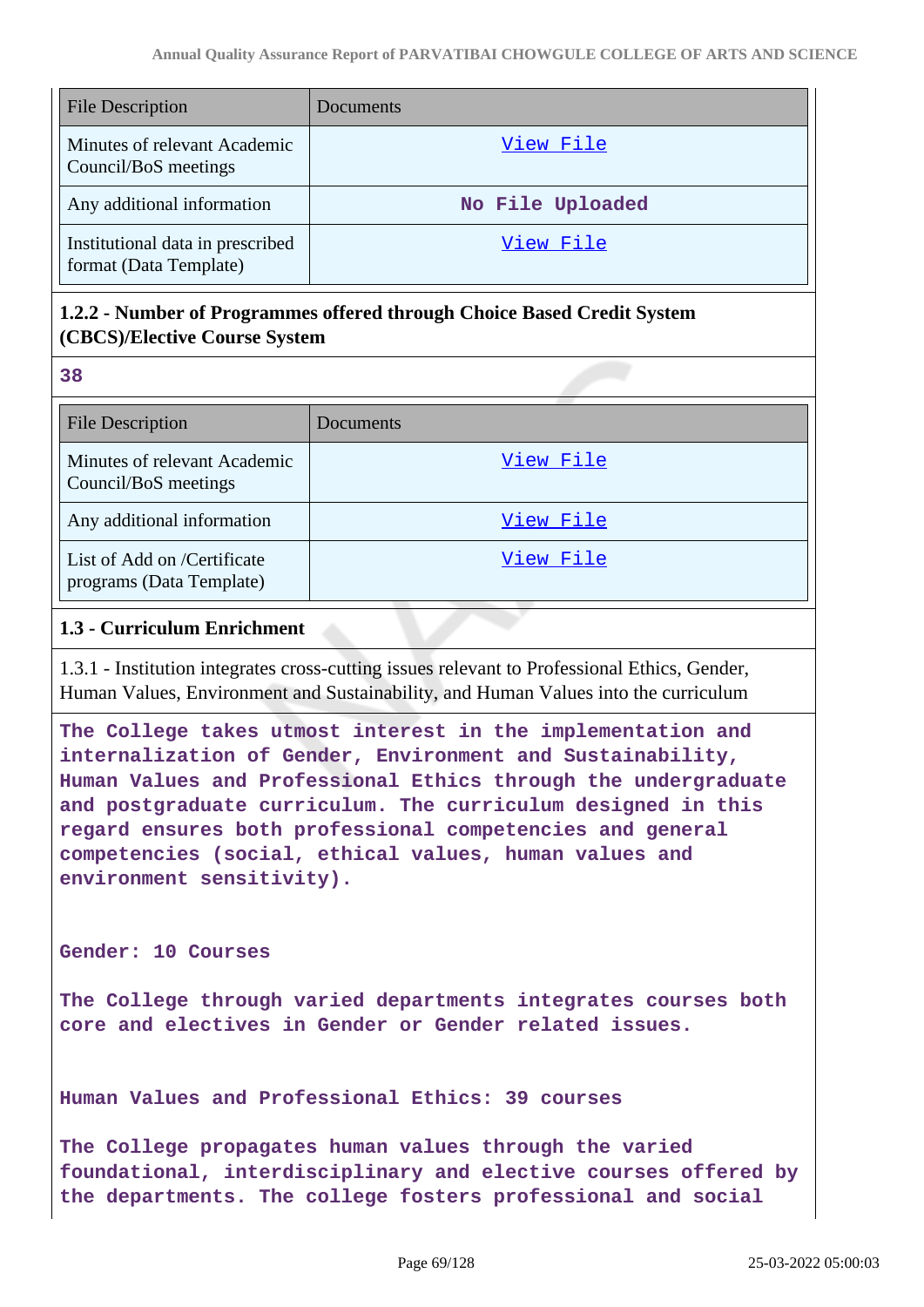**ethics through its foundation, inter-disciplinary and elective courses. The College and departmental club outreach programmes mandates students to complete 60 hours to earn two credits in an academic year through activities aimed at nurturing the spirit of human values through social/community outreach programmes.**

### **Environment and Sustainability: 27 courses**

**The College as a part of the foundation course component has compulsorily introduced 4 credit course on Environment studies. This helps in the propagation and fostering of clean and green environment for sustainability.**

| <b>File Description</b>                                                                                                                                                                         | Documents        |
|-------------------------------------------------------------------------------------------------------------------------------------------------------------------------------------------------|------------------|
| Upload the list and description<br>of the courses which address<br>issues related to Gender,<br>Environment and<br>Sustainability, Human Values<br>and Professional Ethics in the<br>curriculum | View File        |
| Any additional information                                                                                                                                                                      | No File Uploaded |

**1.3.2 - Number of value-added courses for imparting transferable and life skills offered during the year**

**02**

| <b>File Description</b>                                               | Documents        |
|-----------------------------------------------------------------------|------------------|
| List of value-added courses                                           | View File        |
| Brochure or any other<br>document relating to value-<br>added courses | No File Uploaded |
| Any additional information                                            | No File Uploaded |

## **1.3.3 - Number of students enrolled in the courses under 1.3.2 above**

**48**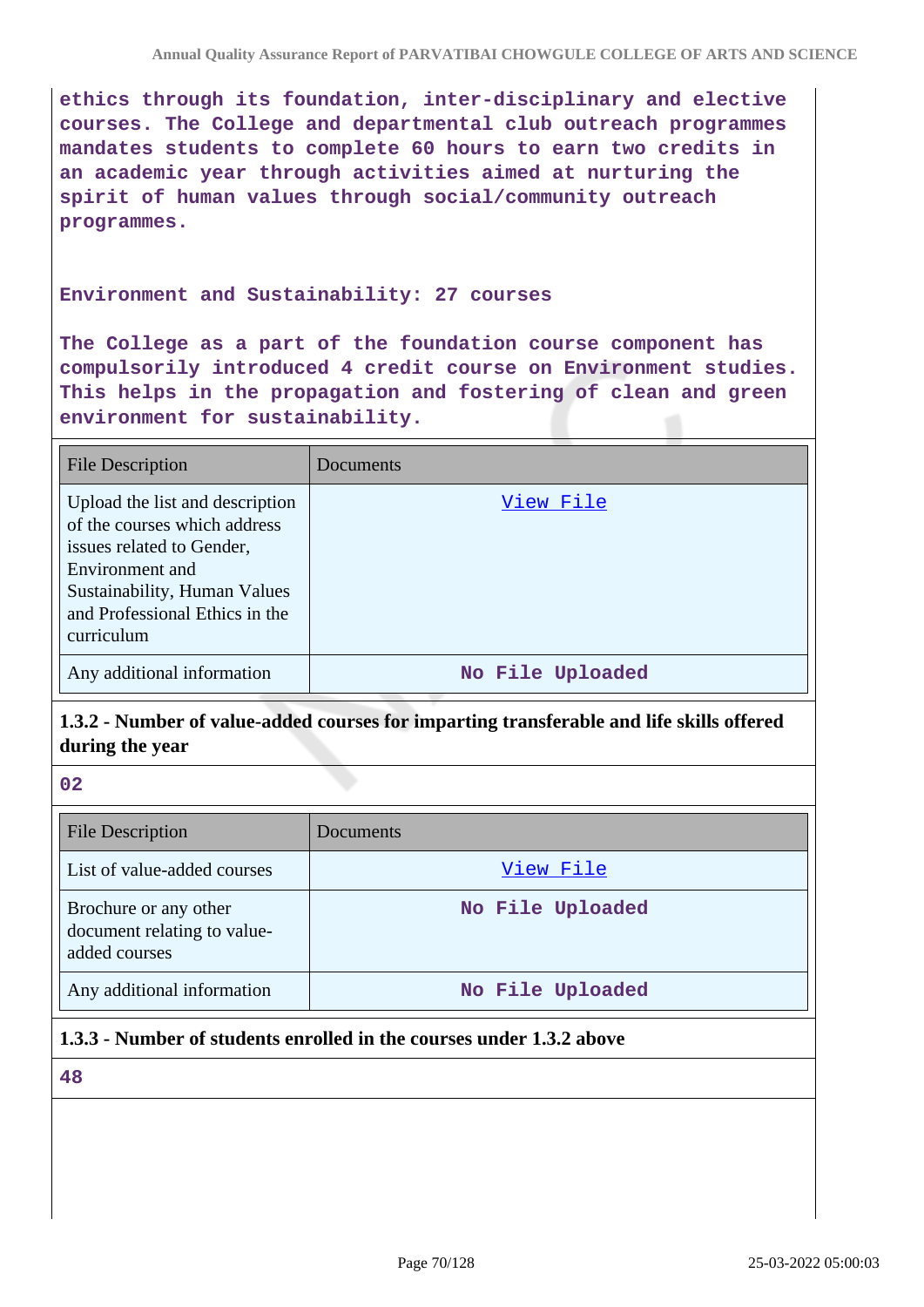| <b>File Description</b>                                                                                                           | Documents                                                                                                                                                           |  |  |  |
|-----------------------------------------------------------------------------------------------------------------------------------|---------------------------------------------------------------------------------------------------------------------------------------------------------------------|--|--|--|
| List of students enrolled                                                                                                         | View File                                                                                                                                                           |  |  |  |
| Any additional information                                                                                                        | No File Uploaded                                                                                                                                                    |  |  |  |
| 1.3.4 - Number of students undertaking field work/projects/ internships / student projects                                        |                                                                                                                                                                     |  |  |  |
| 491                                                                                                                               |                                                                                                                                                                     |  |  |  |
| <b>File Description</b>                                                                                                           | Documents                                                                                                                                                           |  |  |  |
| List of programmes and<br>number of students<br>undertaking field projects /<br>internships / student projects                    | <u>View File</u>                                                                                                                                                    |  |  |  |
| Any additional information                                                                                                        | View File                                                                                                                                                           |  |  |  |
| 1.4 - Feedback System                                                                                                             |                                                                                                                                                                     |  |  |  |
| the syllabus (semester-wise / year-wise) is                                                                                       |                                                                                                                                                                     |  |  |  |
| obtained from 1) Students 2) Teachers 3)<br><b>Employers and 4) Alumni</b>                                                        |                                                                                                                                                                     |  |  |  |
| <b>File Description</b><br>Provide the URL for<br>stakeholders' feedback report                                                   | Documents<br>http://node01.chowqules.ac.in/pub/webasse<br>ts/NAAC/naac criteria/criteria1/2020-21%2<br>OStakeholderFeedback%20Analysis%20and%20R<br>eport_FINAL.pdf |  |  |  |
| Upload the Action Taken<br>Report of the feedback as<br>recorded by the Governing<br>Council / Syndicate / Board of<br>Management | <u>View File</u>                                                                                                                                                    |  |  |  |
| Any additional information                                                                                                        | <u>View File</u>                                                                                                                                                    |  |  |  |
| 1.4.2 - The feedback system of the<br><b>Institution comprises the following</b>                                                  | A. Feedback collected, analysed<br>and action taken made available<br>on the website                                                                                |  |  |  |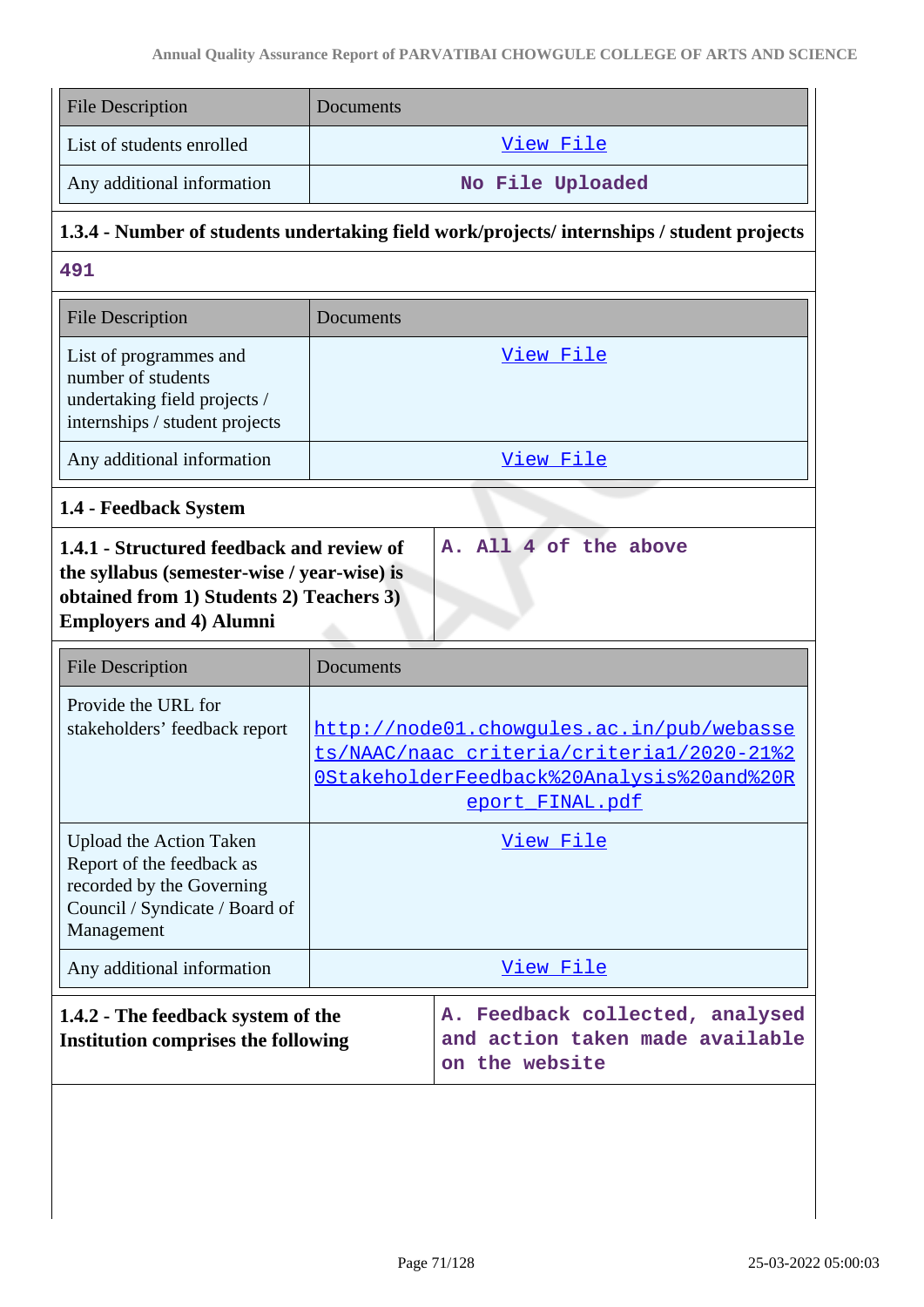| <b>File Description</b>                          | Documents                                                                                                                                              |
|--------------------------------------------------|--------------------------------------------------------------------------------------------------------------------------------------------------------|
| Provide URL for stakeholders'<br>feedback report | http://node01.chowgules.ac.in/pub/webasse<br>ts/NAAC/naac_criteria/criterial/2020-21%2<br>OStakeholderFeedback%20Analysis%20and%20R<br>eport FINAL.pdf |
| Any additional information                       | View File                                                                                                                                              |

# **TEACHING-LEARNING AND EVALUATION**

## **2.1 - Student Enrollment and Profile**

## **2.1.1 - Enrolment of Students**

## **2.1.1.1 - Number of students admitted (year-wise) during the year**

## **1487**

| <b>File Description</b>                    | Documents |
|--------------------------------------------|-----------|
| Any additional information                 | View File |
| Institutional data in prescribed<br>format | View File |

# **2.1.2 - Number of seats filled against reserved categories (SC, ST, OBC, Divyangjan, etc.) as per the reservation policy during the year (exclusive of supernumerary seats)**

## **187**

| <b>File Description</b>                                          | <b>Documents</b> |
|------------------------------------------------------------------|------------------|
| Any additional information                                       | View File        |
| Number of seats filled against<br>seats reserved (Data Template) | View File        |

## **2.2 - Catering to Student Diversity**

2.2.1 - The institution assesses students' learning levels and organises special programmes for both slow and advanced learners.

**COUNSELING AT THE TIME OF ADMISSION: Once the applicant has applied for admission to a Course, a Faculty from the Department counsels the applicant. The Faculty explains in detail the course structure, content and scope. If there is need for professional counselling, then such applicants are referred to Counsellors appointed at the Student Support Services(SSS).**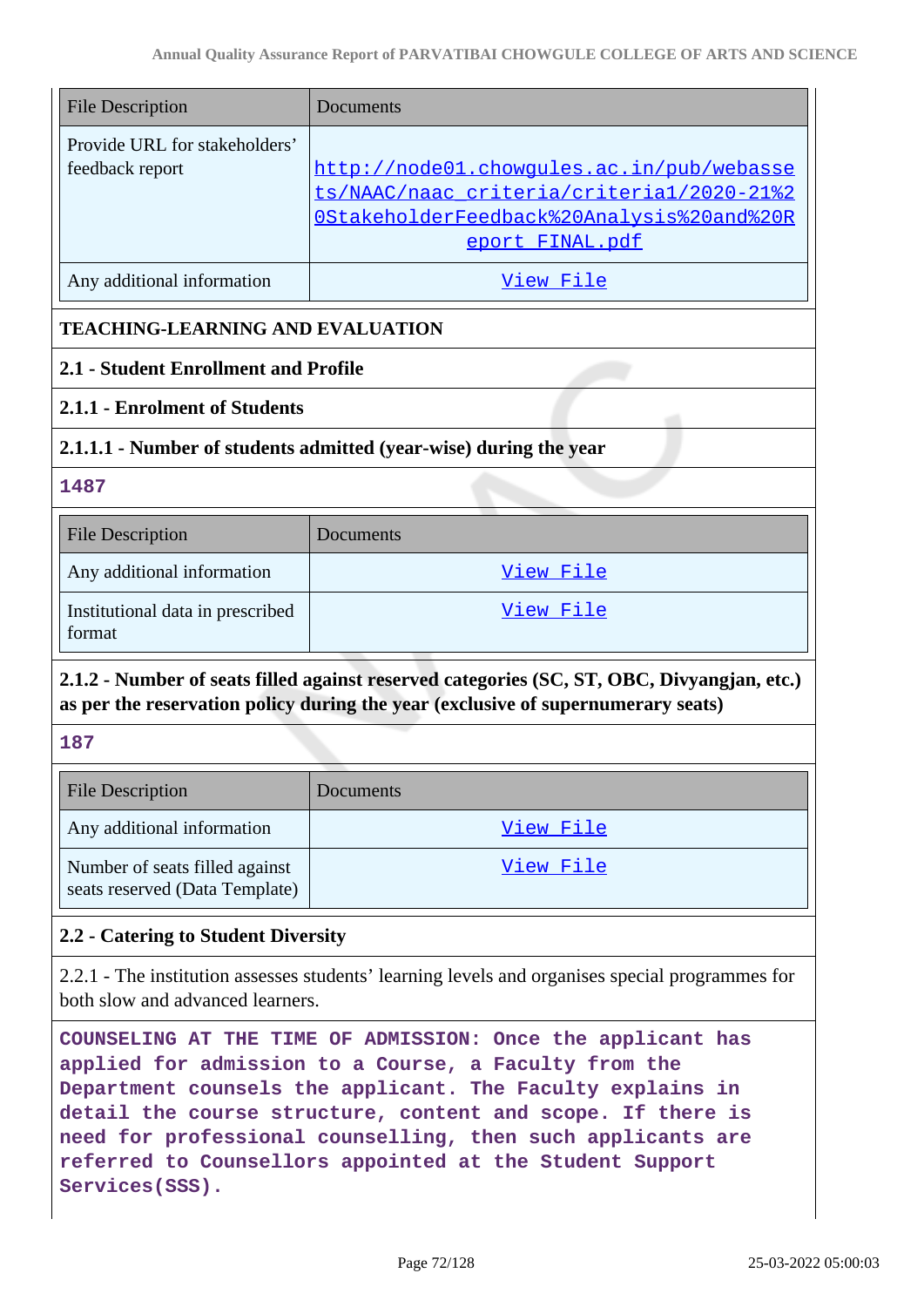**ADMISSION ON MERIT: Departments like Computer Science & Life Sciences admit students to their courses based on merit.**

**COMPETENCY TEST(CT): The practice of administering CT at the commencement of semester continues.**

**CONDUCT OF ORIENTATION/INDUCTION Programme: This programme acts as a platform for students to understand the Course and other Curriculum information.**

**REMEDIAL & BRIDGE CLASSES: Remedial classes are conducted for students by engaging them in various tasks like reading material, watching videos and answering questions/completing task sheets and re- explaining concepts.**

**ONLINE COURSES/MOOCS: Students are encouraged to take up online classes and answer the certification provided on SWAYAM/NPTEL/Open Course Ware.**

**ASSISTANCE IN ACADEMIC WRITING: Sessions conducted by the Writing Center(WC) of the College improve the writing skills.The College encourages students who are good in skillbased activities, idea generation and have entrepreneurial spirit to display the same through Incubation and Innovation Centre(IIC).**

| <b>File Description</b>                  | Documents                                                                                                       |
|------------------------------------------|-----------------------------------------------------------------------------------------------------------------|
| Upload any additional<br>information     | View File                                                                                                       |
| Paste link for additional<br>information | http://node01.chowgules.ac.in/pub/webasse<br>ts/NAAC/naac_criteria/criteria2/2.2/2.2.1<br>Pictorial Summary.pdf |

## **2.2.2 - Student – Teacher (full-time) ratio**

| Year                                 | Number of Students | Number of Teachers |
|--------------------------------------|--------------------|--------------------|
| 31/10/2020                           | 1487               | 91                 |
| <b>File Description</b>              | Documents          |                    |
| Upload any additional<br>information | View File          |                    |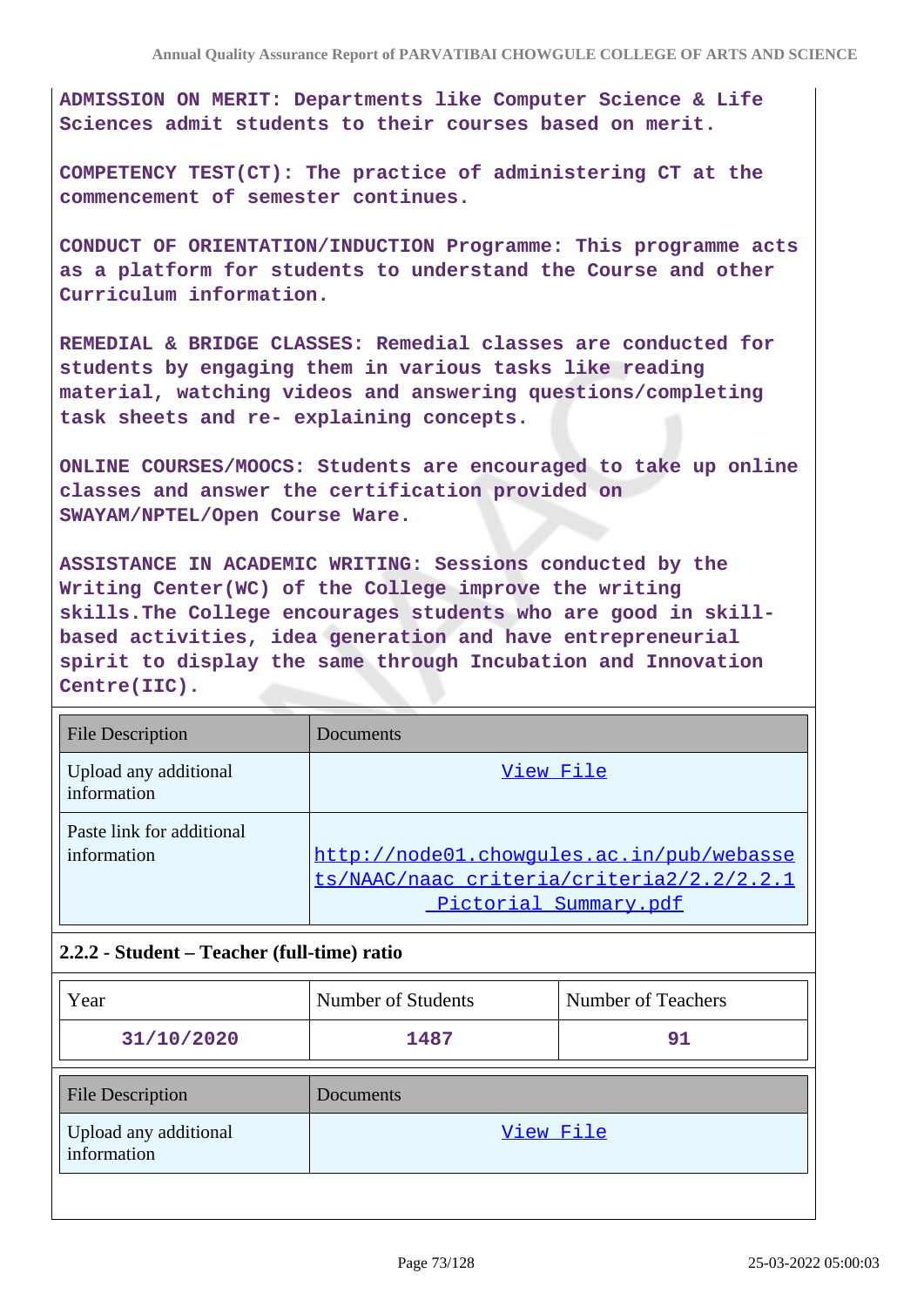### **2.3 - Teaching- Learning Process**

2.3.1 - Student-centric methods such as experiential learning, participative learning and problem-solving methodologies are used for enhancing learning experiences:

**The Governing Body has approved over 16 different teachinglearning and evaluation methodologies at the Institute. All these methods are well documented in the Teaching-Learning and Evaluation Handbook prepared by the IQAC. The e-resources are made available to the students on a Learning Management System(LMS) named CLAAP(Chowgules Learn Anytime Anyplace) that runs on MOODLE/Google Classroom. Most accepted by the students is Blended Learning. Faculty use Flipped Classroom strategies with the general idea that the responsibility of learning is owned by the students. Research projects done by Final Year students are displayed on Science Day(PrernaDiwas). Experiential and participative learning: This method is mainly used in skill-based courses/practicals. Every faculty practices BLOOMS Taxonomy during teaching-learning process and also in evaluations. At the end of each academic year the College organizes a programme known as Positive Chowgules wherein each department showcases at least two teaching-learning and evaluation methods that have worked best for their students.All Faculty seamlessly transitioned into using Technology EnabledLearningduring the COVID-19pandemicby incorporating online methods of assessments andteachingmethods, facilitated by the CTL of the college. The four quadrant MOOC approachwas adopted in the courses uploaded in the LMS.**

**LINK for PROOFS IS:http://www.chowgules.ac.in/p/tl\_process1**

**In view of the pandemic, besides using an LMS like Google Classroom and GMEET as the Video Conferencing S/W there was a need to encourage student interaction via various ICT Tools in the teaching-learning and evaluation process.**

**Some of the ICT Tools that were used are:**

**Mind Maps; Jamboard; StoryBoard; Powtoons; PollAnywhere; G Suite Utilities.**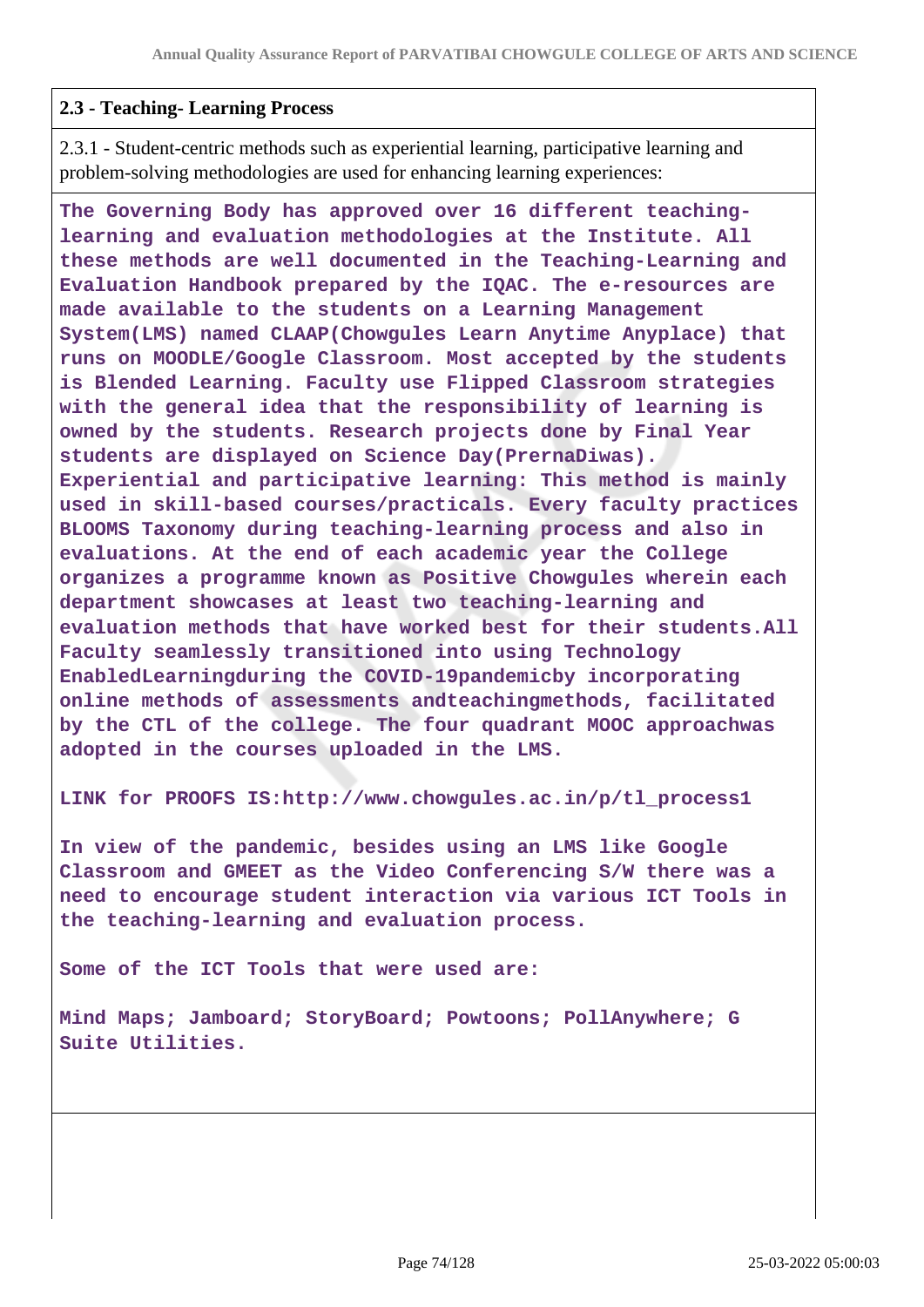| <b>File Description</b>              | Documents                                            |
|--------------------------------------|------------------------------------------------------|
| Upload any additional<br>information | View File                                            |
| Link for additional<br>Information   | http://www.chowgules.ac.in/pccas2021/p/tl<br>process |

2.3.2 - Teachers use ICT-enabled tools including online resources for effective teaching and learning

**Continuing the legacy of being pioneers on using cutting edge technology in the teaching-learning process since early 2000, the College uses ICT enabled tools and resources in its teaching-learning and evaluation process keeping in mind Educational Pedagogy. In view of this we can proudly say that 100% Faculty use ICT in theory Teaching-Learning, Evaluation and Academic Administration process. Most of the departments made use of ICT enabled teaching-learning and used tools like Google Classroom, Moodle, Jam board, Mentimeter and Smart Board that aid in effective communication and demonstration. Due to the pandemic, there was a need to transition into online modes of teaching, learning, and assessment. As the teachers of the institute are well versed with LMS, this transition was relatively easier and smooth. During the lockdown period, most teachers were able to complete the syllabi and conduct effective evaluation of students using various web tools like google forms and record lectures through OBS. The Faculty are also involved in contributing to the state level MOOC of DHE called Dishtavo.**

| <b>File Description</b>                                                                                                                  | Documents                                               |
|------------------------------------------------------------------------------------------------------------------------------------------|---------------------------------------------------------|
| Provide link for webpage<br>describing ICT enabled tools<br>including online resources for<br>effective teaching and learning<br>process | http://www.chowgules.ac.in/p/online_teach<br><u>inq</u> |
| Upload any additional<br>information                                                                                                     | View File                                               |

## **2.3.3 - Ratio of students to mentor for academic and other related issues**

## **2.3.3.1 - Number of mentors**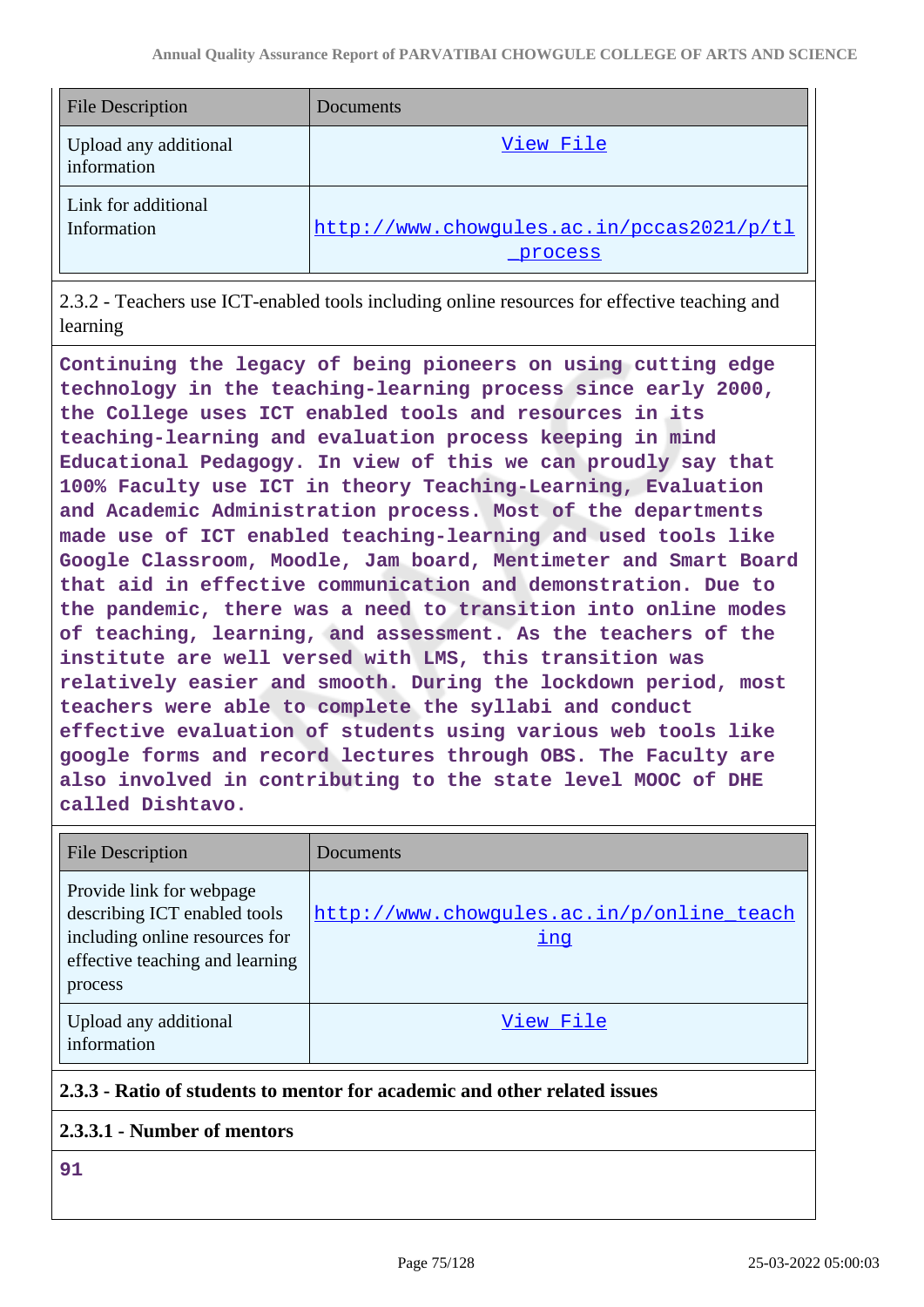| <b>File Description</b>                                                           | Documents |
|-----------------------------------------------------------------------------------|-----------|
| Upload year-wise number of<br>students enrolled and full-time<br>teachers on roll | View File |
| Circulars with regard to<br>assigning mentors to mentees                          | View File |

2.3.4 - Preparation and adherence to Academic Calendar and Teaching Plans by the institution

**One of the important components of this introductory segment is the Teaching Plan. Teachers make a Teaching Plan outlining the sequence of the 45/60 lectures that will be conducted for that particular course. From this year most of the Faculty uploaded their teaching plans in the DHE UMS Portal especially set up to monitor the adherence to teaching during the pandemic. They had to upload the overall lecture plan for the entire semester duration and then also mark attendance on the portal indicating the dates the lectures where taken. Monthly reports were sent by the College to the DHE to adhere to compliance wrt the same. Overall, this process of the Teaching Plan enabled the teachers to plan their semester systematically and helped students to access all the information pertaining to the course content in a single document. The College also insisted that Courserelated resources (Lecture notes, research articles, videos, weblinks) were also made available to students in an organized format through another separate template the College prepared and should be uploaded on the LMS. Hence, this allowed Faculty and students to access the resources as and when they were made available even in the pandemic.**

| <b>File Description</b>                                                      | <b>Documents</b> |
|------------------------------------------------------------------------------|------------------|
| Upload the Academic<br><b>Calendar and Teaching Plans</b><br>during the year | View File        |

## **2.4 - Teacher Profile and Quality**

**2.4.1 - Number of full-time teachers against sanctioned posts during the year**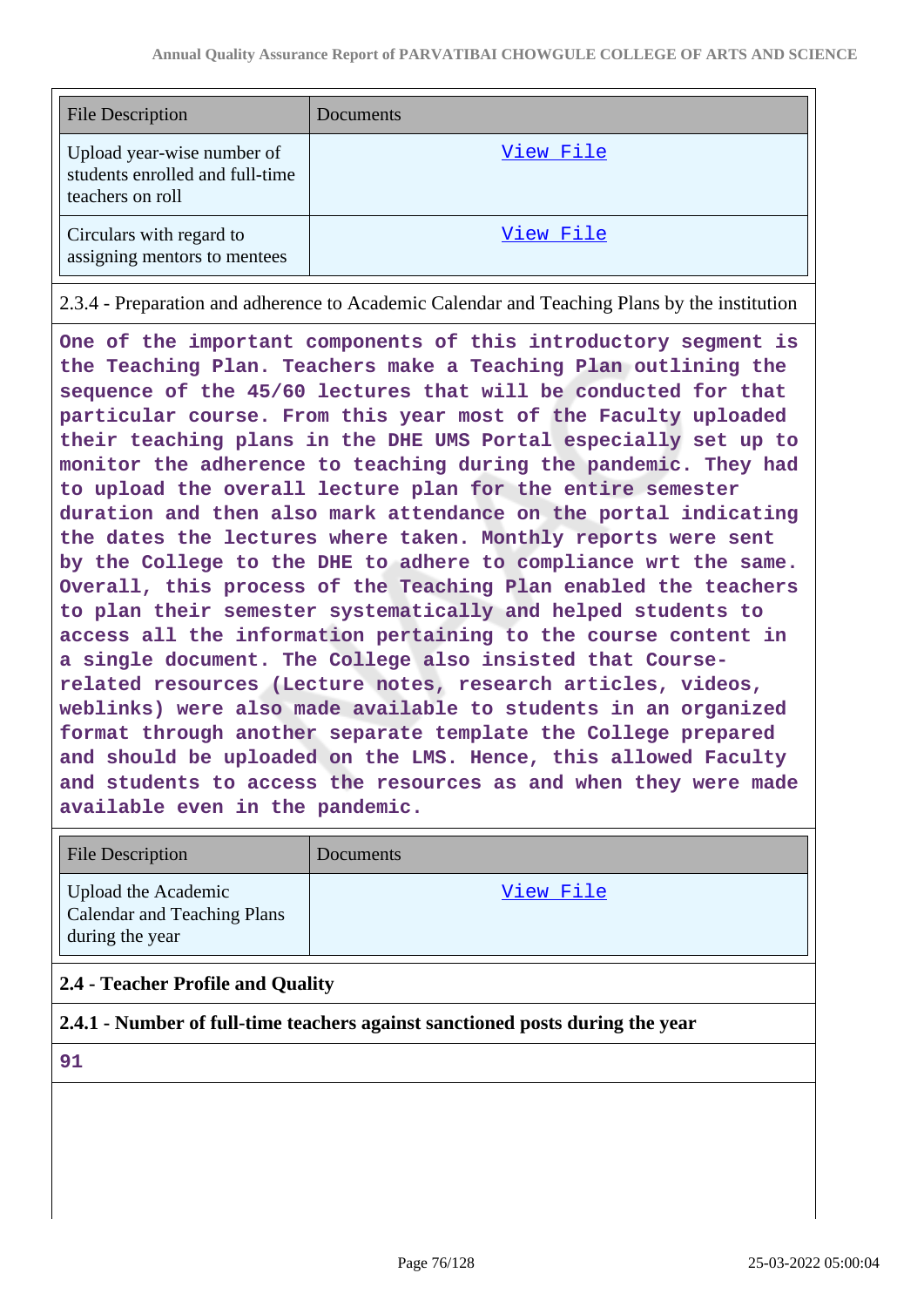| <b>File Description</b>                                                   | Documents        |
|---------------------------------------------------------------------------|------------------|
| Year-wise full-time teachers<br>and sanctioned posts for the<br>year      | View File        |
| List of the faculty members<br>authenticated by the Head of<br><b>HEI</b> | View File        |
| Any additional information                                                | No File Uploaded |

# **2.4.2 - Number of full-time teachers with PhD/ D.M. / M.Ch. / D.N.B Super-Specialty / DSc / DLitt during the year**

| ٠                          | m.  |
|----------------------------|-----|
| ×                          | ×   |
| $\mathcal{L}^{\text{max}}$ |     |
|                            |     |
| ×                          | ×   |
| ۰,                         | I   |
|                            |     |
| - 1                        | - 3 |
|                            |     |

| <b>File Description</b>                                                                                                                                            | Documents |
|--------------------------------------------------------------------------------------------------------------------------------------------------------------------|-----------|
| List of number of full-time<br>teachers with PhD./ D.M./<br>M.Ch. / D.N.B Super-<br>Specialty / D.Sc. / D.Litt. and<br>number of full-time teachers<br>for 5 years | View File |
| Any additional information                                                                                                                                         | View File |

# **2.4.3 - Total teaching experience of full-time teachers in the same institution: (Full-time teachers' total teaching experience in the current institution)**

**805**

| File Description                                                                                    | Documents |
|-----------------------------------------------------------------------------------------------------|-----------|
| List of teachers including their<br>PAN, designation, Department<br>and details of their experience | View File |
| Any additional information                                                                          | View File |

# **2.5 - Evaluation Process and Reforms**

**2.5.1 - Number of days from the date of last semester-end/ year- end examination till the declaration of results during the year**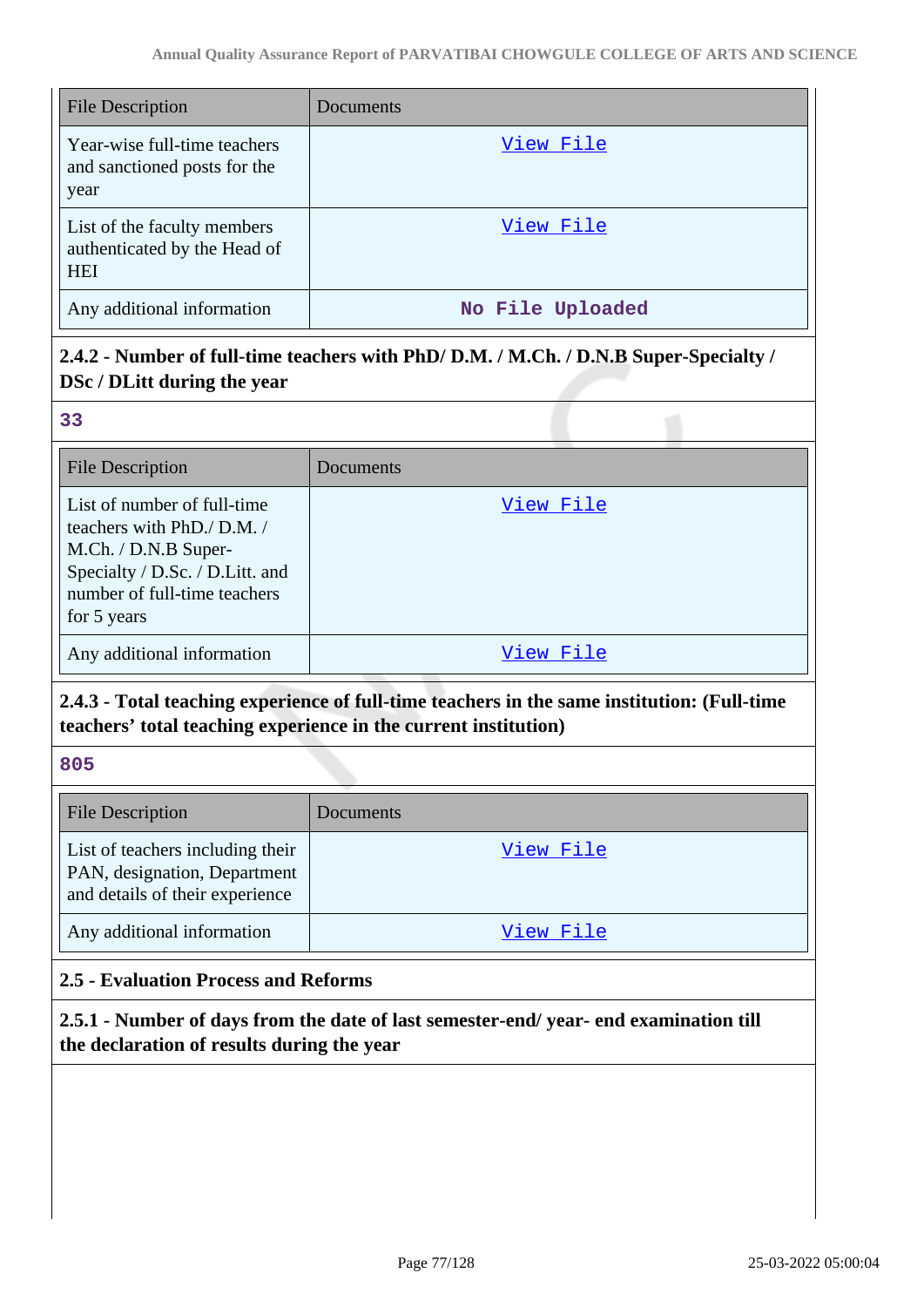| <b>File Description</b>                                                                                                      | Documents |
|------------------------------------------------------------------------------------------------------------------------------|-----------|
| List of Programmes and the<br>date of last semester-end / year-<br>end examinations and the date<br>of declaration of result | View File |
| Any additional information                                                                                                   | View File |

# **2.5.2 - Number of students' complaints/grievances against evaluation against the total number who appeared in the examinations during the year**

**38**

| <b>File Description</b>                                                                                      | Documents |
|--------------------------------------------------------------------------------------------------------------|-----------|
| Upload the number of<br>complaints and total number of<br>students who appeared for<br>exams during the year | View File |
| Upload any additional<br>information                                                                         | View File |

2.5.3 - IT integration and reforms in the examination procedures and processes including Continuous Internal Assessment (CIA) have brought in considerable improvement in the Examination Management System (EMS) of the Institution

**Being the pandemic year Faculty thought of innovative ways to conduct formative and summative assessments. However, the exam department provided certain guidelines for End Semester Question Paper Setting and continuous evaluations. The continuous evaluations that were widely used during the pandemic was administering Google Quiz; conducting VIVA using GMeet; Assessing Portfolios through Google Classroom and Blogs. For the end semester there was a centralised time table wherein all Faculty were expected to upload their Question Paper online on a particular date and time and make it available to the students in their respective Google Classrooms. To ensure that the authenticity of the evaluation the students were told to answer the paper handwritten and sign on every sheet and at the time of final submission include a time stamp. They were also informed that if need be, the cameras also might have to be on. The entire examination system has been computerised so accepting the Internal Marks and End-Semester marks entry took place on a continuous basis. The Exam Cell took the task of verification marks entry by calling respective faculty and thus the entire system went smoothly in spite of the prevailing pandemic.**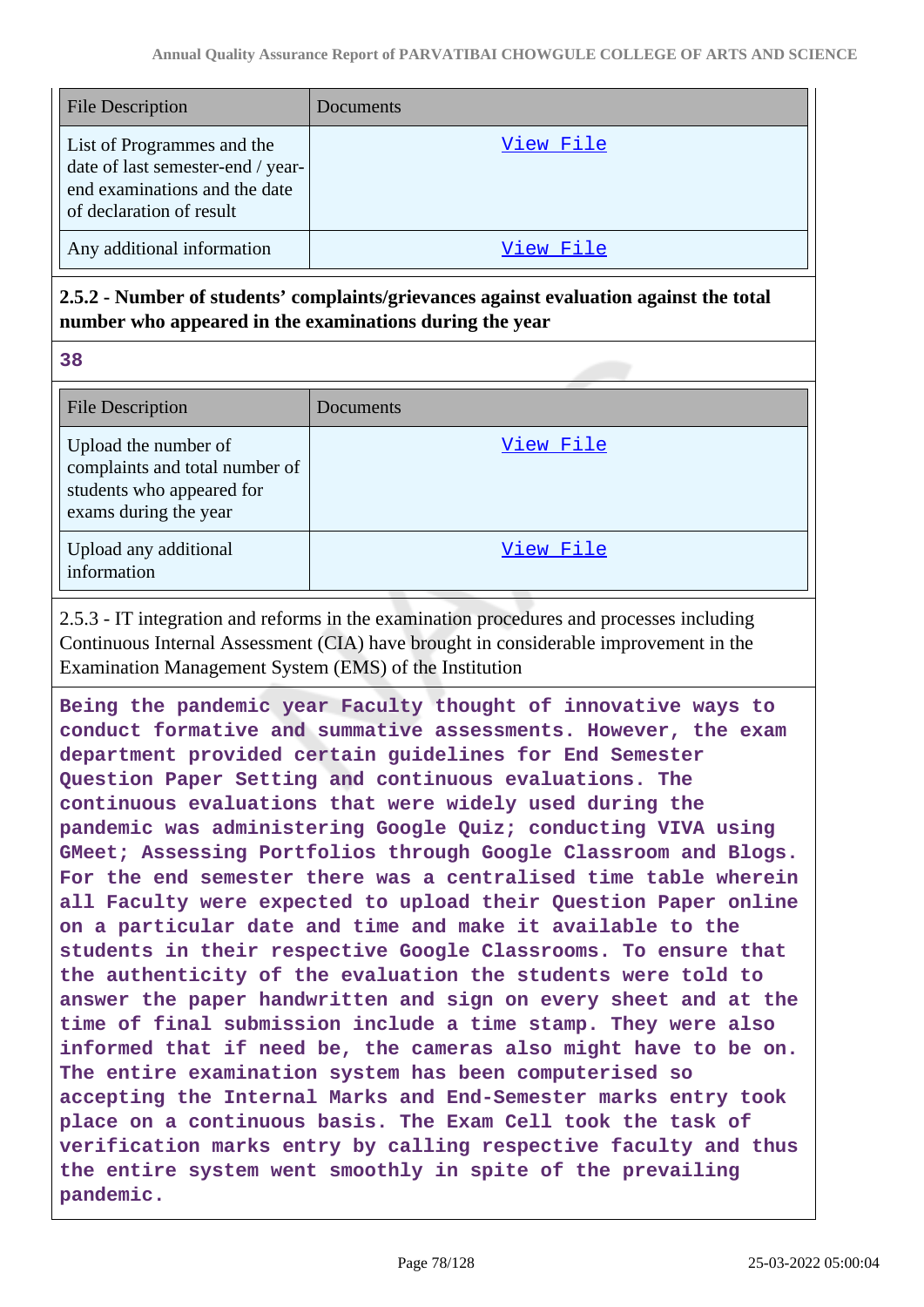| <b>File Description</b>                  | <b>Documents</b>                                                                      |
|------------------------------------------|---------------------------------------------------------------------------------------|
| Upload any additional<br>information     | View File                                                                             |
| Paste link for additional<br>Information | http://node01.chowqules.ac.in/pub/ERP/Aut<br>o uploaded/Activities/33026pccas5628.pdf |

### **2.6 - Student Performance and Learning Outcomes**

2.6.1 - Programme Outcomes and Course Outcomes for all Programmes offered by the institution are stated and displayed on the website and communicated to teachers and students

**The college has finalized and approved the Programme Outcomes, Programme Specific Outcomes for various programmes offered by the College in its respective BoS. The LOCF document has been approved by the Academic Council and displayed on the College Website. The faculty were then urged to frame Course Learning Outcomes (CLOs) to be central to the course curriculum of their department. They had to articulate these statements in words what students will achieve in each course and how their learning will be measured. Next, a Learning Outcome (LO) had to be framed. This LO should be a statement that is measurable, observable, and specific that clearly indicates what a student should know and be able to do as a result of learning. The Faculty had to keep in mind that a well-written learning outcome should involve Action verb, Subject content and Level of achievement. The LOs were generated using Bloom's Cognitive Taxonomy. In view of Outcome Based Education (OBE) each Faculty is encouraged to map each question in the Question Paper to its CO. All this mapping is done through Spreadsheet templates that have been provided to every Faculty.**

| <b>File Description</b>                                     | Documents                                              |
|-------------------------------------------------------------|--------------------------------------------------------|
| Upload COs for all courses<br>(exemplars from the Glossary) | View File                                              |
| Upload any additional<br>information                        | View File                                              |
| Link for additional<br>Information                          | http://www.chowqules.ac.in/pccas2021/p/lo<br><u>cf</u> |

2.6.2 - Attainment of Programme Outcomes and Course Outcomes as evaluated by the institution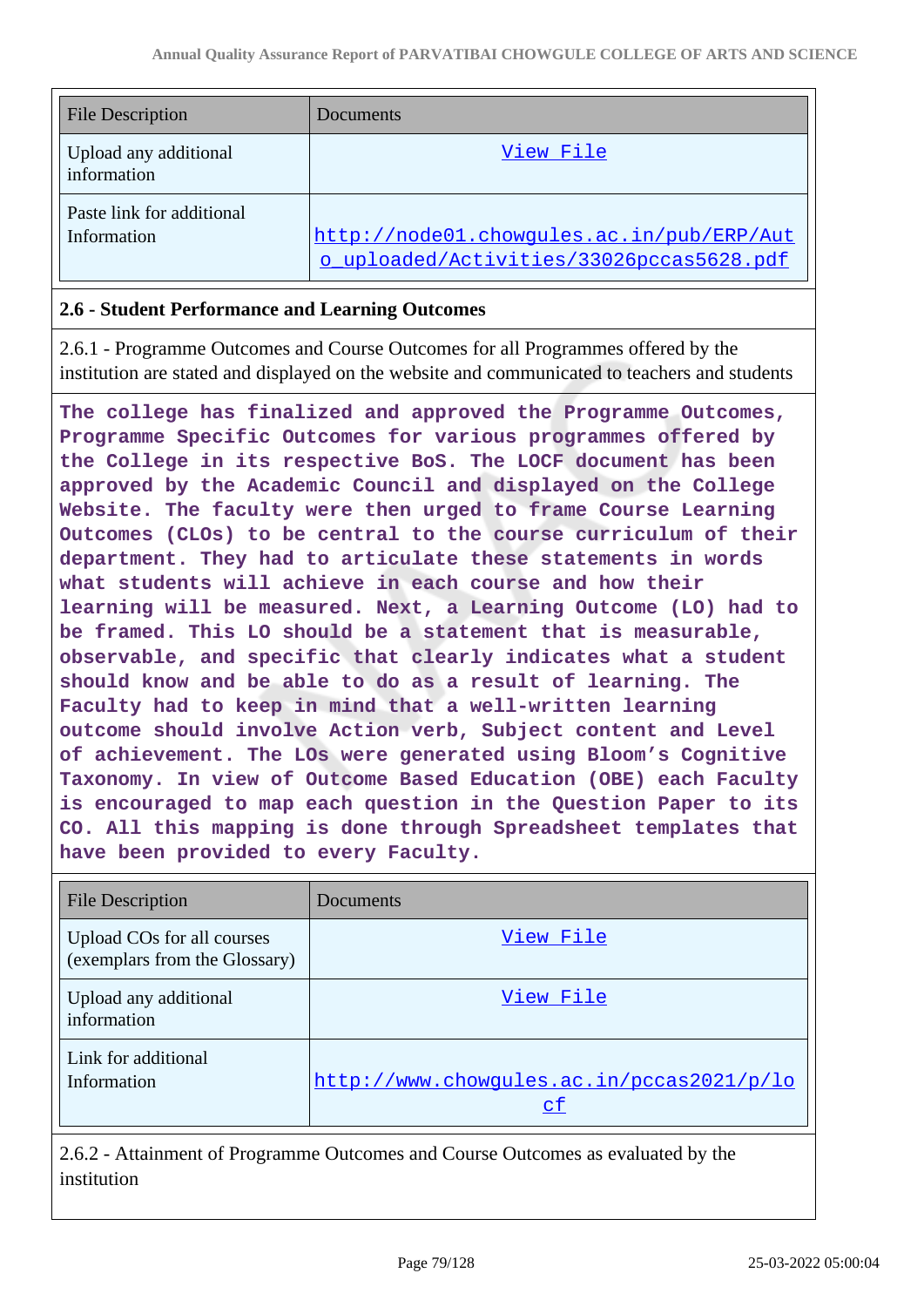**The College has initiated the process for Attainment of COs. In view of OBE each Faculty is encouraged to map each question in the Question Paper to its Course Outcome. All this mapping is done through Spreadsheet templates that have been provided to every Faculty. The assessment process in College uses direct and indirect measures to measure the attainment of each outcome. To assess each course, we use CLOs defined for that course.**

**PROCEDURE ADOPTED FOR CO ATTAINMENT IN COLLEGE: Three internal tests (Two CAs and one SEE) conducted based on COs. Class performance activities consisting of subjective and objective tests/ presentations/ assignments/ multiple choice question quiz/any other activity related to COs conducted. A common format of programmed excel sheet is used for finding average attainment of COs. The Excel sheet consists of the following parameters: Questionwise CO mapping, marks distribution, Individual and Consolidated mark statement, Level of attainment and Action plan Three target levels: Low, Moderate and High attainment Level 1(Low) 0-30% Level 2(Moderate) 31-60% Level 3(High) 61% and above Attainment level of all COs of a course is displayed in a table format wherein it is then later tallied against the designated target level defined by the institution.**

| <b>File Description</b>                  | Documents                                                                                         |
|------------------------------------------|---------------------------------------------------------------------------------------------------|
| Upload any additional<br>information     | View File                                                                                         |
| Paste link for additional<br>Information | https://assessmentonline.naac.qov.in/stor<br>age/app/hei/SSR/102633/2.6.2 1630395606 6<br>621.pdf |

## **2.6.3 - Pass Percentage of students**

**2.6.3.1 - Total number of final year students who passed in the examinations conducted by Institution**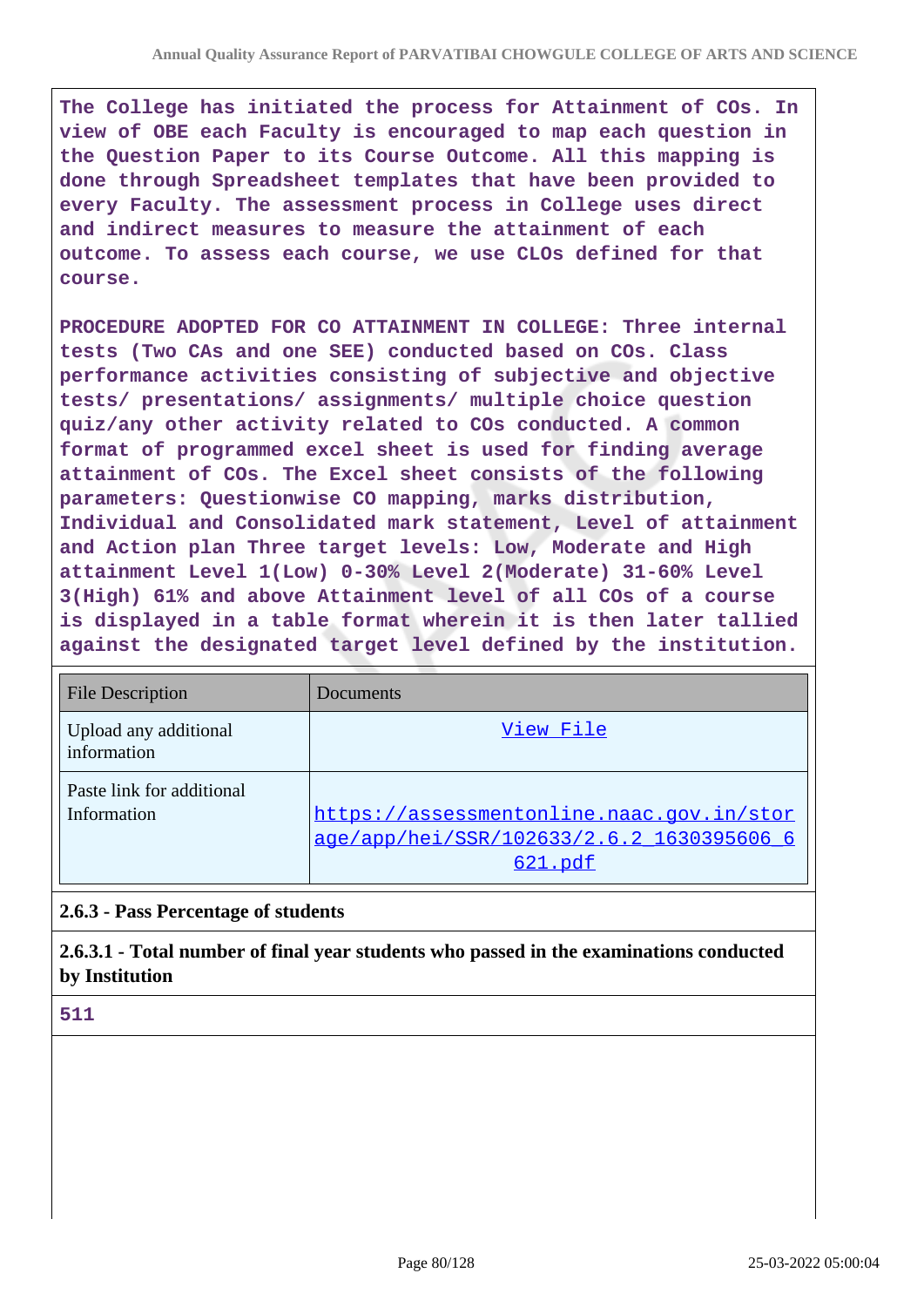| File Description                                                                                               | Documents                                                                                                                                               |
|----------------------------------------------------------------------------------------------------------------|---------------------------------------------------------------------------------------------------------------------------------------------------------|
| Upload list of Programmes and<br>number of students appear for<br>and passed in the final year<br>examinations | View File                                                                                                                                               |
| Upload any additional<br>information                                                                           | View File                                                                                                                                               |
| Paste link for the annual report                                                                               | http://node01.chowqules.ac.in/pub/webasse<br>ts/AOAR/agar criteria/criteria2/2.6/2.6.3<br><u>/Scan-Annual%20Report-</u><br>Passing%20perc-2020-2021.pdf |

## **2.7 - Student Satisfaction Survey**

**2.7.1 - Student Satisfaction Survey (SSS) on overall institutional performance (Institution may design its own questionnaire). Results and details need to be provided as a weblink**

http://node01.chowgules.ac.in/pub/webassets/AQAR/agar\_criteria/ [criteria2/2.7/2.7.1/2.7.1%20SSS%202021-22.pdf](http://node01.chowgules.ac.in/pub/webassets/AQAR/aqar_criteria/criteria2/2.7/2.7.1/2.7.1%20SSS%202021-22.pdf)

## **RESEARCH, INNOVATIONS AND EXTENSION**

## **3.1 - Promotion of Research and Facilities**

3.1.1 - The institution's research facilities are frequently updated and there is a well-defined policy for promotion of research which is uploaded on the institutional website and implemented

**The Parvatibai Chowgule College of Arts And Science has formulated a research policy, approved by the academic council, and the same is uploaded on the website.The research policy document highlights research policies to encourage research activity among the faculty members and students. Some of the other policies related to research developed by the college are the Research Ethics policy, Consultancy Policy, Institutional Ethical Committee policy, Plagiarism policy, and IPR Policy.**

**The college regularly conducts Seminars/Workshops/Talks on research-oriented topics and also encourages participation of the faculty and students in workshops /training programmes/conferences to strengthen the research insight and skills of the faculty and students. A strategic plan was prepared for promoting quality research andgiven below are the key activities conductedduring the year:**

**Talk on "Interdisciplinary Research" to promote**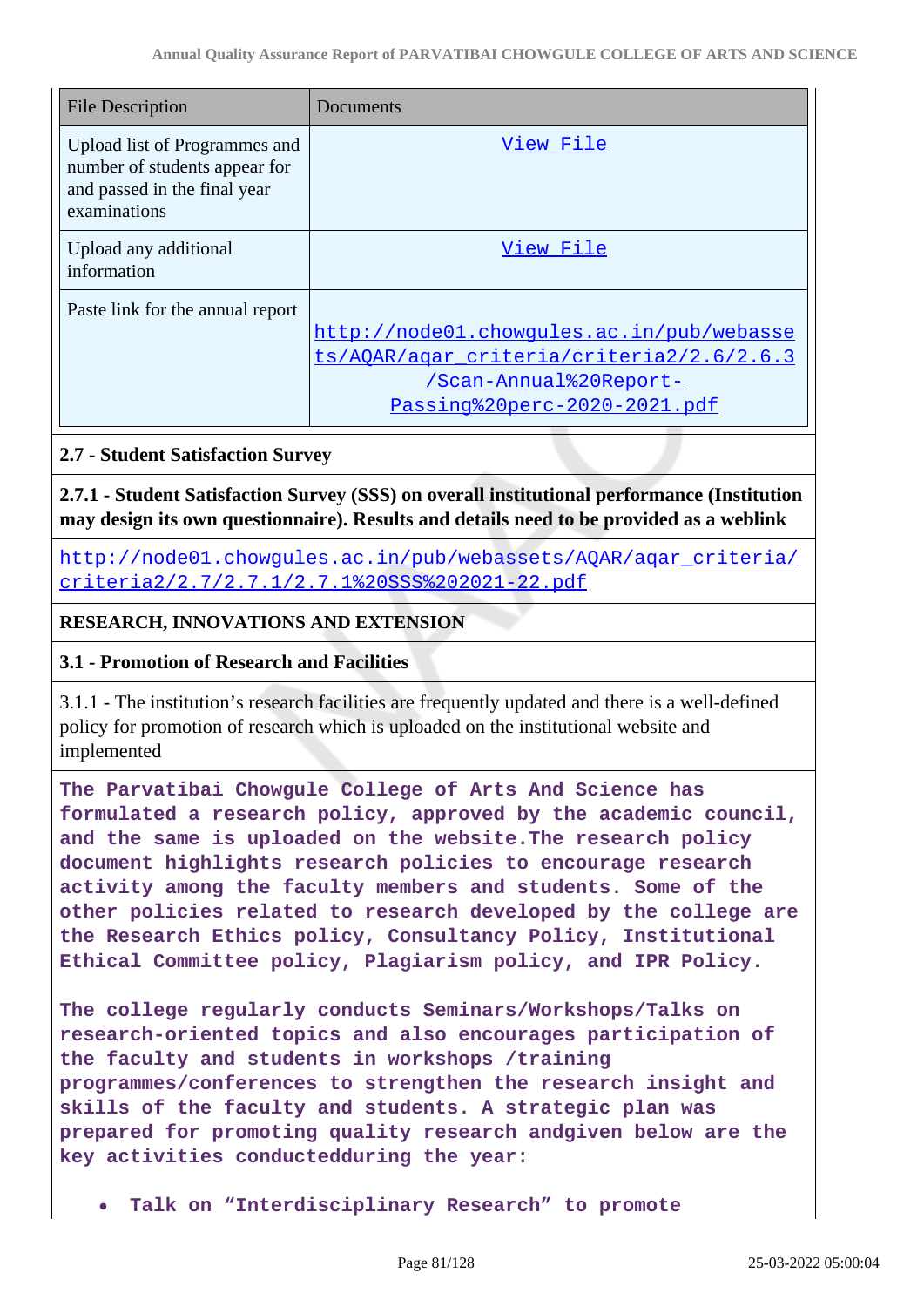**interdisciplinary research among theDepartments of Social Sciences and Languages.**

- **Talk on "Selection of a Journal for Publishing Research"to make faculty aware of predatory journals and how to select quality journals for publishing their research findings.**
- **Research Orientation Program on "Research Methodology and Research Ethics" toacquaint students with the process of scientific research, research ethics, and understand the process of research report writing.**

| <b>File Description</b>                                                                                                                 | Documents                                                                                                                        |
|-----------------------------------------------------------------------------------------------------------------------------------------|----------------------------------------------------------------------------------------------------------------------------------|
| Upload the Minutes of the<br>Governing Council/<br>Syndicate/Board of<br>Management related to<br>research promotion policy<br>adoption | View File                                                                                                                        |
| Provide URL of policy<br>document on promotion of<br>research uploaded on the<br>website                                                | http://node01.chowqules.ac.in/pub/webasse<br>ts/NAAC/naac criteria/criteria3/f-1Resear<br>ch%20Promotion%20Policy%20Document.pdf |
| Any additional information                                                                                                              | View File                                                                                                                        |

## **3.1.2 - The institution provides seed money to its teachers for research**

## **3.1.2.1 - Seed money provided by the institution to its teachers for research during the year (INR in lakhs)**

| <b>File Description</b>                                                                                                 | Documents |
|-------------------------------------------------------------------------------------------------------------------------|-----------|
| Minutes of the relevant bodies<br>of the institution regarding<br>seed money                                            | View File |
| Budget and expenditure<br>statements signed by the<br>Finance Officer indicating<br>seed money provided and<br>utilized | View File |
| List of teachers receiving grant<br>and details of grant received                                                       | View File |
| Any additional information                                                                                              | View File |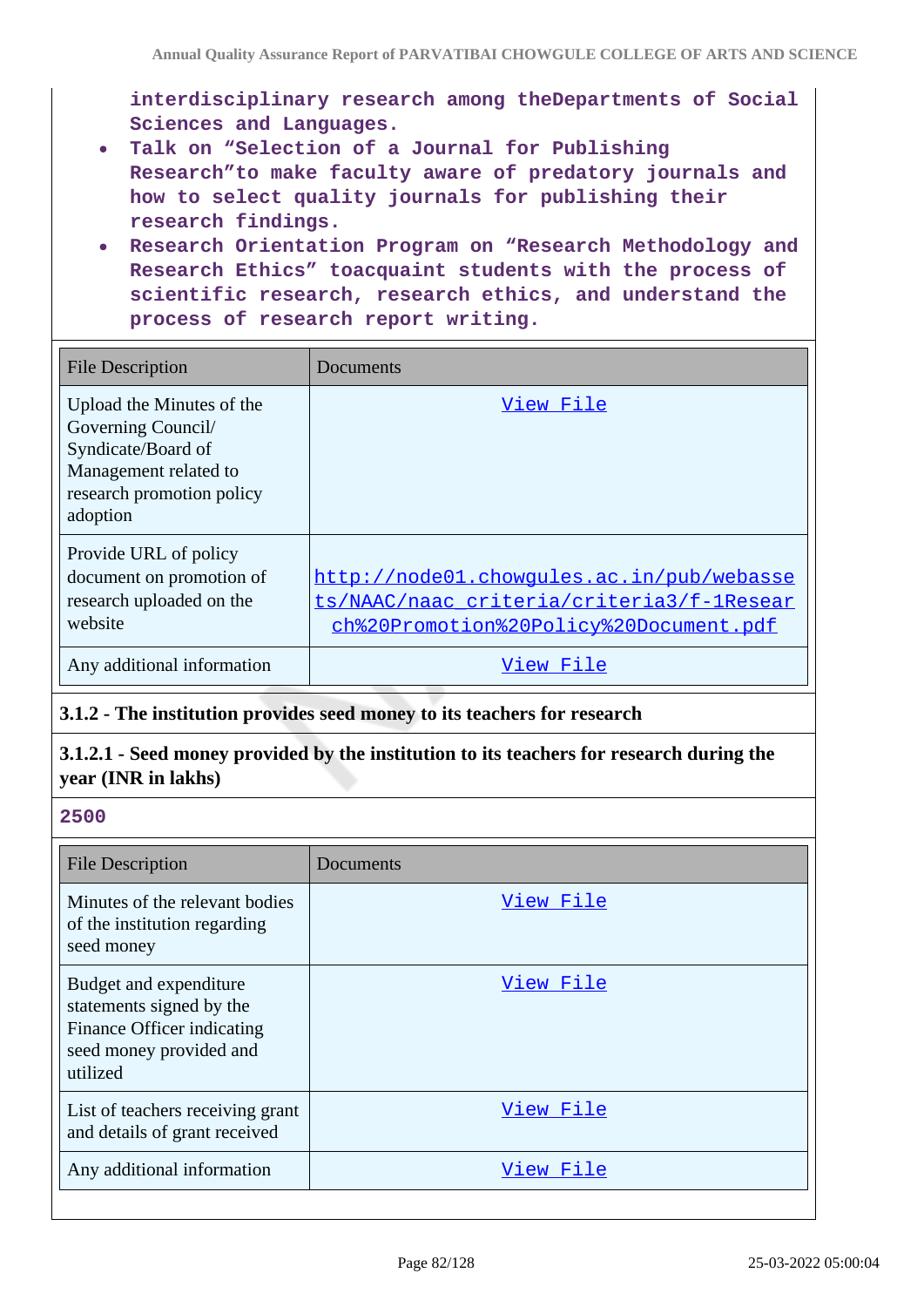# **3.1.3 - Number of teachers who were awarded national / international fellowship(s) for advanced studies/research during the year**

#### **2**

| <b>File Description</b>                                                 | Documents        |
|-------------------------------------------------------------------------|------------------|
| e-copies of the award letters of<br>the teachers                        | View File        |
| List of teachers and details of<br>their international<br>fellowship(s) | View File        |
| Any additional information                                              | No File Uploaded |

## **3.2 - Resource Mobilization for Research**

# **3.2.1 - Grants received from Government and Non-Governmental agencies for research projects, endowments, Chairs during the year (INR in Lakhs)**

**Rs. 13,50,968**

| File Description                                                                                                            | Documents |
|-----------------------------------------------------------------------------------------------------------------------------|-----------|
| e-copies of the grant award<br>letters for research projects<br>sponsored by non-<br>governmental<br>agencies/organizations | View File |
| List of projects and grant<br>details                                                                                       | View File |
| Any additional information                                                                                                  | View File |

## **3.2.2 - Number of teachers having research projects during the year**

| <b>File Description</b>                      | Documents                                           |
|----------------------------------------------|-----------------------------------------------------|
| Upload any additional<br>information         | No File Uploaded                                    |
| Paste link for additional<br>Information     | http://www.chowgules.ac.in/pccas2021/p/ex<br>t work |
| List of research projects during<br>the year | View File                                           |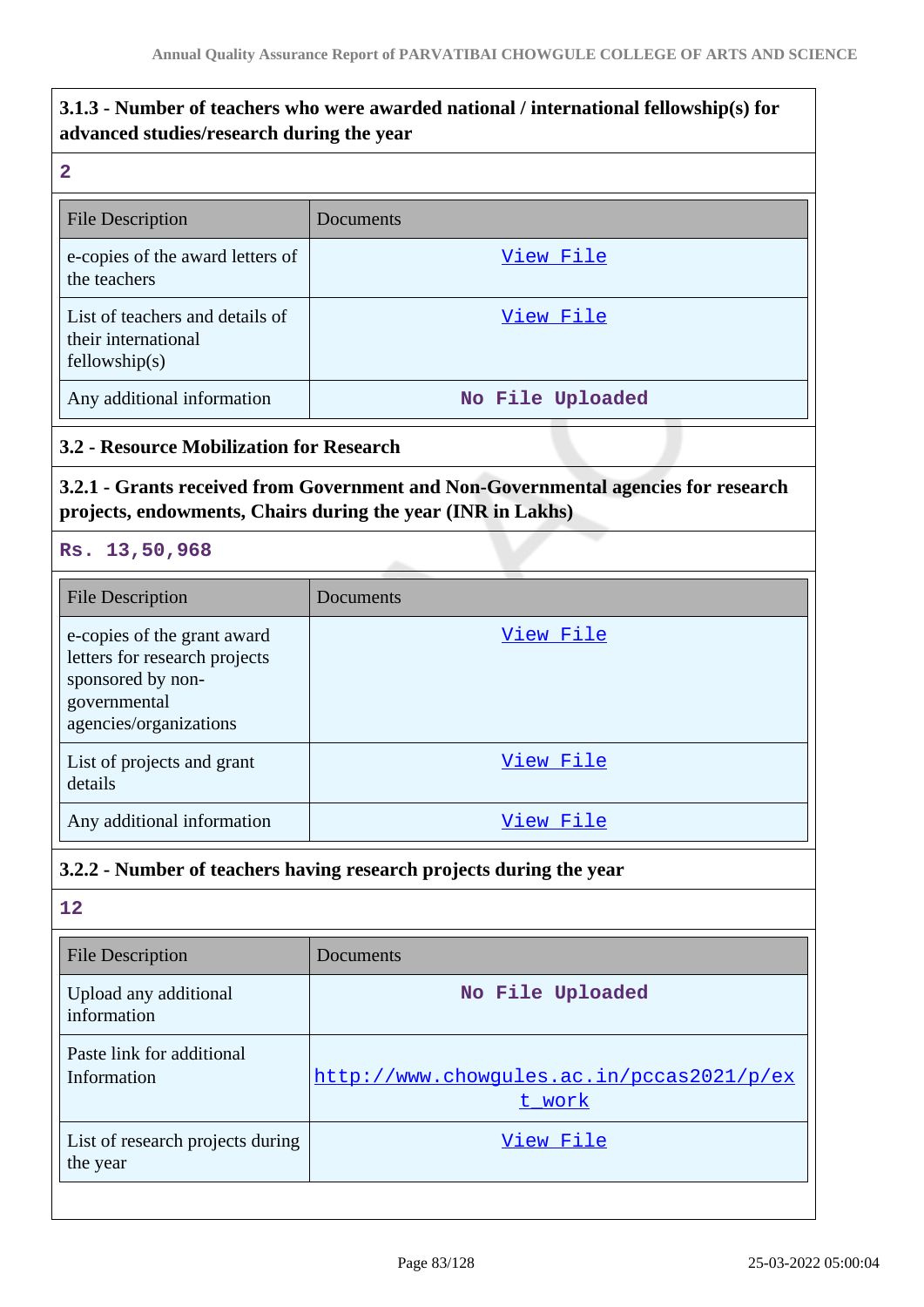# **3.2.3 - Number of teachers recognised as research guides**

# **7** File Description Documents Upload copies of the letter of the university recognizing teachers as research guides [View File](https://assessmentonline.naac.gov.in/storage/app/public/aqar/16634/16634_234_536.pdf?1648207791) Institutional data in Prescribed format [View File](https://assessmentonline.naac.gov.in/storage/app/public/aqar/16634/16634_234_1854.xls?1648207791)

# **3.2.4 - Number of departments having research projects funded by Government and Non-Government agencies during the year**

# **7**

| <b>File Description</b>                             | Documents                                         |
|-----------------------------------------------------|---------------------------------------------------|
| Supporting document from<br><b>Funding Agencies</b> | View File                                         |
| Paste link to funding agencies'<br>website          | http://dstegoa.gov.in/schemes%20of%20DST.<br>html |
| Any additional information                          | No File Uploaded                                  |

## **3.3 - Innovation Ecosystem**

3.3.1 - Institution has created an ecosystem for innovations and creation and transfer of knowledge supported by dedicated centres for research, entrepreneurship, community orientation, incubation, etc.

**Students should be trained to become successful innovators by implementing a curriculum that revolves around collaboration, multidisciplinary problem solving, and motivation. To imbibe entrepreneurial traits among the student community and to encourage the students to come up with new business ideas, the Entrepreneurial Development Cell of the institution functions to facilitate entrepreneurship, which in turn leads to value creation and job creation, to infuse technology-enabled realworld problem-solving skills into the education system through collaboration between industry, academia and to assist and nurture start-ups by students. In view of this, the various department of the institution organizes various workshops and seminars to impart knowledge for identifying the opportunities and to face the imperatives to become successful entrepreneurs.**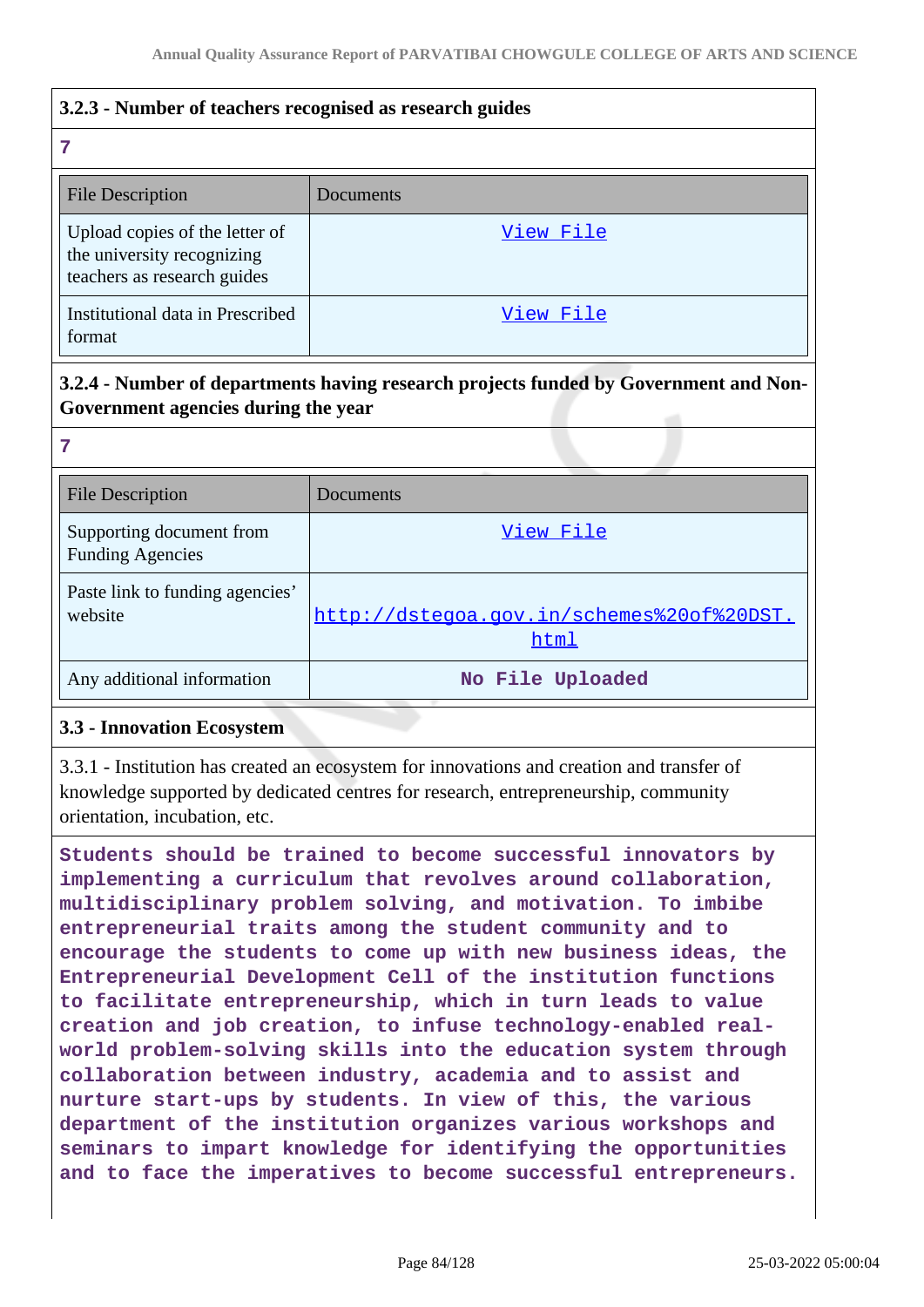**Entrepreneurship and skill development activities like a webinar on Career Progression with Psychology, Seminar on "How to Register an NGO", CV Writing Workshop, e-Portfolio Workshop', Faculty development program on Research-Based Learning, etc were conducted. To nurture the research ecosystem amongst students and faculties, several activities such as how to read Scientific Literature, Certificate course on Data Computation using R studio and Graphpad Prism were organized. To motivate students towards innovation and IPR, an orientation on National Innovation and Start-up Policy was conducted.**

| <b>File Description</b>                  | Documents                                           |
|------------------------------------------|-----------------------------------------------------|
| Upload any additional<br>information     | No File Uploaded                                    |
| Paste link for additional<br>information | http://www.chowqules.ac.in/pccas2021/p/ex<br>t work |

# **3.3.2 - Number of workshops/seminars conducted on Research Methodology, Intellectual Property Rights (IPR), Entrepreneurship and Skill Development during the year**

| File Description                                        | Documents        |
|---------------------------------------------------------|------------------|
| Report of the events                                    | View File        |
| List of workshops/seminars<br>conducted during the year | View File        |
| Any additional information                              | No File Uploaded |

#### **3.4 - Research Publications and Awards**

| 3.4.1 - The Institution ensures<br>implementation of its Code of Ethics for<br>Research uploaded in the website through<br>the following: Research Advisory<br><b>Committee Ethics Committee Inclusion of</b><br><b>Research Ethics in the research</b> |  |  | A. All of the above |  |  |
|---------------------------------------------------------------------------------------------------------------------------------------------------------------------------------------------------------------------------------------------------------|--|--|---------------------|--|--|
| methodology course work Plagiarism check<br>through authenticated software                                                                                                                                                                              |  |  |                     |  |  |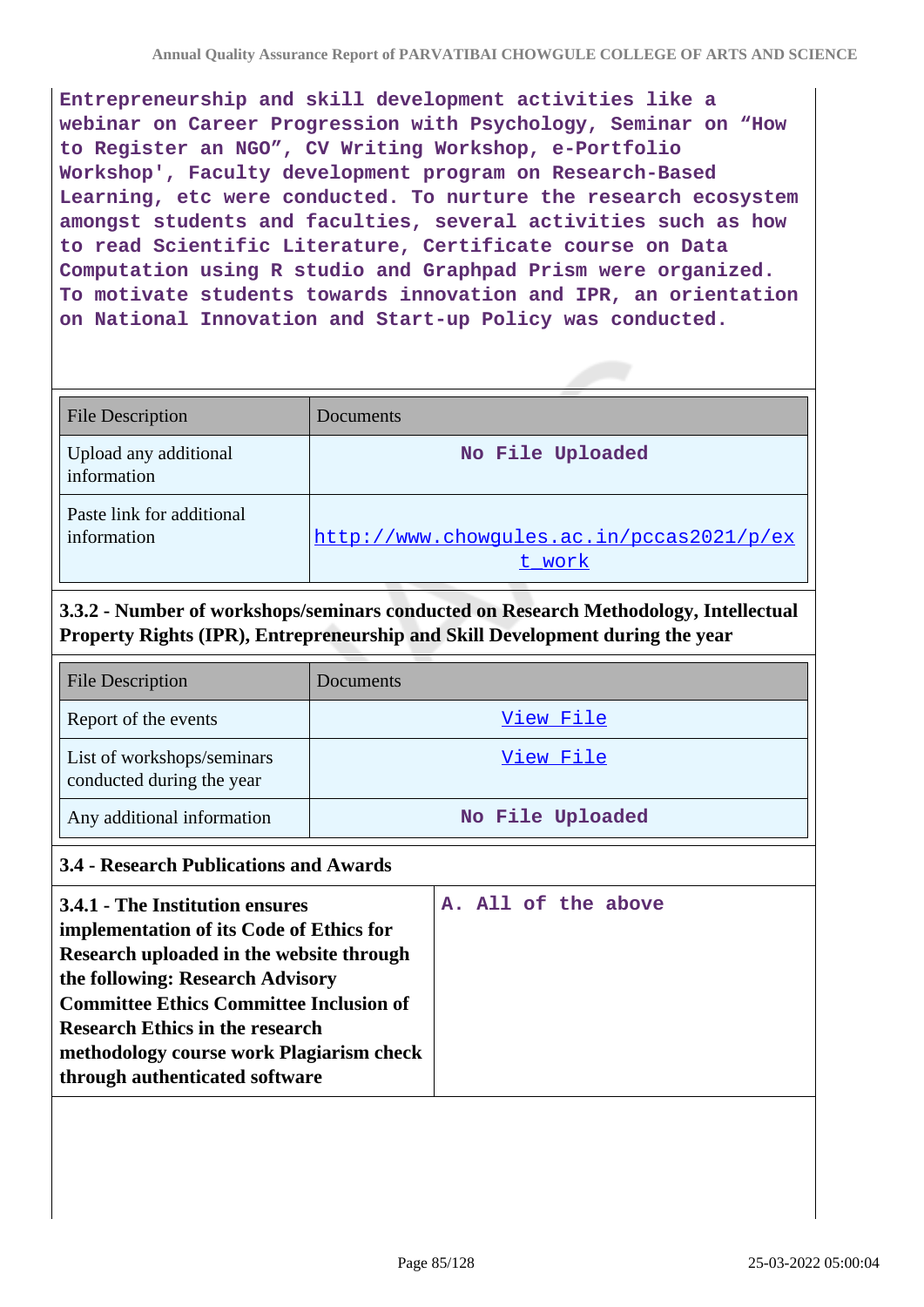| <b>File Description</b>                                                                                                                                                                         | Documents |
|-------------------------------------------------------------------------------------------------------------------------------------------------------------------------------------------------|-----------|
| Code of Ethics for Research,<br><b>Research Advisory Committee</b><br>and Ethics Committee<br>constitution and list of<br>members of these committees,<br>software used for plagiarism<br>check | View File |
| Any additional information                                                                                                                                                                      | View      |

**3.4.2 - Number of PhD candidates registered per teacher (as per the data given with regard to recognized PhD guides/ supervisors provided in Metric No. 3.2.3) during the year**

# **3.4.2.1 - Number of PhD students registered during the year**

**7**

| <b>File Description</b>                                                                                     | Documents                                        |
|-------------------------------------------------------------------------------------------------------------|--------------------------------------------------|
| URL to the research page on<br>HEI website                                                                  | http://info.uniqoa.ac.in/phd univ yrwise.<br>php |
| List of PhD scholars and<br>details like name of the guide,<br>title of thesis, and year of<br>registration | View File                                        |
| Any additional information                                                                                  | View File                                        |

**3.4.3 - Number of research papers per teacher in CARE Journals notified on UGC website during the year**

### **13**

| <b>File Description</b>                                                             | Documents        |
|-------------------------------------------------------------------------------------|------------------|
| List of research papers by title,<br>author, department, and year of<br>publication | View File        |
| Any additional information                                                          | No File Uploaded |

# **3.4.4 - Number of books and chapters in edited volumes / books published per teacher during the year**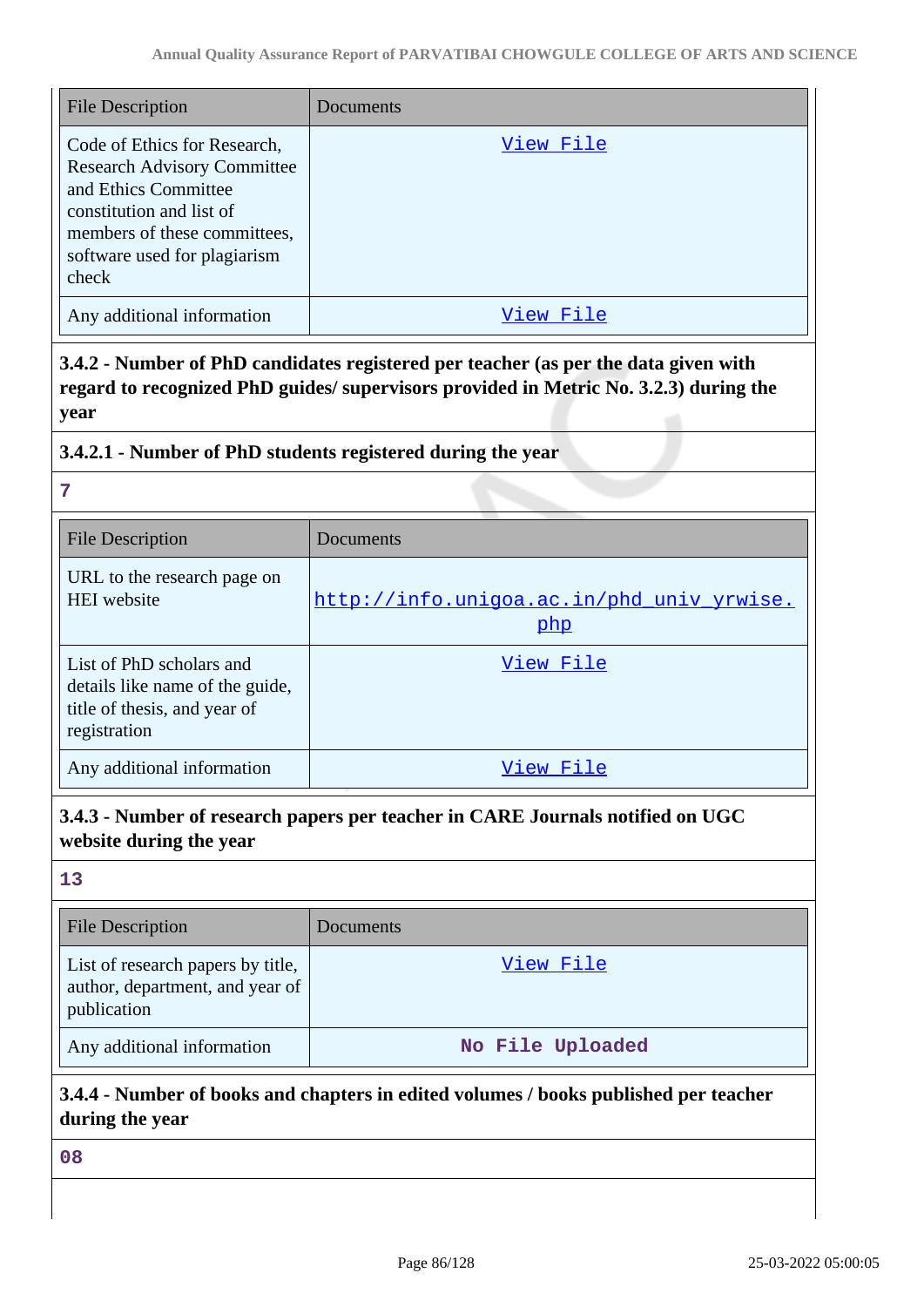| <b>File Description</b>                  | Documents                                                                                                                                           |
|------------------------------------------|-----------------------------------------------------------------------------------------------------------------------------------------------------|
| Upload any additional<br>information     | View File                                                                                                                                           |
| Paste link for additional<br>information | http://node01.chowgules.ac.in/pub/webasse<br>ts/AOAR/agar_criteria/criteria3/3.4/3.4.4<br>/3.4.4-additional%20information-<br>Books%20Published.pdf |

# **3.4.5 - Bibliometrics of the publications during the year based on average Citation Index in Scopus/ Web of Science/PubMed**

## **3.4.5.1 - Total number of Citations in Scopus during the year**

| <b>File Description</b>                              | Documents        |
|------------------------------------------------------|------------------|
| Any additional information                           | No File Uploaded |
| Bibliometrics of the<br>publications during the year | View File        |

# **3.4.6 - Bibliometrics of the publications during the year based on Scopus/ Web of Science – h-Index of the University**

## **3.4.6.1 - h-index of Scopus during the year**

**5**

| <b>File Description</b>                                                                             | Documents        |
|-----------------------------------------------------------------------------------------------------|------------------|
| Bibiliometrics of publications<br>based on Scopus/Web of<br>Science - h-index of the<br>Institution | View File        |
| Any additional information                                                                          | No File Uploaded |

## **3.5 - Consultancy**

**3.5.1 - Revenue generated from consultancy and corporate training during the year (INR in lakhs)**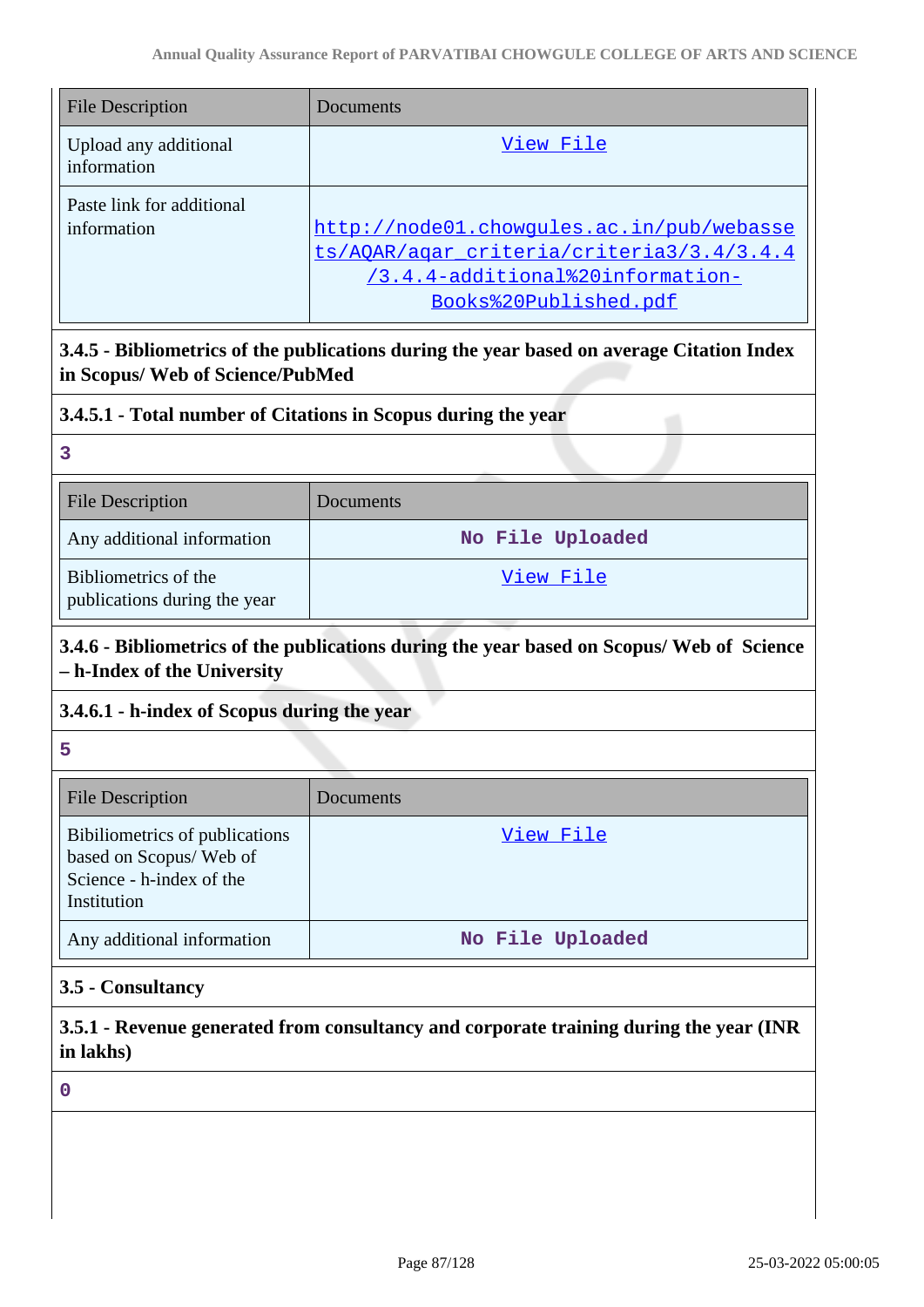| <b>File Description</b>                                                                                             | Documents        |
|---------------------------------------------------------------------------------------------------------------------|------------------|
| Audited statements of accounts<br>indicating the revenue<br>generated through consultancy<br>and corporate training | No File Uploaded |
| List of consultants and revenue<br>generated by them                                                                | View File        |
| Any additional information                                                                                          | No File Uploaded |

# **3.5.2 - Total amount spent on developing facilities, training teachers and clerical/project staff for undertaking consultancy during the year**

| <b>File Description</b>                                                                                                                                                 | Documents        |
|-------------------------------------------------------------------------------------------------------------------------------------------------------------------------|------------------|
| Audited statements of accounts<br>indicating the expenditure.<br>incurred on developing<br>facilities and training teachers<br>and staff for undertaking<br>consultancy | No File Uploaded |
| List of training programmes,<br>teachers and staff trained for<br>undertaking consultancy                                                                               | View File        |
| List of facilities and staff<br>available for undertaking<br>consultancy                                                                                                | No File Uploaded |
| Any additional information                                                                                                                                              | No File Uploaded |

## **3.6 - Extension Activities**

**0**

3.6.1 - Extension activities carried out in the neighbourhood sensitising students to social issues for their holistic development, and the impact thereof during the year

**The College regularly organises extension activities in diverse areas to connect our students with thecommunity as well as the environment. Through the activities conducted by the NSS/NCC/RC unitsand the other departments of the college, students are made aware of the various social issues,environmental and health concerns thereby motivating and guiding them to work to make oursociety better and shoulder the responsibilities that will one day make them worthy citizens of thisgreat nation. Working through the COVID-19 pandemic situation has been challenging. Even so, theNSS unit has carried out e-poster**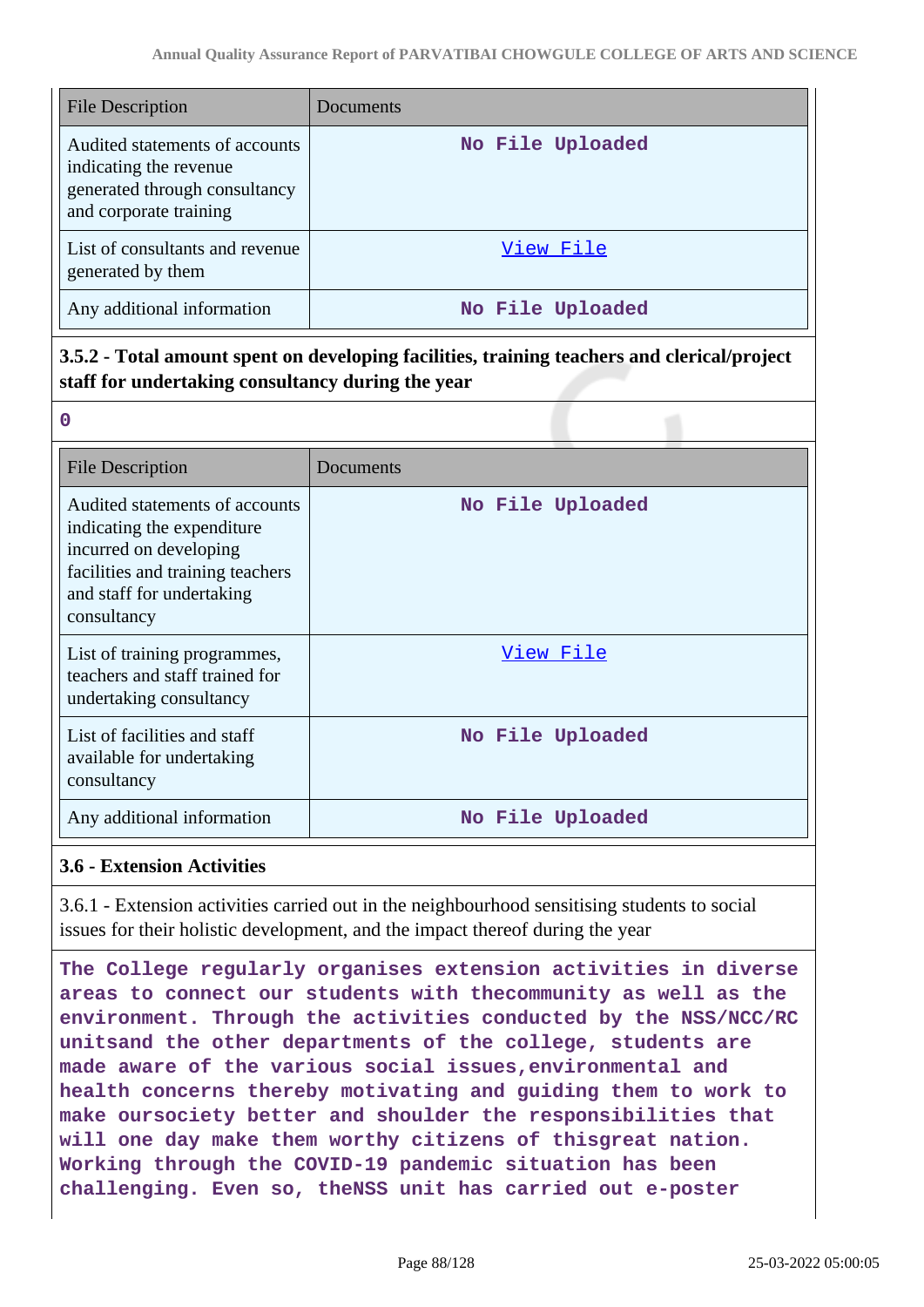**competitions, webinars, video-screening and talks on healthrelated awareness and social issues. Celebrations of Yoga Day, World Environment Day, Women'sDay, etc. have been done enthusiastically by the NSS unit. The Life and Social Sciences departmentshave been actively sensitizing students on matters such as human trafficking, mask wearing,importance of Covid vaccination, Environment Conservation, Home Composting, Wildlife trade, etc. The college has also held competitions based on the themes; Innovation Idea, Selfreliance,(Atmanirbhar)/Waste-Management and photography. Through these extension activities, thestudents are sentient of the most pressing health, environmental and social concerns. Workingtowards up-lifting the society will also make them grow holistically.**

| <b>File Description</b>                  | Documents                                                                                            |
|------------------------------------------|------------------------------------------------------------------------------------------------------|
| Upload any additional<br>information     | View File                                                                                            |
| Paste link for additional<br>information | http://node01.chowgules.ac.in/pub/webasse<br>ts/NAAC/naac criteria/criteria3/3.6.3%202<br>020-21.pdf |

**3.6.2 - Number of awards and recognition received by the Institution, its teachers and students for extension activities from Government / Government-recognised bodies during the year**

**10**

| <b>File Description</b>                                            | Documents        |
|--------------------------------------------------------------------|------------------|
| Number of awards for<br>extension activities in during<br>the year | View File        |
| e-copy of the award letters                                        | View File        |
| Any additional information                                         | No File Uploaded |

**3.6.3 - Number of extension and outreach programmes conducted by the institution through NSS/NCC/Red Cross/YRC, etc. during the year (including Government-initiated programmes such as Swachh Bharat, AIDS Awareness, and Gender Sensitization and those organised in collaboration with industry, community and NGOs)**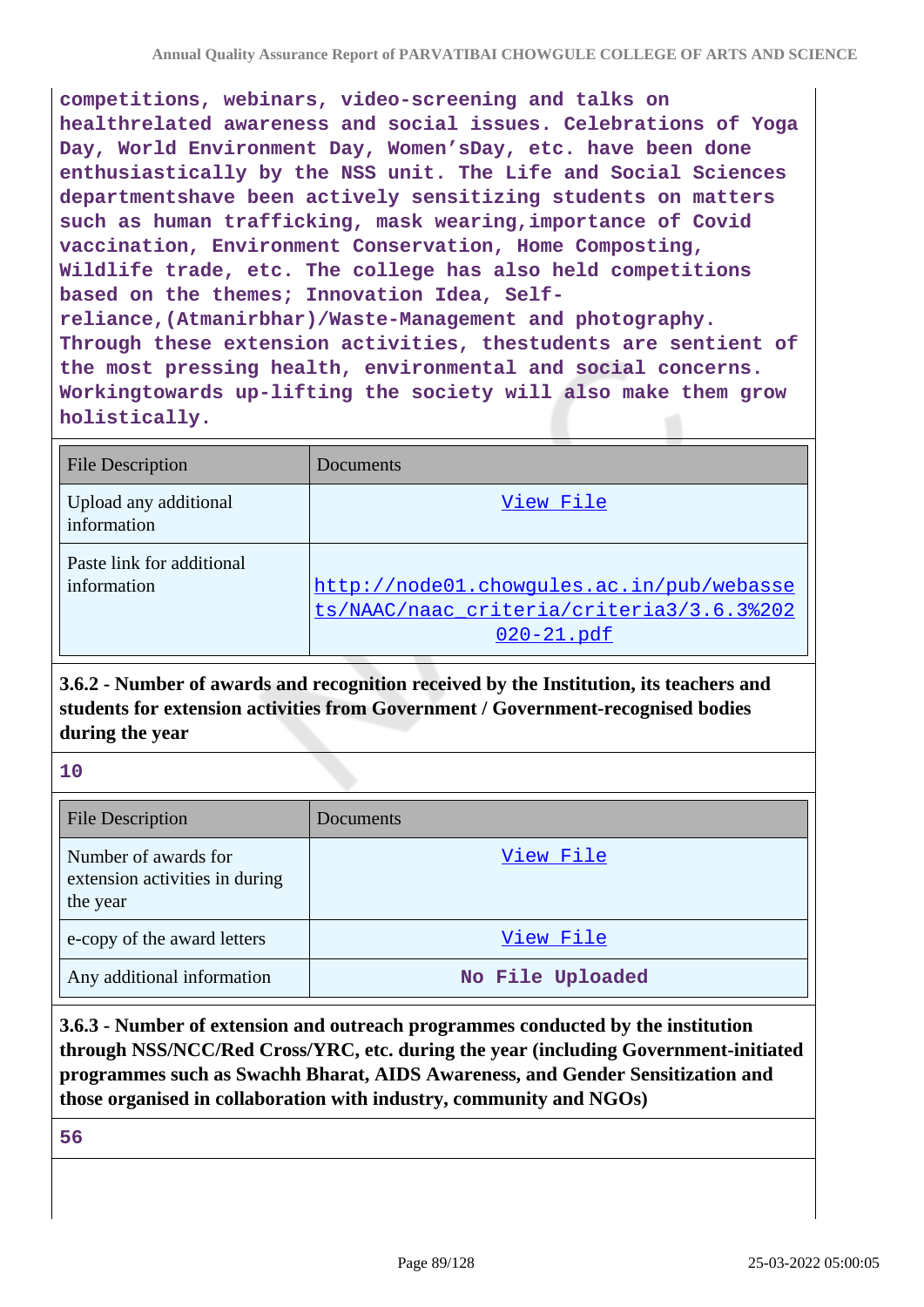| <b>File Description</b>            | Documents |
|------------------------------------|-----------|
| Reports of the events<br>organized | View File |
| Any additional information         | View File |

# **3.6.4 - Number of students participating in extension activities listed in 3.6.3 during the year**

**2877**

| <b>File Description</b>    | <b>Documents</b> |
|----------------------------|------------------|
| Reports of the events      | View File        |
| Any additional information | View File        |

## **3.7 - Collaboration**

**3.7.1 - Number of collaborative activities during the year for research/ faculty exchange/ student exchange/ internship/ on-the-job training/ project work**

**59**

| <b>File Description</b>                           | Documents |
|---------------------------------------------------|-----------|
| Copies of documents<br>highlighting collaboration | View File |
| Any additional information                        | View File |

**3.7.2 - Number of functional MoUs with institutions of national and/or international importance, other universities, industries, corporate houses, etc. during the year (only functional MoUs with ongoing activities to be considered)**

**2**

| <b>File Description</b>                                                                                                              | Documents |
|--------------------------------------------------------------------------------------------------------------------------------------|-----------|
| e-copies of the MoUs with<br>institution/industry/corporate<br>house                                                                 | View File |
| Details of functional MoUs<br>with institutions of national,<br>international importance, other<br>institutions etc. during the year | View File |
| Any additional information                                                                                                           | View File |

## **INFRASTRUCTURE AND LEARNING RESOURCES**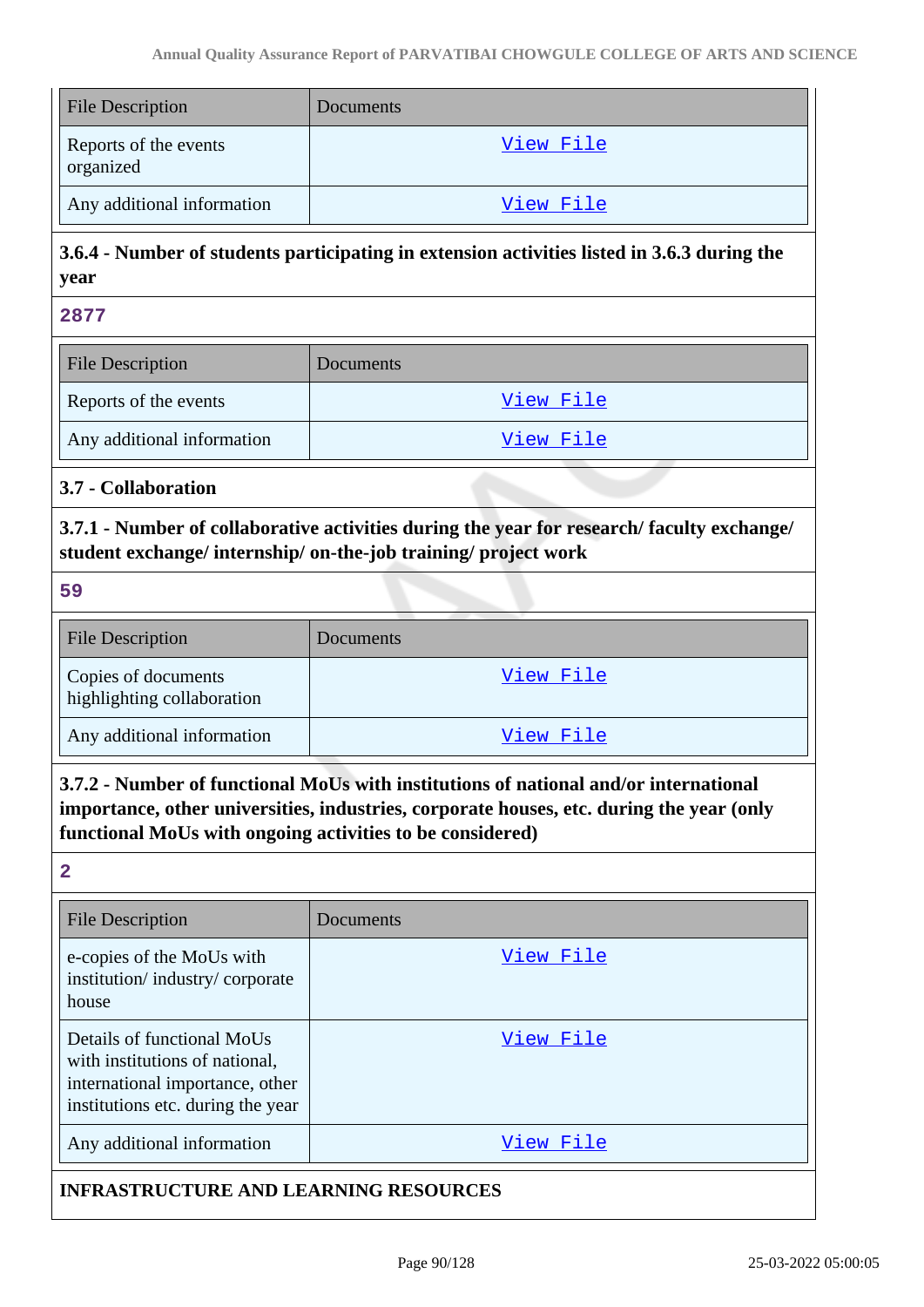## **4.1 - Physical Facilities**

4.1.1 - The Institution has adequate infrastructure and physical facilities for teaching-learning, viz., classrooms, laboratories, computing equipments, etc.

**The core of any academic institution is to formulate a good curriculum supported byadequate infrastructure that would enhance the Teaching – Learning process. Following are the infrastructure for Teaching-Learning purpose: ? Seven Academic Blocks (A to G) and Library. ? Block A has 27 Laboratories, Blocks B to G have 47 classrooms and 5Laboratories ? Out of which 37 classrooms and 25 Labs are equipped with LCD Projectors. ? The entire campus has Wi-Fi connectivity. ? Classrooms with smaller capacity to conduct Core/Elective Courses. ? Two Auditoriums with 140 and 90 seating capacities. The College has gone beyond to enrich the learning experience of the students by developingspecialized centres: ? Centre for Teaching Learning: To educate faculty to integrate ICT in HigherEducation effectively ? Central Research Lab: Centre for enabling students and faculty to carry out theirpractical and research, which require usage of specialized equipment and laboratory setup. ? Student Support Service: Comprises of Writing centre, Career and PersonalCounselling centre, International Exchange Programme Office. Examination Cell: Being an Autonomous College, independent Examination Cell wasestablished. All examination related works are carried out in this cell.**

| <b>File Description</b>                  | Documents                                                                                                                                                                    |
|------------------------------------------|------------------------------------------------------------------------------------------------------------------------------------------------------------------------------|
| Upload any additional<br>information     | No File Uploaded                                                                                                                                                             |
| Paste link for additional<br>information | http://node01.chowgules.ac.in/pub/webasse<br>ts/NAAC/naac criteria/criteria4/4.1/4.1.1<br>%20Teaching-Learning%20Facilities%20-%20A<br>dditional%20Information%20-photos.pdf |

4.1.2 - The institution has adequate facilities for cultural activities, yoga, sports and games (indoor and outdoor) including gymnasium, yoga centre, auditorium etc.)

**Auditoriums: Two air-conditioned auditoriums with capacity of 140 and 90 with area of155.25 Sq Mtrs and 115 Sq Mtrs respectively developed in 2008 for various curricular and extracurricular activities. Quad: buit in 2008, a multipurpose arena for cultural and sports events. (315 Sq Mtrs).The "Tiger Activity Centre" established in 2018-19 aims at providing space**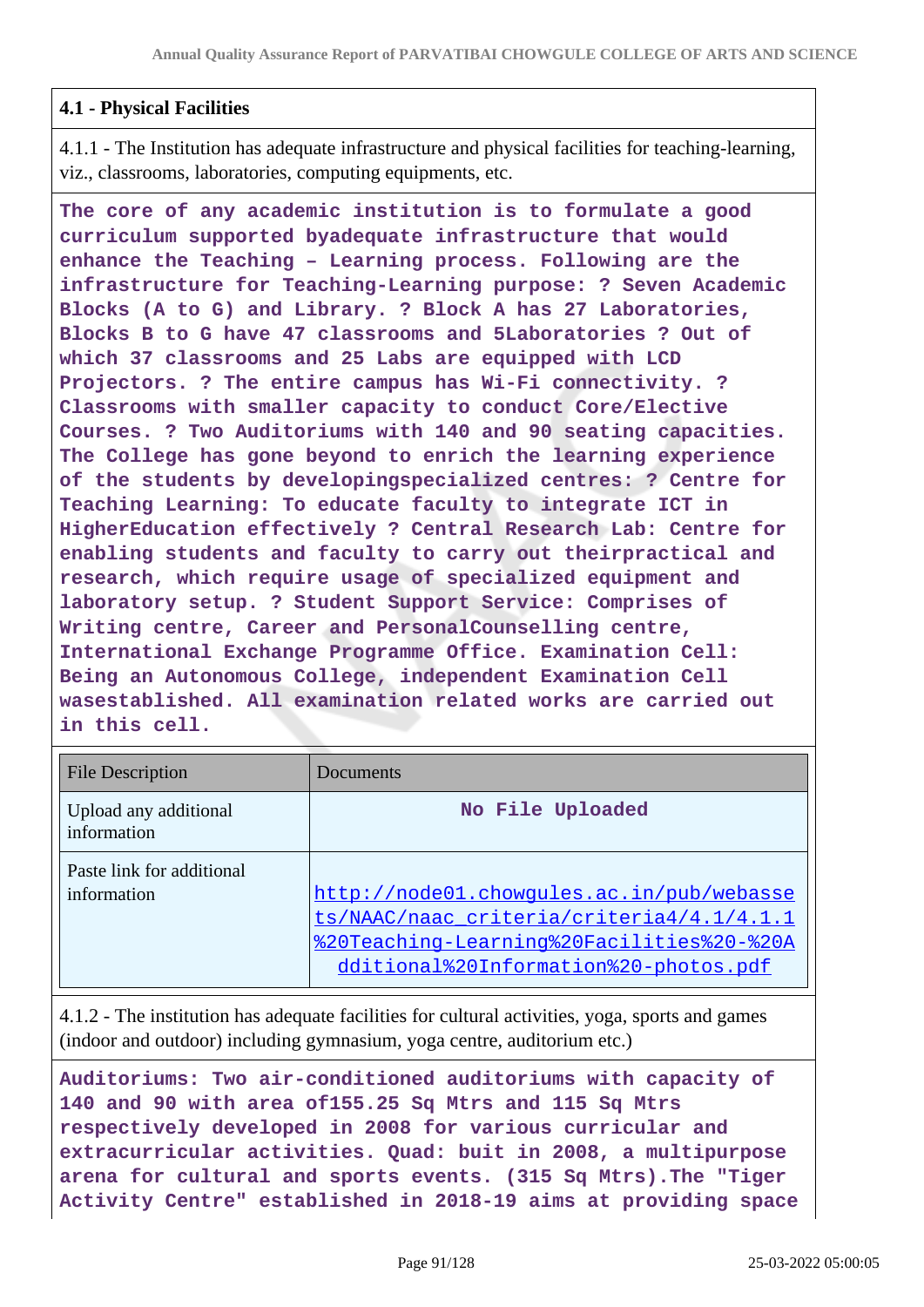**for extracurricular activities for staff and students. Tiger Multi Sports Courts: Facilities for Volleyball, Throwball, Tennis, Tennicoit,Handball, and Basketball established in 2007, with an area of 1800 Sq. Mtrs and a pavilion of sitting capacity 500 persons. Artificial Football Turf: The first artificial football ground in India in 2006 which was recarpeted in2017withanareaof7000Sq Mtrs.**

**Tiger'sGhol – Indoor rubberized surface sports arena: Established in 2008 and has asurface area of 800 Sq Mtrs for Futsal, Badminton, Zumba, Aerobics and Yoga Activities. Chowgule Sports Centre: Constructed in 2007 with an area of 1500 Sq Mtrs. This facilityhouses a fitness centre (900 Sq Mtrs), a tartan rubberized Athletic track (150 Sq Mtrs) andwooden floor facility (200 Sq Mtrs) for Yoga, Zumba, Martial Arts and Aerobics.**

| <b>File Description</b>                  | Documents                                                            |
|------------------------------------------|----------------------------------------------------------------------|
| Geotagged pictures                       | View File                                                            |
| Upload any additional<br>information     | View File                                                            |
| Paste link for additional<br>information | http://node01.chowqules.ac.in/pub/pccas_p<br>olicy/Sports Policy.pdf |

## **4.1.3 - Number of classrooms and seminar halls with ICT-enabled facilities**

**39**

| <b>File Description</b>                                                                                   | Documents |
|-----------------------------------------------------------------------------------------------------------|-----------|
| Upload any additional<br>information                                                                      | View File |
| <b>Upload Number of classrooms</b><br>and seminar halls with ICT<br>enabled facilities (Data<br>Template) | View File |

# **4.1.4 - Expenditure for infrastructure augmentation, excluding salary, during the year (INR in Lakhs)**

#### **9.20704**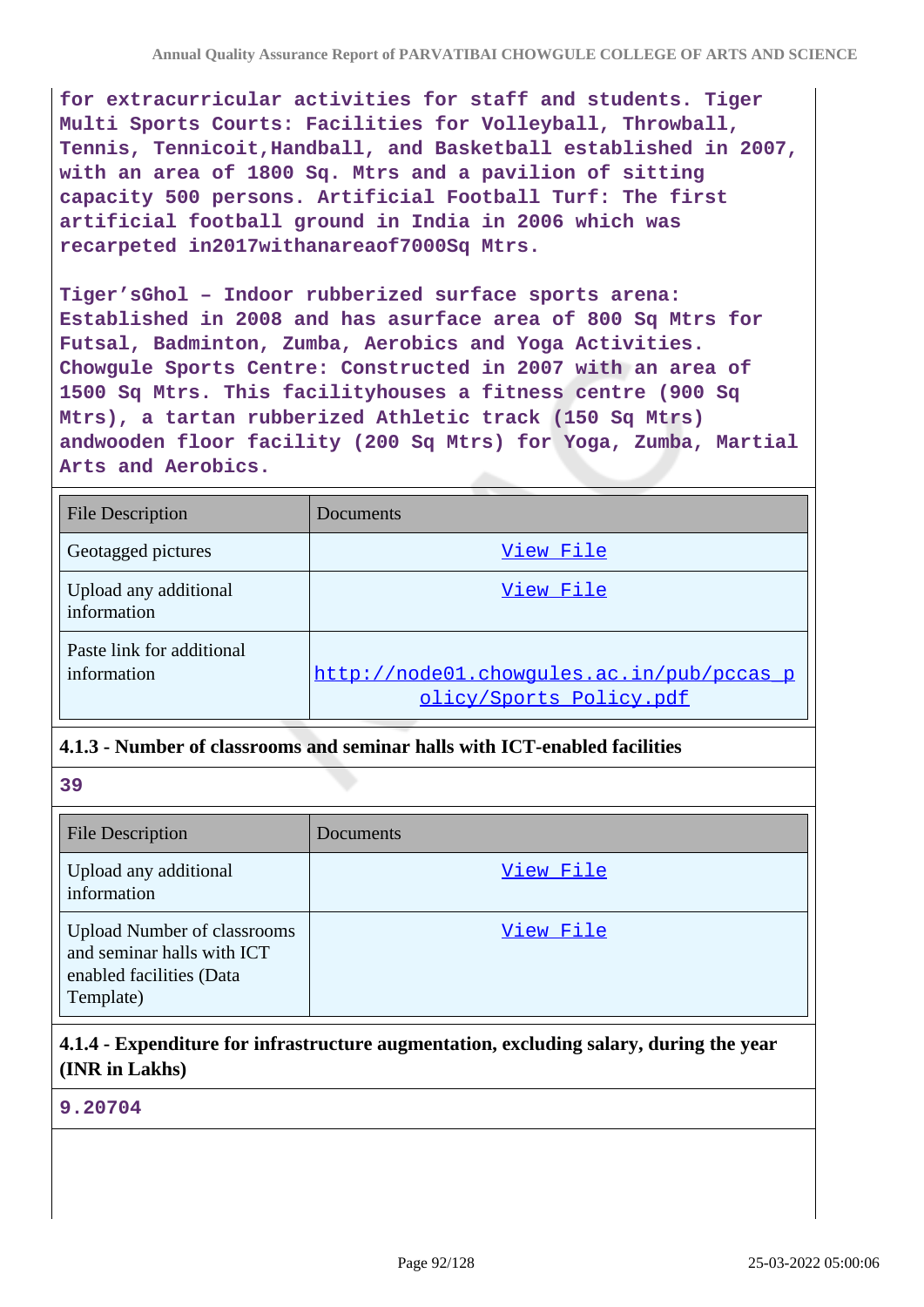| File Description                                                 | Documents |
|------------------------------------------------------------------|-----------|
| Upload audited utilization<br>statements                         | View File |
| Details of Expenditure,<br>excluding salary, during the<br>years | View File |
| Any additional information                                       | View File |

### **4.2 - Library as a Learning Resource**

4.2.1 - Library is automated using Integrated Library Management System (ILMS)

**Name of the ILMS software – BIBLIOTHECA (In house College Library Management System) ? Nature of automation (fully or partially) - FULLY ? Version – 2019 ? Year of automation – 1992 The Library has a collection of 46,684 books and journals. The special collectionincludes books, extensive reference materials. The Library possesses more than 3227 bound volumes and about 1130 UG/PG dissertations.**

#### **Facilities Available**

**1. Reading room facility: This facility can accommodate 100 readers at a time. 2. Referencing and cyber facilities: 99 cubicle space and 10 cubicles with computerterminal. 3. Shodhaganga@inflibnet – Open access to various Ph.D. theses, and Synopses of theIndian Universities 4. INFLIBNET- N-LIST: An authorized access to the registered faculty and students ofthe college for the N-List program 5. E-ShodhSindhu: Provides access to E-ShodhSindhu, a Consortia for HigherEducation E-Resources. 6. Cubicle space for Researchers: has restricted entry through biometric to the specialresearch cubicles where research scholars can utilize the library services like journals,internet facilities and referencing materials. 7. Other Open Resources: 'N' numbers of open source databases are available, forBooks, Journals, Research, Translation, and Citation guide etc. like JSTOR ORG,SCIENCE DIRECT, CONNECT JOURNAL.**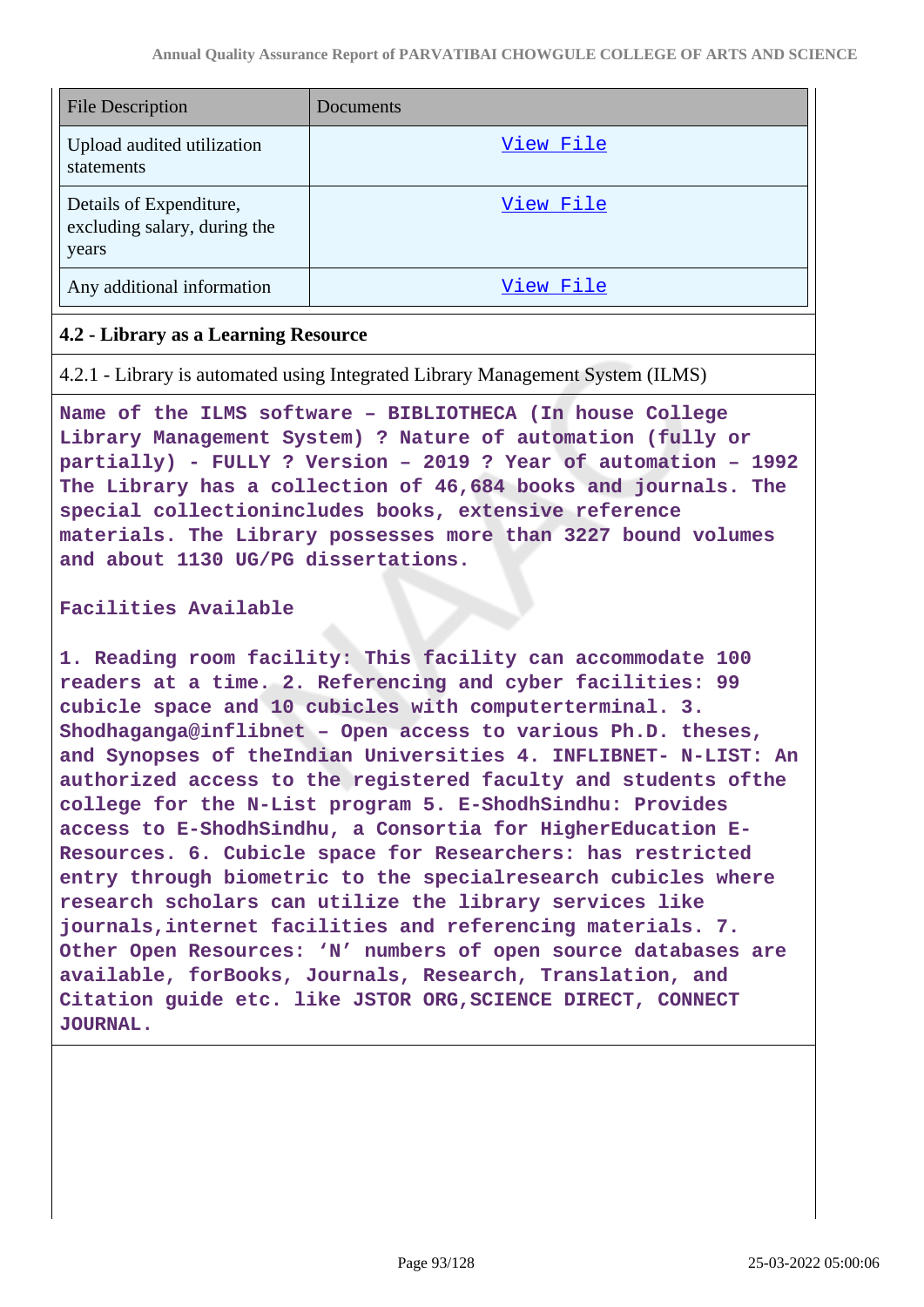| <b>File Description</b>                                                                                                                                        | Documents                                                  |                               |
|----------------------------------------------------------------------------------------------------------------------------------------------------------------|------------------------------------------------------------|-------------------------------|
| Upload any additional<br>information                                                                                                                           |                                                            | <u>View File</u>              |
| Paste link for additional<br>information                                                                                                                       | http://www.chowqules.ac.in/library/Homepa<br><u>ge.jsp</u> |                               |
| 4.2.2 - Institution has access to the<br>following: e-journals e-ShodhSindhu<br>Shodhganga Membership e-books<br><b>Databases Remote access to e-resources</b> |                                                            | A. Any 4 or more of the above |
| <b>File Description</b>                                                                                                                                        | Documents                                                  |                               |
| Details of subscriptions like e-<br>journals, e-books, e-<br>ShodhSindhu, Shodhganga<br>membership                                                             |                                                            | View File                     |
| Upload any additional<br>information                                                                                                                           |                                                            | <u>View File</u>              |

# **4.2.3 - Expenditure on purchase of books/ e-books and subscription to journals/e-journals during the year (INR in lakhs)**

## **4.42137**

| <b>File Description</b>                                                                                                       | Documents |
|-------------------------------------------------------------------------------------------------------------------------------|-----------|
| Audited statements of accounts                                                                                                | View File |
| Any additional information                                                                                                    | View File |
| Details of annual expenditure<br>for purchase of books/e-books<br>and journals/e- journals during<br>the year (Data Template) | View File |

# **4.2.4 - Usage of library by teachers and students (footfalls and login data for online access)**

# **4.2.4.1 - Number of teachers and students using the library per day during the year**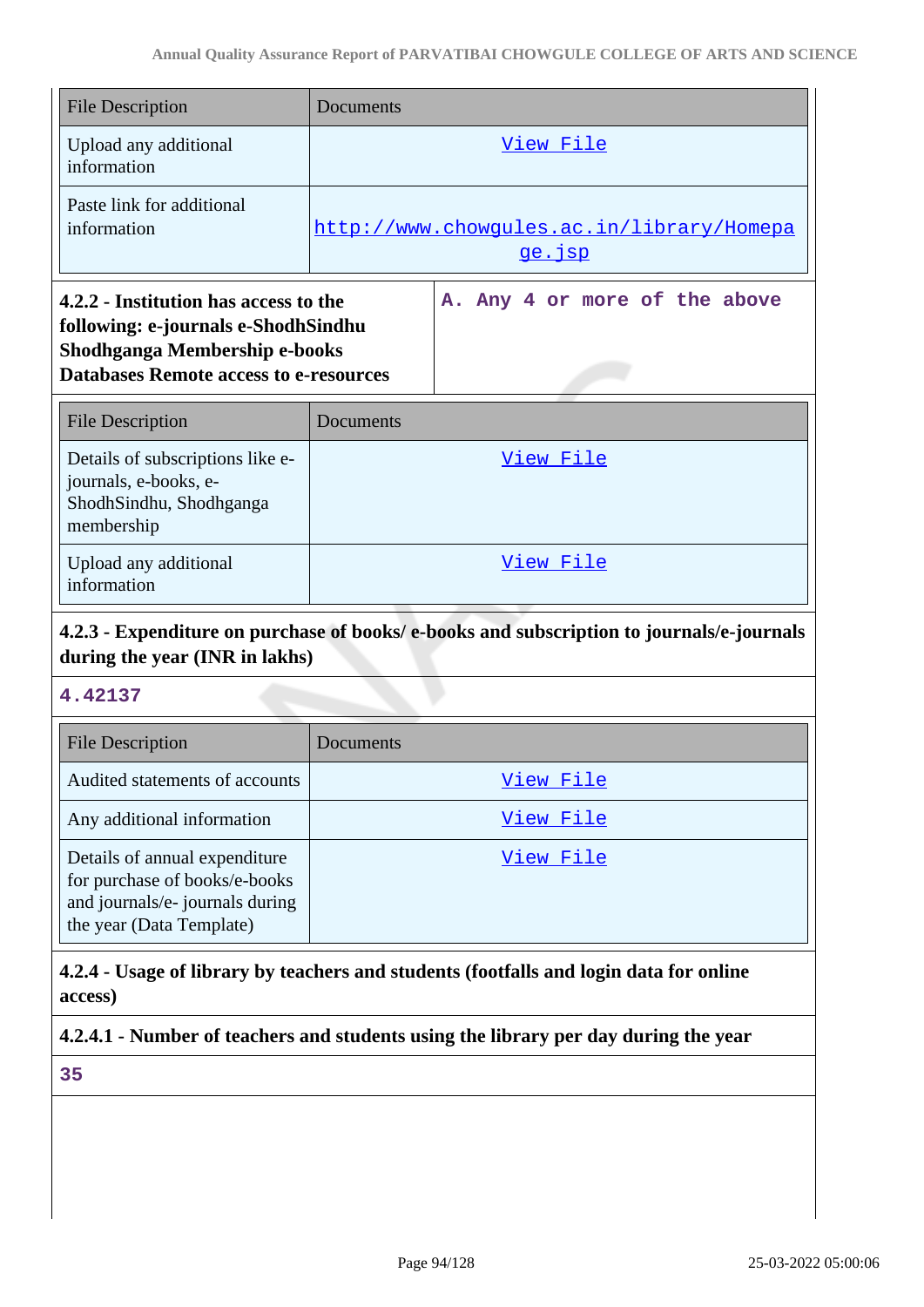| <b>File Description</b>                                     | <b>Documents</b> |
|-------------------------------------------------------------|------------------|
| Upload details of library usage<br>by teachers and students | View File        |
| Any additional information                                  | View File        |

### **4.3 - IT Infrastructure**

4.3.1 - Institution has an IT policy covering Wi-Fi, cyber security, etc. and has allocated budget for updating its IT facilities

**Office of Information Technology (OIT): In 2008, a dedicated department was started to design and implement ITinfrastructure. It is responsible for hardware and software design, development and maintenance.**

**Online Admission System with Payment Gateway:- The cashless payment of fees anIntegrated Payment gateway for Admission System was introduced from June 2017. The existing firewall, Cyberoam was upgraded in 2019, to Sophos-SG430, which supports700 congruent users with better Internet speed and high security.**

**The College has its own centralized information software system for Administration andAcademic Management.A new high speed thermal printer was installed in June 2018. An Upgrade of the WiFi infrastructure was done on January 2018 by replacing 5 routers(with 2Mbps) and adding 2 Enterprise Router with high speed and higher configuration (1Gbps). The present Internet Bandwidth is 120 Mbps.**

**Audio-Visual room with state of the art Interactive Smart TV was added.Server/Storage/Intranet: Separate NAS (Network Access Storage) 4 TB and 2 TBmirroring NAS for storing digital media of events.UPS: Replacement of UPS was done in 2017 and 2020. Currently it has 40 KVA systems to support power backup to the entire college for about 4 hours.**

| <b>File Description</b>                  | Documents                                                       |
|------------------------------------------|-----------------------------------------------------------------|
| Upload any additional<br>information     | View File                                                       |
| Paste link for additional<br>information | http://node01.chowgules.ac.in/pub/pccas_p<br>olicy/itpolicy.pdf |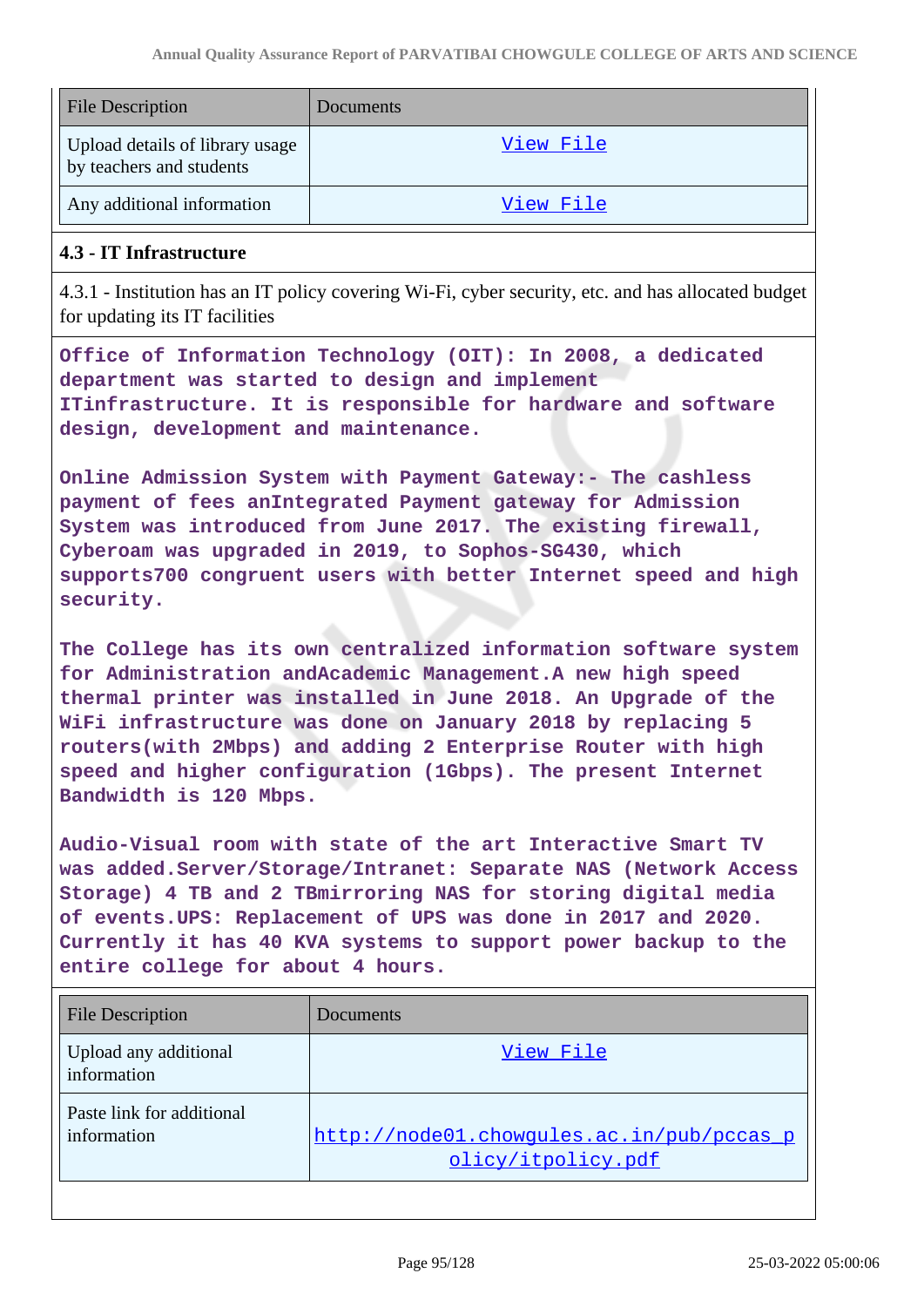| 4.3.2 - Student - Computer ratio                                                                                                                                                                                                          |                                                                                                                                 |                     |
|-------------------------------------------------------------------------------------------------------------------------------------------------------------------------------------------------------------------------------------------|---------------------------------------------------------------------------------------------------------------------------------|---------------------|
| Number of Students                                                                                                                                                                                                                        |                                                                                                                                 | Number of Computers |
| 1487                                                                                                                                                                                                                                      |                                                                                                                                 | 177                 |
| <b>File Description</b>                                                                                                                                                                                                                   | Documents                                                                                                                       |                     |
| Upload any additional<br>information                                                                                                                                                                                                      |                                                                                                                                 | <u>View File</u>    |
| 4.3.3 - Bandwidth of internet connection in<br>the Institution and the number of students<br>on campus                                                                                                                                    |                                                                                                                                 | A. ?50 Mbps         |
| <b>File Description</b>                                                                                                                                                                                                                   | Documents                                                                                                                       |                     |
| Details of bandwidth available<br>in the Institution                                                                                                                                                                                      |                                                                                                                                 | <u>View File</u>    |
| Upload any additional<br>information                                                                                                                                                                                                      | View File                                                                                                                       |                     |
| 4.3.4 - Institution has facilities for e-content<br>development:<br>available for e-content development Media<br><b>Centre Audio-Visual Centre Lecture</b><br><b>Capturing System (LCS) Mixing</b><br>equipments and software for editing | <b>Facilities</b>                                                                                                               |                     |
| <b>File Description</b>                                                                                                                                                                                                                   | Documents                                                                                                                       |                     |
| Upload any additional<br>information                                                                                                                                                                                                      | <u>View File</u>                                                                                                                |                     |
| Paste link for additional<br>information                                                                                                                                                                                                  | http://node01.chowgules.ac.in/pub/webasse<br>ts/NAAC/agar2018-19/4.3.3.%20-%20Media%20<br>Center%20&%20Recording%20Facility.mp4 |                     |
| List of facilities for e-content<br>development (Data Template)                                                                                                                                                                           | <u>View File</u>                                                                                                                |                     |
| 4.4 - Maintenance of Campus Infrastructure                                                                                                                                                                                                |                                                                                                                                 |                     |
| 4.4.1 - Expenditure incurred on maintenance of physical and academic support facilities,<br>excluding salary component, during the year (INR in lakhs)                                                                                    |                                                                                                                                 |                     |

**109.18**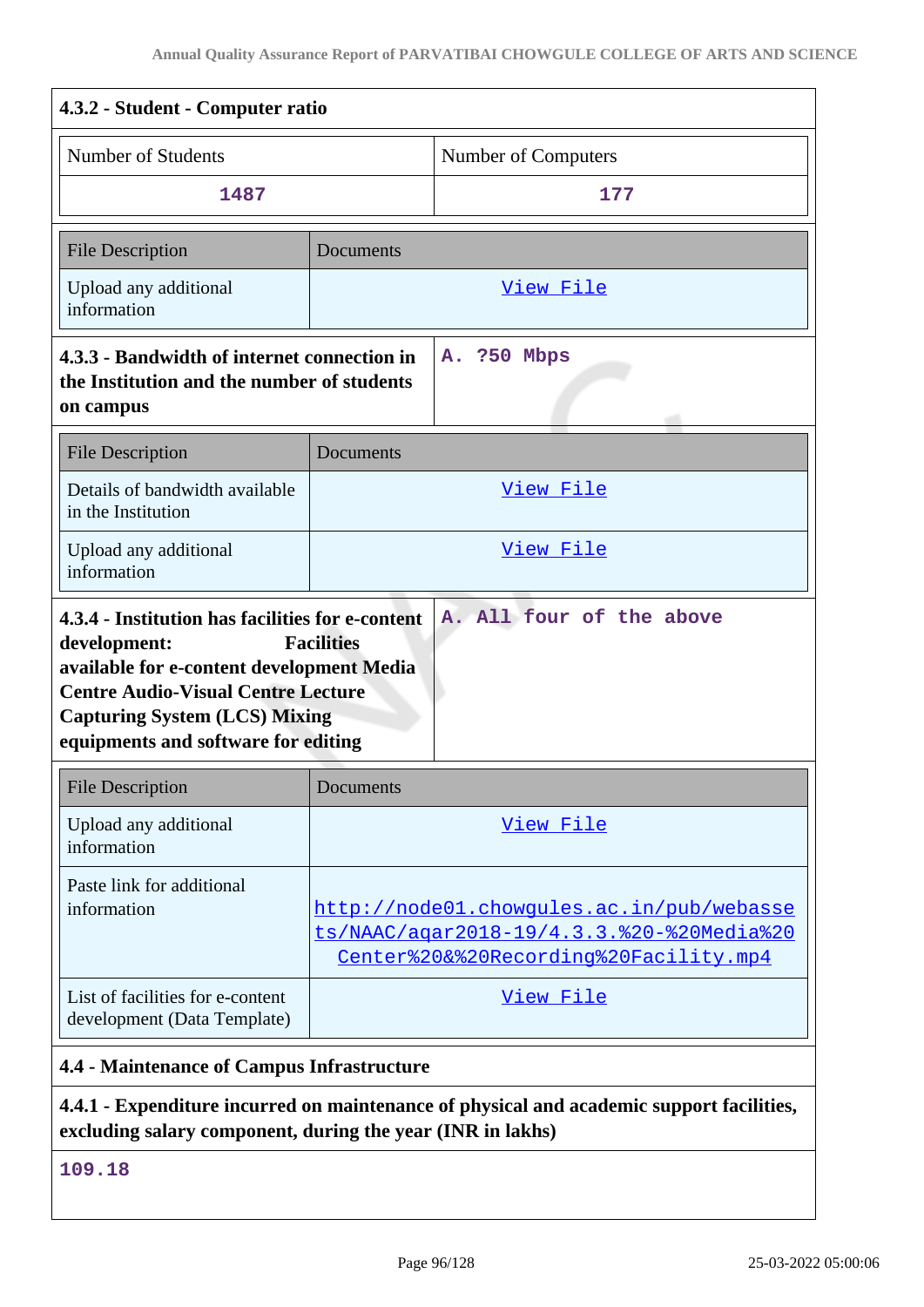| <b>File Description</b>              | <b>Documents</b> |
|--------------------------------------|------------------|
| Audited statements of accounts       | View File        |
| Upload any additional<br>information | View File        |

4.4.2 - There are established systems and procedures for maintaining and utilizing physical, academic and support facilities – classrooms, laboratory, library, sports complex, computers, etc.

**Utilization of Infrastructure: The College Timetable Management Committee prepares thetimetable for the entire college including allotment of classrooms. Subsequently, the concerned department prepares the timetable to conduct practical in the Laboratories. Otherfacilities have to be booked by the concerned faculty/student.**

**Maintenance of the Infrastructure: Maintenance of Entire Campus Infrastructure is carriedout by Estate Department of the College under the guidance of the Finance Committee andTender/Purchase committee. a) Minor Maintenance process such as electrical/electronic items, gas-pipelines forLabs, Civil work etc, are done by getting quotations from different parties, scrutinised by Tender/Purchase committee. b) Major maintenance undergoes the following procedure: - The items/work to be purchased/carried-out is advertised for tenders in the localNewspapers and/or in the college website. - All the vendors are invited on the day of opening the tenders by the tender committee andare allowed to go through the tenders received. - From the comparative statements prepared, the purchase committee decides withjustification, the vendor to be given purchase/work order.**

**As per the progress of utilization of the funds and the strategies adopted, the finance committee mobilize and optimize the resources utilized.**

| <b>File Description</b>                  | <b>Documents</b>                                                                                           |
|------------------------------------------|------------------------------------------------------------------------------------------------------------|
| Upload any additional<br>information     | View File                                                                                                  |
| Paste link for additional<br>information | http://node01.chowgules.ac.in/pub/webasse<br>ts/NAAC/agar2019-20/4.4.2-Procedures%20an<br>d%20Policies.pdf |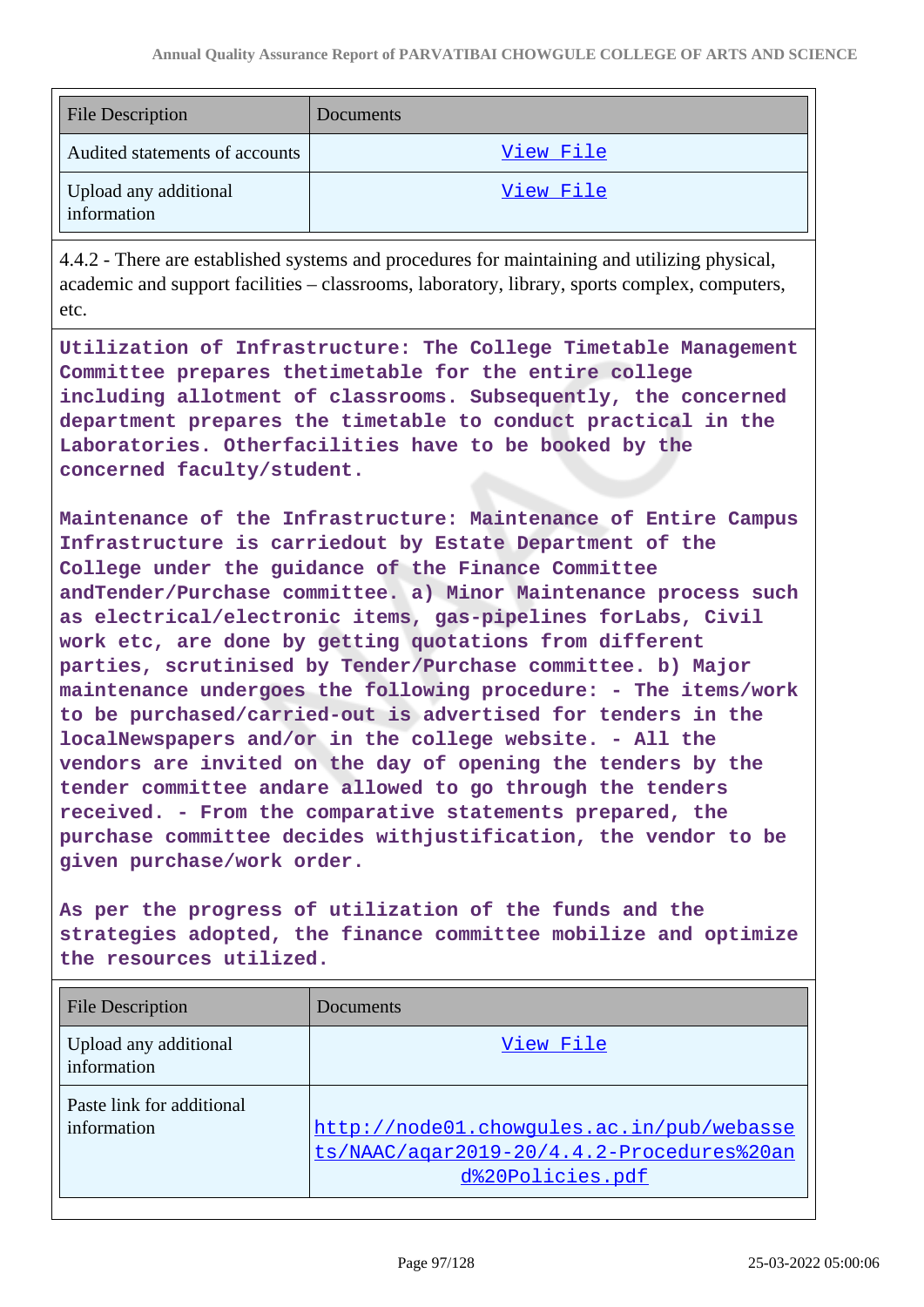### **STUDENT SUPPORT AND PROGRESSION**

## **5.1 - Student Support**

# **5.1.1 - Number of students benefitted by scholarships and freeships provided by the Government during the year**

**27**

| <b>File Description</b>                                                             | Documents |
|-------------------------------------------------------------------------------------|-----------|
| Upload self-attested letters<br>with the list of students<br>receiving scholarships | View File |
| Upload any additional<br>information                                                | View File |

# **5.1.2 - Number of students benefitted by scholarships and freeships provided by the institution and non-government agencies during the year**

| <b>File Description</b>                    | Documents |
|--------------------------------------------|-----------|
| Upload any additional<br>information       | View File |
| Institutional data in prescribed<br>format | View File |

| 5.1.3 - The following Capacity Development $ A$ . All of the above |  |  |  |  |
|--------------------------------------------------------------------|--|--|--|--|
| and Skill Enhancement activities are                               |  |  |  |  |
| organised for improving students'                                  |  |  |  |  |
| capabilities Soft Skills Language and                              |  |  |  |  |
| <b>Communication Skills Life Skills (Yoga,</b>                     |  |  |  |  |
| <b>Physical fitness, Health and Hygiene)</b>                       |  |  |  |  |
| <b>Awareness of Trends in Technology</b>                           |  |  |  |  |
|                                                                    |  |  |  |  |

| <b>File Description</b>                          | Documents                                                                                                               |
|--------------------------------------------------|-------------------------------------------------------------------------------------------------------------------------|
| Link to Institutional website                    | http://node01.chowqules.ac.in/pub/webasse<br>ts/AOAR/agar criteria/criteria5/5.1/5.1.3<br>-Additional%20Information.pdf |
| Details of capability<br>development and schemes | View File                                                                                                               |
| Any additional information                       | View File                                                                                                               |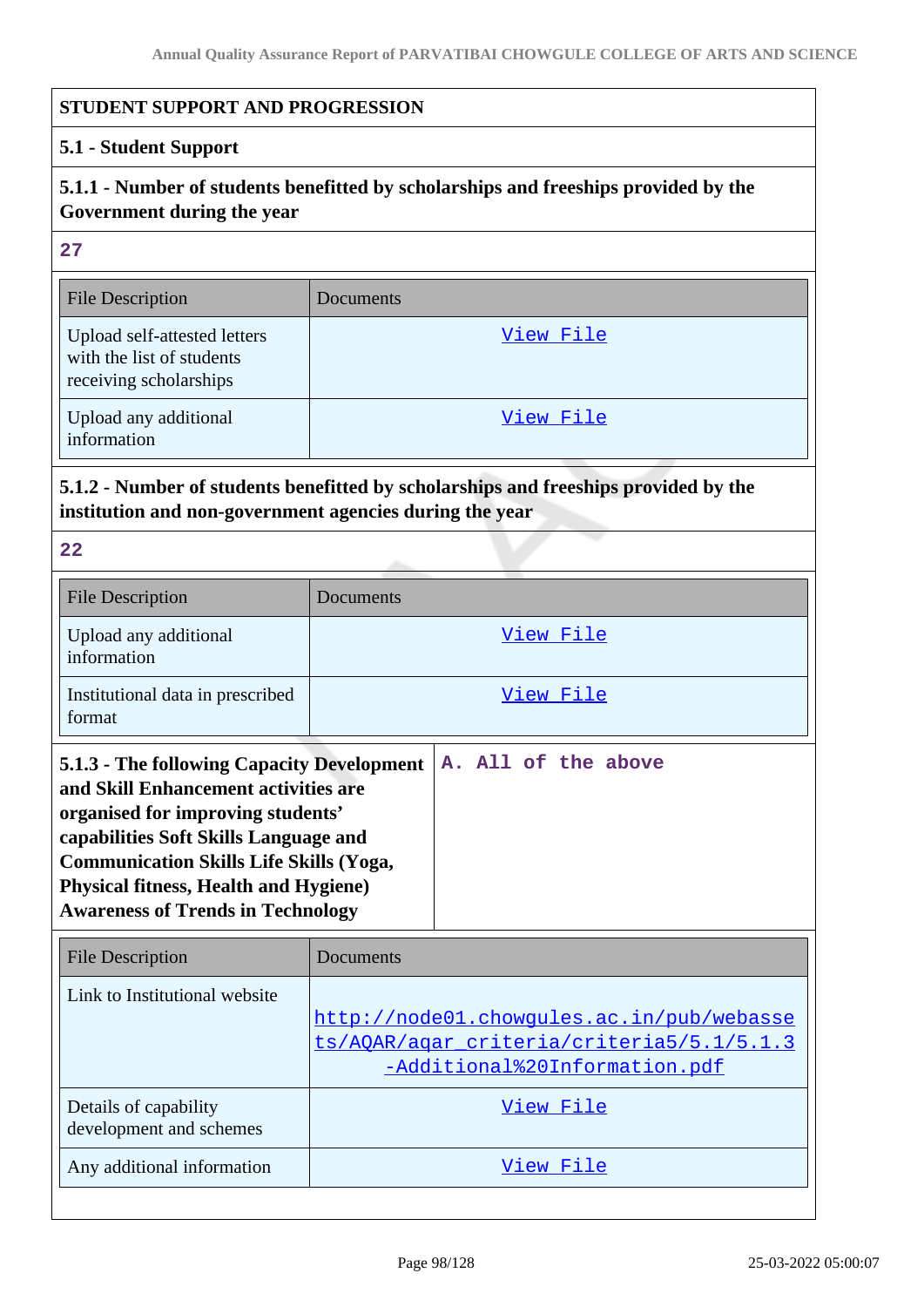# **5.1.4 - Number of students benefitted from guidance/coaching for competitive examinations and career counselling offered by the institution during the year**

| <b>File Description</b>                                                                                                                                                                                                                                                                                                                                                                                                           | Documents                                                             |  |  |  |
|-----------------------------------------------------------------------------------------------------------------------------------------------------------------------------------------------------------------------------------------------------------------------------------------------------------------------------------------------------------------------------------------------------------------------------------|-----------------------------------------------------------------------|--|--|--|
| Any additional information                                                                                                                                                                                                                                                                                                                                                                                                        | View File                                                             |  |  |  |
| Number of students benefited<br>by guidance for competitive<br>examinations and career<br>counseling during the year<br>(Data Template)                                                                                                                                                                                                                                                                                           | View File                                                             |  |  |  |
| 5.1.5 - The institution adopts the following<br>mechanism for redressal of students'<br>grievances, including sexual harassment<br>and ragging: Implementation of guidelines<br>of statutory/regulatory bodies Creating<br>awareness and implementation of policies<br>with zero tolerance Mechanism for<br>submission of online/offline students'<br>grievances Timely redressal of grievances<br>through appropriate committees | All of the above<br>Α.                                                |  |  |  |
| <b>File Description</b>                                                                                                                                                                                                                                                                                                                                                                                                           | Documents                                                             |  |  |  |
| Minutes of the meetings of<br>students' grievance redressal<br>committee, prevention of<br>sexual harassment committee<br>and Anti-ragging committee                                                                                                                                                                                                                                                                              | View File                                                             |  |  |  |
| Details of student grievances<br>including sexual harassment<br>and ragging cases                                                                                                                                                                                                                                                                                                                                                 | <u>View File</u>                                                      |  |  |  |
| Upload any additional<br>information                                                                                                                                                                                                                                                                                                                                                                                              | <u>View File</u>                                                      |  |  |  |
| 5.2 - Student Progression                                                                                                                                                                                                                                                                                                                                                                                                         |                                                                       |  |  |  |
|                                                                                                                                                                                                                                                                                                                                                                                                                                   | 5.2.1 - Number of outgoing students who got placement during the year |  |  |  |
| 41                                                                                                                                                                                                                                                                                                                                                                                                                                |                                                                       |  |  |  |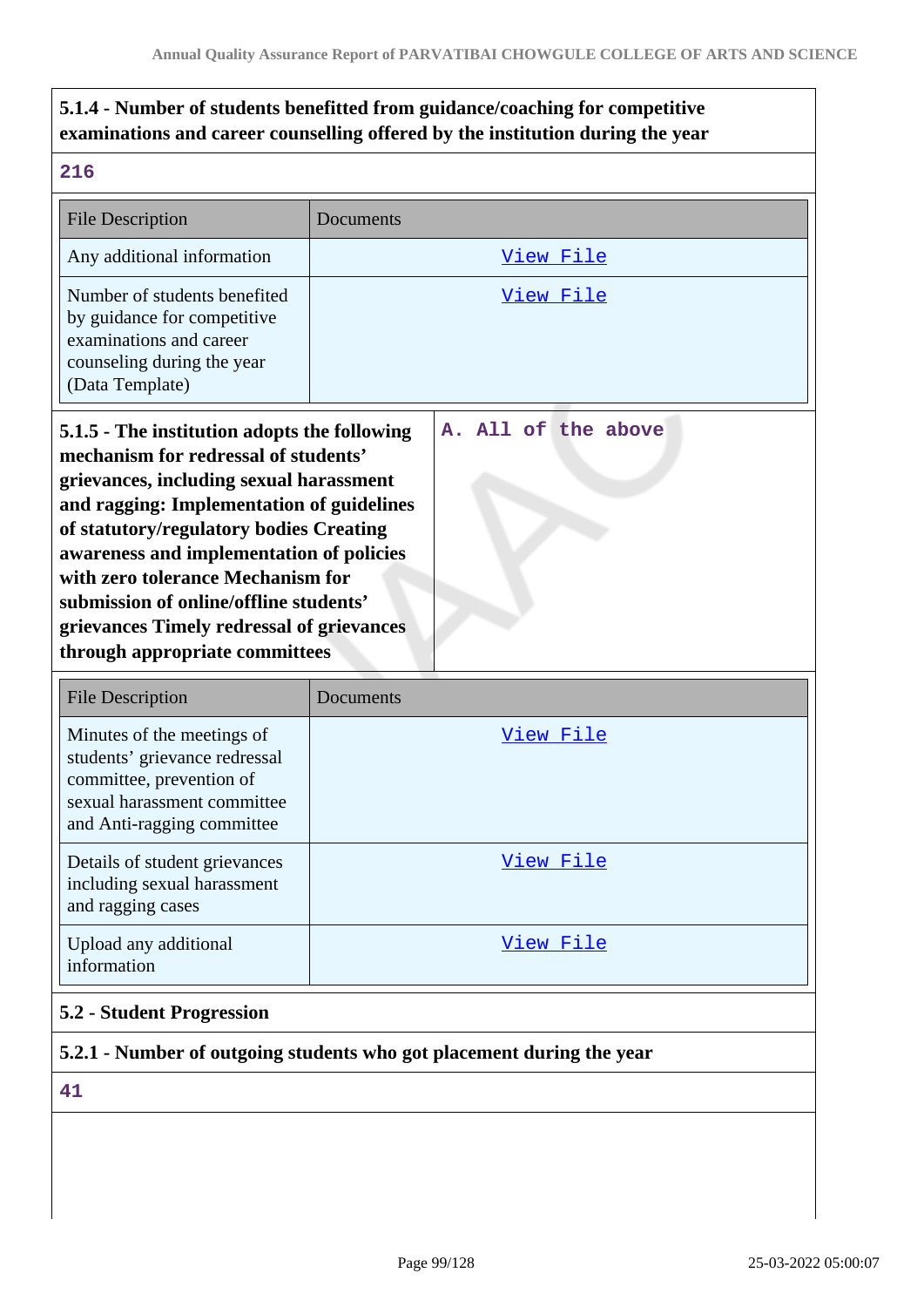| <b>File Description</b>                  | Documents |
|------------------------------------------|-----------|
| Self-attested list of students<br>placed | View File |
| Upload any additional<br>information     | View File |

## **5.2.2 - Number of outgoing students progressing to higher education**

**159**

| <b>File Description</b>                              | Documents        |
|------------------------------------------------------|------------------|
| Upload supporting data for<br>students/alumni        | View File        |
| Details of students who went<br>for higher education | View File        |
| Any additional information                           | No File Uploaded |

**5.2.3 - Number of students qualifying in state/ national/ international level examinations during the year**

**5.2.3.1 - Number of students who qualified in state/ national/ international examinations (e.g.: IIT-JAM/NET/SET/JRF/ GATE /GMAT /CAT/ GRE/ TOEFL/Civil Services/State government examinations) during the year**

#### **7**

| <b>File Description</b>                       | Documents |
|-----------------------------------------------|-----------|
| Upload supporting data for<br>students/alumni | View File |
| Any additional information                    | View File |

## **5.3 - Student Participation and Activities**

**5.3.1 - Number of awards/medals for outstanding performance in sports and/or cultural activities at inter-university / state /national / international events (award for a team event should be counted as one) during the year**

| <b>File Description</b>                       | Documents |
|-----------------------------------------------|-----------|
| e-copies of award letters and<br>certificates | View File |
| Any additional information                    | View File |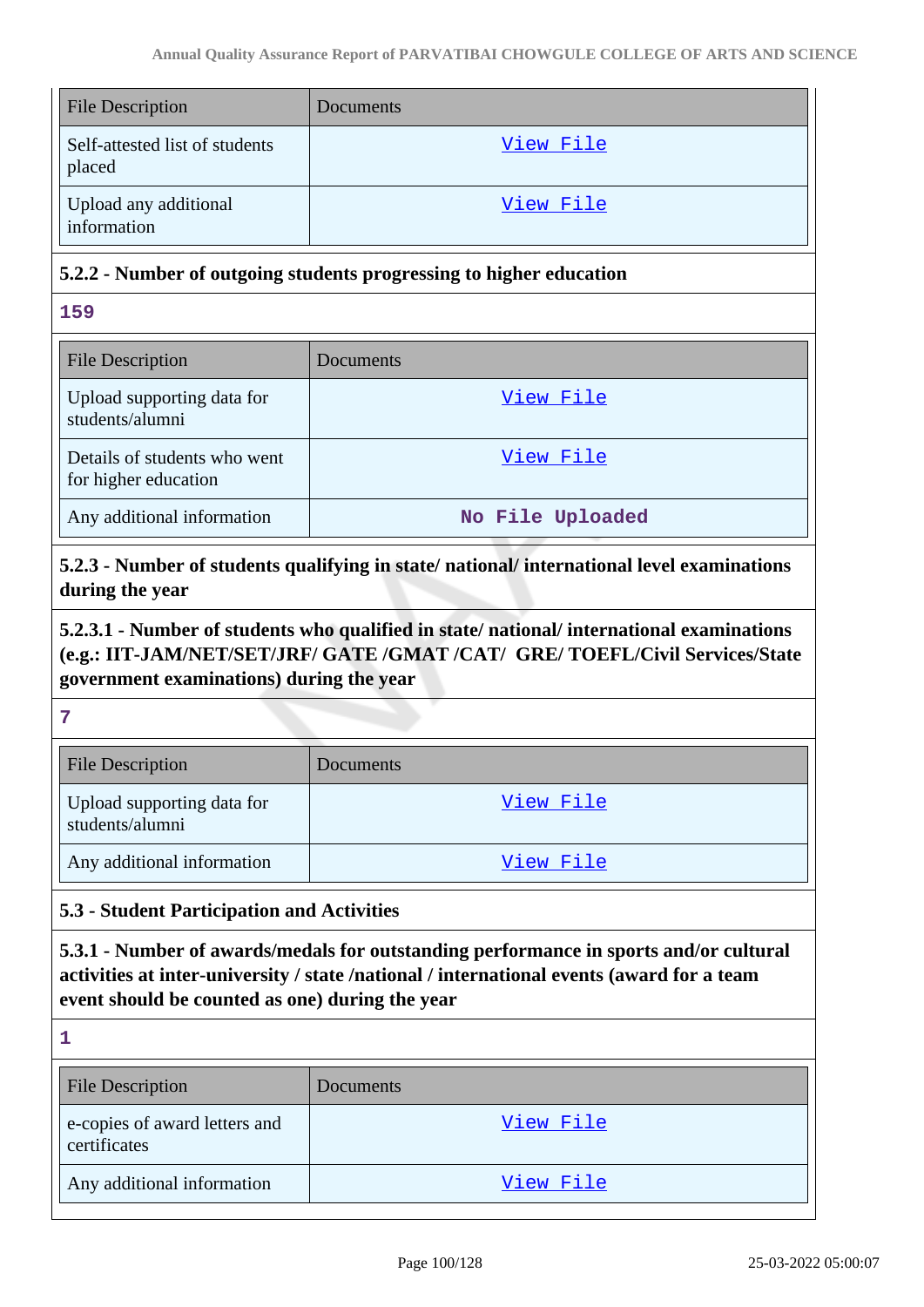5.3.2 - Presence of an active Student Council and representation of students in academic and administrative bodies/committees of the institution

**Due to pandemic situation students were not permitted to be on campus hence there was no formalStudent Council constituted. Though students did be part as members of the various committees of the institution. They were members of the following committees of the college:**

- **1. Students Greviance Redressal Committee**
- **2. Collegiate Student Grievance Redressal Committee**
- **3. Internal Complain Committee (Standing Committee on Prevention of SexualHarassment)**
- **4. Internal Quality Assurance Cell (IQAC)**
- **5. Anti-Ragging and Students' Disciplinary Committee**
- **6. NSS Advisory Committee**

| <b>File Description</b>                  | Documents                                                                                                 |
|------------------------------------------|-----------------------------------------------------------------------------------------------------------|
| Upload any additional<br>information     | View File                                                                                                 |
| Paste link for additional<br>information | http://node01.chowgules.ac.in/pub/webasse<br>ts/right%20quick%20link/COMMITTEE%20LIST%<br>20(2020-21).pdf |

## **5.3.3 - Number of sports and cultural events / competitions organised by the institution**

**25**

| <b>File Description</b>                                                    | Documents        |
|----------------------------------------------------------------------------|------------------|
| Report of the event                                                        | View File        |
| List of sports and cultural<br>events / competitions<br>organised per year | View File        |
| Upload any additional<br>information                                       | No File Uploaded |

#### **5.4 - Alumni Engagement**

5.4.1 - The Alumni Association and its Chapters (registered and functional) contribute significantly to the development of the institution through financial and other support services

**The Alumni of our college contributed and extended their support to our college in the following ways under specified titles of activities:**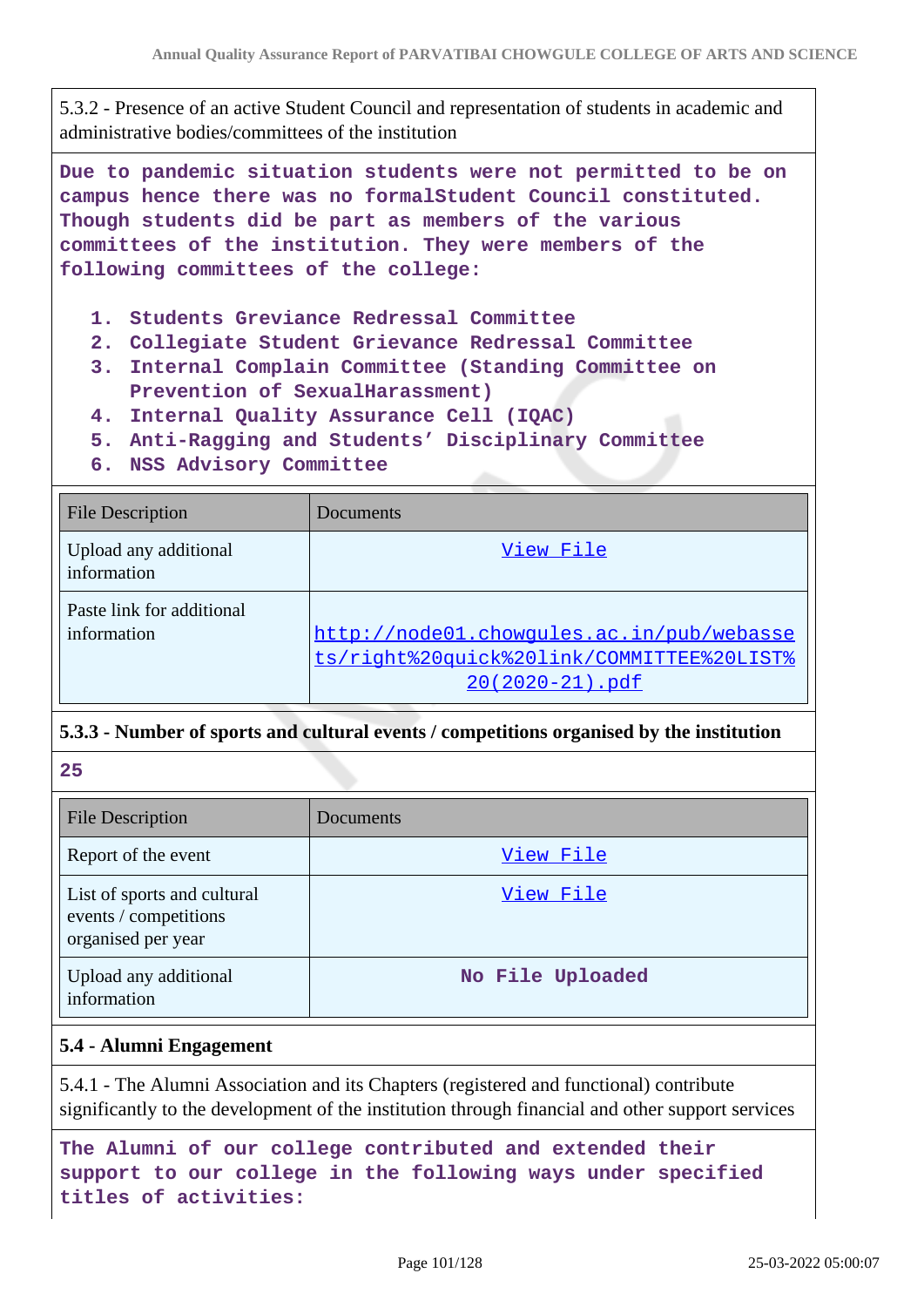#### **A. As Resource Persons in our college for the following:**

- **1. Webinars On 'My Career Journey In Biotechnology' byMs. Divya Naik,Ms. Joans Pires,Ms. Sakshi Ahluwalia,Ms. Maclaez Vaz,Ms. Chaitra Shetty,Ms. Ankita Chattopadhyay,Ms. Saili Madangirikar,Ms. Rudraksh Madkaikar**
- **2. Talk On "Geography And Skills: My Learning Experience' byMr. Rosario D' Costa**
- **3. A Virtual Talk Entitled "My Career Journey In Chemistry – From Academics To Academics"**
- **4. A Webinar Alumni Talk Series Titled "The One With Divya Naik"**
- **5. Guest Lecture On "Entrepreneurship And Innovation As Career Opportunities" byMr. Ankur Kankonkar**
- **6. Talk On "Planning A Career As An I.T. Graduate"byMr. Aditya Rane**
- **7. Web Talk On 'Importance Of Yoga For Youth' byMs. Samita Sethi**
- **8. Session on 'Career Guidance'byMs. Ravina Pai and Ms. Stacey Fernandes**
- **9. Student- Expert cum alumni interactive session byVikas Peeru andSantosh Ghadi**
- **10. 'Career Talks' byMs. Sangrail Brito Carvalho and Ms. Kimberly Pereira**

**B. Alumni Startups initiated under our college IIC** 

- **1. StudyNook Annalise Benjamin and Finoshka Rodrigues**
- **2. Mushroom Connect Aduja Naik and Hashma Muhawar**

|                                                            | <b>File Description</b>                  | Documents        |
|------------------------------------------------------------|------------------------------------------|------------------|
|                                                            | Upload any additional<br>information     | View File        |
|                                                            | Paste link for additional<br>Information | <b>Nil</b>       |
| 5.4.2 - Alumni's financial contribution<br>during the year |                                          |                  |
|                                                            | <b>File Description</b>                  | Documents        |
|                                                            | Upload any additional<br>information     | No File Uploaded |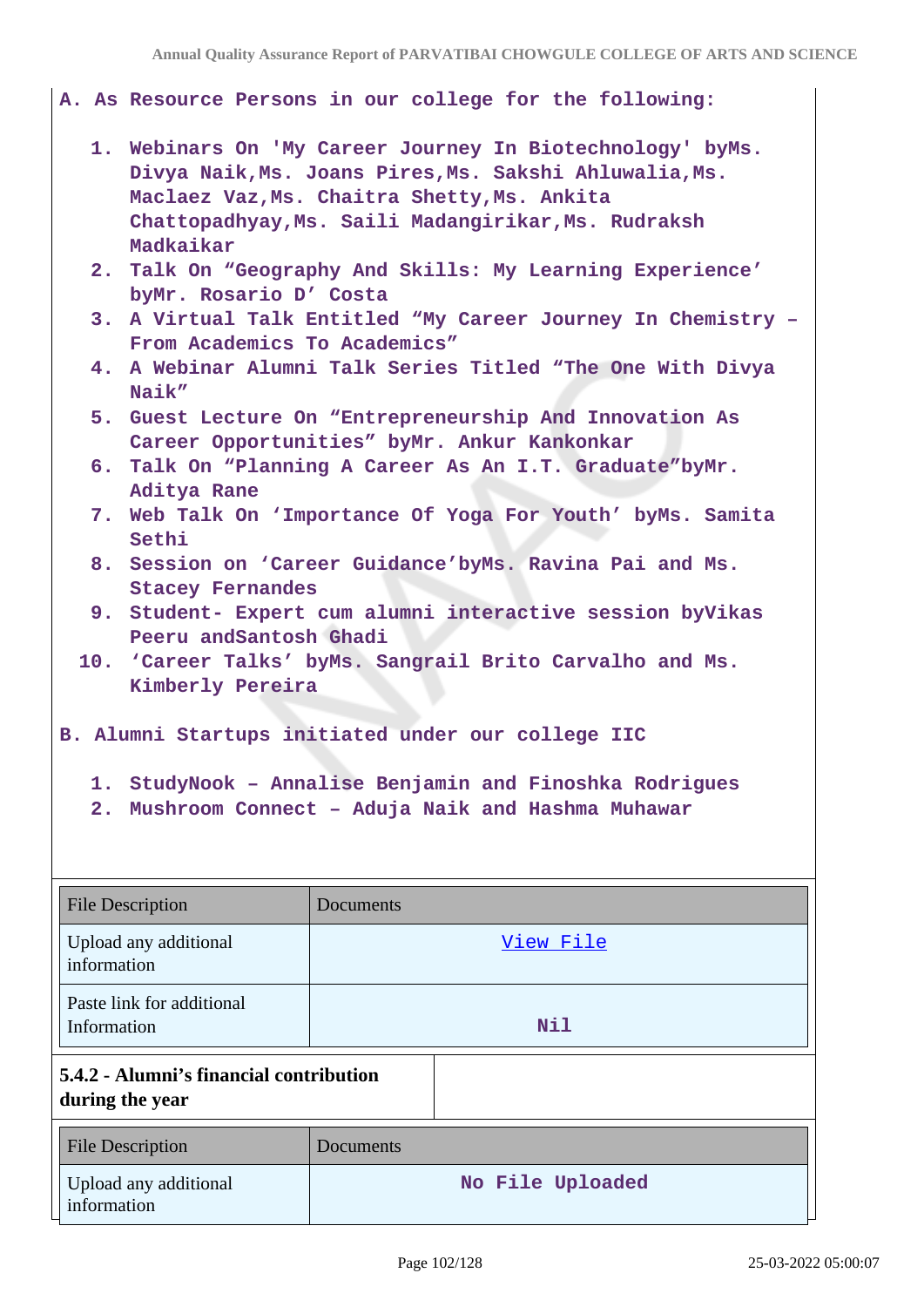## **GOVERNANCE, LEADERSHIP AND MANAGEMENT**

### **6.1 - Institutional Vision and Leadership**

6.1.1 - The governance of the institution is reflective of an effective leadership in tune with the vision and mission of the Institution

**The Vision and Mission statements aim at broadening the Education, knowledge and skill sets of the students with focus on making them more employable and sensitizing students to the social issues and inculcating values to demonstrate commitment to the society and environment. Further, specific courses such as academic writing, research writing and statistics are made mandatory. To rovide global exposure, exchange programme were initiated with 06 International institutions, visit of international visiting/ faculty was encouraged, and policy for international academic credits transfer was formulated. Based on the Vision, value systems are directed to orient the students to inculcate transparency in behaviour coupled with high ethical and moral standards. Our equal opportunities endeavours seek to transform society by empowering the students and the faculty through community outreach programmes, mentoring and departmental extension activities, student club activities which provide equal opportunities to the students. Equal opportunity is practiced during admissions and employment to candidates and imposes no restrictions on the basis of gender, socio-economic status and physical abilities. Theinstitution has thus followed the stated policy of its quest for excellence in its vision and mission statements.**

| <b>File Description</b>                  | Documents                                                   |
|------------------------------------------|-------------------------------------------------------------|
| Upload any additional<br>information     | View File                                                   |
| Paste link for additional<br>Information | http://www.chowqules.ac.in/pccas2021/p/vi<br>sionandmission |

6.1.2 - Effective leadership is reflected in various institutional practices such as decentralization and participative management

**Various academic and administrative positions to assist effective functioning of the college. For the administrative affairs, the principal is assisted by two vice principals for administrative affairs. Since autonomy demands deeper engagement of academic matters, Deans were appointed to look into the planning and functioning of qualitative matters of**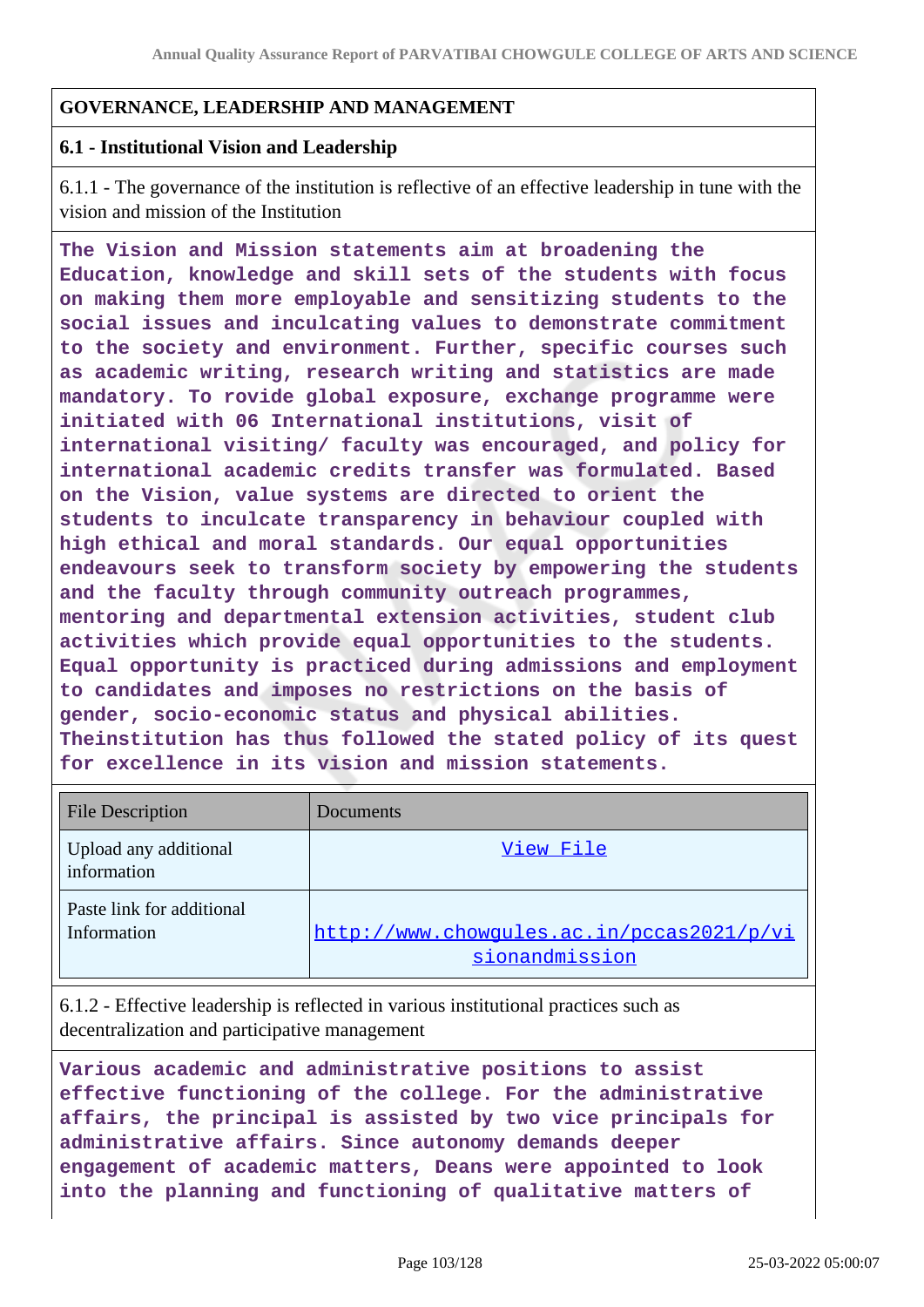**academic programmes. This is reflection of decentralization management to ensure smooth functioning. Subsequently, it was prudent to have functionaries and statutory committees to coordinate specific activities. Accordingly,co-ordinator for international exchange Programme, Placement Officer, coordinator for PG Programmes and co-ordinator for student affairs, were also appointed. Their roles and responsibilities were well defined. This controller of examination is responsible for smooth conduct of examination, formulating guidelines for examinations and timely declarations of results. Co-ordinator of Student Affairs monitors the student related activities and supports their welfare measures in the college. The other initiatives include Centre for Teaching – Learning, Academic Industry Interface, Innovation and incubation cell, Institution Innovation Council (IIC-MHRD), The coordinator for International exchange Programme works for promoting international collaborations, academic credit transfer, coordination of student exchange Programme, hosting of international faculty on the campus. The management has also appointed HR for smooth liaising between the principal and the management.**

| <b>File Description</b>                                             | Documents                                       |
|---------------------------------------------------------------------|-------------------------------------------------|
| Upload strategic plan and<br>deployment documents on the<br>website | View File                                       |
| Upload any additional<br>information                                | View File                                       |
| Paste link for additional<br>Information                            | http://www.chowqules.ac.in/pccas2021/p/iq<br>ac |

## **6.2 - Strategy Development and Deployment**

6.2.1 - The institutional Strategic/ Perspective plan has been clearly articulated and implemented

**The College has a strategic plan streamedlined and well articulatedd through participation of management, administration and respective committees. Various committees draw a perspecctive plan (short term and Long term objectives) which is executed in phase wisemanner. Here is a case study of research consultancy and extension activity committee strategic plan.The 'Research, Consultancy and Extension Activities committee of the college (RCEAPCCAS) redefined it's goals.**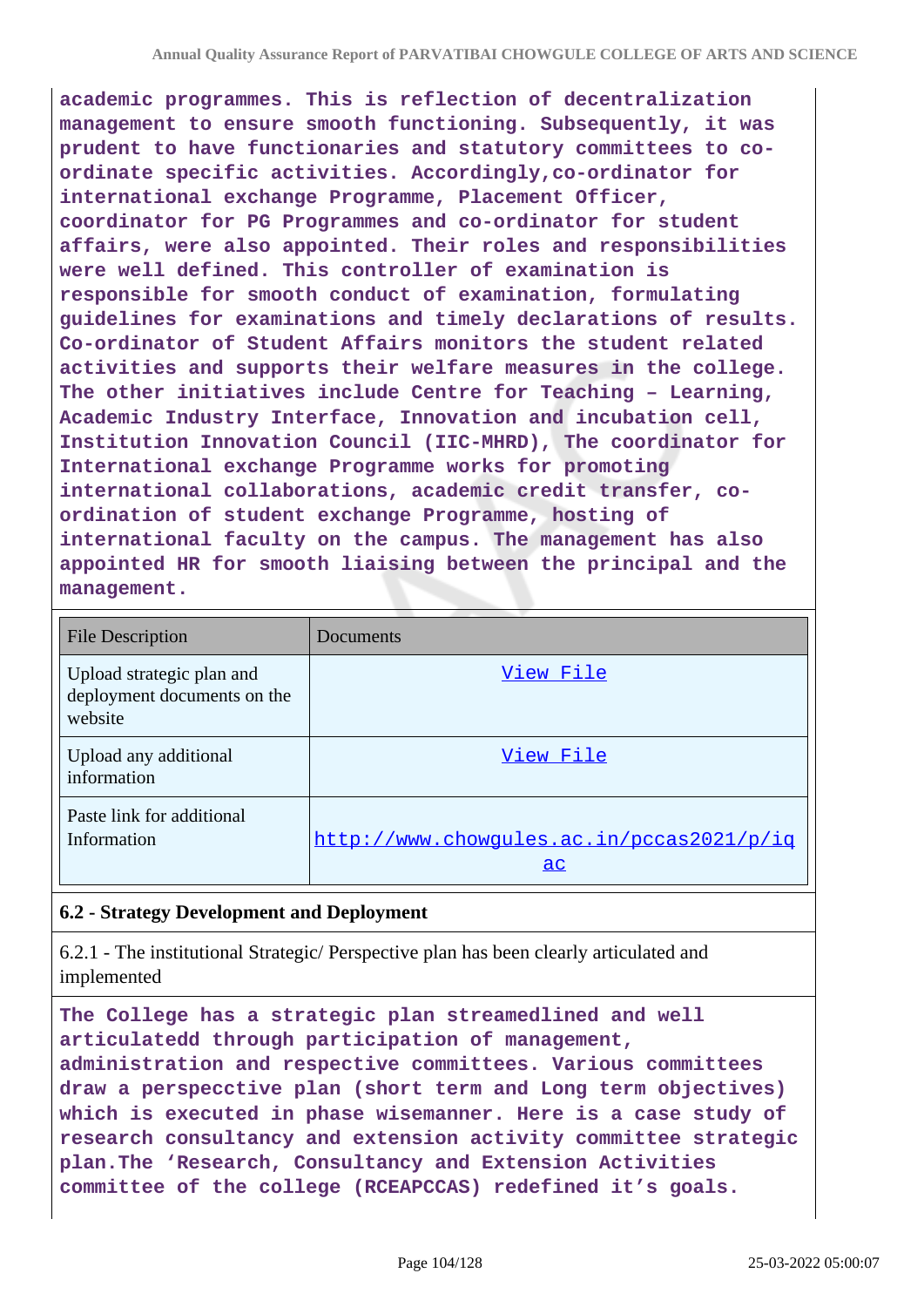**Short term and long term goals were laid .The plan also included strategies to contribute to the society through various extension services and community outreach activities.**

**1.Strategic Plan: Short term goals of RCEAC:**

**1.Create conducive research environment**

**2.Promote research on the campus**

**3.Encourage research publications and Interdisciplinary research**

**4.Create Research Policies**

**5.Encourage community outreach activities at the departments**

**Long term goals of RCEAC:**

**1.Initiate international collaborations for research**

**2.Obtain funds for research infrastructure development**

**3.Create Portal for research.**

**Outcome: A significant number of faculty members are actively involved in by, undertaking research projects, publishing and presenting their research findings, providing consultancy and carrying out collaborative research activities.**

| <b>File Description</b>                                   | Documents                             |
|-----------------------------------------------------------|---------------------------------------|
| Strategic Plan and deployment<br>documents on the website | View File                             |
| Paste link for additional<br>information                  | http://www.chowqules.ac.in/p/ext work |
| Upload any additional<br>information                      | View File                             |

6.2.2 - The functioning of the various institutional bodies is effective and efficient as visible from the policies, administrative set-up, appointment and service rules, procedures, etc.

**The organogram depicts the current organizational structure. The Principal is responsible for overall functioning – academic, administrative, finance and institutional growth. Vice Principals and the Deans support the system. Academic**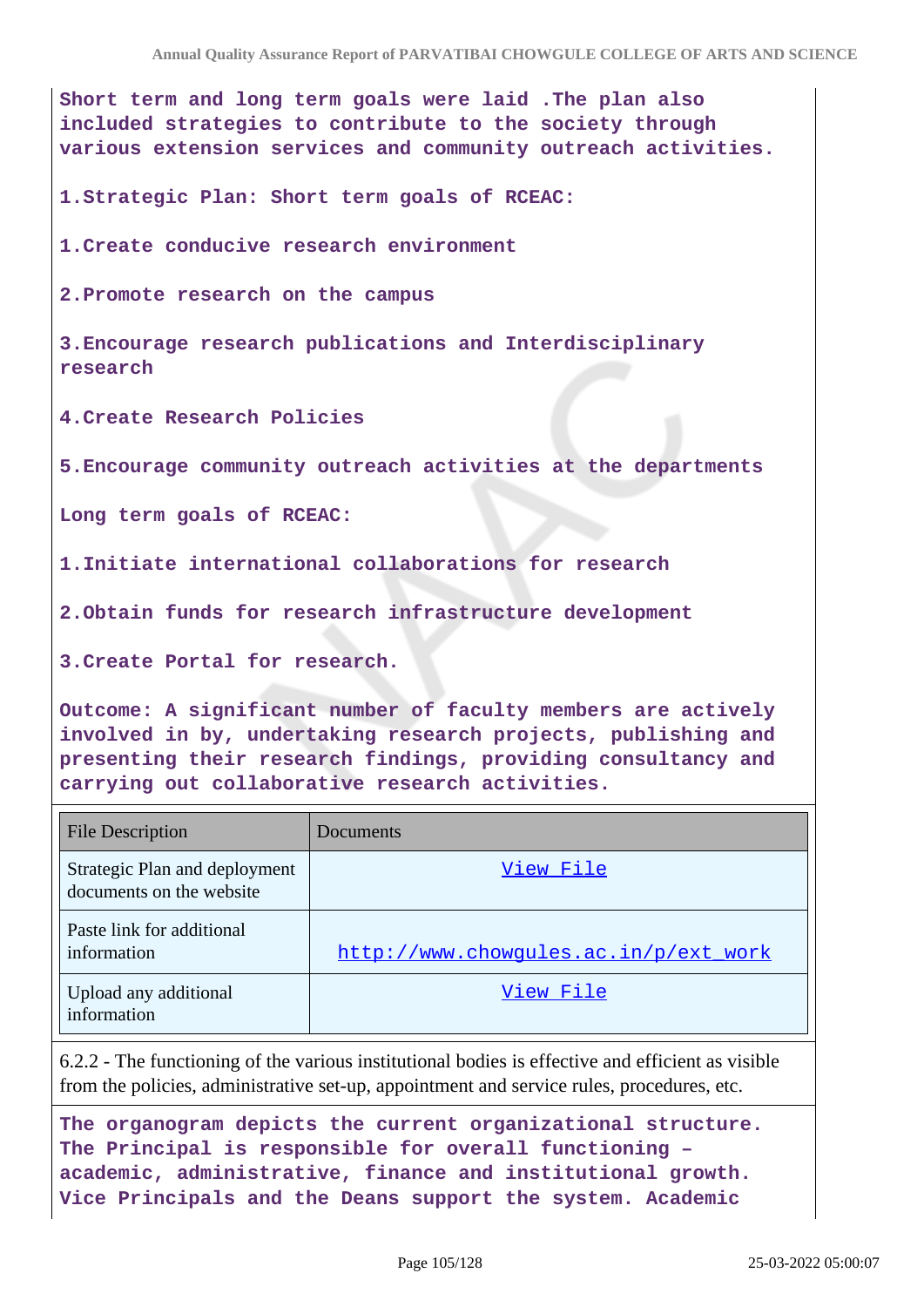**Quality initiatives like academic audit processes and faculty performance appraisals are initiated and streamlined by the IQAC. Head of the department takes the responsibility of managing the academic programmes in the department. The Controller of Examinations is responsible for the conduct of the end semester examination and publication of results on time. The Director of physical education is responsible for participation of students in sports events, clubs activity and managing students'affairs. The Librarian maintains and Upgrades library resources and facilities. The Office Superintendent coordinates the functioning of the administrative staff. The multitasking staffs are entrusted with multiple task. There are other student support department that are managed by respective faculty. The management has appointed a cadre of staff: HR, Estate Officer, Internship officer. Purchase officer and accountant to assist and ensure smooth functioning of the autonomous college . The college being autonomous, the following structure is followed: Governing Body, academic council ,Board of Studies and Finance committee. Apart from there are various committees in effective management of the college .**

| <b>File Description</b>                                                                                                                                                            | Documents                                                                                                                                      |
|------------------------------------------------------------------------------------------------------------------------------------------------------------------------------------|------------------------------------------------------------------------------------------------------------------------------------------------|
| Paste link to Organogram on<br>the institution webpage                                                                                                                             | http://node01.chowgules.ac.in/pub/webasse<br>ts/NAAC/naac criteria/criteria6/6.2.2-%20<br><u>1%200rganogram.pdf</u>                            |
| Upload any additional<br>information                                                                                                                                               | View File                                                                                                                                      |
| Paste link for additional<br>Information                                                                                                                                           | http://node01.chowqules.ac.in/pub/webasse<br>ts/NAAC/naac criteria/criteria6/6.1.2%204<br>%20Academic%20and%20admistrative%20proces<br>ses.pdf |
| A. All of the above<br>6.2.3 - Implementation of e-governance in<br>areas of operation: Administration Finance<br>and Accounts Student Admission and<br><b>Support Examination</b> |                                                                                                                                                |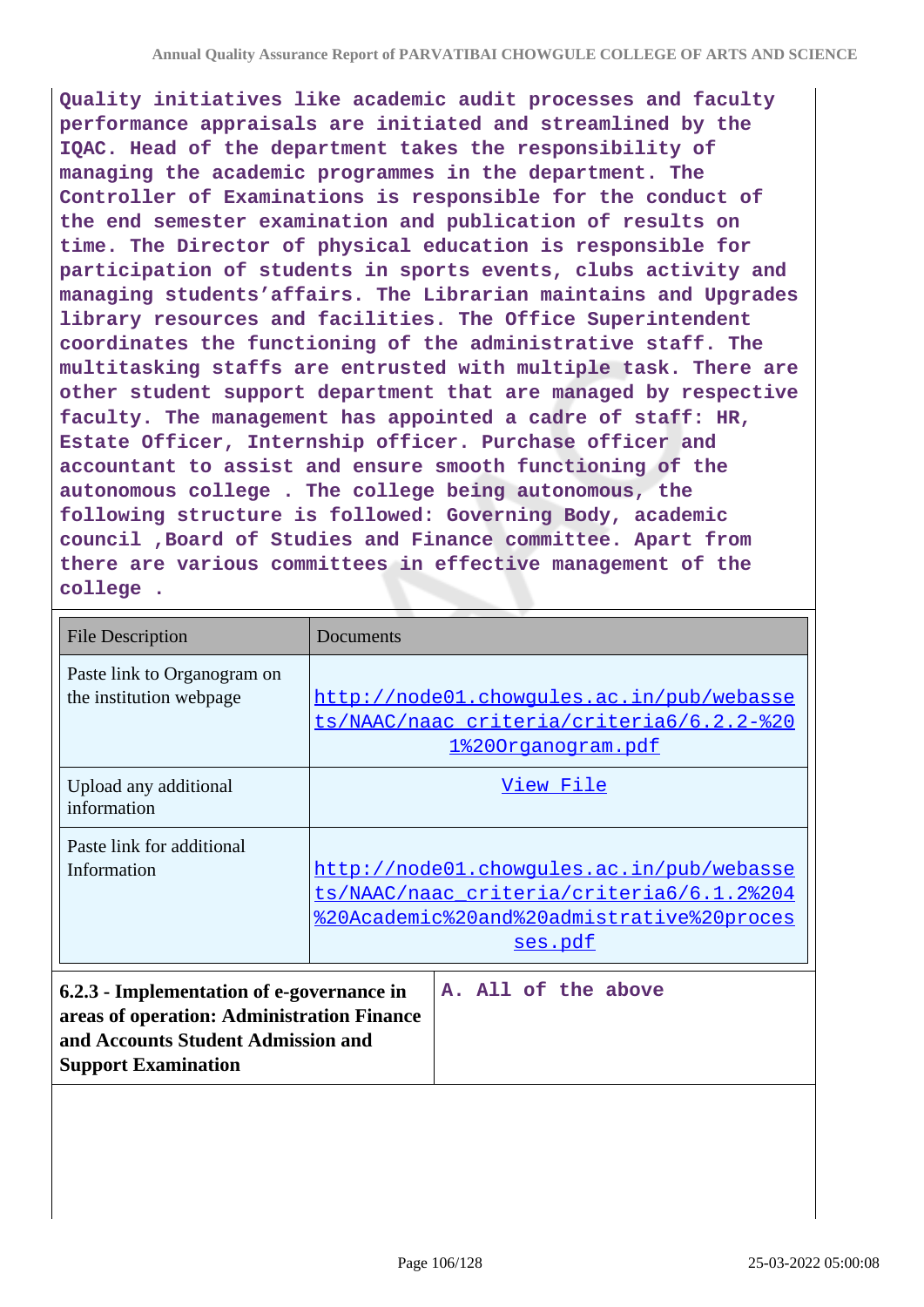| <b>File Description</b>                                                | Documents |
|------------------------------------------------------------------------|-----------|
| <b>ERP</b> (Enterprise Resource)<br>Planning) Documen                  | View File |
| Screen shots of user interfaces                                        | View File |
| Details of implementation of e-<br>governance in areas of<br>operation | View File |
| Any additional information                                             | View File |

### **6.3 - Faculty Empowerment Strategies**

6.3.1 - The institution has effective welfare measures for teaching and non-teaching staff and avenues for their career development/ progression

**College has several welfare measures for the staff to develop and upgrade their professional and administrative competency.**

**Welfare schemes for academic and research Enhancement**

- **1. Duty Leave for attending conferences and seminars**
- **2. Financial support to attend and present research papers at conferences and seminars or attend workshops in the domain subject**
- **3. Free wi-fi facility on campus and email address using the domain name of the institution are provided to all the staff members.**
- **4. Research cubicles and specialized labs for research**
- **5. Sabbatical leave and study leave to Pursue PhD or higher education.**
- **6. Duty leave and financial support for faculty accompanying students under international exchange Programme.**

**Welfare schemes : Wellness and financial**

- **1. Group Insurance schemes.**
- **2. Child care Leave**
- **3. Availability of Loan facility through Madgaon School Complex.**
- **4. Awareness programmes for Teaching and Non-Teaching Staff especially health and wellness**
- **5. Personal Counseling for teaching and non teaching staff .**
- **6. Commutation of Pension.**
- **7. Reimbursement of fees and medical bills**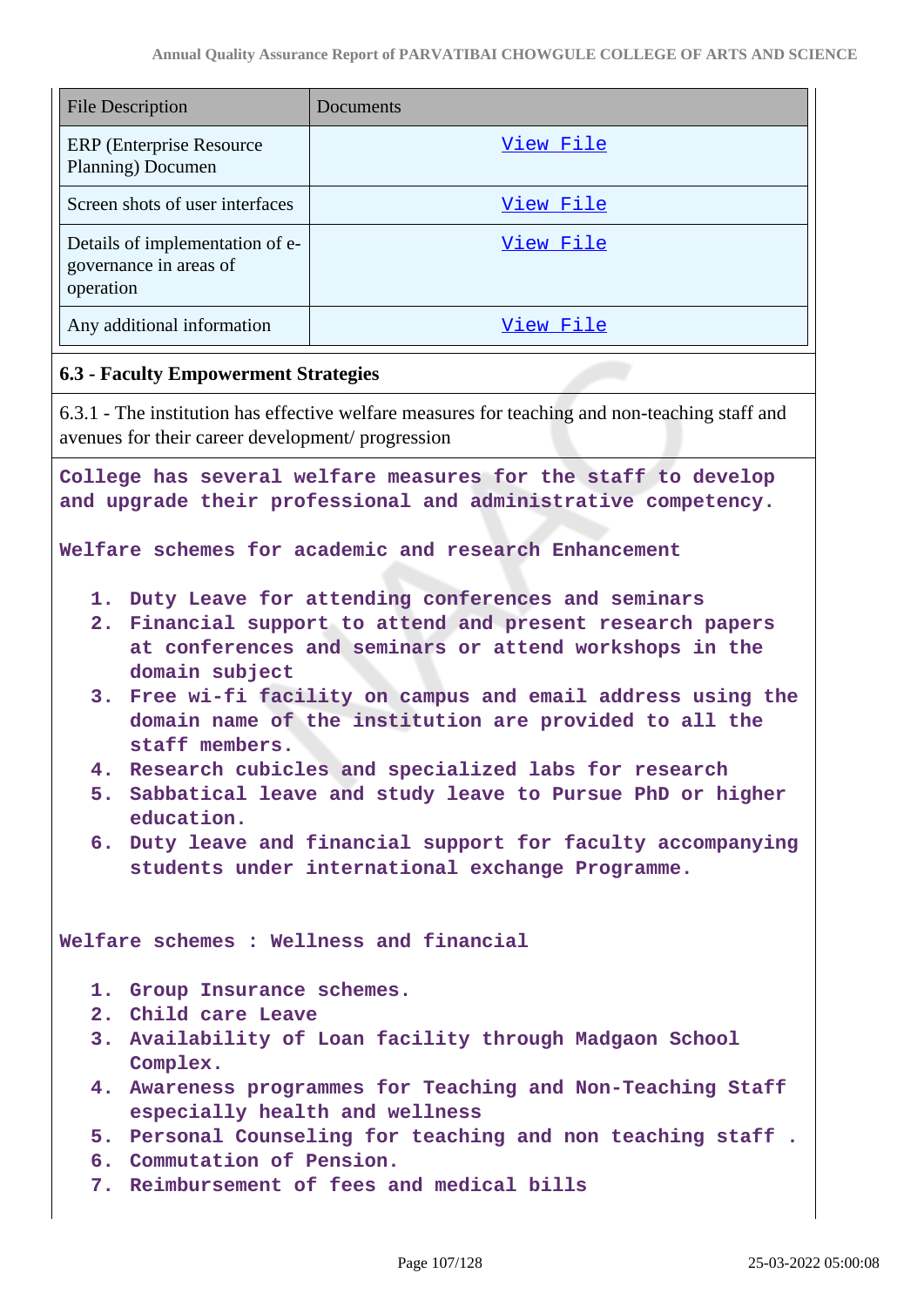- **8. Workshops and training Programmes for teaching staff on Wellness.**
- **9. Earned Leave encashment.**
- **10. Concession in fees for fitness center and physio center.**
- **11. Reimbursement of medical bills and tuition fees.**
- **12. Safety gadgets to staff working in laboratories .**
- **13. Separate bed rest rooms facility, teaching and nonteaching staff.**

| <b>File Description</b>                  | Documents                                                                                                           |
|------------------------------------------|---------------------------------------------------------------------------------------------------------------------|
| Upload any additional<br>information     | View File                                                                                                           |
| Paste link for additional<br>information | http://node01.chowgules.ac.in/pub/webasse<br>ts/NAAC/naac criteria/criteria6/6.3.1-Fac<br>ilities%20for%20Staff.pdf |

**6.3.2 - Number of teachers provided with financial support to attend conferences / workshops and towards payment of membership fee of professional bodies during the year**

| - 1 |                         |
|-----|-------------------------|
| n v | ×<br>٠<br>×<br>v<br>- 3 |
|     |                         |

| <b>File Description</b>                                                                                                             | Documents |
|-------------------------------------------------------------------------------------------------------------------------------------|-----------|
| Upload any additional<br>information                                                                                                | View File |
| Details of teachers provided<br>with financial support to attend<br>conference, workshops etc<br>during the year (Data<br>Template) | View File |

## **6.3.3 - Number of professional development / administrative training programmes organized by the Institution for its teaching and non-teaching staff during the year**

| 17                                                                                                         |           |
|------------------------------------------------------------------------------------------------------------|-----------|
| <b>File Description</b>                                                                                    | Documents |
| Reports of the Human<br><b>Resource Development</b><br>Centres (UGC HRDC/ASC or<br>other relevant centres) | View File |
| Upload any additional<br>information                                                                       | View File |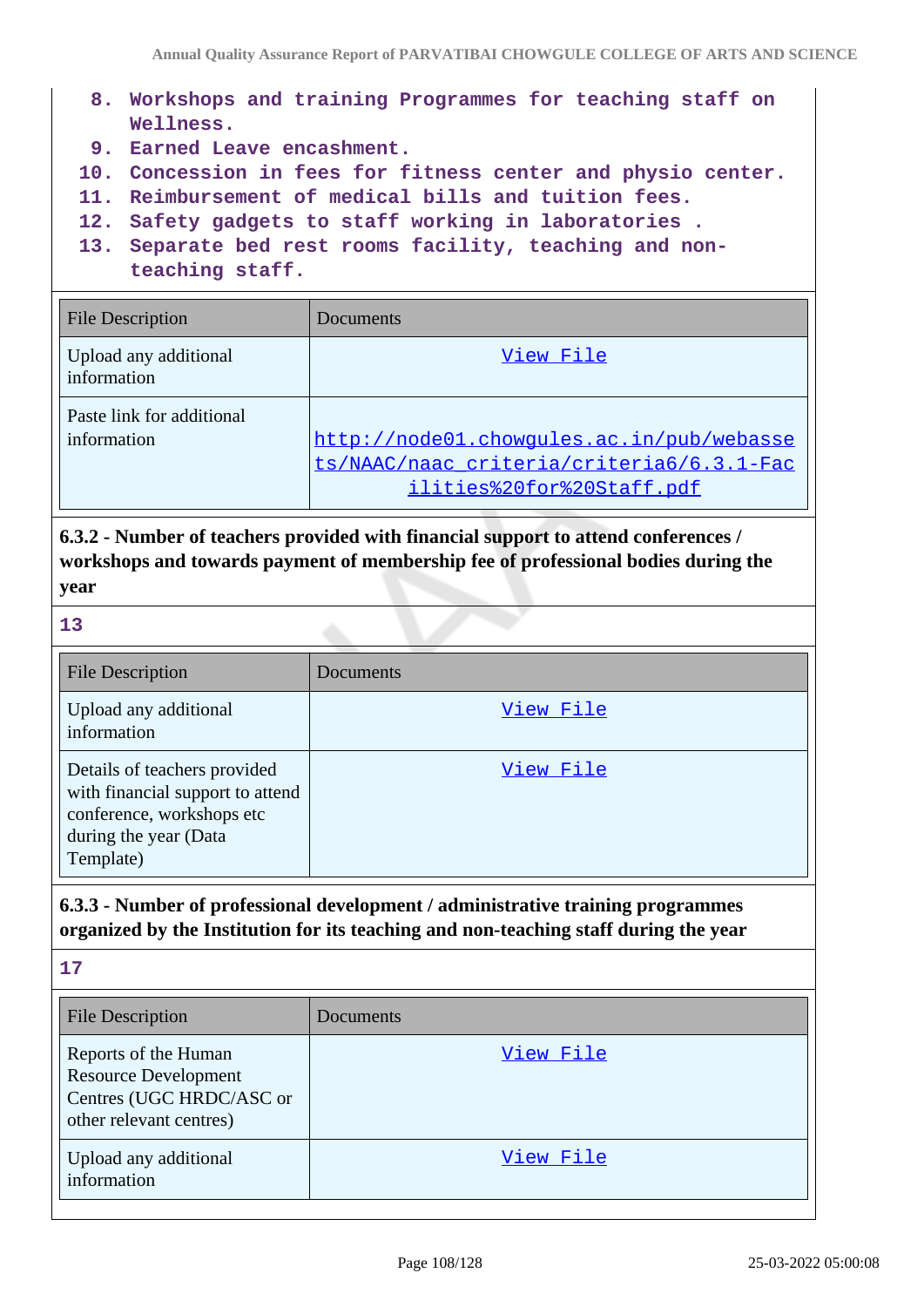# **6.3.4 - Number of teachers who have undergone online/ face-to-face Faculty Development Programmes during the year: (Professional Development Programmes, Orientation / Induction Programmes, Refresher Courses, Short-Term Course, etc.)**

| - 1 | w                        |
|-----|--------------------------|
|     | ×<br>۰.<br>×<br>- 3<br>v |

| <b>File Description</b>                                                                               | Documents |
|-------------------------------------------------------------------------------------------------------|-----------|
| Summary of the IQAC report                                                                            | View File |
| Reports of the Human<br><b>Resource Development</b><br>Centres (UGC ASC or other<br>relevant centers) | View File |
| Upload any additional<br>information                                                                  | View File |

# **6.4 - Financial Management and Resource Mobilization**

6.4.1 - Institution conducts internal and external financial audits regularly

**The College accounts are audited regularly by the internal as well as the external auditors. The internal audit is conducted annually by Marathe Rao and Swaroop, a firm of chartered accountants appointed by the Management. The external audit is conducted by the state government auditors covering the grants received from the State government. The mechanism for internal and external audit adopted by the College is as follows. The accounts department of the College prepares the statement of accounts which is sent to the firm of chartered accounts for the purpose of conducting the audit. The firm subsequently deputes personnel to verify the authenticity and admissibility of the recorded transaction and the correctness of the records. Subsequently to this the audit report is prepared by the firm and given to the College. The audit statement reports that the auditors have obtained all information and explanations required for the purpose of the audit, that proper books of accounts as required by the law have been kept by the College, and that the Balance Sheet and Income & Expenditure accounts are in agreement.**

**External audit is conducted by the state government.**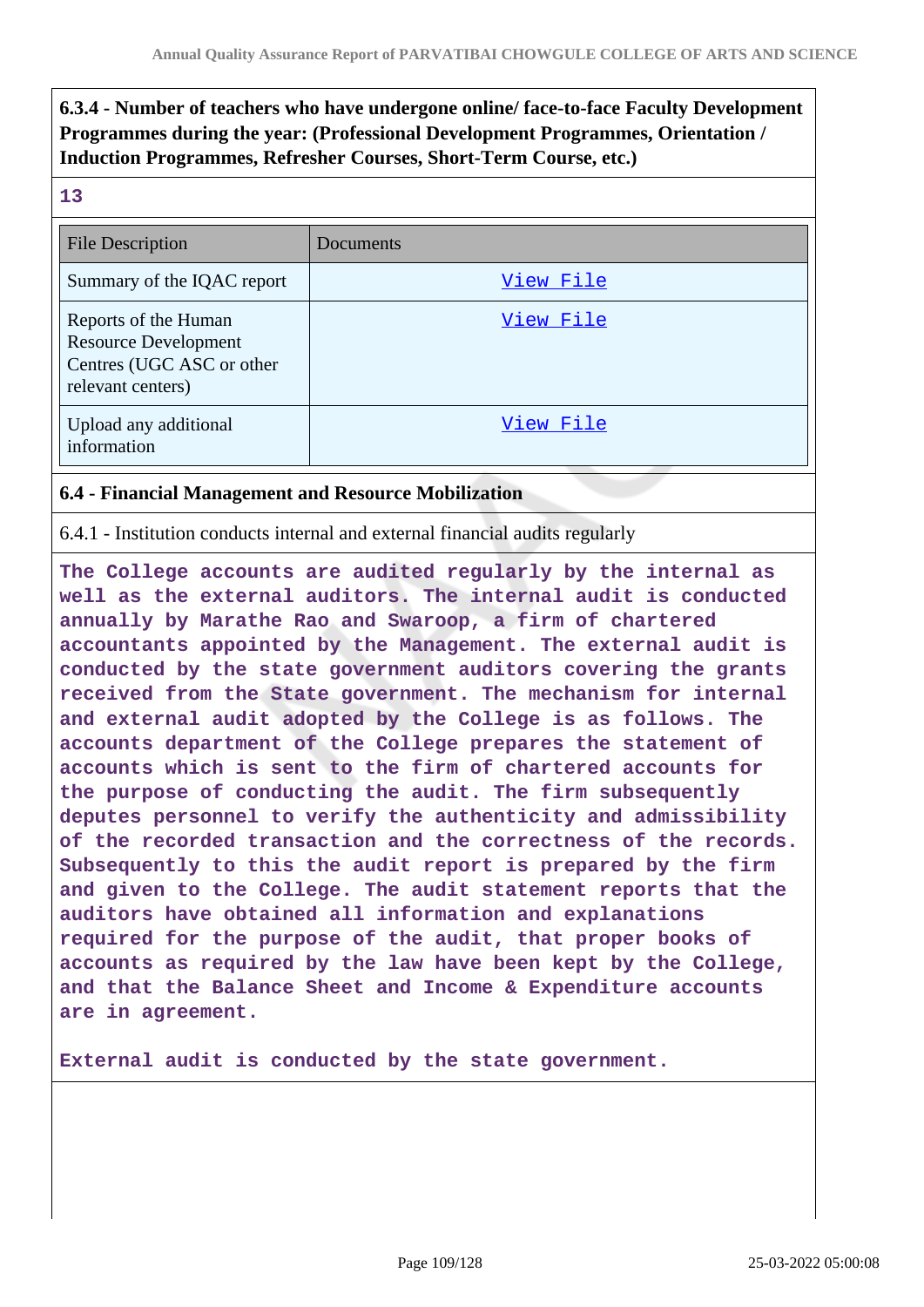| <b>File Description</b>                  | Documents  |
|------------------------------------------|------------|
| Upload any additional<br>information     | View File  |
| Paste link for additional<br>information | <b>Nil</b> |

**6.4.2 - Funds / Grants received from non-government bodies, individuals, and philanthropists during the year (not covered in Criterion III and V) (INR in lakhs)**

**1.44 in lakhs**

| <b>File Description</b>                                                                                              | Documents |
|----------------------------------------------------------------------------------------------------------------------|-----------|
| Annual statements of accounts                                                                                        | View File |
| Details of funds / grants<br>received from non-government<br>bodies, individuals,<br>philanthropists during the year | View File |
| Any additional information                                                                                           | View File |

6.4.3 - Institutional strategies for mobilisation of funds and the optimal utilisation of resources

**As per the Institutional Policy, the College does not receive any donations for admissions, recruitments and any infrastructural development on the campus. For the government grants received, the Principal, in consultation with the management, is responsible for planning and assessing expenditure for college/department/activities as per the pattern of assistance. As a practice, each of the Departments submits a list of requirements. After scrutiny, the viable proposals are forwarded to the Purchase Committee for further implementation. Subsequently, tenders are floated in local dailies. Interested manufacturers/suppliers send their quotations within 15 days of the advertisement. A date is fixed for opening of tenders. Interested parties/suppliers are invited to be present for the opening of tenders. Once the tenders are opened the concerned departments have to prepare comparative statements. In case no party or less than three parties have quoted under a particular head quotations are sought from other suppliers. After preparing the comparative statement, the same is scrutinized and signed by the purchasing committee and orders are placed accordingly. There is separate budget allocation for library and department of physical education. The Principal allocates department wise budget for the purchase of books and journals. All the funds generated are**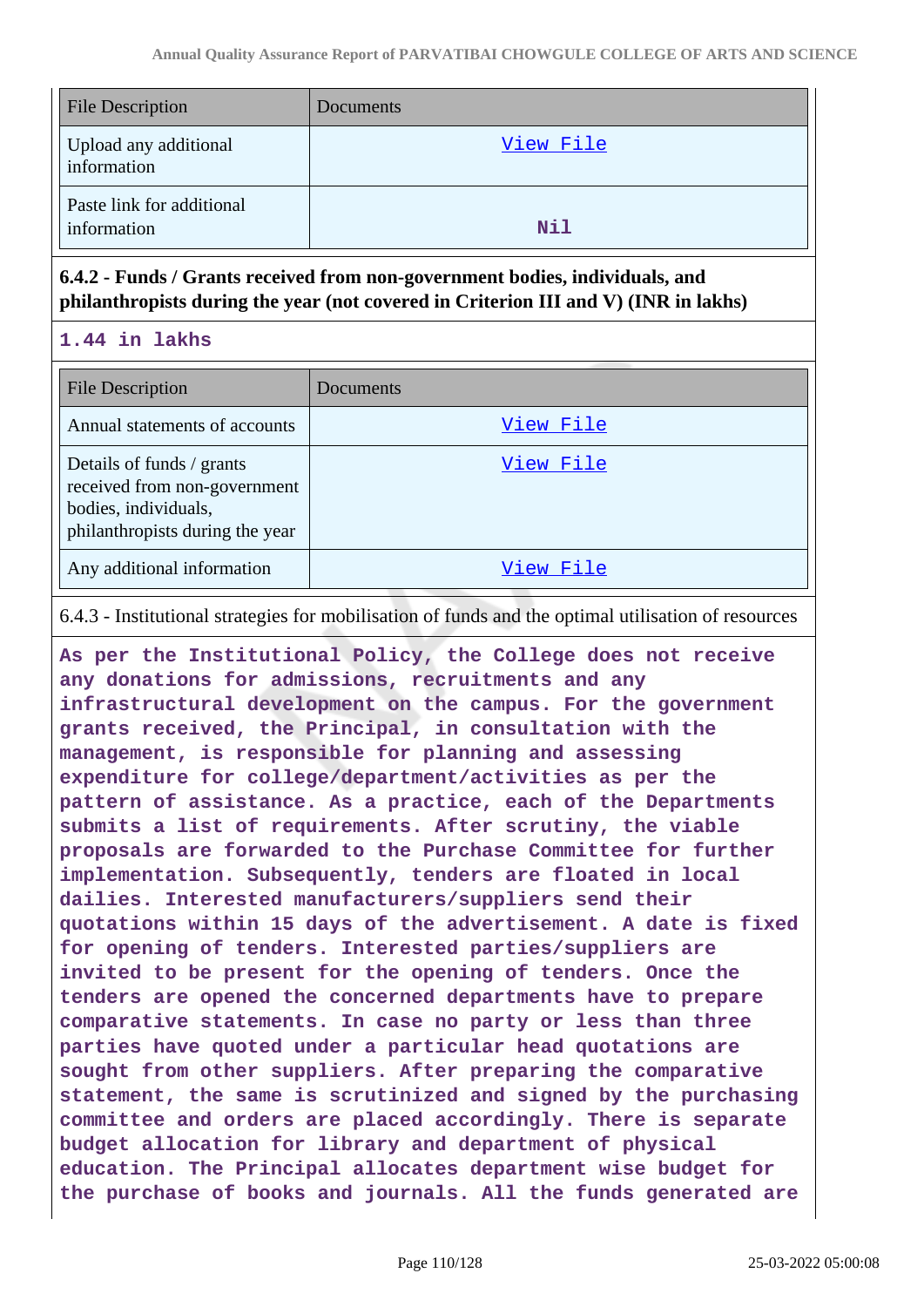## **accounted and audited.**

| File Description                         | Documents                                                                                                                          |
|------------------------------------------|------------------------------------------------------------------------------------------------------------------------------------|
| Upload any additional<br>information     | View File                                                                                                                          |
| Paste link for additional<br>Information | http://node01.chowgules.ac.in/pub/webasse<br>ts/NAAC/naac criteria/criteria3/3.3.1%20M<br>indmap%20of%20Innovative%20ecosystem.pdf |

## **6.5 - Internal Quality Assurance System**

6.5.1 - Internal Quality Assurance Cell (IQAC) has contributed significantly for institutionalizing quality assurance strategies and processes visible in terms of incremental improvements made during the preceding year with regard to quality (in case of the First Cycle): Incremental improvements made during the preceding year with regard to quality and post-accreditation quality initiatives (Second and subsequent cycles)

**1. Faculty training in use of online modes for teaching learning.**

**2. Creation of LOCF documents for Mapping COs an POs for various courses and Programmes.**

**3. Creation of SOPS during Pandemics.**

**4. Workshop on Reviewing of Quality Indicators based on NAAC Criteria**

| <b>File Description</b>                  | Documents |
|------------------------------------------|-----------|
| Upload any additional<br>information     | View File |
| Paste link for additional<br>information | Nil       |

6.5.2 - The institution reviews its teaching-learning process, structures and methodologies of operation and learning outcomes at periodic intervals through its IQAC as per norms

**Example 1: T-L-E processes through Academic Audit (AA):**

**AA is conducted faculty wise, to check for conformation to the academic standards prescribed by the college. It encompasses verification of TLE processes, innovations and research done by individual teachers. Based on the observation, an action plan is prepared.**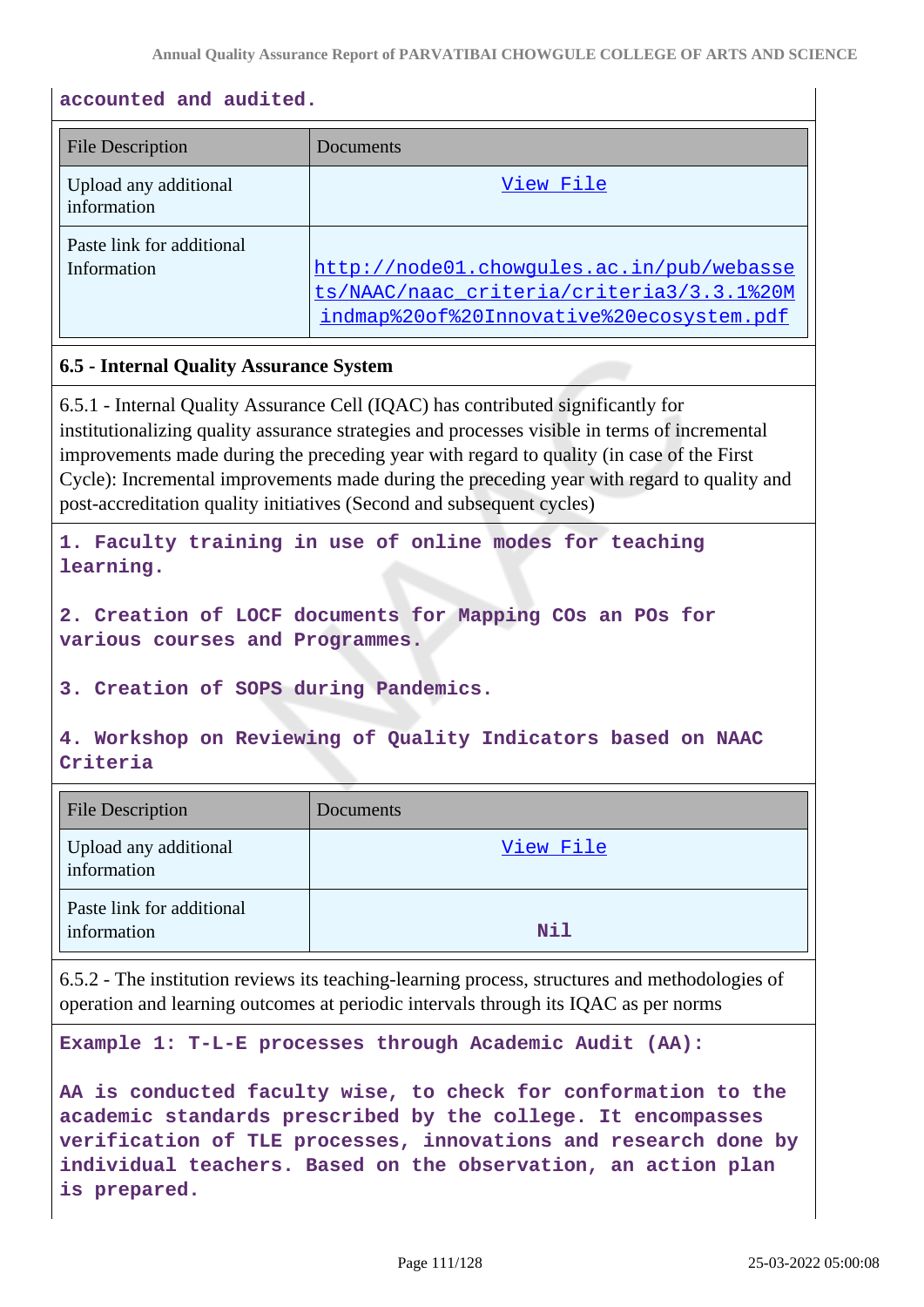## **Example 2: T-L-E processes through Feedbacks received**

**Various Review mechanisms are Academic Audit, Departmental review, teacher's assessment, student's Satisfaction survey, "Positive Chowgules" and Assessment of New teachers.**

**Feedback through SSS: The SSS is carried out annually as per the guidelines of NAAC.**

**Students Feedback of Courses, Teachers and Teaching methodologies: This feedback form reviews**

**04 aspects of T-L-E (Course Content and relevance, Teacher's performance, Teaching-Learning-Evaluation processes and infrastructural support). Feedback from other stakeholders: Feedback on course curriculum was obtained from employers and alumni. The same is reviewed by the Board of Studies also for necessary action.**

**Teachers feedback from AA: feedback is received from teachers as regards the course content. The same is then deliberated in the IQAC and necessary action plan is prepared.**

**Positive Chowgules: reviews and understand the TLE methodologies practiced in each of the department.**

**ISO Certification)**

| <b>File Description</b>                                                                                                                                                                                                                                                                                                                                                      | Documents                                                                                                                   |
|------------------------------------------------------------------------------------------------------------------------------------------------------------------------------------------------------------------------------------------------------------------------------------------------------------------------------------------------------------------------------|-----------------------------------------------------------------------------------------------------------------------------|
| Upload any additional<br>information                                                                                                                                                                                                                                                                                                                                         | View File                                                                                                                   |
| Paste link for additional<br>information                                                                                                                                                                                                                                                                                                                                     | http://node01.chowgules.ac.in/pub/webasse<br>ts/AOAR/agar criteria/criteria2/2.7/2.7.1<br><u>/2.7.1%20SSS%202021-22.pdf</u> |
| 6.5.3 - Quality assurance initiatives of the<br>institution include Regular meeting of the<br><b>IQAC Feedback collected, analysed and</b><br>used for improvement of the institution<br>Collaborative quality initiatives with other<br>institution(s) Participation in NIRF Any<br>other quality audit recognized by state,<br>national or international agencies (such as | A. Any 4 or all of the above                                                                                                |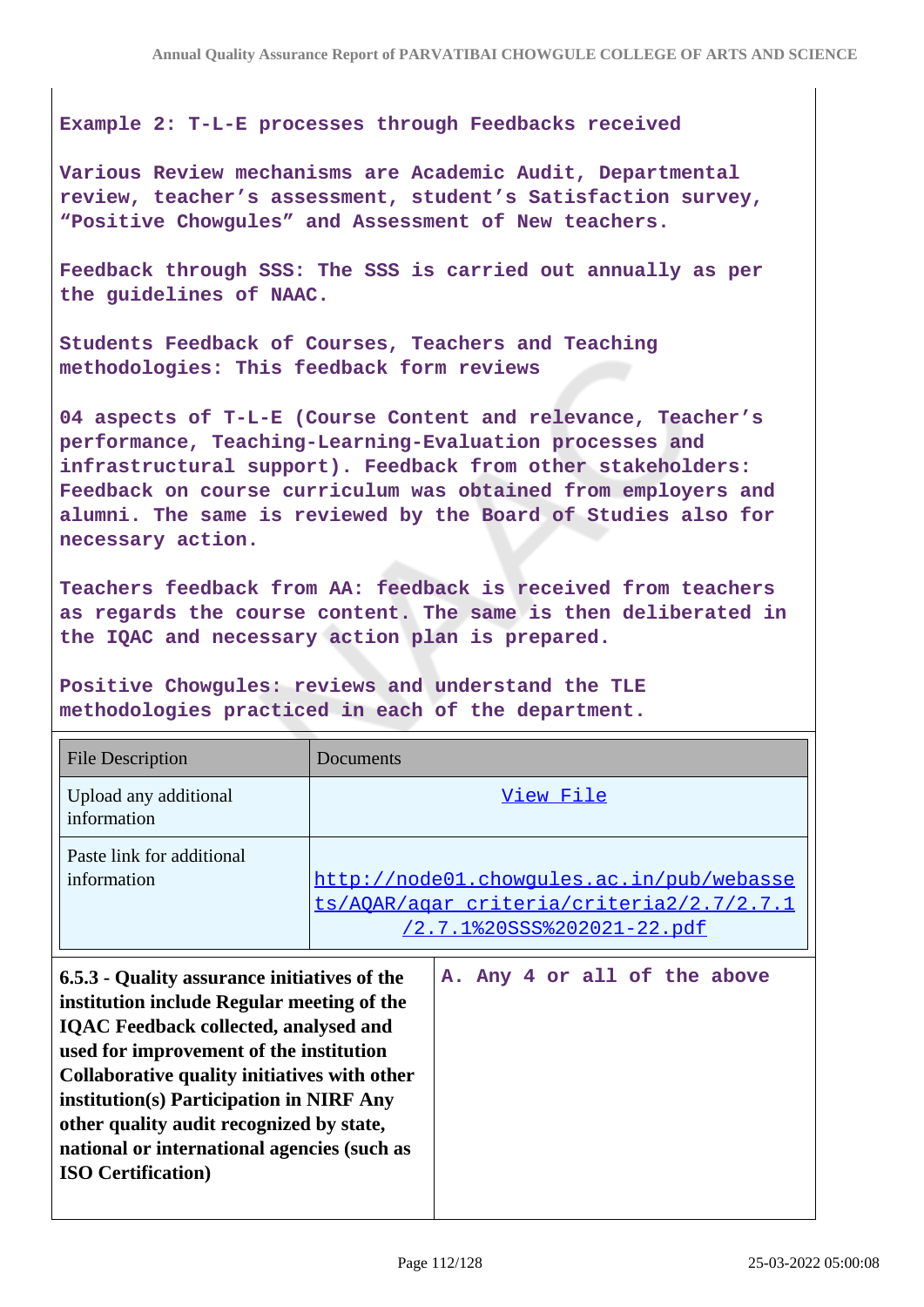| <b>File Description</b>                                                  | Documents                                                 |
|--------------------------------------------------------------------------|-----------------------------------------------------------|
| Paste the web link of annual<br>reports of the Institution               | http://www.chowqules.ac.in/pccas2021/p/an<br>nualreports/ |
| Upload e-copies of<br>accreditations and certification                   | View File                                                 |
| Upload details of quality<br>assurance initiatives of the<br>institution | View File                                                 |
| Upload any additional<br>information                                     | No File Uploaded                                          |

# **INSTITUTIONAL VALUES AND BEST PRACTICES**

# **7.1 - Institutional Values and Social Responsibilities**

7.1.1 - Measures initiated by the Institution for the promotion of gender equity during the year

**In sync with the mission of institution, various measures have been taken for promotion of gender equity and sensitization by integration in the curriculum.**

## **Curricular**

**The institution offers various courses on Gender equity such as, 'Contemporary Issues of women in India', 'Women and Society in India', 'Representation of Gender and Sexuality in Literature', 'Women's Writing in India', 'Hindi Mahila Lekhan', 'Geography of Population Growth', 'Labour Economics' and 'Gandhian Economic Thought'. Through these courses, the students become morally and socially responsible as female students realize their self-worth and male students understand the importance and respect women.**

## **Co-curricular**

**Institution promotes gender sensitization through workshops, conferences, seminars, guest lectures, guest lectures, counselling through online platform.**

**Gender neutral administrative process**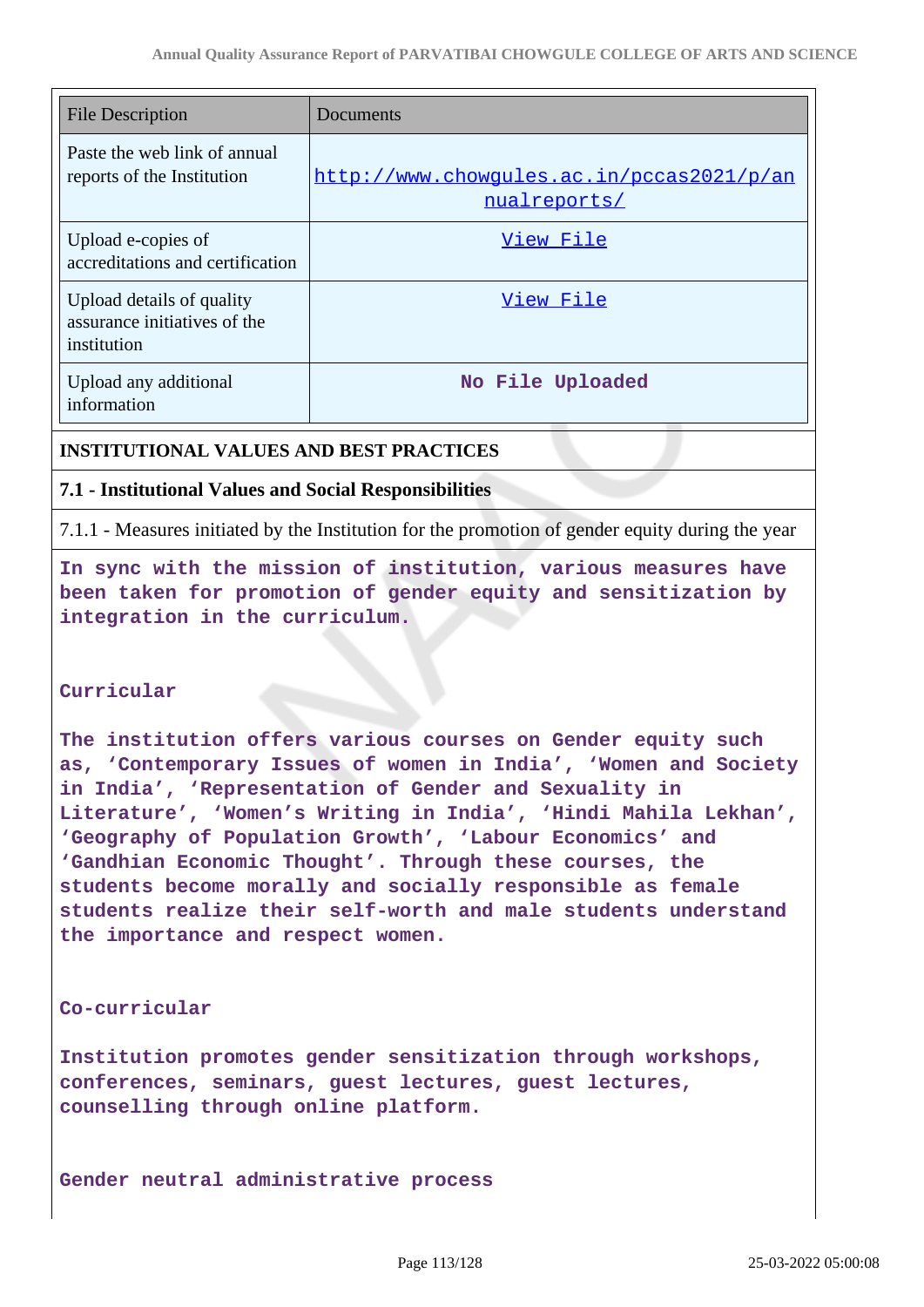**Admission process is carried out with utmost transparency offering equal opportunity for students as reflected in the increase in number of female students being admitted. Also, there is a majority of women staff on campus. Institution has Counseling center and mentoring system for students to take care of academic, emotional, social and cognitive development through online platform.**

**In sync with the mission of institution, various measures have been taken for promotion of gender equity and sensitization by integration in the curriculum.**

#### **Curricular**

**The institution offers various courses on Gender equity such as, 'Contemporary Issues of women in India', 'Women and Society in India', 'Representation of Gender and Sexuality in Literature', 'Women's Writing in India', 'Hindi Mahila Lekhan', 'Geography of Population Growth', 'Labour Economics' and 'Gandhian Economic Thought'. Through these courses, the students become morally and socially responsible as female students realize their self-worth and male students understand the importance and respect women.**

#### **Co-curricular**

**Institution promotes gender sensitization through workshops, conferences, seminars, guest lectures, guest lectures, counselling through online platform.**

**Gender neutral administrative process**

**Admission process is carried out with utmost transparency offering equal opportunity for students as reflected in the increase in number of female students being admitted. Also, there is a majority of women staff on campus. Institution has Counseling center and mentoring system for students to take care of academic, emotional, social and cognitive development through online platform.**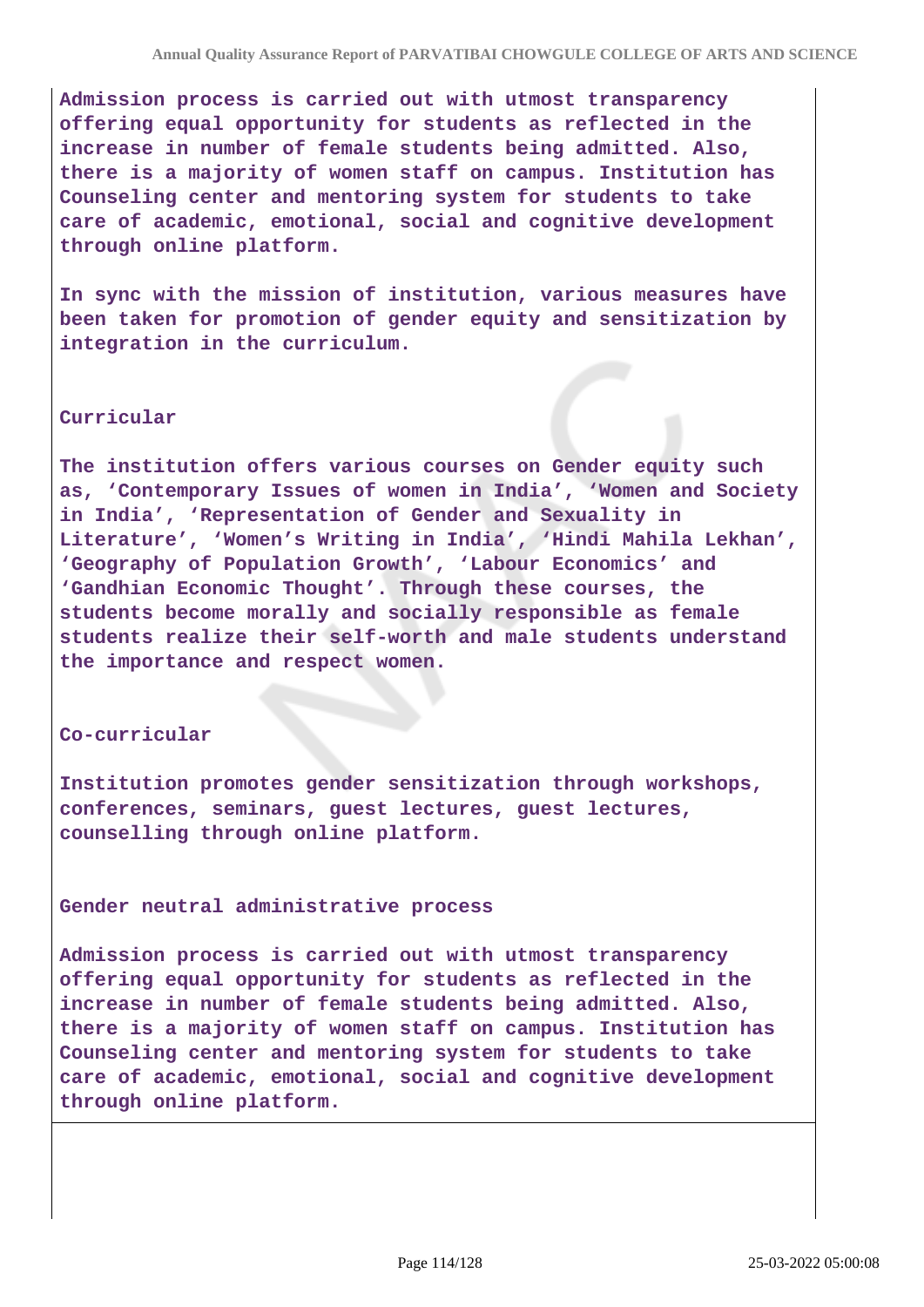| <b>File Description</b>                                                                                                                                                                                                                                                       | Documents                                                                                                                                              |  |
|-------------------------------------------------------------------------------------------------------------------------------------------------------------------------------------------------------------------------------------------------------------------------------|--------------------------------------------------------------------------------------------------------------------------------------------------------|--|
| Upload any additional<br>information                                                                                                                                                                                                                                          | View File                                                                                                                                              |  |
| Paste link for additional<br>Information                                                                                                                                                                                                                                      | http://node01.chowgules.ac.in/pub/webasse<br>ts/NAAC/naac criteria/criteria7/activitie<br>s/Activities%20on%20promotion%20of%20gend<br>er%20equity.pdf |  |
| 7.1.2 - The Institution has facilities for<br>B. Any 3 of the above<br>alternate sources of energy and energy<br>conservation: Solar energy<br><b>Biogas</b><br>plant Wheeling to the Grid Sensor-based<br>energy conservation Use of LED bulbs/<br>power-efficient equipment |                                                                                                                                                        |  |
| <b>File Description</b>                                                                                                                                                                                                                                                       | <b>Documents</b>                                                                                                                                       |  |
| Geotagged Photographs                                                                                                                                                                                                                                                         | View File                                                                                                                                              |  |
| Any other relevant information                                                                                                                                                                                                                                                | View File                                                                                                                                              |  |
| 7.1.3 - Describe the facilities in the institution for the management of the following types of<br>degradable and non-degradable waste (within a maximum of 200 words)                                                                                                        |                                                                                                                                                        |  |
| The institution has provided various facilities for the<br>management of degradable and non-degradable wastes:                                                                                                                                                                |                                                                                                                                                        |  |
| Solid waste management<br>Housekeeping staffs employed by the institution collect the<br>waste from different locations, segregate systematically into<br>degradable, non-degradable and finally dispose to the<br>Municipality.                                              |                                                                                                                                                        |  |
| Liquid waste management                                                                                                                                                                                                                                                       |                                                                                                                                                        |  |
| The various liquid wastes generated from canteen, laboratories<br>and washrooms are drained to the Margao Municipal Sewage<br>system.                                                                                                                                         |                                                                                                                                                        |  |
| Laboratory waste management                                                                                                                                                                                                                                                   |                                                                                                                                                        |  |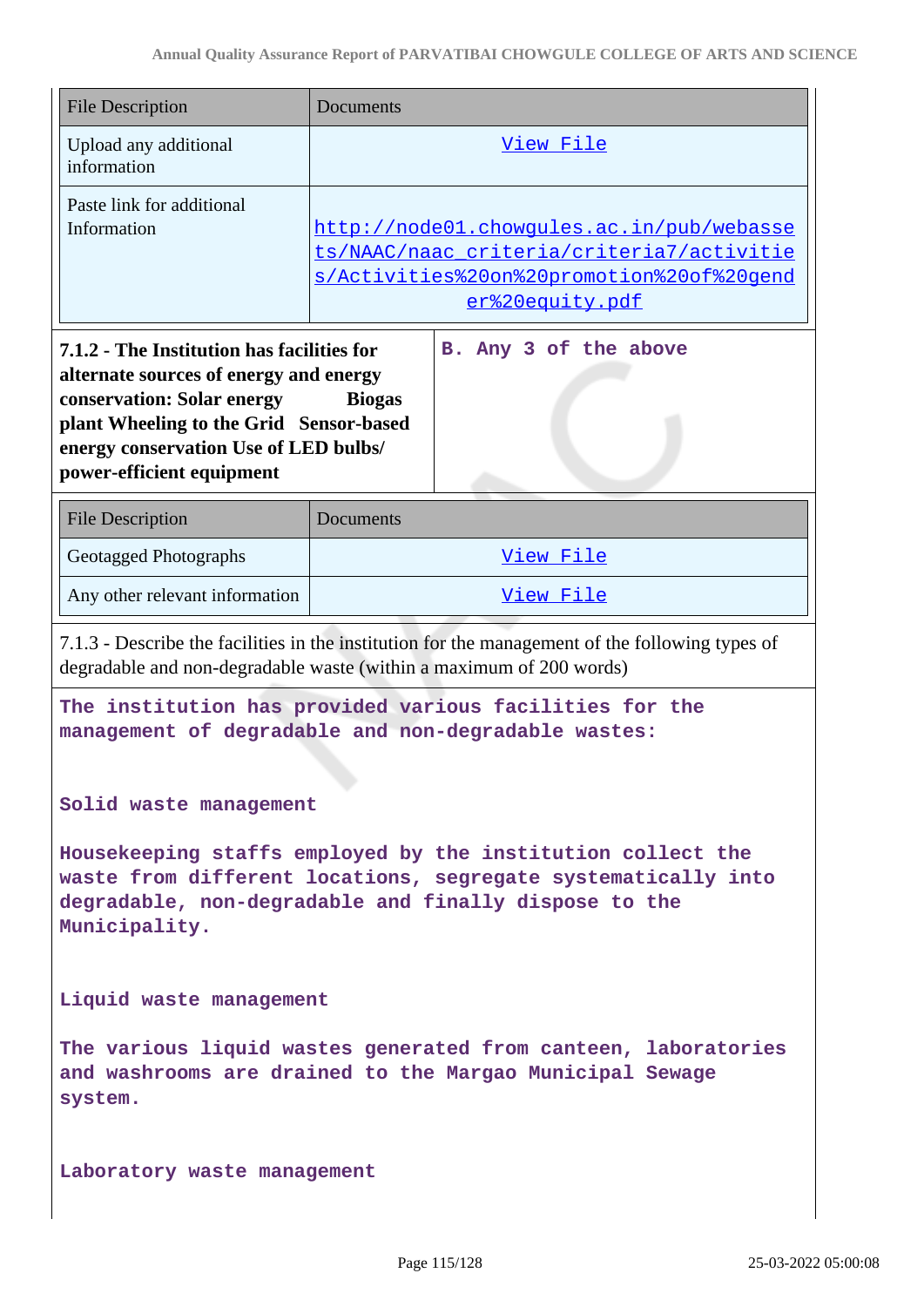**The institution has framed guidelines for the safe disposal of chemical and biohazard wastes and all the stakeholders have responsibility to comply with these guidelines to ensure safety at workplace.**

#### **E-waste management**

**E-waste generated in the institution includes non-functional monitors, CPU, UPS, printers, key boards, Compact discs and pen drives, etc. through E-waste collective drives. At the end-of computers useful life, they are collected from different locations of the campus by designated technicians. They are inspected by the authorities and it's open for disposal through contractors or vendors.**

**Curricular and Co-curricular activities conducted for promotion of management of wastes**

**Also, The Institution offers a Skill enhancement course on 'Waste Management Techniques' and Generic elective course on 'Vermicomposting technology' with the objective of understanding the importance of waste management and familiarizing with the techniques involved.**

| File Description                                                                             | Documents             |
|----------------------------------------------------------------------------------------------|-----------------------|
| Relevant documents like<br>agreements/MoUs with<br>Government and other<br>approved agencies | No File Uploaded      |
| Geotagged photographs of the<br>facilities                                                   | View File             |
| Any other relevant information                                                               | View File             |
| 7.1.4 - Water conservation facilities<br>available in the Institution: Rain water            | B. Any 3 of the above |

**harvesting Bore well /Open well recharge Construction of tanks and bunds Waste water recycling Maintenance of water bodies and distribution system in the campus**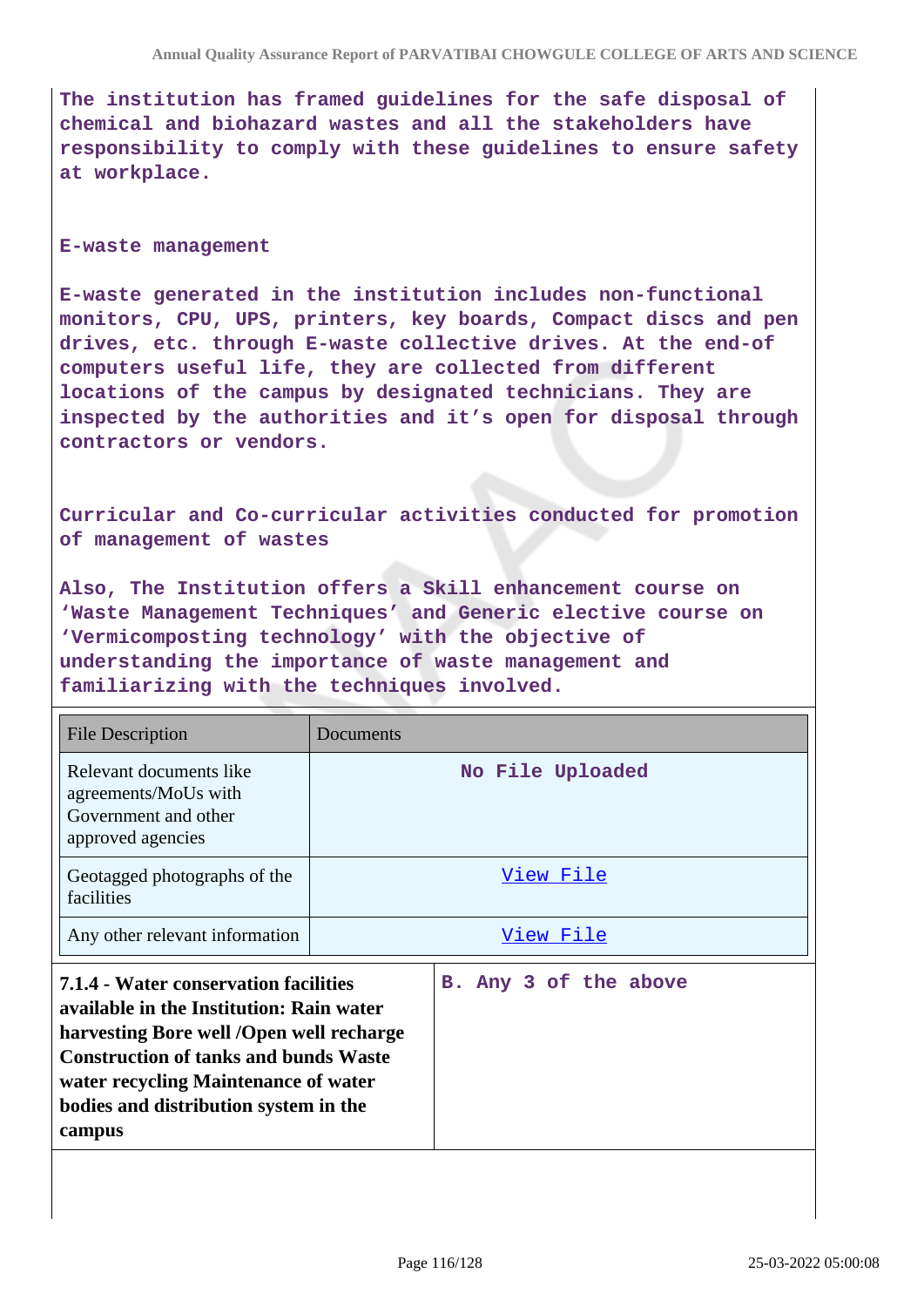| <b>File Description</b>                                                                                                                                                                                                                                                                                                                  | Documents |                              |
|------------------------------------------------------------------------------------------------------------------------------------------------------------------------------------------------------------------------------------------------------------------------------------------------------------------------------------------|-----------|------------------------------|
| Geotagged photographs /<br>videos of the facilities                                                                                                                                                                                                                                                                                      |           | <u>View File</u>             |
| Any other relevant information                                                                                                                                                                                                                                                                                                           |           | View File                    |
| 7.1.5 - Green campus initiatives include                                                                                                                                                                                                                                                                                                 |           |                              |
| 7.1.5.1 - The institutional initiatives for<br>greening the campus are as follows:                                                                                                                                                                                                                                                       |           | A. Any 4 or All of the above |
| 1. Restricted entry of automobiles<br>2. Use of bicycles/ Battery-powered<br>vehicles<br>3. Pedestrian-friendly pathways<br>4. Ban on use of plastic<br>5. Landscaping                                                                                                                                                                   |           |                              |
| <b>File Description</b>                                                                                                                                                                                                                                                                                                                  | Documents |                              |
| Geotagged photos / videos of<br>the facilities                                                                                                                                                                                                                                                                                           |           | <u>View File</u>             |
| Various policy documents /<br>decisions circulated for<br>implementation                                                                                                                                                                                                                                                                 |           | <u>View File</u>             |
| Any other relevant documents                                                                                                                                                                                                                                                                                                             |           | View File                    |
| 7.1.6 - Quality audits on environment and energy undertaken by the institution                                                                                                                                                                                                                                                           |           |                              |
| 7.1.6.1 - The institution's initiatives to<br>preserve and improve the environment and<br>harness energy are confirmed through the<br>following:<br>1. Green audit<br>2. Energy audit<br><b>3. Environment audit</b><br>4. Clean and green campus<br>recognitions/awards<br>5. Beyond the campus environmental<br>promotional activities |           | B. Any 3 of the above        |
|                                                                                                                                                                                                                                                                                                                                          |           |                              |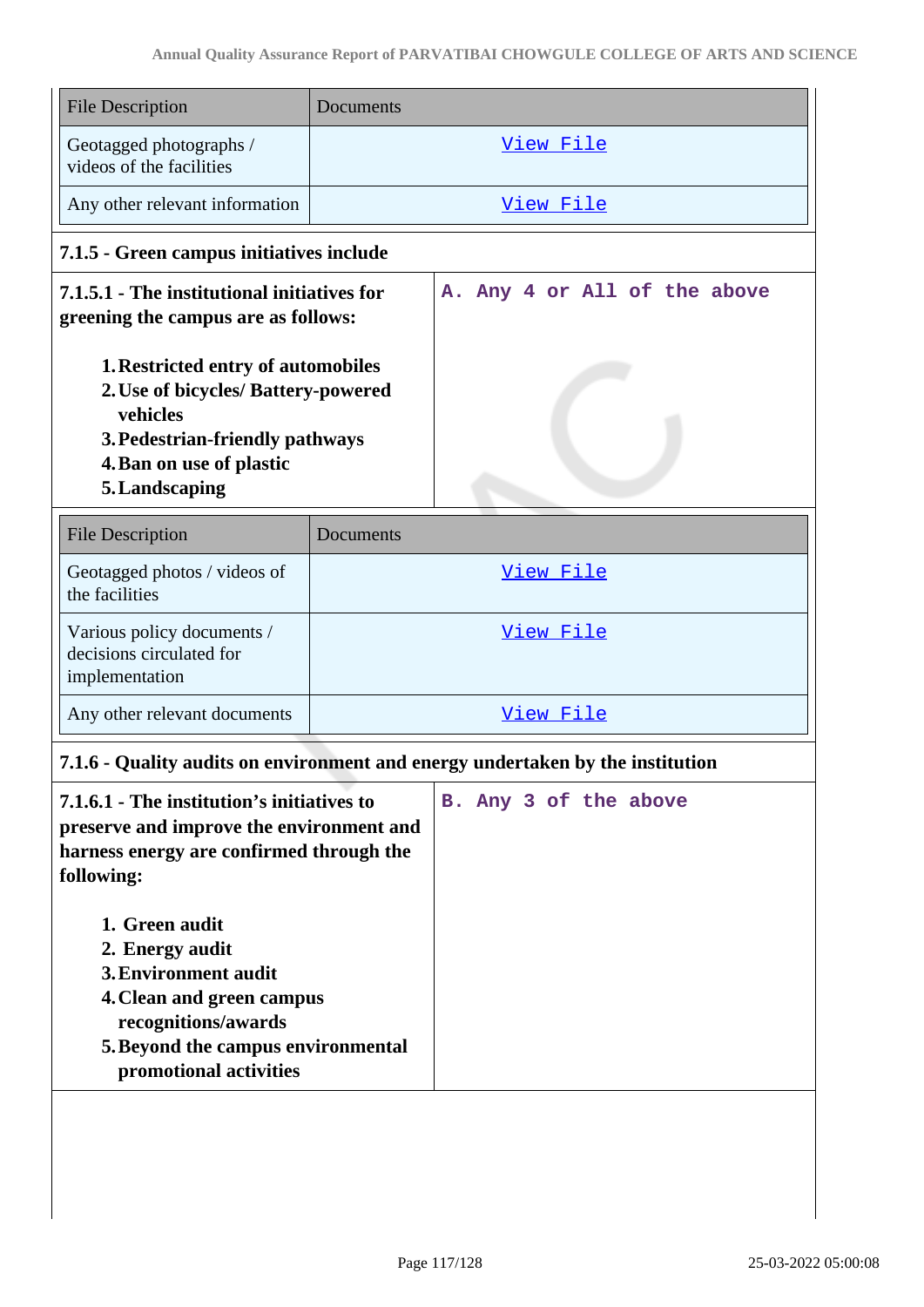**A. Any 4 or all of the above**

| <b>File Description</b>                                                         | Documents        |
|---------------------------------------------------------------------------------|------------------|
| Reports on environment and<br>energy audits submitted by the<br>auditing agency | No File Uploaded |
| Certification by the auditing<br>agency                                         | No File Uploaded |
| Certificates of the awards<br>received                                          | No File Uploaded |
| Any other relevant information                                                  | View File        |

**7.1.7 - The Institution has a disabledfriendly and barrier-free environment: Ramps/lifts for easy access to classrooms and centres Disabled-friendly washrooms Signage including tactile path lights, display boards and signposts Assistive technology and facilities for persons with disabilities: accessible website, screenreading software, mechanized equipment, etc. Provision for enquiry and information: Human assistance, reader, scribe, soft copies of reading materials, screen reading, etc.**

| <b>File Description</b>                                            | Documents |
|--------------------------------------------------------------------|-----------|
| Geotagged photographs /<br>videos of facilities                    | View File |
| Policy documents and<br>brochures on the support to be<br>provided | View File |
| Details of the software<br>procured for providing<br>assistance    | View File |
| Any other relevant information                                     | View File |

7.1.8 - Describe the Institutional efforts/initiatives in providing an inclusive environment i.e. tolerance and harmony towards cultural, regional, linguistic, communal, socio-economic and other diversities (within a maximum of 200 words).

**To build a nation of youth who are noble in their attitude and morally responsible, the institution organizes and conducted several activities to build and promote an environment for ethical, cultural, and spiritual values among the students and**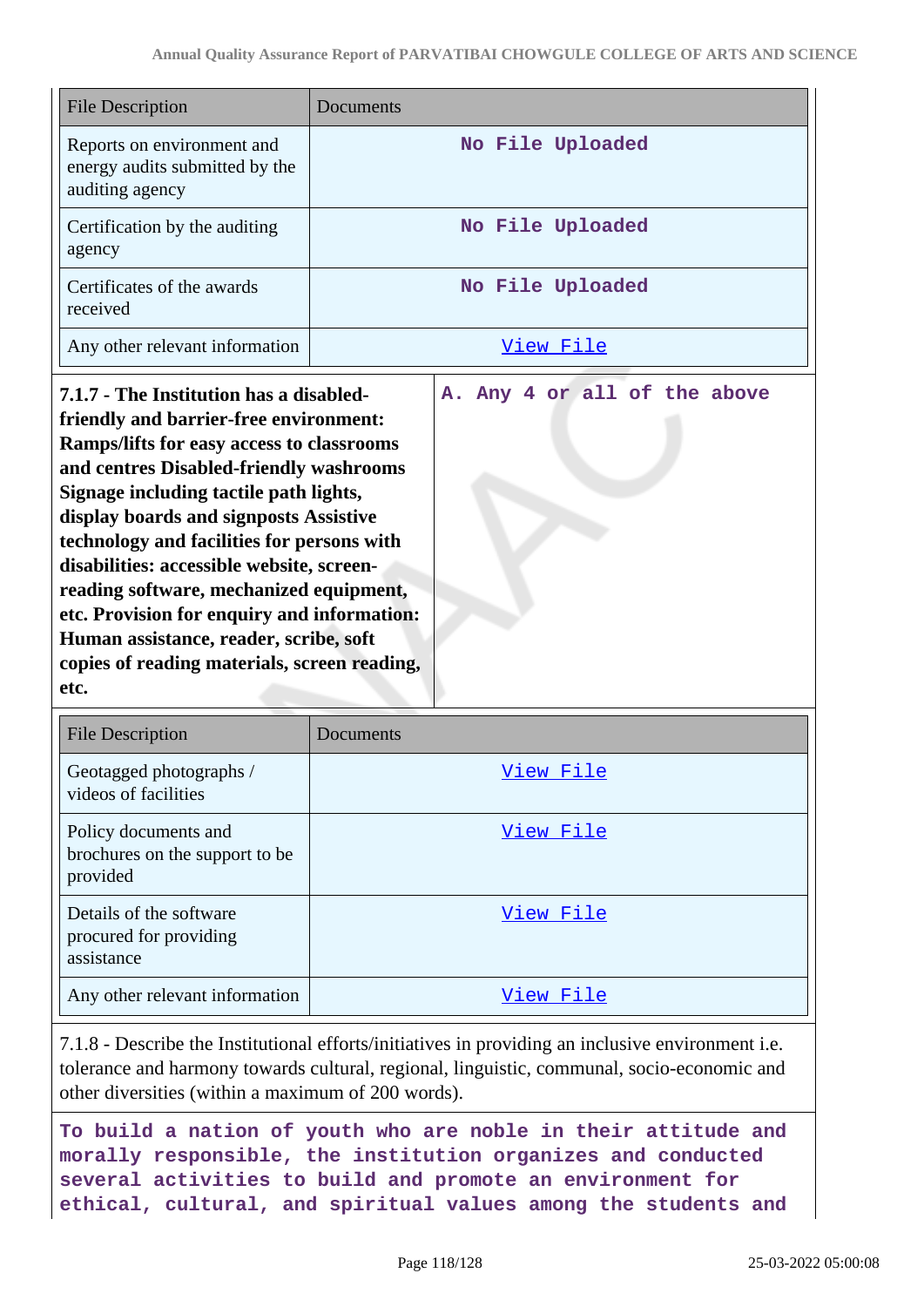**staff. To develop the emotional and religious feelings among the students and the faculty, commemorative days are celebrated on the campus to generate the feeling of oneness and social harmony.**

**The institution has always been at the forefront of sensitizing students to the cultural, regional, linguistic communal and socioeconomic diversities of the state. E-Workshop/ Webinars, Poetry recitation programs, Language days, Teacher's day, Orientation and Induction program, mask distribution, education drive, personality development oath, plantation, Blood donation camp, Women's day, Yoga day etc. are observed. Also, student's projects related to social issues were carried out.**

**Motivational lectures of eminent persons of the field are arranged for all-round development of the students for their personality development and to make them responsible citizens following the national values of social and communal harmony and national integration.**

| <b>File Description</b>                                                                                                                      | Documents |
|----------------------------------------------------------------------------------------------------------------------------------------------|-----------|
| Supporting documents on the<br>information provided (as<br>reflected in the administrative<br>and academic activities of the<br>Institution) | View File |

7.1.9 - Sensitization of students and employees of the institution to constitutional obligations: values, rights, duties and responsibilities of citizens:

**The institution sensitizes the students and the employees to the constitutional obligations about values, rights, duties and responsibilities and constantly works upon to nurture them as better citizens of the country through various curricular and extra-curricular activities. The college has framed policies that reflect core values, code of conduct which needs to be followed by all.**

**Curricular activities**

**The curriculum offers courses as a small step to inculcate constitutional obligations among the students (details are shown under Any other information document).**

**Extra-curricular activities**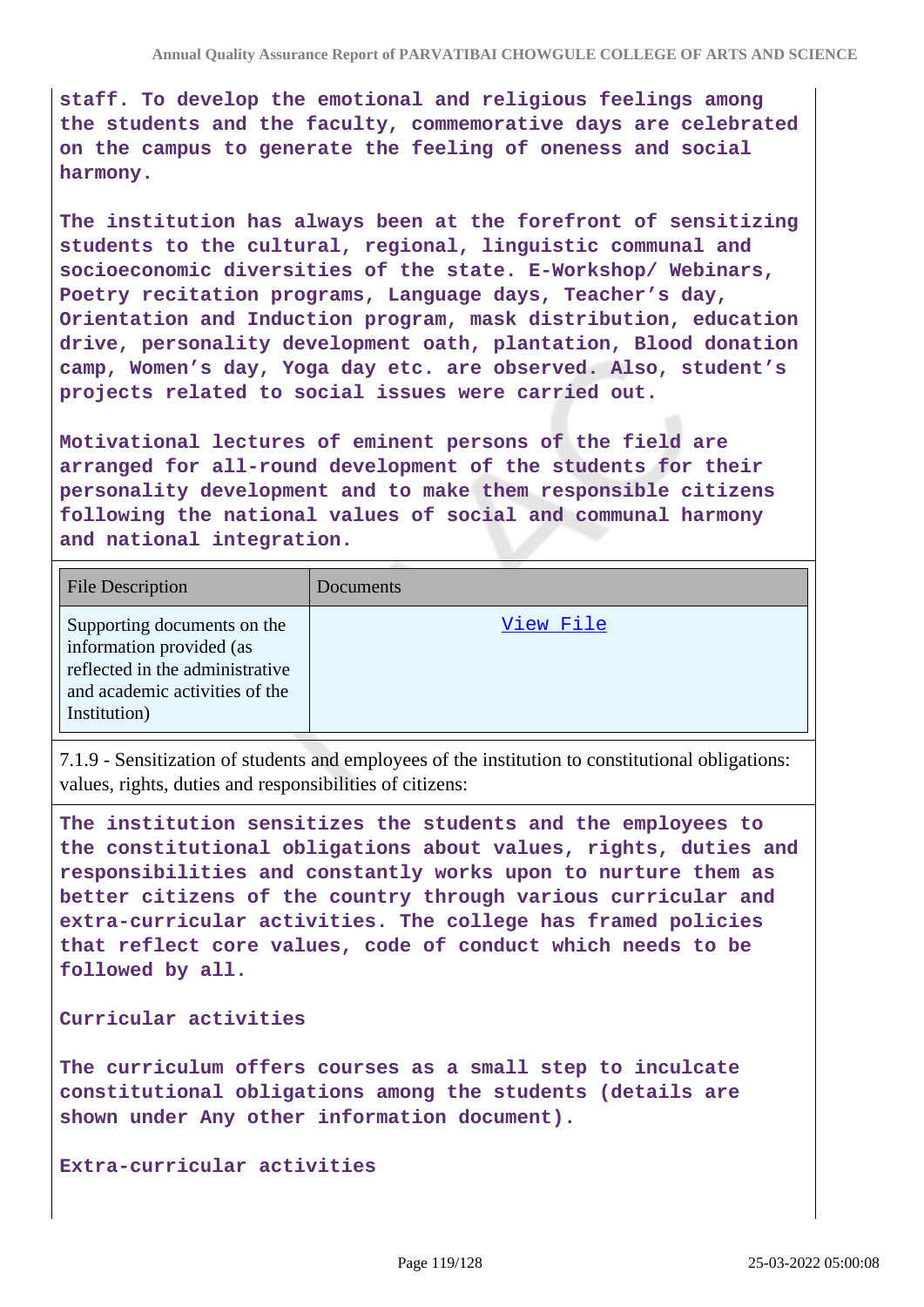**Institution celebrates national festivals, encourages participation of students in Sports, NCC and NSS at National level to strengthen nationwide bond and relation. The institution takes pride of nurturing successful leaders among the students by conducting the Student Council election annually. Staff and students participate in the national celebrations, flag day, Gandhi Jayanti, Constitution Day, take oaths and pledge for the cause of the nation. The institution conducts awareness campaigns, orientation programmes, seminars and workshops to sensitize the future leaders to inherit human values coping with the constitutional obligations. Ethical Values, rights, duties and responsibilities of citizens are some of the topics that are enlisted in Elocution/ Debates activities organized by various departments.**

| <b>File Description</b>                                                                                                                                                                                                                                                                                                                                                                                                                                                                                               | Documents           |
|-----------------------------------------------------------------------------------------------------------------------------------------------------------------------------------------------------------------------------------------------------------------------------------------------------------------------------------------------------------------------------------------------------------------------------------------------------------------------------------------------------------------------|---------------------|
| Details of activities that<br>inculcate values necessary to<br>transform students into<br>responsible citizens                                                                                                                                                                                                                                                                                                                                                                                                        | View File           |
| Any other relevant information                                                                                                                                                                                                                                                                                                                                                                                                                                                                                        | View File           |
| 7.1.10 - The institution has a prescribed<br>code of conduct for students, teachers,<br>administrators and other staff and<br>conducts periodic sensitization<br>programmes in this regard: The Code of<br>Conduct is displayed on the website There<br>is a committee to monitor adherence to the<br><b>Code of Conduct Institution organizes</b><br>professional ethics programmes for<br>students, teachers, administrators and<br>other staff Annual awareness programmes<br>on the Code of Conduct are organized | A. All of the above |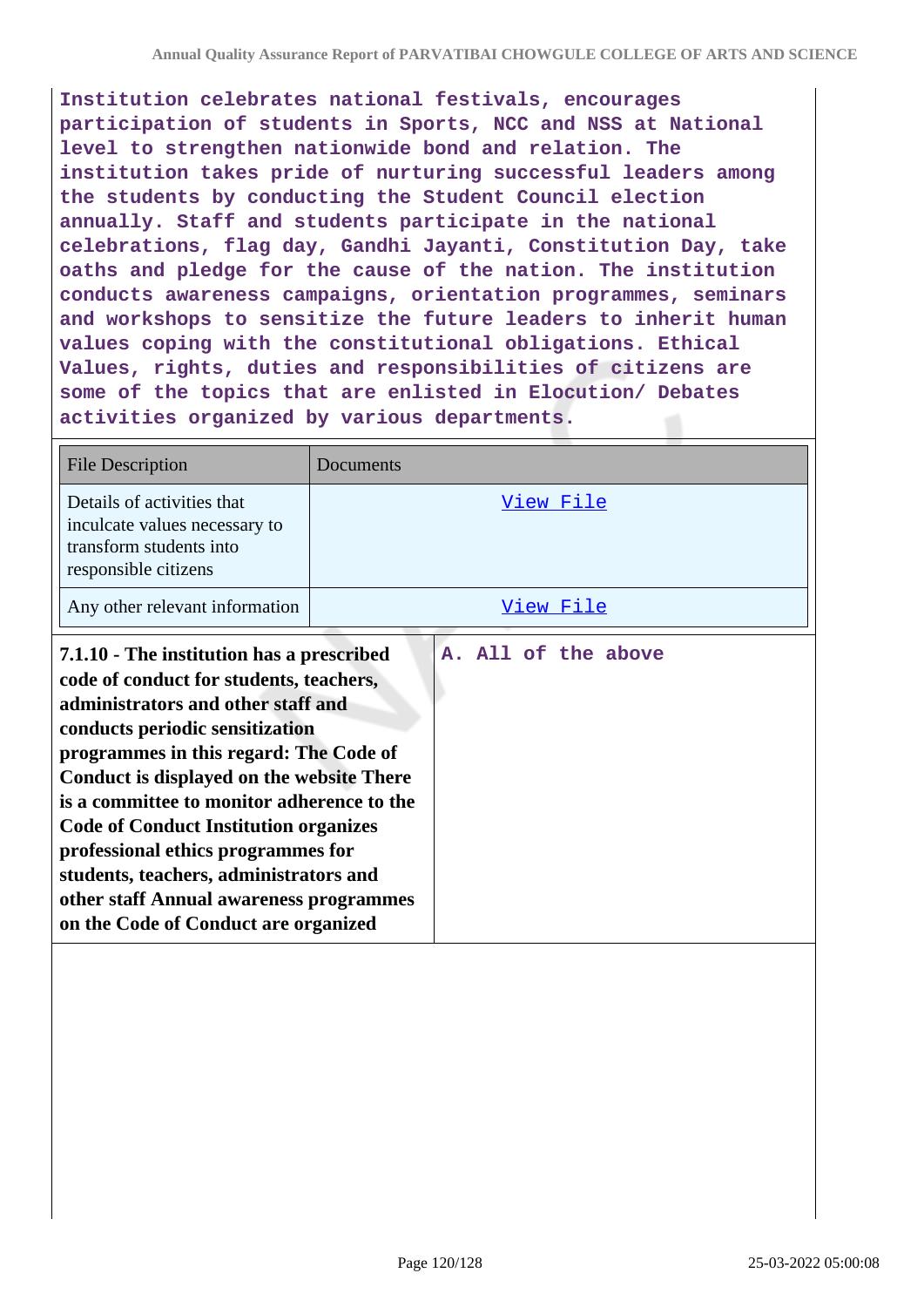| <b>File Description</b>                                                                                                                                                                                  | Documents |
|----------------------------------------------------------------------------------------------------------------------------------------------------------------------------------------------------------|-----------|
| Code of Ethics - policy<br>document                                                                                                                                                                      | View File |
| Details of the monitoring<br>committee composition and<br>minutes of the committee<br>meeting, number of<br>programmes organized, reports<br>on the various programmes,<br>etc. in support of the claims | View File |
| Any other relevant information                                                                                                                                                                           | View File |

7.1.11 - Institution celebrates / organizes national and international commemorative days, events and festivals

# **NATIONAL DAYS**

- **Kargil Vijay Diwas to commemorate the anniversary of Kargil war victory. Talk on the achievements of the soldiers and a documentary was screened.**
- **Independence Day to mark freedom of India, encourages students to remember the national leaders and their sacrifices towards the country.**
- **Gandhi Jayanti to understand the ideology of great leader Mahatma Gandhi wherein pledge is taken.**
- **Rashtriya Ekta Diwas to commemorate the birth Anniversary of Sardar Vallabh Bhai Patel wherein pledge is taken and talks on the unity are conducted.**
- **Constitution Day -preamble is read and a brief talk about the 'rights and duties and their relevance in our lives' was conducted followed by pledge taking.**
- **Armed Forces Flag Day is celebrated towards collection of funds for the welfare of the Indian Armed Forces personnel.**
- **Voters Day wherein the students are made aware about their duties and rights as a loyal citizen.**
- **Republic day to commemorate the adoption of Indian constitution.**

### **INTERNATIONAL DAYS**

**International Yoga Day - organizes yoga camp and a speech**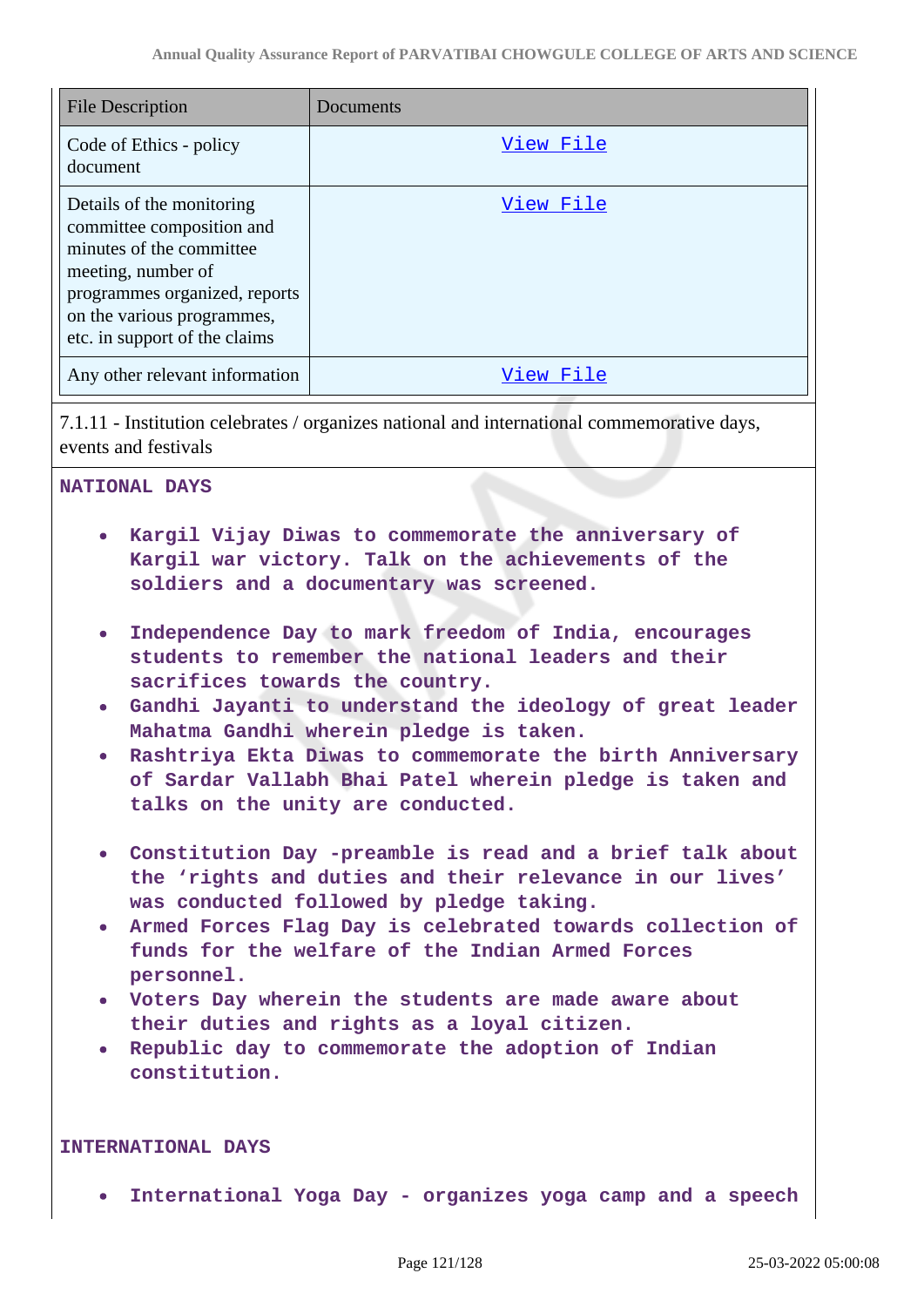**is conducted to on importance of balanced life.**

- **World Population Day wherein lectures and activities are organized on various themes.**
- **Hiroshima Nagasaki Day to mark the atomic bombings on the Japanese towns of Hiroshima and Nagasaki.**

| <b>File Description</b>                                                                 | Documents        |
|-----------------------------------------------------------------------------------------|------------------|
| Annual report of the<br>celebrations and<br>commemorative events for<br>during the year | View File        |
| Geotagged photographs of<br>some of the events                                          | No File Uploaded |
| Any other relevant information                                                          | View File        |

# **7.2 - Best Practices**

7.2.1 - Provide the weblink on the Institutional website regarding the Best practices as per the prescribed format of NAAC

### **1. BEST PRACTICE –I**

**1. Title of the Practice:Teaching-Learning and Evaluation Pedagogy**

**2. Objectives of the Practice**

- **To shift from teacher centric to student centric**
- **Development of team work, communication skillsandcritical thinking**
- **Inculcate research aptitude and innovation**

**3. The Context:**

- **As there is a need to shift from theoretical based learning to applied knowledge,effective learning is carried out through blended interactive mode of learning.**
- **Multiple modes of evaluation are required to cater different types of leaners.**

**4. The Practice**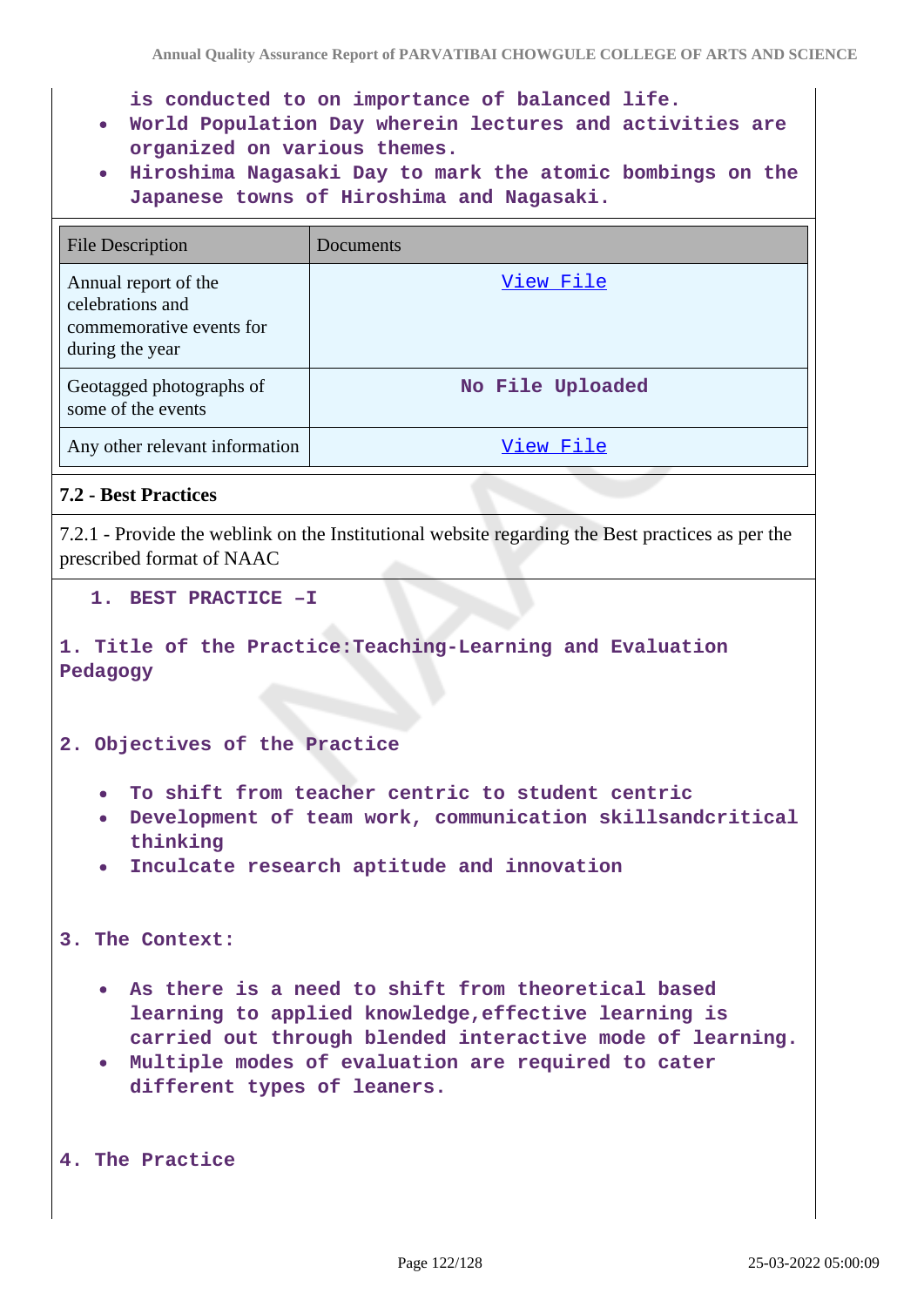- **Institute has organized workshops on Bloom's taxonomy, Information Communication Technology (ICT) in teaching and various Modes of Assessments for faculty.**
- **Students are encouraged to take SWAYAM/ NPTEL courses offered bypremier institutions of the country in lieu of internship during the pandemic.**
- **Faculty create course page on the Learning Management System LMS wherein Course Details are made available to the students.**

### **5.Evidence of Success**

**Positive Chowgules is an initiative to bring together all the departments of the college with the sole intention of sharing their best practices of the year. Departments present and share their best practices in terms of academics, evaluations, teaching methodologies, extra-curricular activities, and motivational strategies.**

**6.Problems Encountered and Resources Required**

- **Faculty needed to be trained continuously on teaching, learning and evaluation.**
- **Multiple types of learners needed to be oriented.**

**Extended hours of working by faculty towards implementation.**

**BEST PRACTICE - II**

**1. Title of the Practice: GLOBAL EXPOSURE** 

**2. Objectives of the Practice:** 

**To provide global exposure to students and faculty andofferthemopportunities to experience academic environment, current research, industrial and cultural facets to prepare them for international career.**

**3.The Context**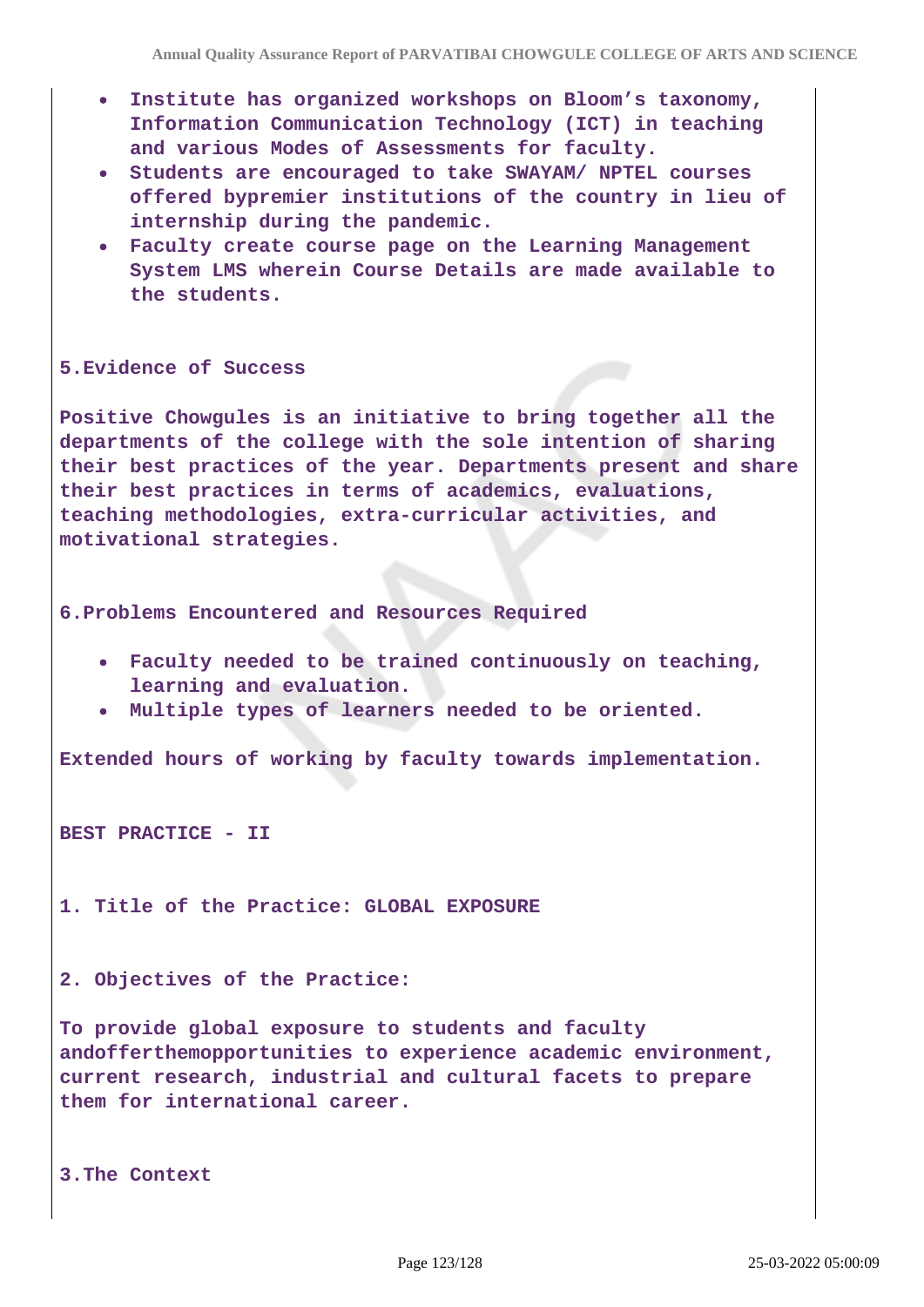- **Identification of renowned international universities and having a Memorandum of Understanding**
- **Financial support.**
- **Training and motivating the students towards successful collaborative research projects.**

**4.The Practice** 

**The practice begins with signing of MOUs with International Institutions:**

- **1. Waseda University, Kansai University, Japan**
- **2. Bromma Gymnasium, Tullinge Gymnasium Stockholm, Sweden**
- **3. University of Porto, Portugal**
- **4. University of Sri Jayewardenepura, Sri Lanka**
- **5. La Re Union, France**

**The MOUs comprises Student and Faculty Academic and Cultural Exchange Programme, Transfer of Credits, Visits and Bilateral Programmes.**

#### **5. Evidence of Success**

**Due to pandemic, virtual Google meet was conducted on Exchange Programme between**

**foreign students and students of Chowgule College wherein the information like job prospects,**

**current careers in demand and how learning in foreign universities is closely connectedto**

**industry requirements etc. were discussed.**

**6. Problems Encountered and Resources Required** 

- **Develop linkages with various institutions**
- **Continuous funding for sustenance.**
- **Sustenance of the programmes due to various global and regional crisis**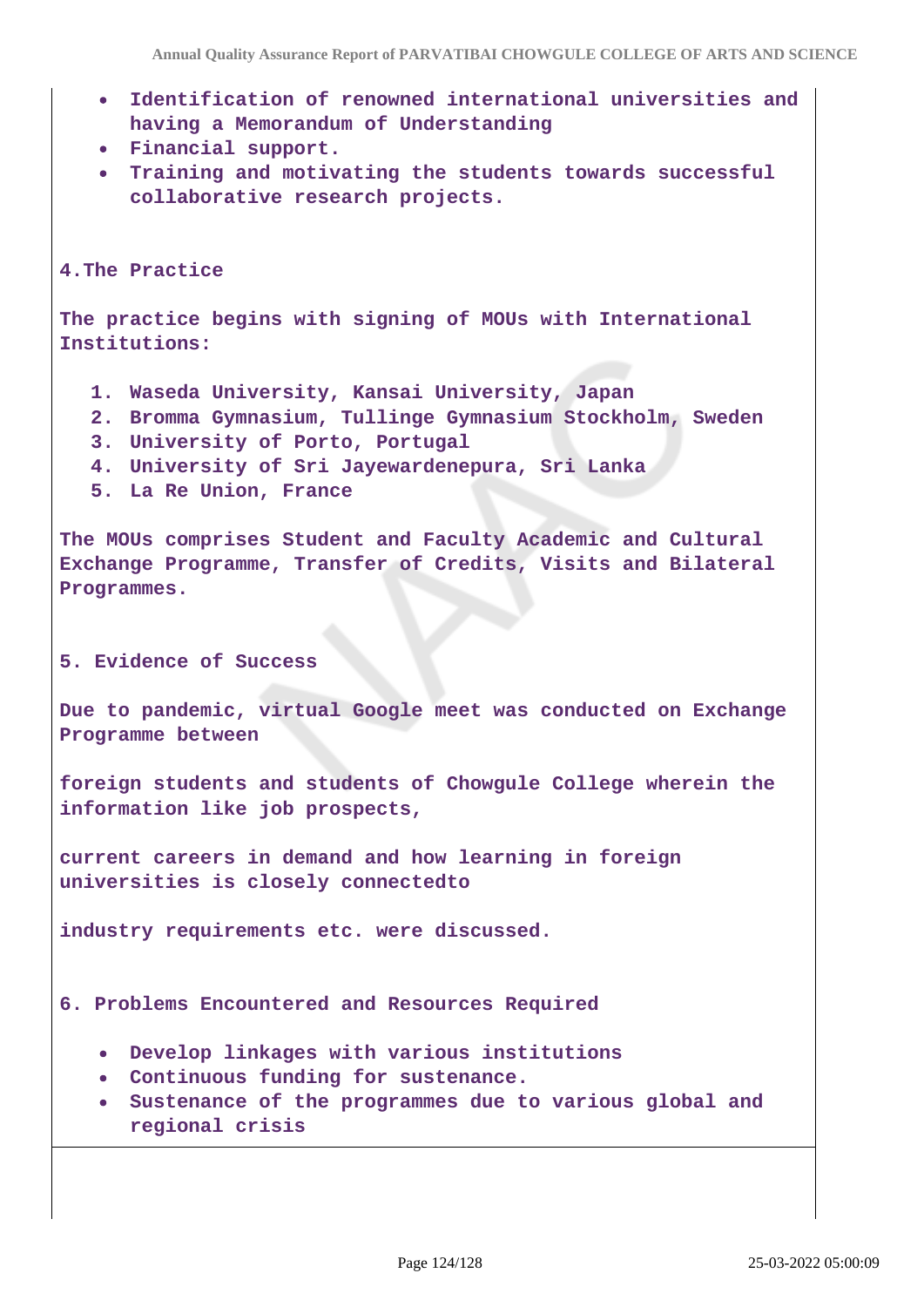| <b>File Description</b>                        | Documents                                                      |
|------------------------------------------------|----------------------------------------------------------------|
| Best practices in the<br>Institutional website | http://www.chowqules.ac.in/pccas2021/p/iq<br>ac best practices |
| Any other relevant information                 | http://www.chowqules.ac.in/pccas2021/p/iq<br>ac best practices |

## **7.3 - Institutional Distinctiveness**

7.3.1 - Highlight the performance of the institution in an area distinct to its priority and thrust (within a maximum of 200 words)

#### **CURRICULUM DESIGN**

**With the implementation of autonomy in 2015, Institution was able to design its own programmes, methods of instruction as well as the evaluation system thereby enabling students to select courses based on their individual aptitudes through Choice Based Credit System.**

**Steps involved in designing the curriculum**

- **Benchmarking trips to autonomous institutions of repute.**
- **Various workshops on curriculum design were conducted**
- **Establishment of the Governing Body, Academic Council and Board of Studies.**
- **Preparation of Learning Outcome Curriculum Framework (LOCF) document.**

**Components of curriculum**

**Curriculum that comprises of four components aimed at developing employability skills,**

**researchaptitude, global competency and socially responsible students are:**

**Core & elective Coursesfocuses on strong foundation in the major and exposure to the application of skills.**

**Foundation Coursescomprise of Languages, Academic Writing, Research Writing, Statistics, Cyber Security, Environmental**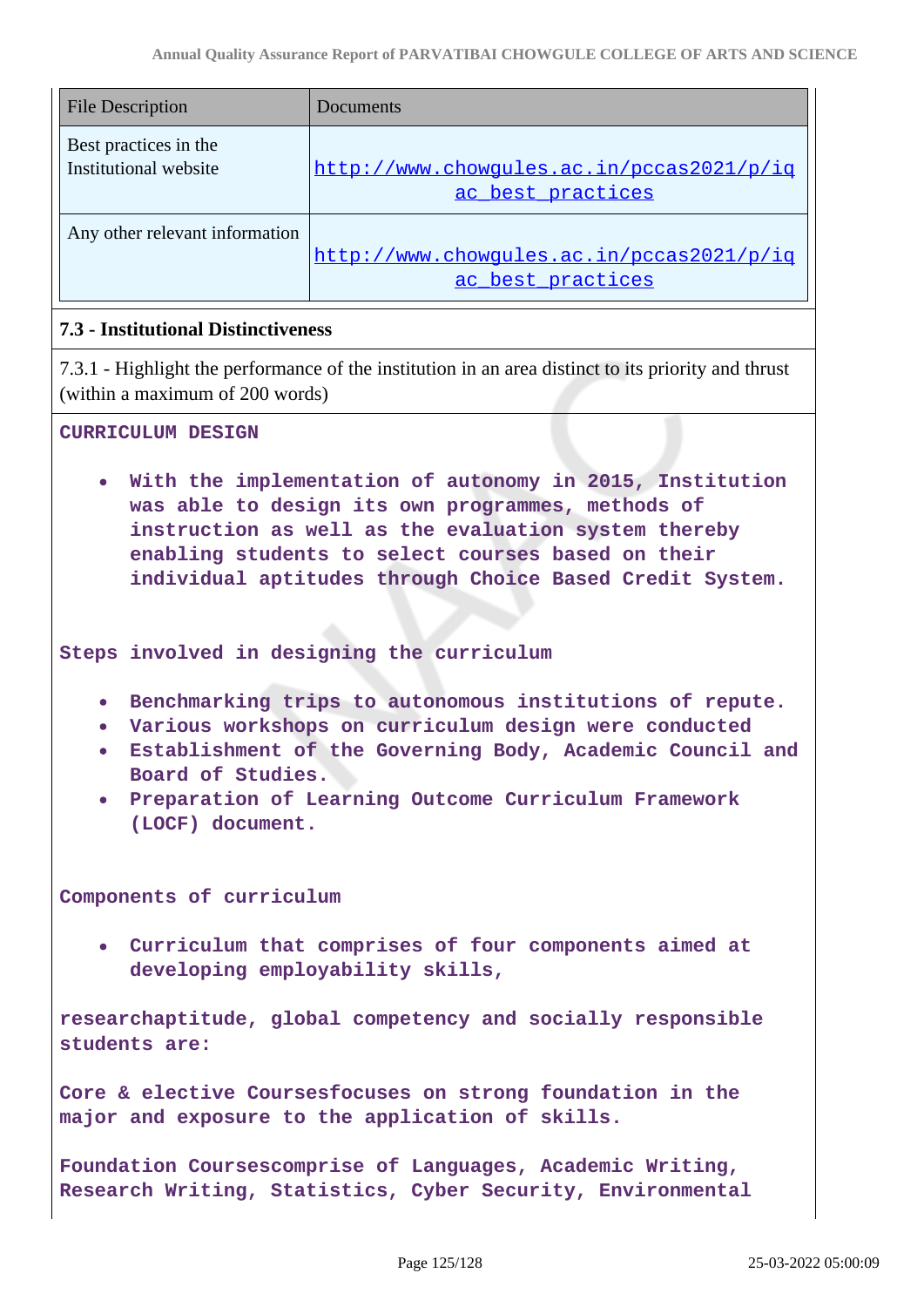**Studies, Generic elective and Skill Enhancement Courses.**

- **offered are Music, Dance, Sports for earning credits. Also,students earn credits through NCC, NSS, Life-skills, Fine Arts, OutreachProgrammes and International exchange programmes.**
- **is compulsory and on successful completion, a student earns four credits.**
- **All of these four components ensure an ideal synchronization of the curriculum, the pedagogy and the assessment of the learning outcomes based on local/national and global standards/needs.**

**Supporting facilities on campus**

- **'School for Foreign Languages' promotes foreign language learning.**
- **'Translation Center' in translating different genera of literature and languages into other foreign languages and vice versa.**

**The Centre for Teaching and Learning educates faculty on how to go about integrating ICT in Higher Education effectively.**

| <b>File Description</b>                          | Documents                                                                                                                |
|--------------------------------------------------|--------------------------------------------------------------------------------------------------------------------------|
| Appropriate link in the<br>institutional website | http://node01.chowgules.ac.in/pub/webasse<br>ts/NAAC/naac_criteria/criteria7/7.3/Insti<br>tutional%20Distinctiveness.pdf |
| Any other relevant information                   | View File                                                                                                                |

7.3.2 - Plan of action for the next academic year

**1. Improve library services :**

**Providing better services and constantly upgrading the librarywould be the focus.**

**a) Upgrade digital usage in library services.**

**b) Library to conduct various activities like Book exhibition, quiz competition etc**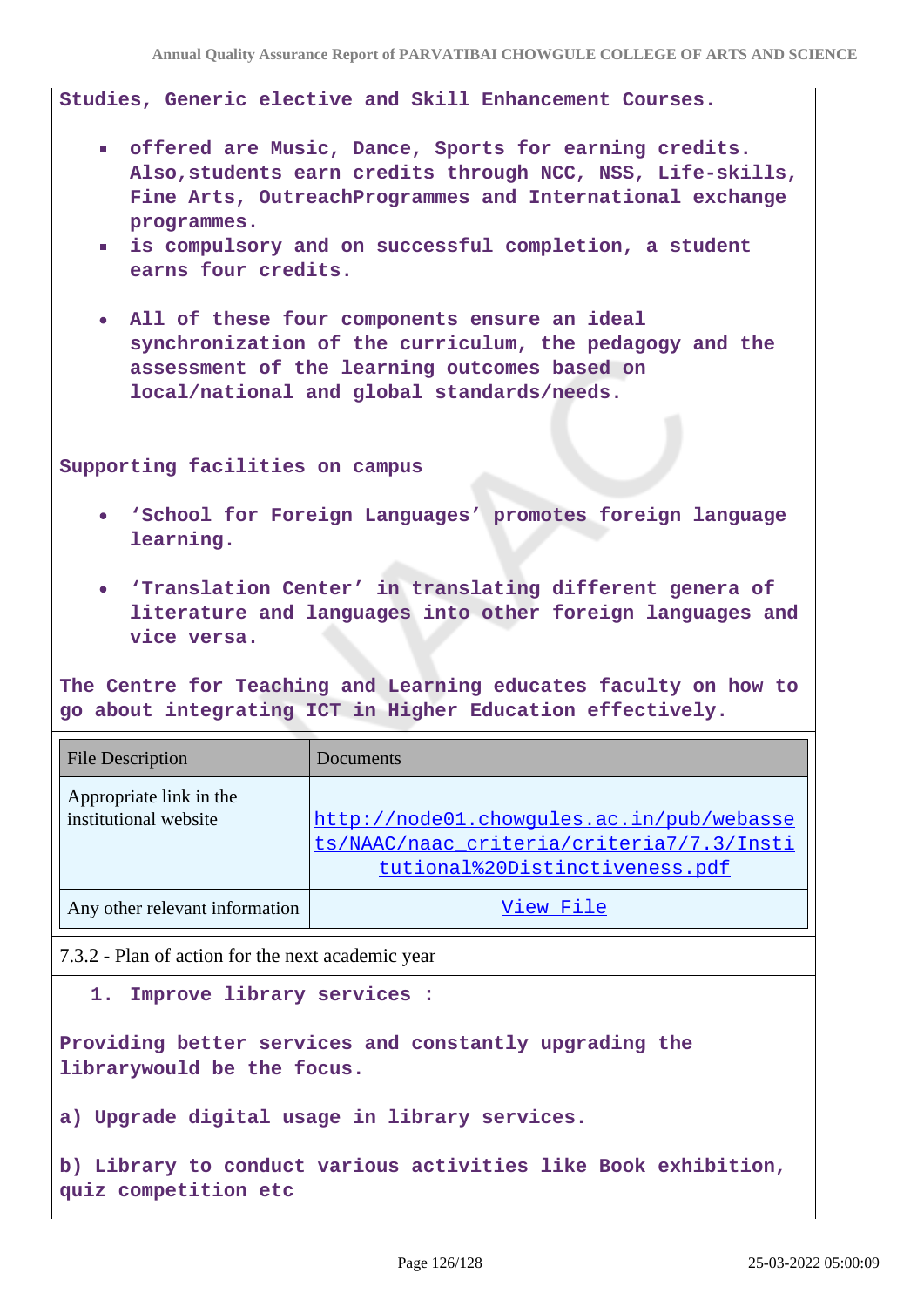**c) Create spaces in the library like spate reading room and reference section d) Develop a special section on Goa and Goan Literature. 2. Enhance teaching learning Process. 1. Conduct of faculty Develop Programme for the faculty. 2. Intervention by the IQAC to mentor newly appointed faculty. 3. Engagement and interaction of the college with various stakeholders There needs to be constant dialogue with stakeholder (Industry, parents, alumini) 1. Community outreach programme 2. Alumni dialogue 3. Academia- Industry interaction 4. Research , consultancy and innovation There has been a constant effort to improve the quality of research and faculty involvement in consultancy and innovation. 1. Facilitating faculty to complete research 2. Emphasis on quality publications. ( WOS , Springer , Scopus , Sage ) 5. Review of the Curriculum 6. Frame mechanisms for Quality Enhancement and Effectiveness of TLE methods used by Faculty 7. Enhance TLE Skills : Organize and conduct training programmes in various areas like usage of new ICT tools, MOOCS 8. Increasing quality publications and encouraging projectsand innovation activities. 9. Building : Maintenance 10. Website needs to be dynamically updated 11. Motivate students to participate in National level**